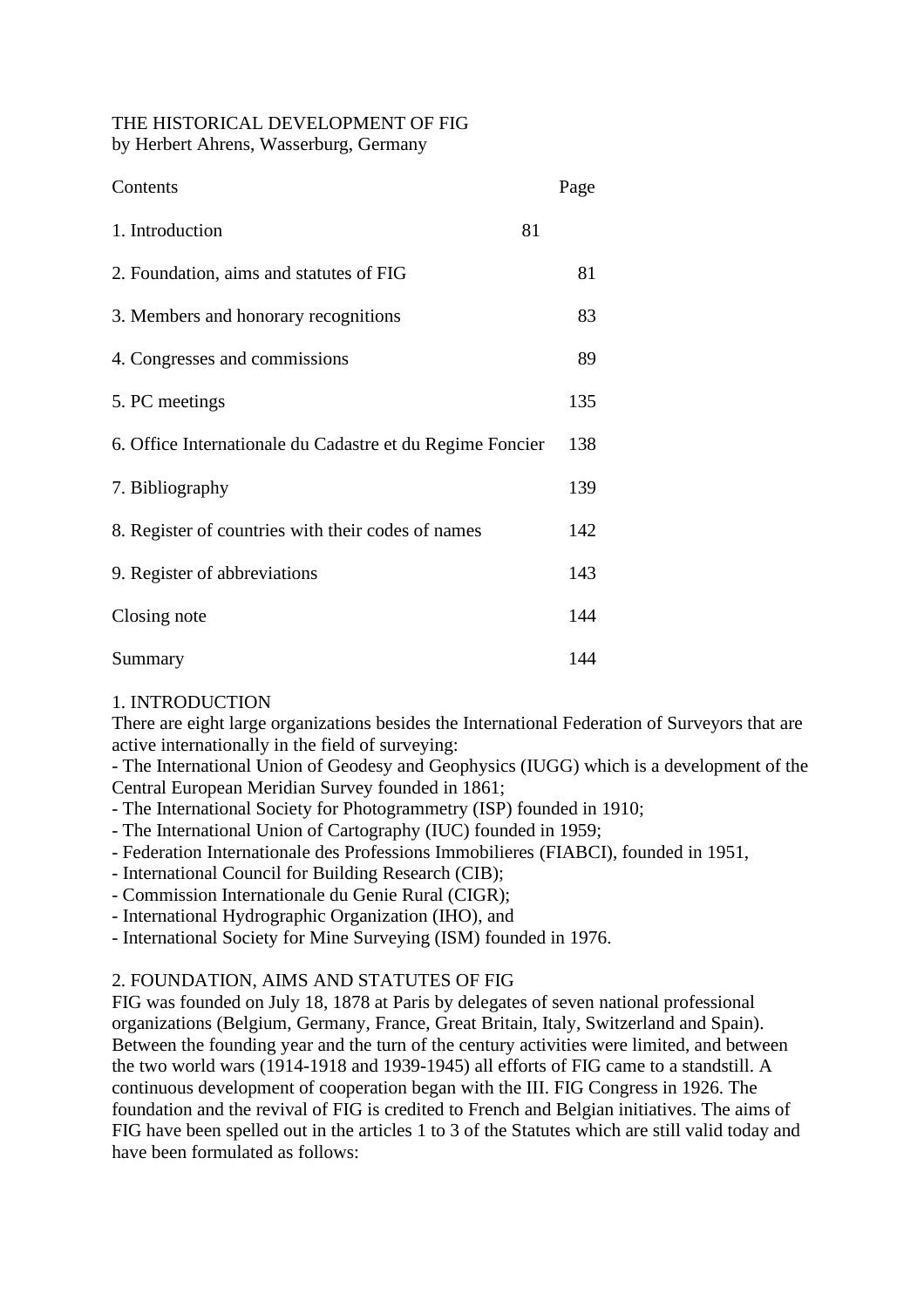Article 1 The principal aims of the Federation are as follows:

a) To group the national associations or organisations of surveyors of all countries with the object of interchanging views on matters of general interest to the profession.

b) To organize liaison between the various affiliated associations.

c) To make known information on the social conditions prevailing amongst professional surveyors in individual countries so that each may take advantage of the improvements attained.

d) To encourage, subsidize and disseminate the results of professional research, and discoveries useful to surveyors, in the scientific, technical, legal, economic and social spheres.

e) To coordinate professional training in accordance with new methods.

f) To foster relations with the appropriate authorities and the exchange of surveying personnel between different countries.

Article 2

requires FIG to abstain from any interference in questions of politics, religion and race.

#### Article 3

The Federation shall realize the above-mentioned aims by organizing, or encouraging:

a) International Congresses.

b) Meetings of Commissions.

c) Periodical meetings of delegates of the national associations constituting the Permanent Committee of the Federation.

d) Lectures, exhibitions and experiments to demonstrate methods or instruments.

e) A periodical international bulletin specially edited with a view to recording the proceedings of meetings, and the administrative, technical and professional work of the Federation.

f) The circulation or interchange amongst members of literature from any source of interest to the profession.

g) The creation, within national associations, of bureaux of information and employment for teachers, practitioners, probationers or any one desirous of information on the possibilities of study, work, periods of residence or holidays.

The pursuits of these articles of the FIG Statutes are more or less urchanged since 1878. The FIG Statutes of 1968 in the three official congress languages (German, French and English) contain only minor changes. The success of FIG efforts (Articles 1 to 3) depends largely upon the activity of the many affiliated organizations, but mostly upon the chairmen of the nine technical commissions and the cooperation of their delegates representing the participating countries, and last but not least upon the member organization which furnishes the FIG Bureau, the FIG President and the Secretary General, who bear the responsibility for the Bureau's operation during their period of administration.

The image of FIG, its esteem in the world by professional colleagues, and by its lasting successes is, however, not determined by the congenial contacts during the annual PC sessions and during the FIG Congresses, but rather by the professional work which is accomplished by the nine techno-scientific commissions of FIG.

FIG is a member of the "Union des Associations Techniques Internationales" (UATI) since 1956, and a member of the "Union des Associations Internationales" (UAI) since 1957. The Economic and Social Council of UNO recognized FIG in 1970 as "A non-governmental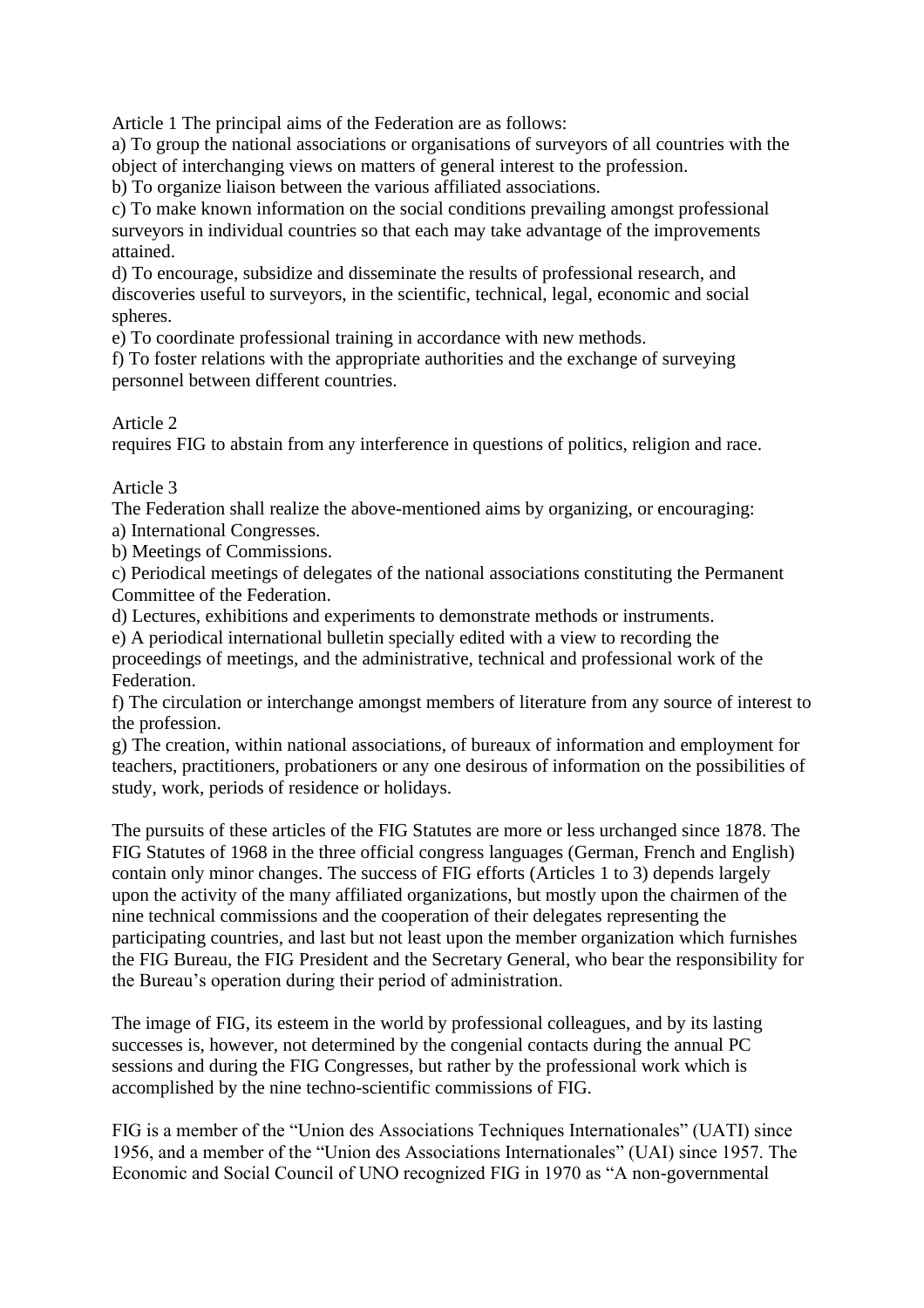organization in consultative status with the Economic and Social Council of the United Nations" (ECOSOC).

Close professional relations exist since many years with the European Community (EEC), with the Food and Agricultural Organization (FAO) of UNO, with the "Federation Internationale des Professions Immobilieres" (FIABCI), with the Federation Internationale d'Associations Nationales d'Ingenieurs (FEANI), with the International Hydrographic Bureau (IHB), with the United Nations Education, Scientific and Cultural Organization (UNESCO) as well as with the International Professional Organizations IUGG, ISP, IUC as the CIB, CIGR, IHO and ISM cited in the Introduction (Section 1).

#### 3. MEMBERS AND HONORARY RECOGNITIONS

In 1974 a total of 44 countries with 49 organizations were affiliated with FIG. Since 1967 additional 13 countries have installed correspondents. The following countries are affiliated by their national organizations:

Argentina, since 1958 Australia, ISA since 1965; CIVI since 1970 Austria, since 1949 Bahamas, since 1976 Belgium, since 1878 and 1927 Brazil, since 1974 Bulgaria, since 1960 Canada, CIS since 1961; AIC since 1975 Czechoslovakia, since 1927 Denmark, since 1928 Finland, since 1956 France, since 1878 and 1927 Germany, since 1878, 1938 and 1951 Great Britain, since 1878 and 1927 Greece, since 1968 Hong Kong, since 1968 Hungary, since 1961 Indonesia, since 1976 Ireland, since 1967 Israel, ABSI since 1953; ALIVI since 1973 Italy, since 1878 and 1930 Jamaica, since 1967 Japan, since 1973 Liberia, since 1958 Luxembourg, since 1949 Malaysia, since 1968 Mexico, since 1974 Netherlands, since 1927 New Zealand, since 1969 Nigeria, since 1968 Norway, since 1969 Poland, since 1927 Romania, since 1930 and 1975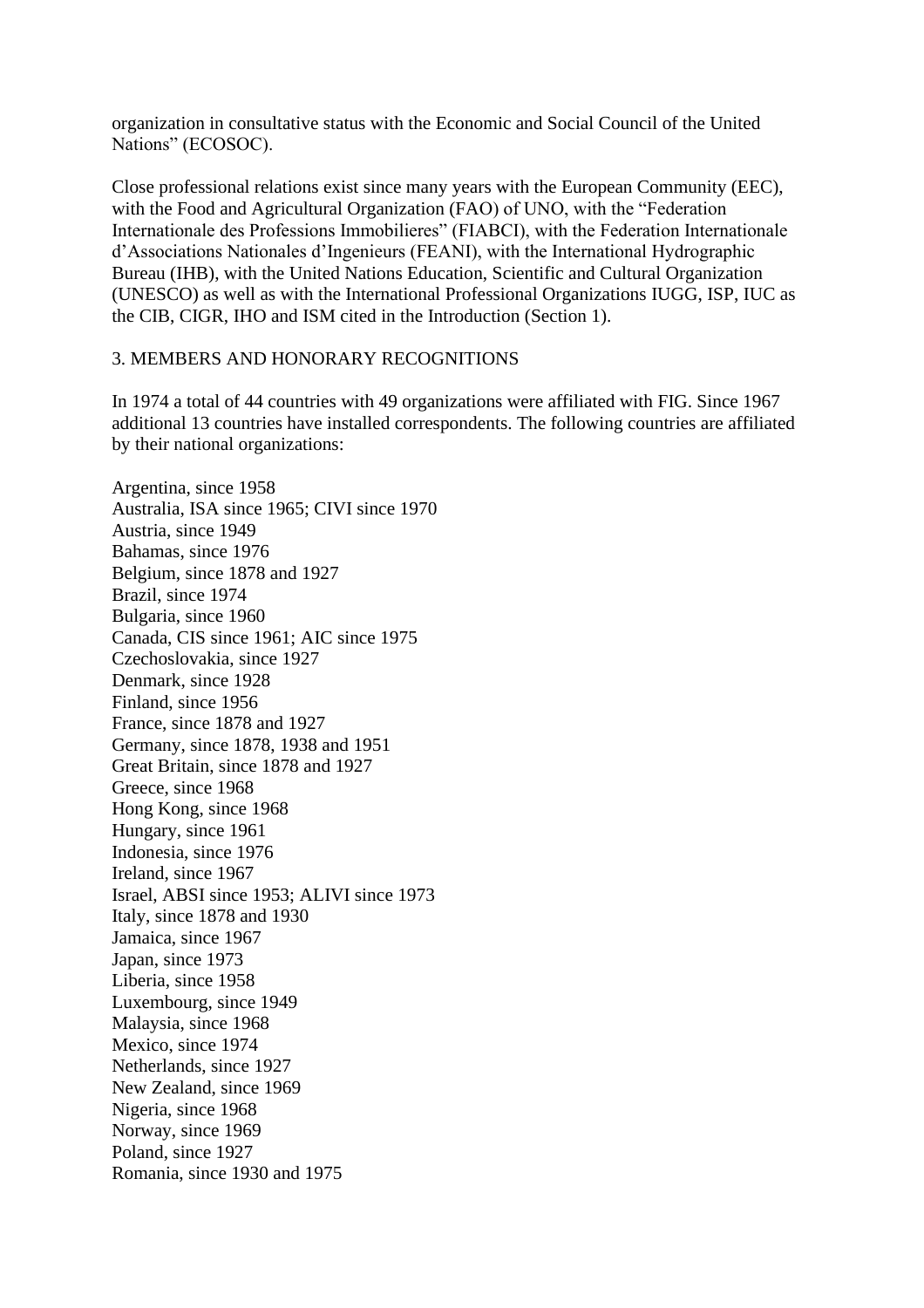Rhodesia, since 1971 South Africa, since 1963 Spain, since 1878, 1927 and 1969 Sri Lanka, since 1970 Sweden, SLF since 1933, SFV since 1974 Switzerland, since 1878 and 1927 Trinidad and Tobago, since 1967 Turkey, since 1969 USA, AIREA since 1935 and 1961, ACSM since 1959 Yugoslavia, since 1927 and 1954 Zambia, since 1967

5 countries are represented in FIG by two organizations each: Australia, Canada, Israel, Sweden and USA.

Represented in FIG by correspondents are the following: Algeria, since 1976 Belize, since 1969 Botswana, since 1970 Cyprus, since 1968 Egypt, since 1972 Fiji Islands, since 1959 Ghana, since 1967 Guyana, since 1967 Kenya, since 1972 Madagascar, since 1970 Malta, since 1968 Mauritius, since 1968 Thailand, since 1972

FIG is now representing more than 100 000 Surveyors, Géomètres and Vermessungsingenieure as well as Appraisers and Valuers from 57 countries.

The following three countries have once been affiliated with FIG:

India, from 1965 to 1969 Latvia, from 1927 to 1949 Morocco, from 1960 to 1974

Negotiaitions for membership in FIG are underway with:

China Guyana India (rejoining) Kenya Malta Pakistan Portugal Singapore USSR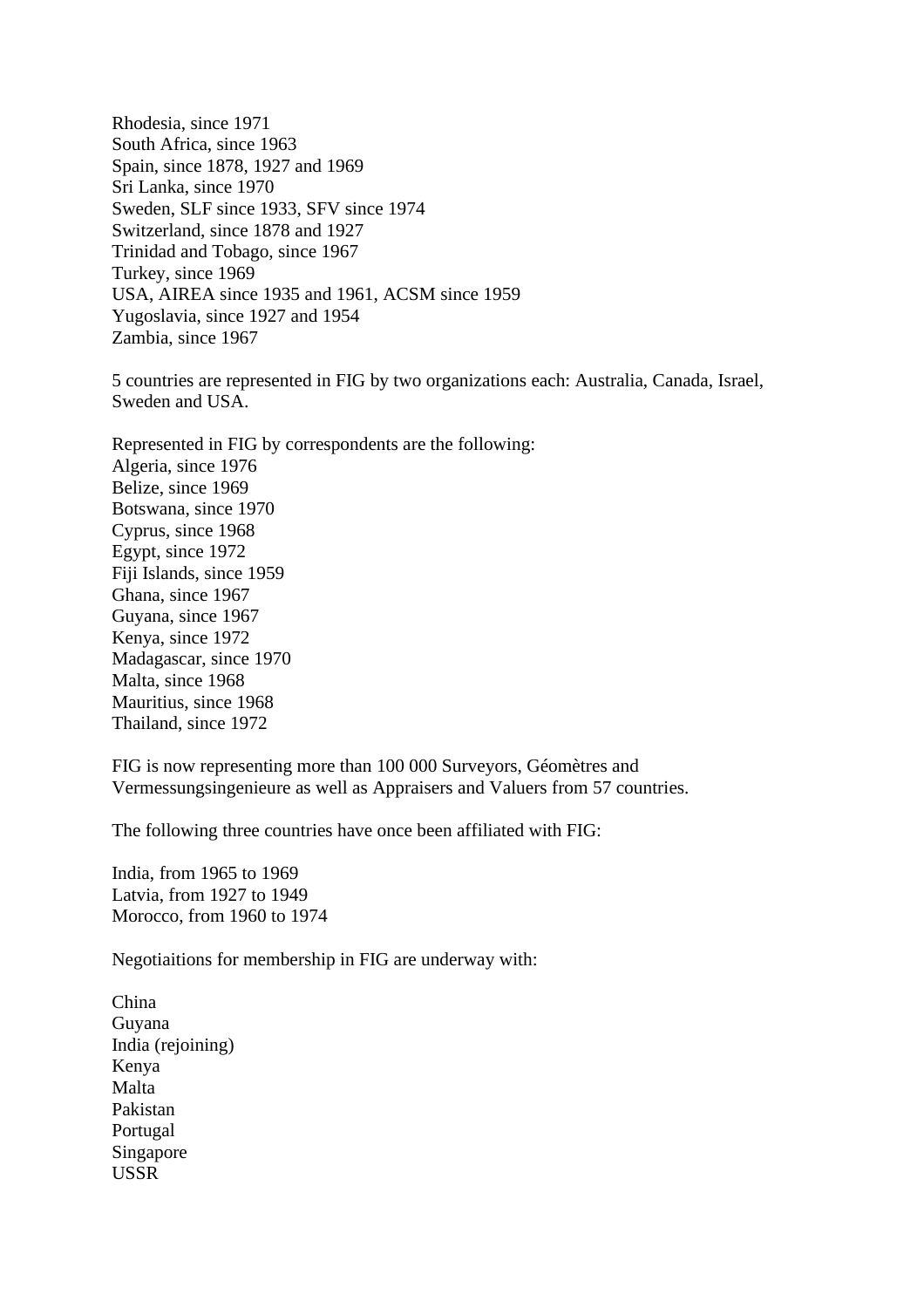#### Venezuela

Since 1910 guests and observers from the following 42 other countries have been present at FIG Congresses:

Afghanistan Angola Barbados Brunei Cambodia Cameroon Colombia Congo Cuba El Salvador Estonia (belongs since 1940 to USSR) Ethiopia Gabon German Democratic Republic Guam Guatemala Iceland Iran Ivory Coast Jordan Kuwait Lithuania (belongs since 1940 to USSR) Monaco Namibia Nepal Panama Peru Philippines Puerto Rico Saar Province (belongs since 1957 to Germany) Sarawak (belongs since 1963 to Malaysia) Saudi Arabia Senegal Sudan Surinam Syri a Taiwan Tanzania Tunisia Uganda Uruguay Vietnam

Totally 103 countries have been represented at the 15 FIG Congresses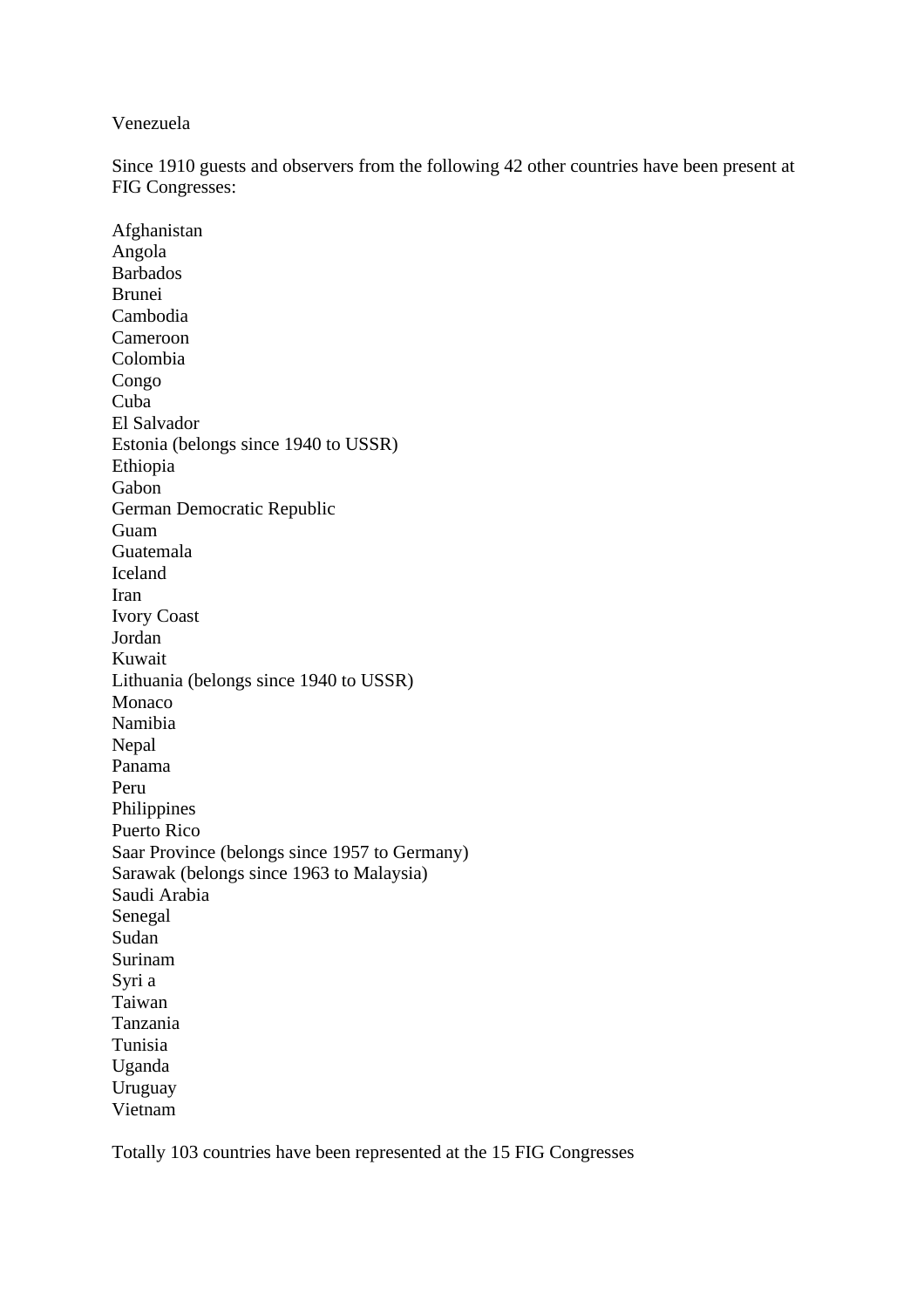16 other countries have shown interest in the technical and scientific work within the FIG.

Chile Costa Rica Dominican Republic Ecuador Faeroe Islands Honduras Iraq Lesotho Liechtenstein Malawi Mongolia Sierra Leone Swaziland Togo Zaire Central African Republic

This totals up to 119 countries of the world or more than 2/3 of all UNO members, with which FIG maintains professional contacts.

Below is given a chronological summary, showing in which years the present 444 member countries as well as the three resigned countries were affiliated with FIG:

- 1878 Belgium France Germany Great Britain Italy Spain Switzerland
- 1927 Czechoslovakia Latvia (belongs since 1940 to USSR) Netherlands Poland Yugoslavia
- 1928 Denmark
- 1930 Romania
- 1933 Sweden (SLF)
- 1935 USA (AIREA)
- 1949 Austria Luxembourg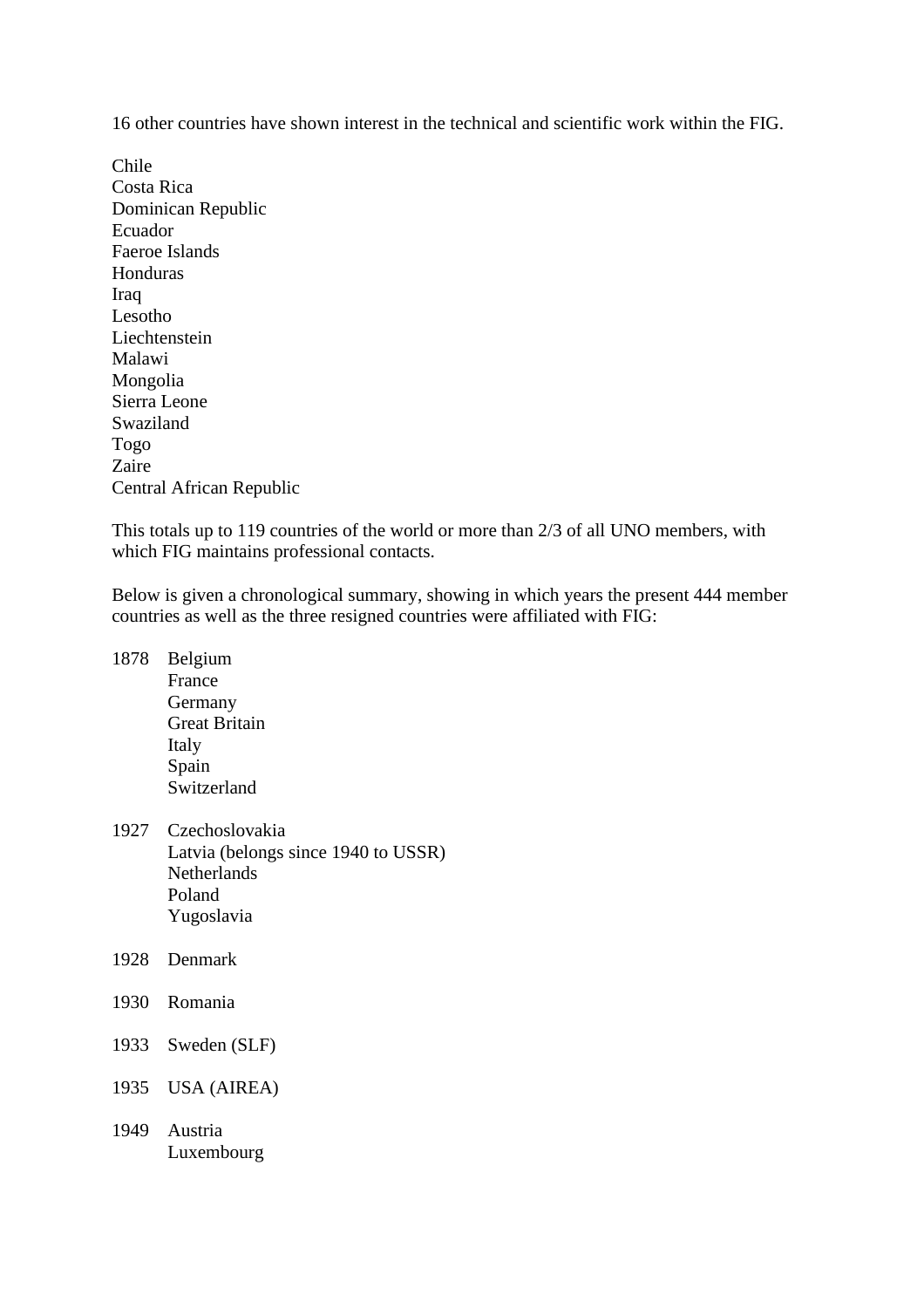| 1953 | Israel (ABSI)                                       |
|------|-----------------------------------------------------|
| 1956 | Finland                                             |
| 1958 | Argentina<br>Liberia                                |
| 1959 | <b>USA (ACSM)</b>                                   |
| 1960 | Bulgaria<br>Morocco (until 1974)                    |
| 1961 | Canada (CIS)<br>Hungary                             |
| 1963 | South Africa                                        |
| 1965 | Australia (ISA)<br>India (until 1969)               |
| 1967 | Ireland<br>Jamaica<br>Trinidad and Tobago<br>Zambia |
| 1968 | Greece<br>Hongkong<br>Malaysia<br>Nigeria           |
| 1969 | New Zealand<br>Norway<br>Turkey                     |
| 1970 | Australia (CIVI)<br>Sri Lanka                       |
| 1971 | Rhodesia                                            |
| 1973 | Israel (ALIVI)<br>Japan                             |
| 1974 | <b>Brazil</b><br>Mexico<br>Sweden (SFV)             |
| 1975 | Canada (AIC)                                        |
| 1976 | <b>Bahamas</b><br>Indonesia                         |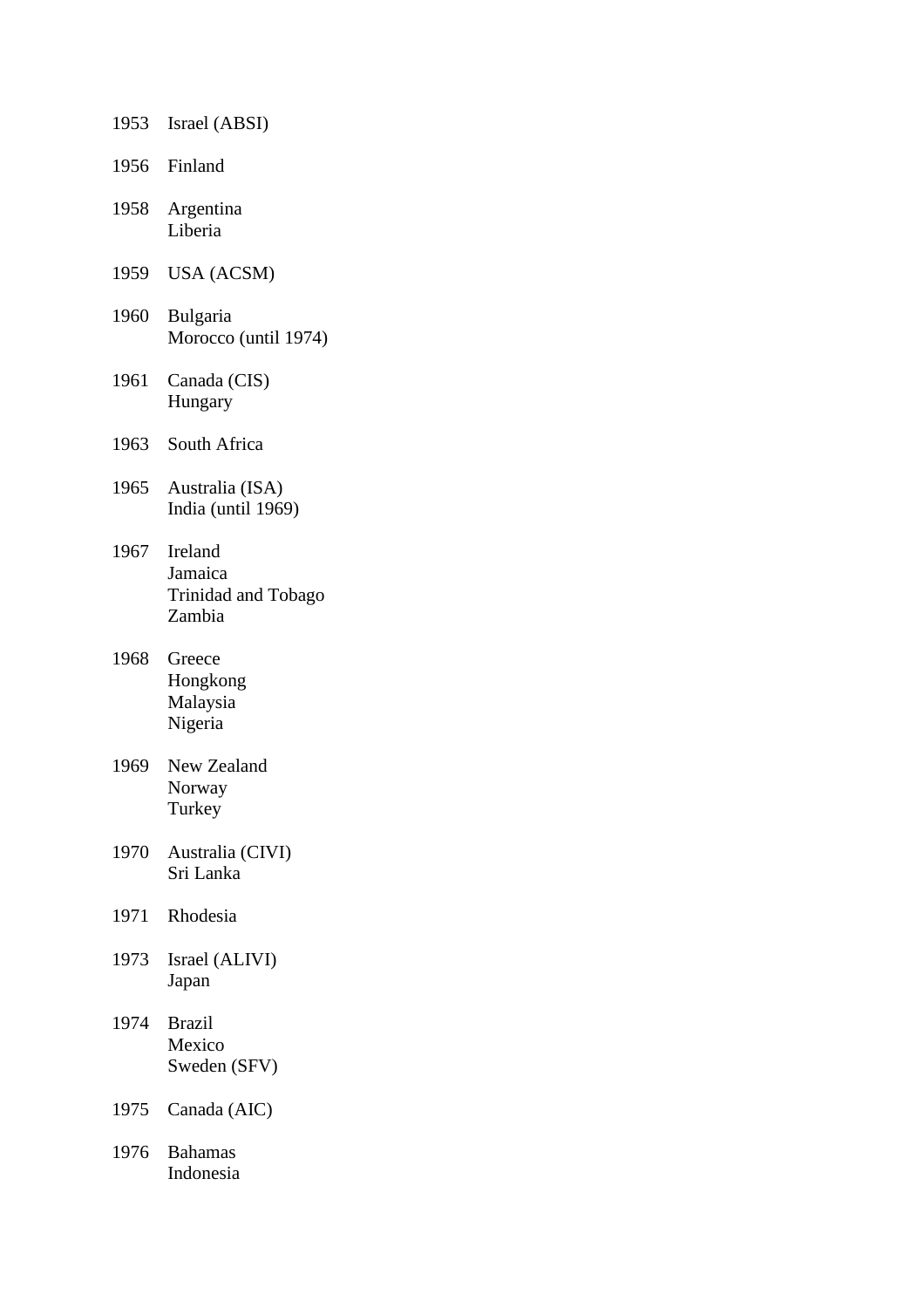#### Honorary Recognitions

FIG has honoured individuals who have merited distinction by their active support from 1926 as Honorary Founding Members, from 1938 as Honorary Members, from 1954 as Honorary Presidents and from 1974 with a Certificate of Appreciation. In 1962 a Congress Prize was established.

Those who have been honboured with awards are:

#### A. Honorary Founding Members

| 1926 | Jaques S. ROUPCINSKI, Belgium (past Honorary Founding President)<br>René DANGER, France (past Honorary Founding Vice-President)                |               | $+1968$<br>$+1959$ |
|------|------------------------------------------------------------------------------------------------------------------------------------------------|---------------|--------------------|
|      | <b>B.</b> Honorary Members                                                                                                                     |               |                    |
| 1938 | Sir Alexander H. KILLICK, CBE, DSO, MC, MA, Great Britain                                                                                      |               | $+1975$            |
| 1949 | Sir Herbert C. COLE, KBE, CB, Great Britain<br>On. Geom. Comm. Ezio FANTI, Italy                                                               |               | $+1959$<br>$+1977$ |
| 1953 | Miss Edna M. RUTLAND, MBE, Great Britain<br>Edouard de STEIGER, Switzerland                                                                    |               | $+1962$            |
|      | 1958 Prof. Dr. Louis HEGG, Switzerland                                                                                                         |               | $+1971$            |
|      | 1959 Prof. ir. Willem BAARDA, Netherlands                                                                                                      | $+02-01-2005$ |                    |
| 1961 | Géomètre-Expert André WANTZ, DPLG, France                                                                                                      |               |                    |
| 1966 | Prof.Dr.-Ing. Alois BARVIR, Austria<br>On. Dott. Geom. Domenico CHIARAMELLO, Italy                                                             |               |                    |
| 1967 | Prof. Dr. Walter BACHMANN, Switzerland<br>Dipl.-Ing. Gustav HÖLLHUBER, Austria                                                                 |               | $+1973$            |
| 1969 | Géomètre-Expert Immobilier Léon MARSTBOOM, Belgium<br>Géomètre-Expert René PERRIN, DPLG, France<br>Miss Rosemary J. ROWLES, MA, Great Britain  |               |                    |
| 1974 | Boyd T. BARNARD, AIREA, USA<br>Dr.-Ing. Georg EWALD, Germany<br>Prof. Dipl.-Ing. Vassil PEEVSKY, Bulgaria<br>Dipl.-Ing. Peter SCHMITT, Germany |               |                    |
| 1977 | Géomètre-Expert Robert DELBARD, DPLG, France<br>Dr. Geom. Odoardo FANTINI, Italy<br>Géomètre-Expert Jaques GASTALDI, DPLG, France              |               |                    |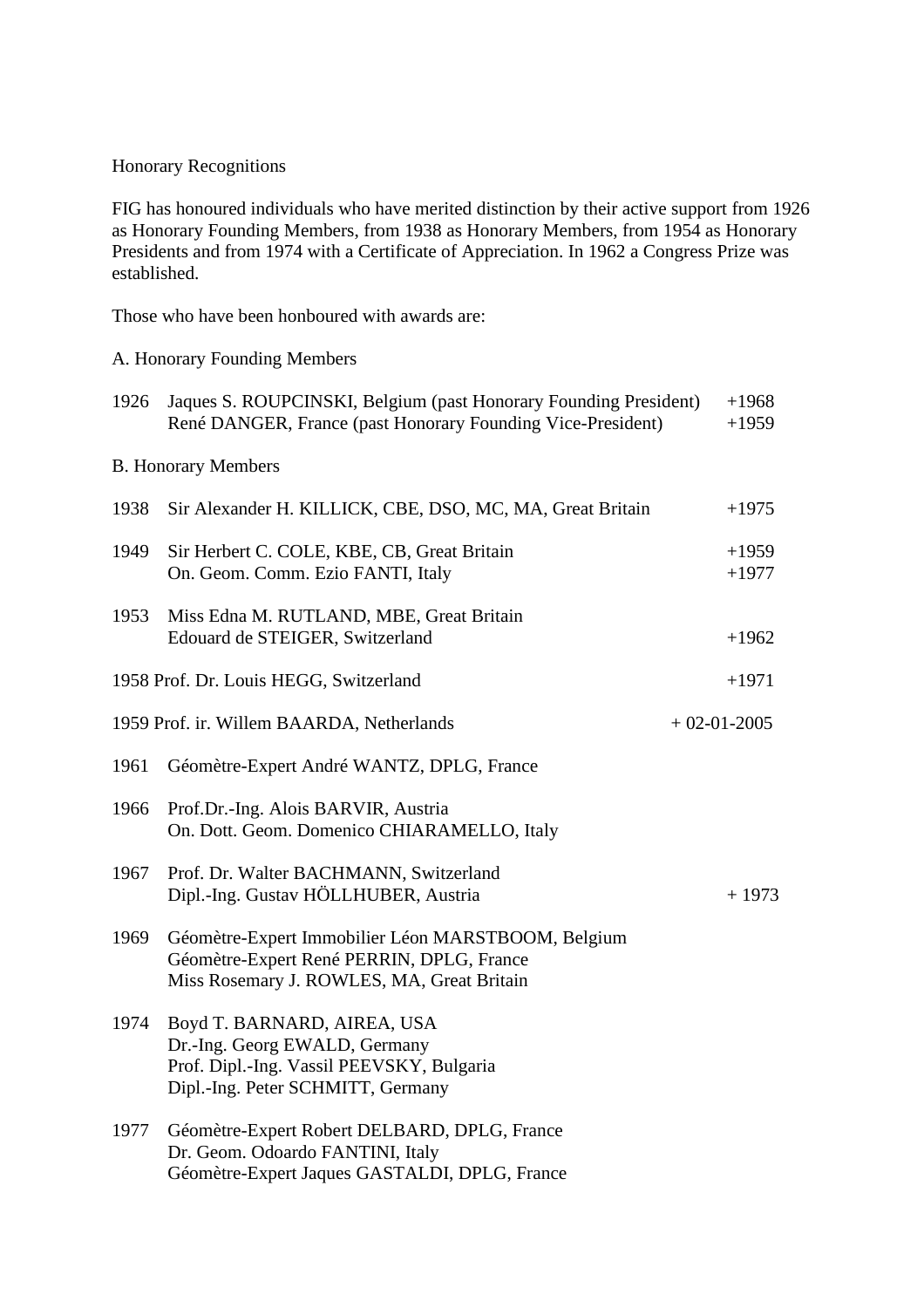# Dipl.-Ing. Richard MEYER, Germany

C. Honorary Presidents

|      | 1954 Colonel Marcel BAUDET, Switzerland<br>Prof. Dr.-Ing. E.h. Simon BERTSCHMANN, Switzerland                                                                                                                                                                                                                                                                                                                                 | $+1989$            |
|------|-------------------------------------------------------------------------------------------------------------------------------------------------------------------------------------------------------------------------------------------------------------------------------------------------------------------------------------------------------------------------------------------------------------------------------|--------------------|
| 1958 | Géomètre-Expert Henri PELTIER, DPLG, France                                                                                                                                                                                                                                                                                                                                                                                   | $+1962$            |
| 1962 | Prof.ir. Dr. Roelof ROELOFS, Netherlands                                                                                                                                                                                                                                                                                                                                                                                      |                    |
| 1965 | Prof. Dipl.-Ing. Dr.techn. Karl NEUMAIER, Austria                                                                                                                                                                                                                                                                                                                                                                             |                    |
| 1971 | Bernard John COLLINS, CBE, Great Britain                                                                                                                                                                                                                                                                                                                                                                                      |                    |
| 1974 | Prof. Dr.-Ing. Dr. h.c. Heinz DRAHEIM, Germany                                                                                                                                                                                                                                                                                                                                                                                |                    |
| 1977 | William A. RADLINSKI, ACSM, USA                                                                                                                                                                                                                                                                                                                                                                                               |                    |
|      | D. Certificate of Appreciation                                                                                                                                                                                                                                                                                                                                                                                                |                    |
| 1974 | Prof. Dr.-Ing. Gerhard EICHHORN, Germany<br>J.H.Emylin JONES, RICS, Great Britain<br>Prof. Dr.-Ing. Vaclac KRUMPHANZL, Czechoslovakia<br>Prof. Dr.-Ing. Tadeusz LAZZARINI, Poland<br>Rear Admiral Georg-Stephan RITCHIE, Great Britain<br>Colonel Robert T. L. ROGERS, Great Britain<br>Ing. (grad.) Ernst SCHWARZ, Germany<br>Dr.-Ing. Mirko TOMIC, Yugoslavia                                                               |                    |
| 1975 | Jeter P. BATTLEY jun, AIREA, USA<br>Clifford DANN, RICS, Great Britain<br>Mr.ir. Henry VAN GENT, Netherlands<br>Mr.ir. Johan Leonard Gerard HENSSEN, OICRF, Netherlands<br>Dipl.-Ing. Hans KLINKENBERG, Canada, posthumous<br>Prof. Dr. Henryk LESNIOK, Poland<br>Dr.-Ing. Martin OLDENSTÄDT, Germany<br>Dipl.-Ing. Frigyes RAUM, Hungary<br>Laurence SANDO, MAI, AIREA, USA<br>Ingénieur-Géomètre Rinard SOLARI, Switzerland | $+1975$            |
|      | E. FIG-Congress Prize                                                                                                                                                                                                                                                                                                                                                                                                         |                    |
| 1965 | Dr.-Ing. Lubimor KUBACEK, Czechoslovakia                                                                                                                                                                                                                                                                                                                                                                                      | (9 contributions)  |
| 1968 | not awarded                                                                                                                                                                                                                                                                                                                                                                                                                   |                    |
| 1971 | Dipl.-Ing. Lukas Antonie KOEN, Netherlands                                                                                                                                                                                                                                                                                                                                                                                    | (18 contributions) |
| 1974 | Ing.(grad.) Horst NEUMANN, Germany                                                                                                                                                                                                                                                                                                                                                                                            | (6 contributions)  |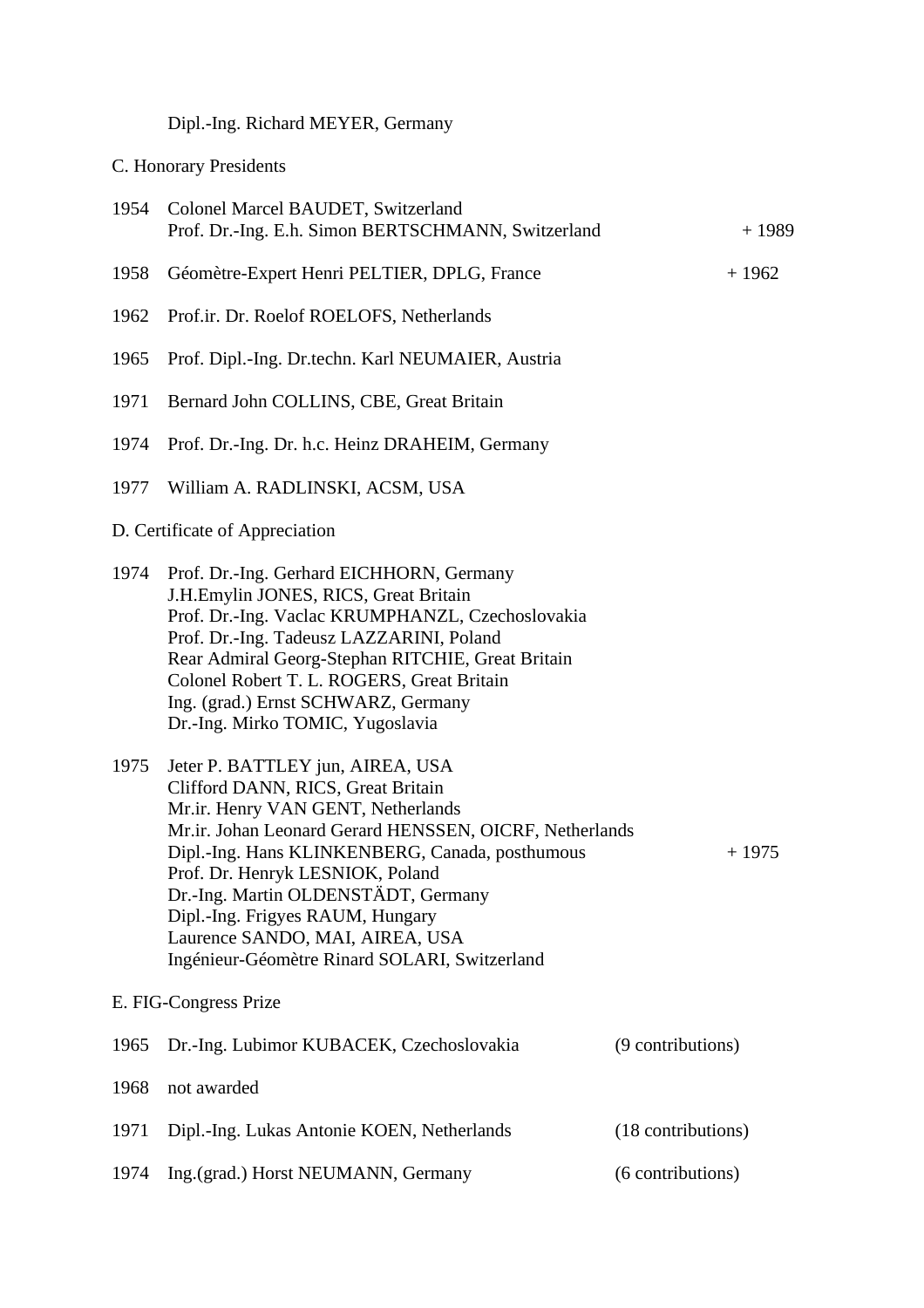#### 1977 John BRADFORD, BA, Great Britain (9 contributions)

#### 4. CONGRESSES AND COMMISSIONS

FIG Congresses are generally held at three-year intervals according to articles 38 to 47 of the Statutes. They serve the exchange of experiences of the registrants by lectures and exhibitions of professional documentation and geodetic instrumentation. For the dissemination of scientific and technical studies FIG established guidelines in 1963 for nine technical commissions assigned to defined fields of endeavor, which form the three commission groups A, B and C.

The leaders of these groups are the three Vice-Presidents of FIG. In addition, there are: a Finance Commission consisting of auditors, since 1962 a Historical Commission, and the International Office for Cadaster and Land Register OICRF (ref. section 6).

Sessions of the technical commissions are arranged during FIG Congresses, but may be held in the intervening period. The Commission Chairmen ask, in accordance with the resolution of the previous FIG Congress, for official lectures (invited papers) scheduled for the individual sessions; they also admit personal papers, ask occasionally for national reports and present chairmen's reports which are incorporated together with the concluding commission reports in the General Report (Compte-rendu Officiel).

This report will be published by the Bureau after the Congress. The final reports of the Commission Chairmen to be approved by the General Assembly contain the resolutions arrived at by the technical commissions. The General Report also compromises the program, the list of participants and exhibits, the welcoming addresses, the keynote address and special lectures, which are presented at the plenary sessions, finally the paper which received the FIG Congress Prize. The documentation of the more recent Congresses also includes all invited and delivered papers in separate volumes to the General Report.

Fifteen Congresses have been held since FIG's inception, which were presided over by the Presidents listed as follows:

I. FIG Congress, 18-20 July 1878, Paris (France); Estimateur-Expert E. Lefevre de Sucy, President.

II. FIG Congress, 6-10 August 1910, Brussels (Belgium); Géomètre-Expert Antoine Pereboom, President.

III. FIG Congress, 15-18 October 1926, Paris (France); Géomètre-Expert Philippe Jarre, Presidents Office tenure 1927-30.

IV. FIG Congress, 11-14 September 1930, Zurich (Switzerland); Prof. Dr.- Ing. E. H. Simon Bertschmann, Office tenure 1931-34.

V. FIG Congress, 18-21 July 1934, London (England); Major General Sir Herbert C. Cole, KBE, CB, Office tenure 1935-1938.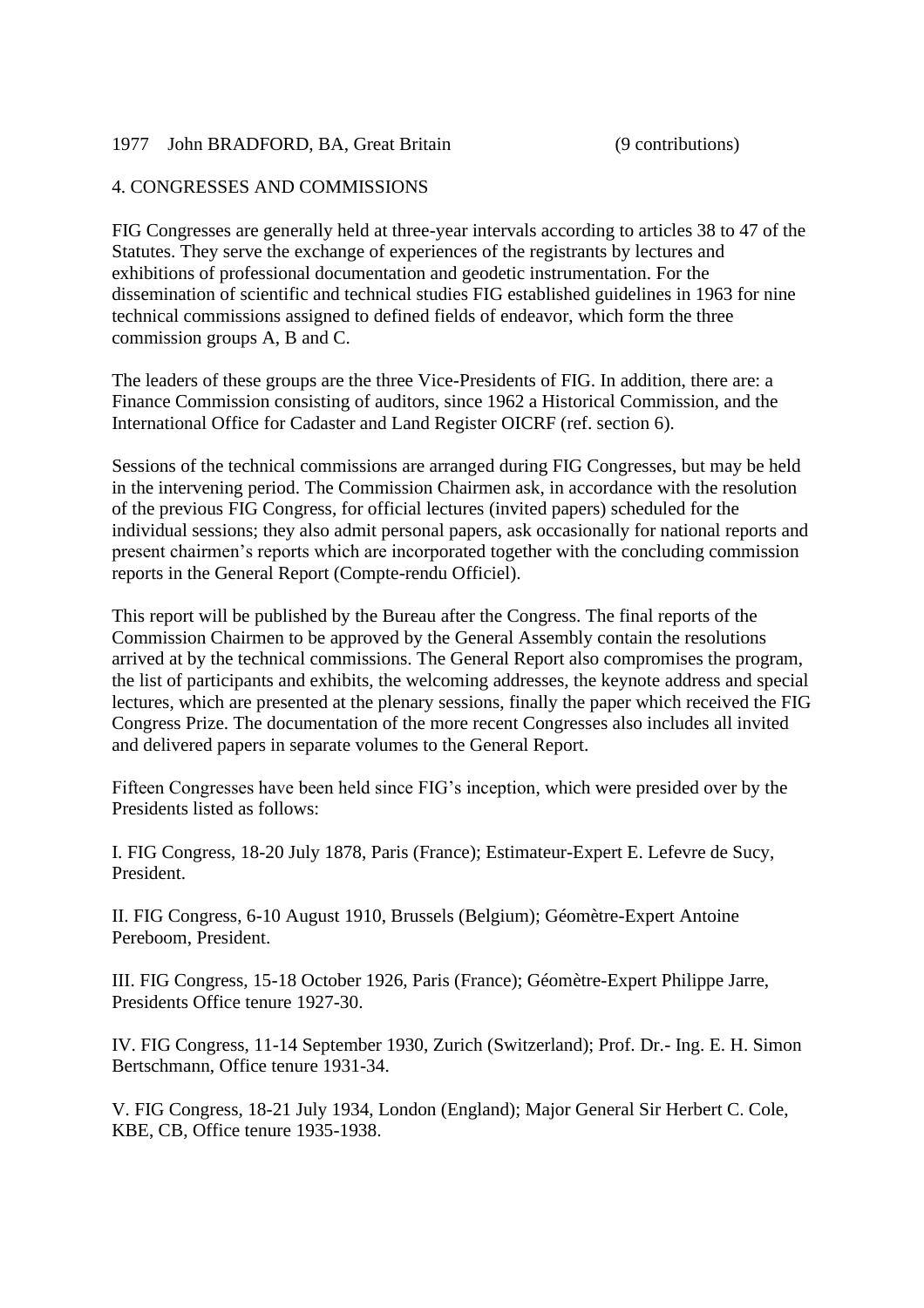VI. FIG Congress, 5-10 October 1938, Rome (Italy); On. Geom. Ezio Fanti, Office tenure 1939-42.

VII. FIG Congress, 22-27 August 1949, Lausanne (Switzerland); Colonel Marcel Baudet, Office tenure 1948-51.

VIII.FIG Congress, 28 August - 6 September 1953, Paris (France); Géomètre-Expert Henri Peltier, Office tenure 1952-55.

IX. FIG Congress, 28 August - 4 September 1959, Scheveningen and Delft (Netherlands); Prof. Dr. Roelof Roelofs, Office tenure 1956-59.

X. FIG Congress, 24 August - 1 September 1962, Vienna (Austria); Prof. Dipl.-Ing. Dr.techn. Karl Neumaier, Office tenure 1960-63 as successor to FIG President Dipl.-Ing. Dr.jur. Franz Schiffmann, Austria.

XI. FIG Congress, 25 May - 3 June 1965, Rome (Italy), On. Géom. Ennio de Biagi, Office tenure 1964-66.

XII. FIG Congress, 2-12 September 1968, London (England); Bernard J. Collins, CBE, Director of Planning Greater London Council, Office tenure 1967-69.

XIII. FIG Congress, 1-10 September 1971, Wiesbaden (Germany); Prof. Dr. Ing. Heinz Draheim, Dean of U. of Karlsruhe, Office tenure 1970-72

XIV. FIG Congress, 7-16 September 1974, Washington D.C. (USA); President William A. Radlinski, US Geological Survey, Office tenure 1973-75.

XV. FIG Congress, 6-14 June 1977, Stockholm (Sweden); Dr.-Ing.Carl-Olof Ternryd, Director of the Swedish National Road Administration, Office tenure 1976-78

The XVI. FIG Congress is scheduled in August 9-18 1981 in Montreux, Swit- zerland. The XVII. Congress in 1983 will take place in Sofia, Bulgaria, and the XVIII. Congress 1986 in Toronto, Canada.

Relatively few countries have been actively leading in the 100-year history of FIG and have hosted or prepared the FIG Congresses.

FIG Congresses were convened only in 11 locations of the world by the following 10 member countries. PC-meetings, however, were hosted in a larger number of member countries (ref. section 5).

France (Paris 1878, 1926 and 1953) Belgium (Brussels 1910) Switzerland (Zurich 1930 and Lausanne 1949) Great Britain (London 1934 and 1968) Italy (Rome 1938 and 1965) Netherlands (Scheveningen and Delft 1958) Austria (Vienna 1962) Germany (Wiesbaden 1971) USA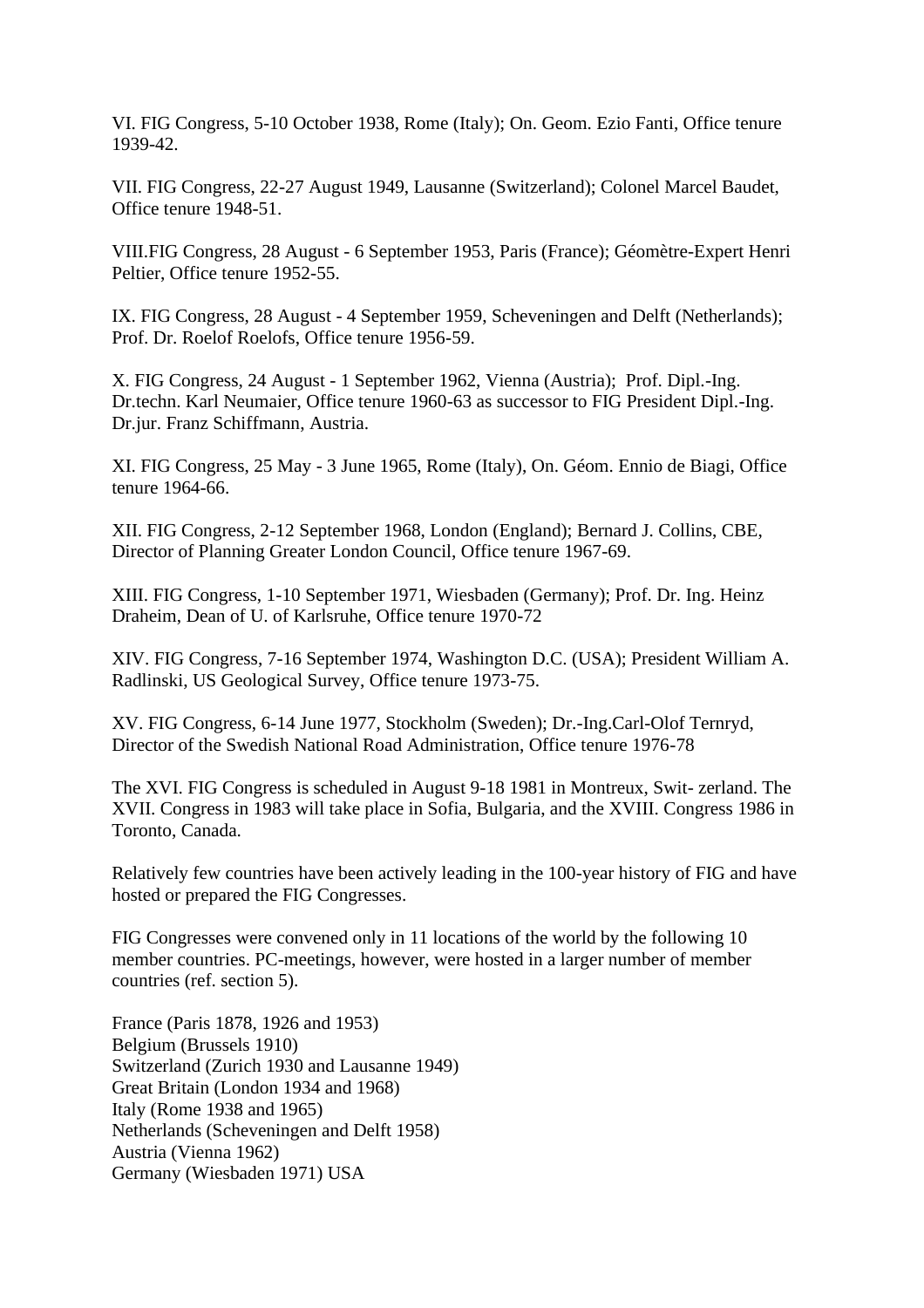(Washington D.C. 1974) Sweden (Stockholm 1977)

Articles 14-20 call for General Assemblies at three-year intervals in connection with FIG congresses. One third of all member organisations has to be attending in order to form a quorum. Resolutions are decided by simple majority. The vote of the FIG President decides in case of a tie. Each member country has only one vote notwithstanding the number of its affiliated organisations. Honorary Members and Honorary Presidents are elected by 4/5 majority of votes.

It shall be the purpose of the following pages to outline the historical development of FIG from its founding in 1878 to its dormant existence in 1910, its revival in 1926 and its rise to professional recognition (1949) in reviewing the most essential events of the FIG Congresses to the present day.

For this purpose, the following short reports on the 15 FIG Congresses (pages 91-121) have been given the following uniform arrangement: a) FIG Member Association hosting the Congress, main theme, place of Congress; b) number of delegates, FIG Member Associations participating and countries represented; c) opening of the Congress, plenary session, fundamental papers; d) Congress Prize; e) exhibitions; f) professional excursions and visits, social programme; g) PC session and General Assembly; h) meeting days, number of sessions, number of invited papers; i) overview of the entire technical scientific commission work for each of the commission groups A, B and C, and also for the nine FIG Commissions (Chairman, number of sessions, including sessions held in common, number of invited and personal papers submitted, number of resolutions); k) General Report (Compte-rendu Officiel); 1) the most important results of the following PC sessions and m) other aspects.

The invitation to the first Congress in 1878 was issued by the Central Committee of the French Surveyors on the occasion of the World's Fair in the Trocadero Palace at Paris. 87 official delegates of seven affiliated organisations from Belgium (15), Germany (2), France (45), Great Britain (5), Italy (7), Switzerland (11) and Spain (2) were present. The total participation was 530 persons. An industrial exhibit, tours and excursions were included in its program. The technical agenda listed 15 problems of which 3 were of special interest.

1. FIG should create a "Diploma Geometer Engineers Federation".

2. The requirements to obtain a professional diploma should be uniform, if possible, in all member nations.

3. Proposals should be developed for improvements of cadastral surveying and of topographic and geological maps.

Three resolutions were adopted by the Commissions: a) Creation of a land register based on cadastral surveys; b) Introduction of an amendment plan to authentic files; c) Creation of a national permanent committee.

If we look back upon the results of this first professional congress and the then established goals of FIG we find that they have basically changed relatively little during the 100 years, they have however been widened as a result of added technical demands.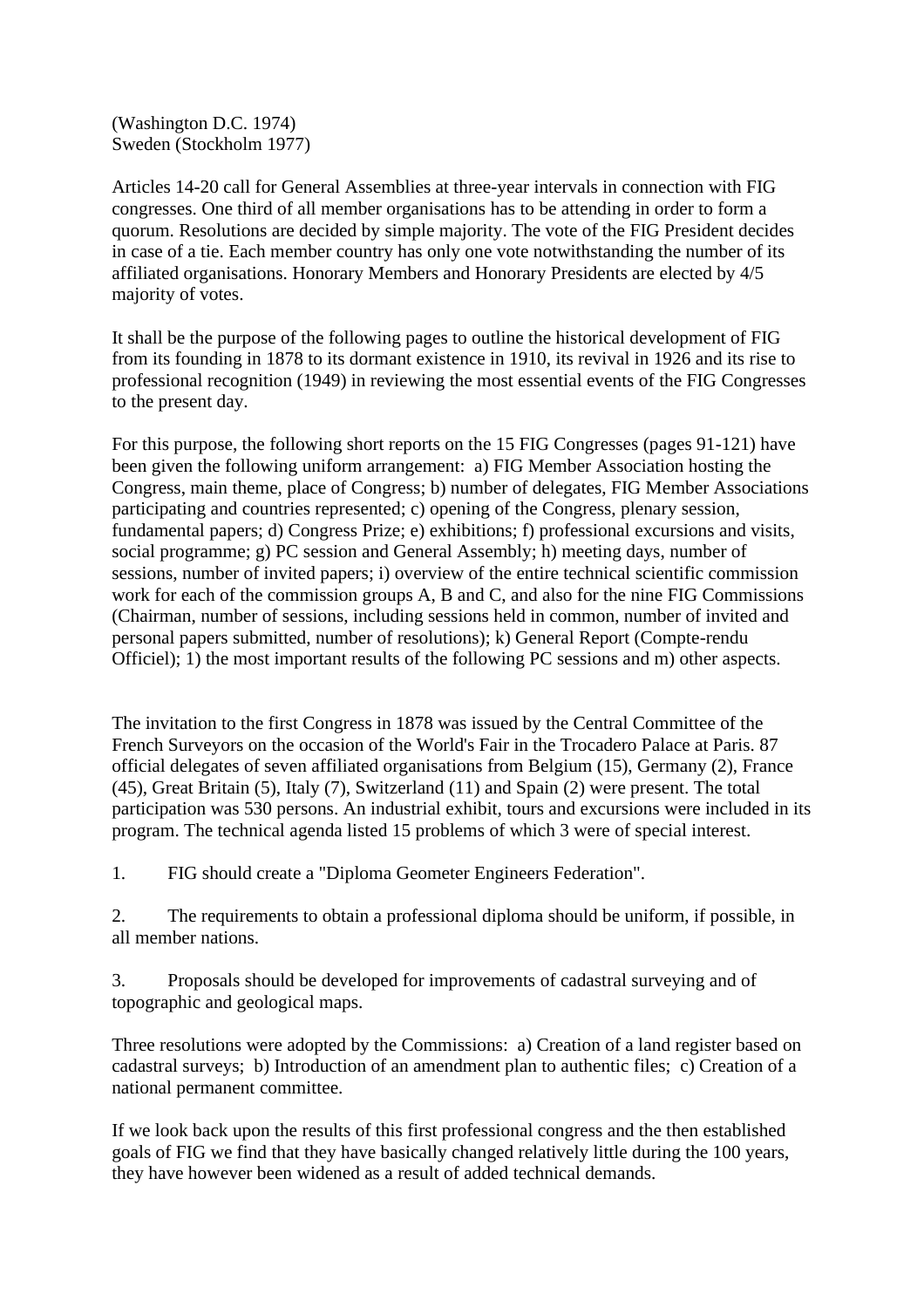The National Permanent Committee had been assembled of three delegates each of the participating seven national member organisations. It convened immediately after the Congress 21-22 July 1878 in Paris and decided to hold the next FIG Congress in 1881 at Rome. This plan had to be dropped for insufficient interest, mainly resulting from exaggerated national demands. The committee therefore became inactive in 1880.

The first attempt to achieve international co-operation had failed lacking the support by official authorities. Not until the turn of the century did the contact among European surveyors regain momentum. It started with mutual visitations of professional meetings but another FIG Congress remained still far out of sight.

The II FIG Congress convened 1910 in Brussels, again spurred by a World's Fair. Our Belgian colleagues had seized the initiative.

303 registrants gathered in the great hall of the World's Fair with delegates from Austria (2), Belgium (227), Denmark (2), France (15), Germany (22), Great Britain (2), Hungary (3), Italy (11), Japan (1), Luxembourg (4), Mexico (1), Netherlands (2), Norway (1), Persia (1), Portugal (1), Russia (Finland, 2), Sweden (3), Turkey (1), Uruguay (1) and USA (1). Among the affiliated countries Spain and Switzerland were missing.

Four permanent commissions were organised:

Commission 1: Pictorial presentations on relief maps (Mesurage) (Chairman: J. de Bilde, Belgium) 3 sessions; 7 reports and 1 resolution

Commission 2: Valuation of real estate property (Expertise) (Chairman: L. Crickz, Belgium) 2 sessions; 4 reports and 4 resolutions

Commission 3: Problems of cadastral land registration (Administrative) (Chairman: P. Bourgeois, Belgium) 2 sessions; 4 reports and 5 resolutions

Commission 4: International problems in education and professional practice (Internationale) (Chairman: R. Frank, Belgium) 4 sessions; 13 reports and 1 resolution.

28 reports, personal and national, were presented by: Austria (1), Belgium (12), Denmark (2), France (4), Great Britain (1), Italy (2), Netherlands (1), Norway (1), Sweden (3) and USA (1). The 11 resolutions which emerged from these reports were accepted by the General Assembly.

Furthermore 4 lectures were given at the General Assembly:

Dehalu, Belgium: "Considérations sur la confection de la carte et du cadastre de notre colonie"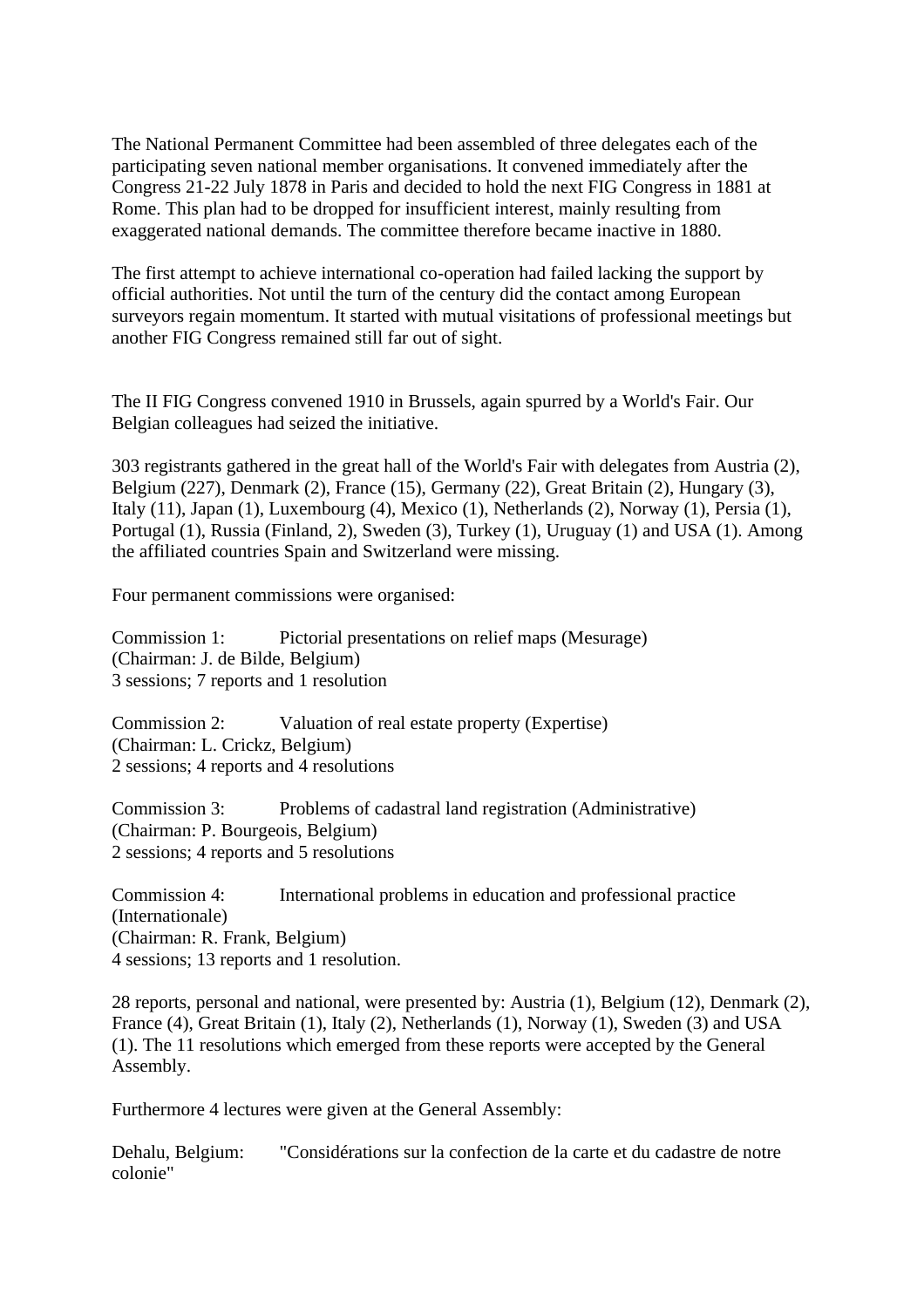Hartmann, Germany. "0rganisation und Technik des städtischen Vermessungs dienstes in Deutschland"

Massart, Belgium: "De la répartition des cultures dans ses rapports avec l'impôt foncier"

Renauld, Belgium: "L'Organisation du Cadastre en Belgique"

The Congress program was not well defined. There were no excursions, tours, and no exhibitions.

René Danger of France drafted the first FIG statutes after this Congress. It was later revised at the 7th PC assembly in 1933 at Rome and finally approved at the Plenary session of the V Congress in London 1934.

As in 1878 an International Committee (the predecessor of the Permanent Committee - PC introduced in 1926) was created with the same organisational tasks and headed by Mr. Frank, Belgium. Again it encountered a burden of obstacles motivated by national prestige questions which seriously hampered a continuous truly international co-operation. Therefore, this second attempt to create a permanent body of international status remained without final sanction.

Nevertheless, this II Congress clearly differed from that of 1878. It was at least the dawn of an era of agreement to exchange information in professional matters which demonstrated the advantage of certain directives and future regulatory agreements. The Belgian and French colleagues continued to promote the established idea of a permanent professional international federation. In May 1912 the Committee distributed from Antwerp (Belgium) a proclamation and questionnaire in nine languages to all 20 national associations, which had participated in 1910 at the Brussels meeting in order to sound out desires and prospects for a perpetuation of the FIG concept.

The first world war 1914-18 disrupted all honest endeavours, but in 1919, after consolidation of the European situation, the Belgian, British and French colleagues resumed their efforts in the continuance of FIG. Jaques Roupcinski, Belgium, and René Danger, France, published early in 1926 after repeated consultations in Brussels, Geneva, Lausanne, London, Paris, Torino and Zurich a proposal for the revival of FIG in the "Journal des Géomètres-Experts Francais".

At about the same time a meeting by invitation was convened at Paris, headed by Henri Peltier, France, which was attended by five national organisations, namely; Associations des Géomètres de Belgique, The Royal Institution of Chartered Surveyors, UK, Union des Géomètres-Experts Francais, Vereeiniging voor Kadaster en Landmeetkundige and Schweizerischer Geometerverein. It unanimously adopted the following resolution: "The Paris Convention of the International Federation of Surveyors re solved on January 27, 1926, to honour the resolutions of the I and II FIG Congresses of 1878 in Paris and of Brussels in 1910 and to perpetuate the FIG organisation indefinitely".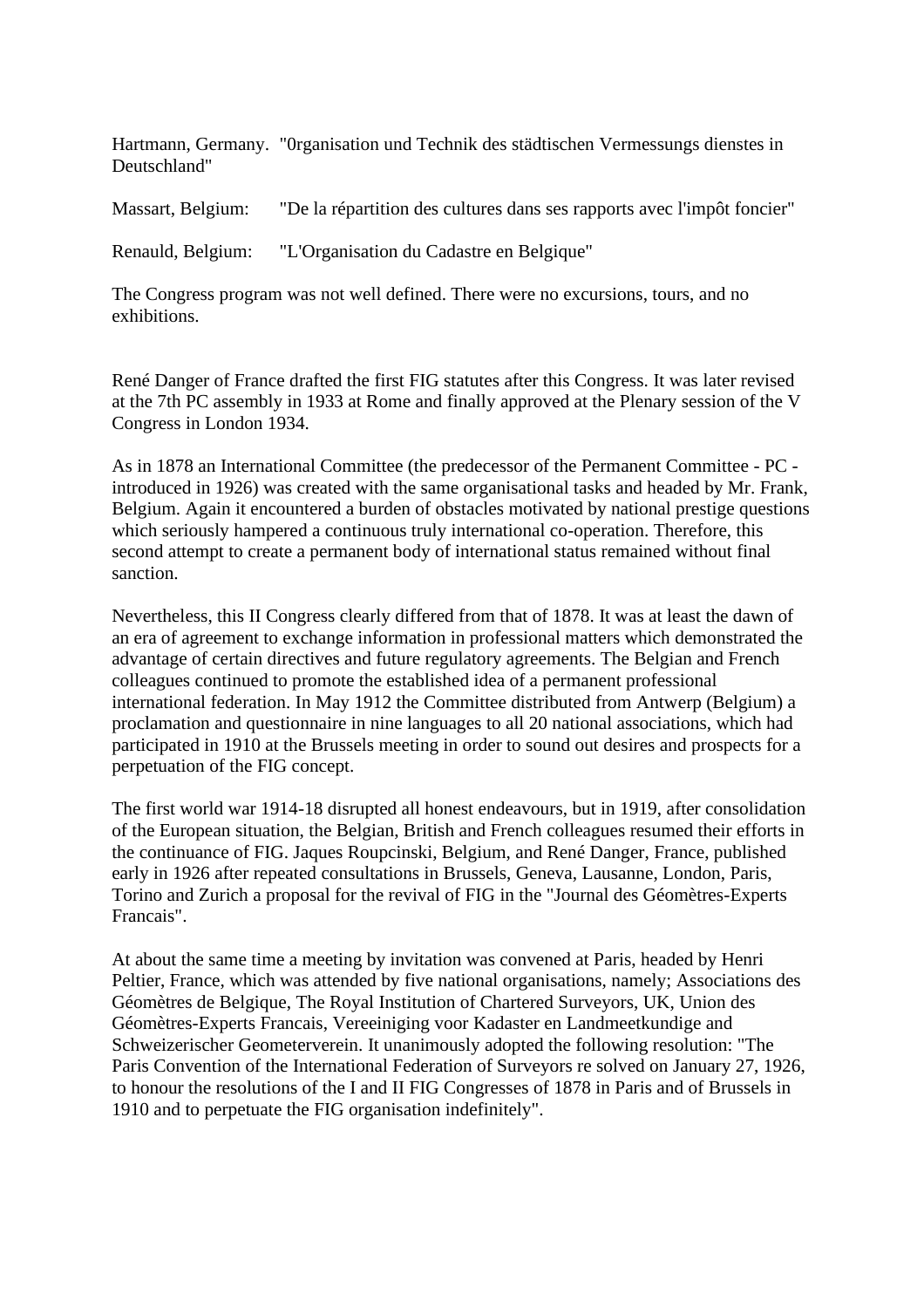It further resolved to address all Surveyor Organisations of the world and to follow up the invitation to join with a draft of Statutes of FIG. This draft, established by René Danger and Henri Peltier, both of France, was in force until the V. Congress in 1934.

It can be justly said, that the 27th of January 1926 initiated the re-birth of FIG at Paris.

Shortly thereafter invitations to attend the III. FIG Congress of 1926 to be held in the Palais Royal at Paris were distributed. Twenty three nations with 390 participants responded: Austria, Belgium, Czechoslovakia, Denmark, France, Germany, Great Britain, Hungary, Italy, Latvia, Luxembourg, Madagascar, Netherlands, Poland, Romania, Russia, South Africa, Spain, Sweden, Switzerland, Syria, Tunisia and Yugoslavia.

For the first time significant lectures were presented in plenary sessions. The Congress program did not provide for an exhibition, tours and technical excursions. The professional subjects were handled by four Commissions similar to those of 1910, namely:

| Commission 1: | Unification of problems of the profession<br>(Chairman: J. Petrick, Czechoslovakia)<br>1 session; 6 reports and 2 resolutions                            |
|---------------|----------------------------------------------------------------------------------------------------------------------------------------------------------|
| Commission 2: | Instrument and procedures of the surveying practice<br>(Chairman: Carl F. Baeschlin, Switzerland)<br>1 session; 10 reports and 2 resolutions             |
| Commission 3: | Education and rank of the surveyor<br>(Chairman: J. Mermoud, Switzerland)<br>1 session; 7 reports and 5 resolutions                                      |
| Commission    | The status of the surveyor in the field of land registration<br>4:<br>(Chairman: J. H. Drower, Great Britain)<br>1 session; 13 reports and 5 resolutions |

The fourteen resolutions arrived at in the sessions of the four technical commissions were accepted by the General Assembly. The Congress also in stalled the "Permanent Committee" for the advancement and intensification of the FIG efforts and concluded that this committee shall convene annually. A permanent FIG Bureau was established which after a tenure of four years should change hands from one country to another.

The Permanent Committee already convened on December 16, 1926 in Paris, to constitute itself and to elect the officers of the Bureau for the first term of office from 1926 to 1930. Mr. Philippe Jarre, France, acted as President.

One year later, on January 27, 1927 the first PC session was held in Paris. Here FIG was reconstituted by 10 out of 23 nations, which had been represented at the III. Congress, namely: Belgium, Czechoslovakia, France, Great Britain, Latvia, Netherlands, Poland, Spain, Switzerland and Yugoslavia. They represented at that time 4 100 professional colleagues.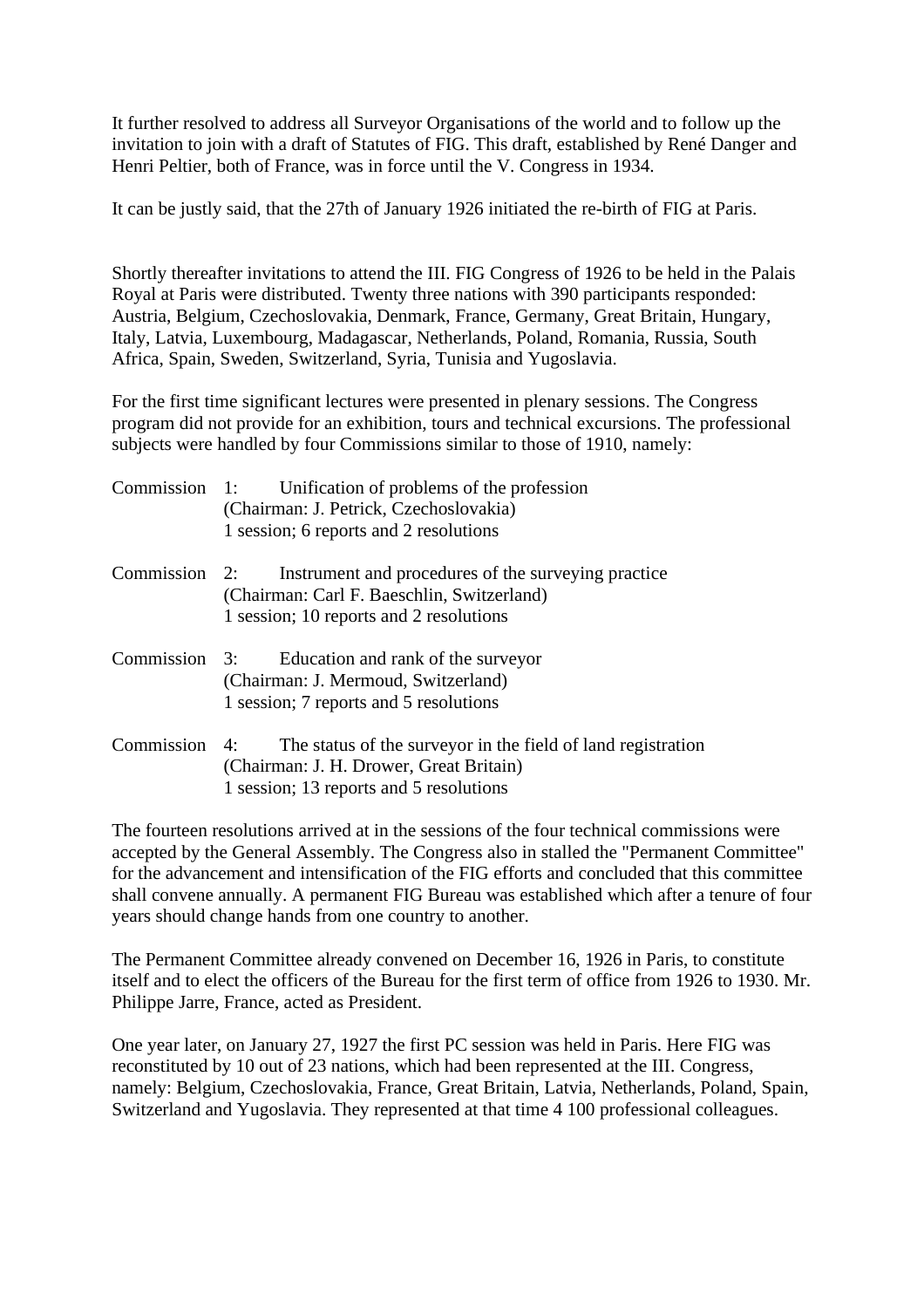The IV. FIG Congress of 1930 convened adjoining the III. ISP Congress, in the Federal Technical University of Zurich. It was hosted by the Swiss "Geometer Verein". Thirty one countries were represented with 432 participants. Only Spain was missing among the 11 affiliated national organisations, which had a total membership of over 7000 professionals. Additional 21 countries had sent observers: Austria, Canada, China, Cuba, Estonia, Germany, Greece, Guatemala, Hungary, Italy, Japan, Lithuania, Luxembourg, Mexico, Norway, Romania, Sweden, South Africa, Turkey, USA and Venezuela. Altogether 58 nations had been invited.

For the first time an impressive exhibit by institutions and industries from 17 countries had been arranged. No tours or technical excursions were arranged.

Three lectures were presented in plenary sessions on the topics of Urbanism by Danger, France ("Le Géomètre dans l'Urbanisme") ; Cadastral Surveys of Switzerland by Baltensperger, Switzerland ("Die Grundbuchvermessung der Schweiz"); and New Swiss Instrumentation by Baeschlin, Switzerland ("Die neuern schweizerischen Vermessungsinstrumente").

50 reports were presented, the discussion of which lead to 37 resolutions. Six technical commissions and six sub-missions were formed and charged with studies of the topics of major concern in the fields of land consolidation and planning:

Commission 1: Unification of professional operations (Chairman: Dragomir Andonovitch, Yugoslavia) 3 sessions: 1 report and 3 resolutions

| Commission 2: | Working methods and survey instruments |
|---------------|----------------------------------------|
|               | (Chairman: H. Heines, Netherlands)     |
|               | 1 plenary session; 10 resolutions      |

## Sub-commission A: Surveying technique, equipment, mapping and cartography (Chairman: J. Petrick, Czechoslovakia)

3 sessions; 12 reports

Sub-commission B: The method of polar co-ordinates by optical measurements of distances (Chairman: H. Heines, Netherlands) 2 sessions; 2 reports

Sub-commission C: Photogrammetry and Topography (Chairman: Ludwig Schmidt, Denmark) 3 sessions; 6 reports

Commission 3: Legal principles and professional training (Chairman: Ladislas Surmacki, Poland) 1 plenary session; 14 resolutions

Sub-commission A: Legal principles (Chairman: Ladislas Surmacki, Poland) 2 sessions; 3 reports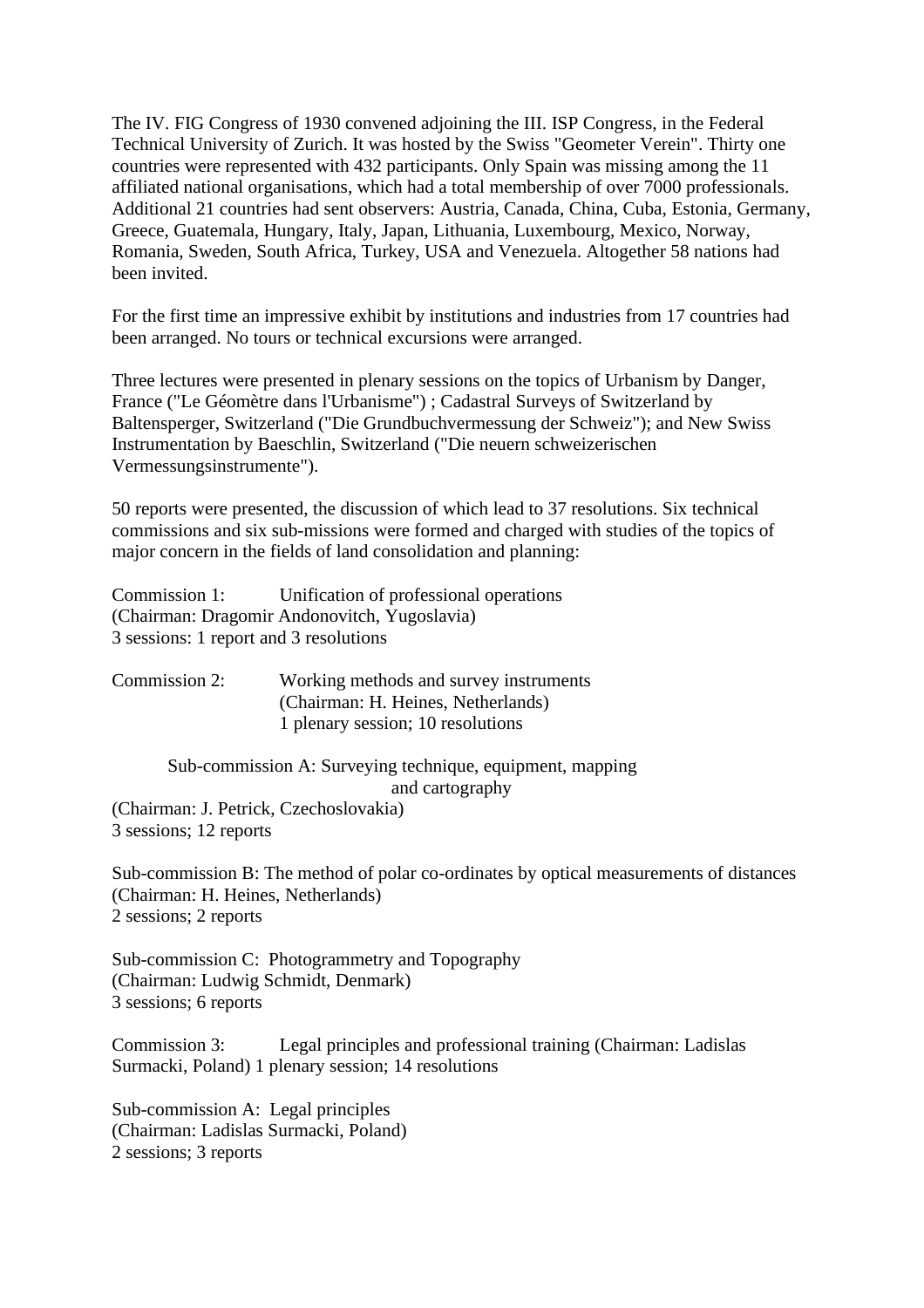Sub-commission B: Professional training (Chairman: J. Mermoud, Switzerland) 2 sessions; 4 reports

Sub-commission C: Professional literature (Chairman: Ezio Fanti, Italy) 2 sessions; 6 reports

Commission 4: The surveyor and real property (Chairman: Emile Body, Belgium) 4 sessions; 4 reports and 4 resolutions

Commission 5: Land consolidation and land improvement (Chairman: Herbert C. Cole, Great Britain) 3 sessions; 8 reports and 1 resolution

Commission 6: Urban and development planning (Chairman: René Danger, France) 3 sessions; 4 reports and 5 resolutions

The basic professional problems have neither changed in the past 25 years nor has their order of importance. Only several special categories have been added.

The successful work in these Commissions produced 37 resolutions which were approved by the General Assembly. This Congress also initiated an International Information and Consulting Centre for cadastral surveying from which emerged later the OICRF, i.e. the International Office for Cadastre and Land Register (ref. section 6).

For the first time the general report was issued in book form and contained reports of all sessions and the accomplishments of the commissions in the three working languages, German, English and French.

This Congress proved by its efforts and results that the fundamental concept of this organisation was well chosen and had survived the critical years 1878, 1910 and 1926 to arrive at a new and promising beginning. It gave rise to many hopes for a successful future.

The 6th PC meeting in 1932 at Warsaw submitted the proposal to create a permanent commission for the compilation of a multi-lingual technical dictionary (ref. section 7).

The V. FIG Congress of 1934 was originally planned in Poland. It was however taken over by the British member organisation and arranged in the County Council Hall and in the headquarters of the Host Society. Thirty four countries with 352 delegates attended. The 13 FIG member organisations, with Latvia and Romania absent, were joined by delegates of 23 other countries, namely: Argentina, China, Egypt, El Salvador, Germany, Greece, Lithuania, Mexico, USA and Dominions of the British Empire, Ceylon (today Sri Lanka), Goldcoast (belongs since 1957 to Ghana), Hong Kong, Canada, Kenya, Malaysia, New Zealand, Nigeria, North Rhodesia (today Zambia), Sarawak (belongs since 1963 to Malaysia), Sudan, South Africa, Tanganyika (today Tanzania) and Transjordan (today Jordan).

Again the plenary sessions featured several informative lectures on urban development and housing.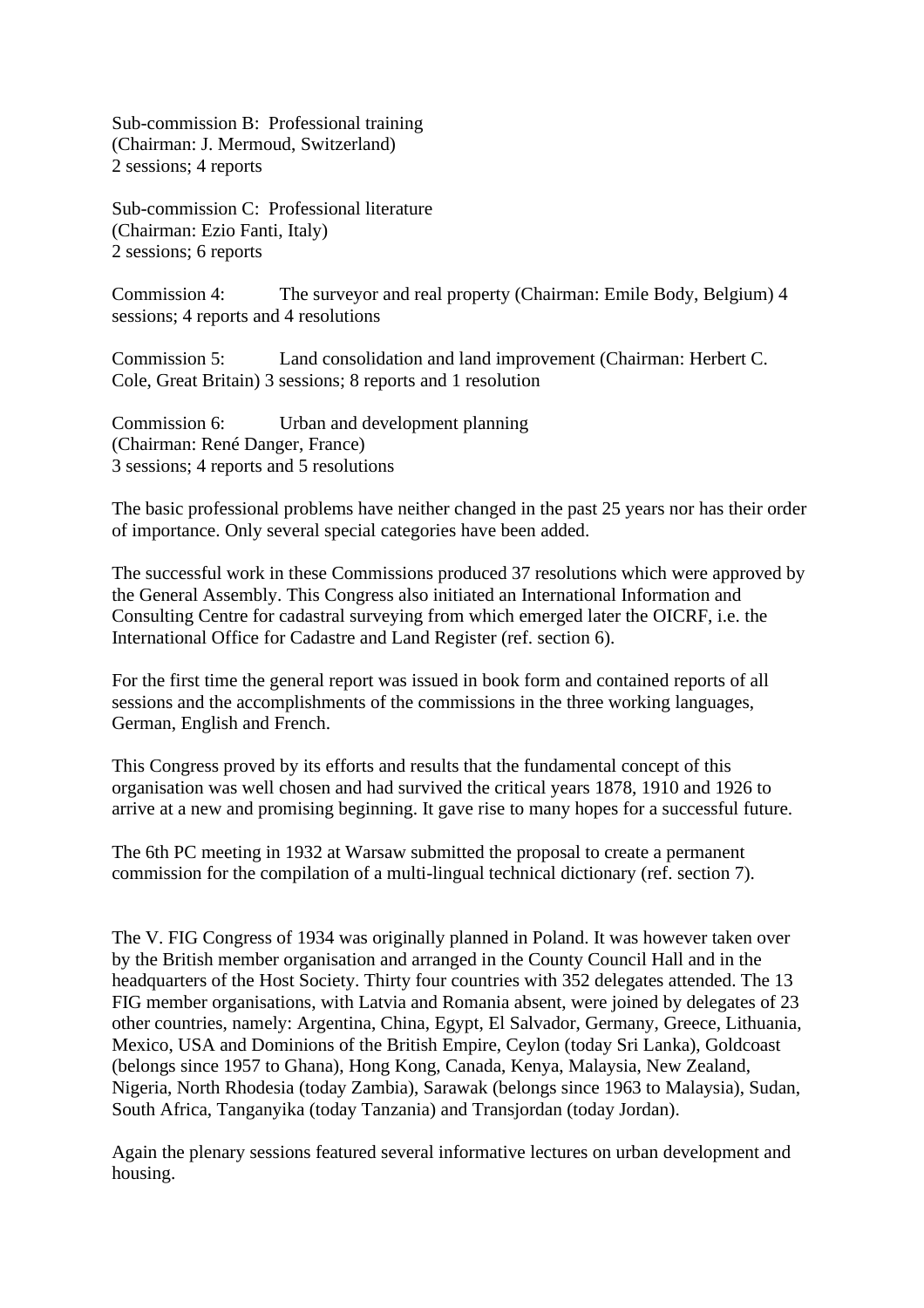5 technical commissions and 1 sub-commission were seated, namely:

Commission 1: Surveyors and real estate (Chairman: Ezio Fanti, Italy) 2 sessions; 16 reports and 1 resolution

Commission 2: Cadastral surveying (Chairman: Théphile Dreux, France) 2 sessions; 13 reports and 1 resolution

Commission 3: Survey instruments and procedures (Chairman: Carl F. Baeschlin, Switzerland) 2 sessions; 9 reports and 6 resolutions

Commission 4: The profession of the quantity surveyor (Chairman: Horace W. Langden, Great Britain) 2 sessions; 5 reports and 5 resolutions

Commission 5: Professional organisation and training (Chairman: Ladislas Surmacki, Poland) 2 sessions; 7 reports and 2 resolutions

Commission 5a: The Junior Surveyor (Chairman: W. E. A. Bull, Great Britain) 2 sessions; 3 reports and 1 resolution

The sessions produced 16 resolutions which were approved by the General Assembly. Forty of 53 papers rendered were published in the Genera] Re port only in English.

The compilation of a multi-lingual technical dictionary was urged again and acted upon.

The first FIG Statute, proposed by René Danger in 1926 and revised at the 7th PC session in 1933 was approved on July 18, 1934 in London. These "Standing Orders" were included in the Genera] Report, pp. 440-447, and thereby made public for the first time.

The so far largest professional and industrial show was organised, technical excursions were not planned, but several sightseeing tours were arranged. The entire Congress schedule was prepared in tri-lingual form as a guide book of 65 pages with time plan and brief descriptions at the disposal of all registrants.

The VI. FIG Congress of 1938 took place in Rome and was hosted by the National Council of Geometers (CNG). It was solemnly inaugurated in the Capitol with an address by On. Geom. Ezio Fanti, FIG President. For the first time the Congress convened on a thematic issue: "The significance of the surveying profession in the social organisation of modern civilisation". Of the 14 member organisations three were only represented by observers: Belgium, Czechoslovakia and Yugoslavia. Eleven other countries were also represented by observers: Colombia, Guatemala, Hungary, Indonesia, Lithuania, Monaco, New Zealand, Norway, Panama, Peru and Portugal. 435 participants from 25 countries were registered.

An exhibit was connected with the Congress. There were visitations and for the first time technical excursions, but no plenary sessions as on previous Congresses. In connection with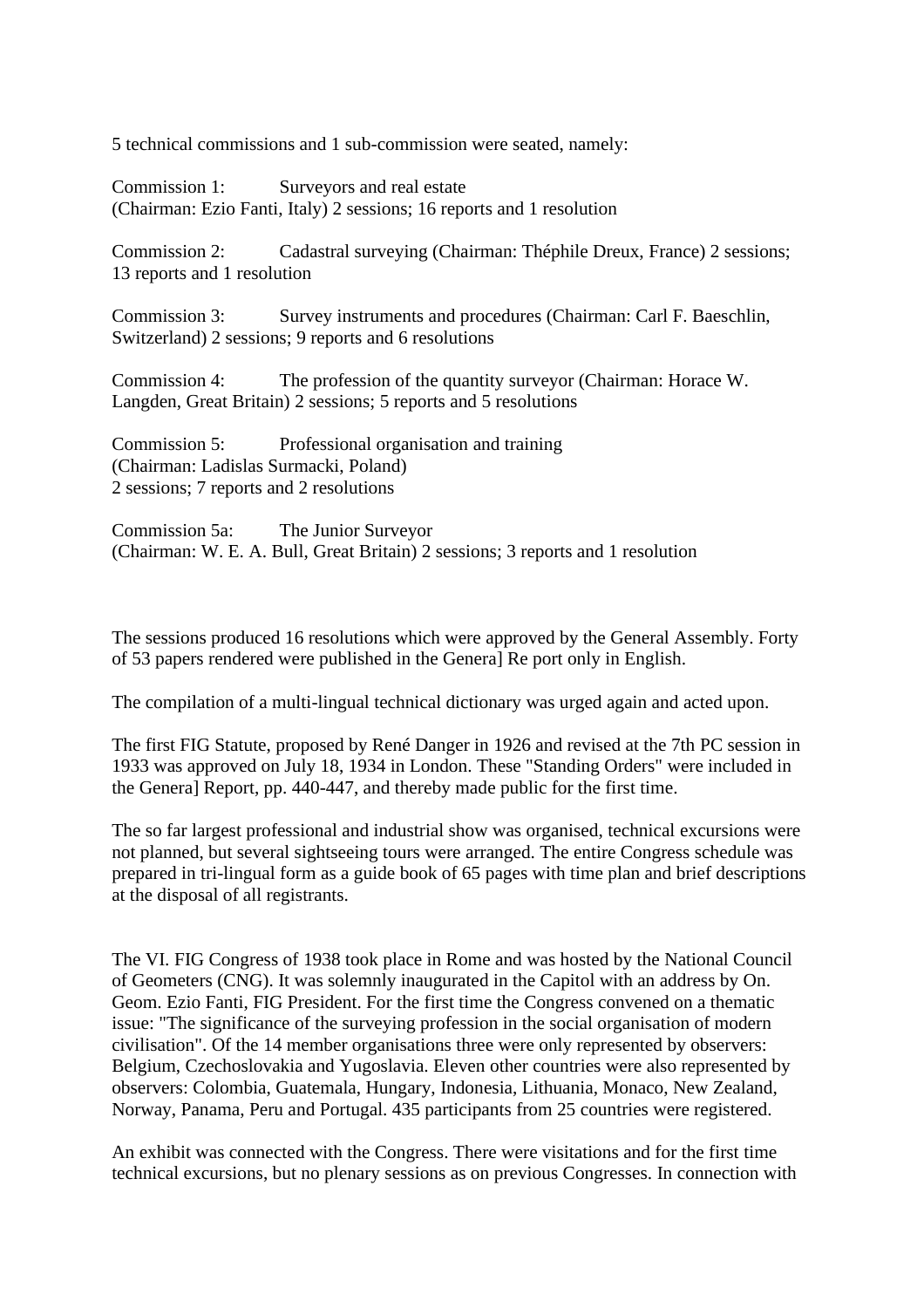the visit at Mostra Augustea della Romanità a historical view of the Surveyor's Profession was given by René Danger, France.

The British colleagues of the Royal Institution of Chartered Surveyors (RICS) presented a Presidential Medal and Neck band to be worn by the President at times on official duty.

Thirty Three papers were given during 15 sessions of the five Commissions.

Commission 1: The rural cadastre (Chairman: Jakob Baltensperger, Switzerland) 3 sessions; 8 reports and 2 resolutions

Commission 2: Survey instruments and methods of operation (Chairman: Carl F. Baeschlin, Switzerland) 3 sessions; 5 reports and 1 resolution

Commission 3: Urban development and regional planning (Chairman: Kai Hendriksen, Denmark) 3 sessions; 8 reports and 1 resolution

Commission 4: Professional training (Chairman: Ladislas Surmacki, Poland) 3 sessions; 10 reports and 4 resolutions

Commission 5: Junior surveyors (Chairman: Brian Eve, Great Britain) 3 sessions; 4 reports and 4 resolutions

Furthermore the sub-commission "Cadastre", later the OICRF, initiated 1930 in Zurich, and the sub-commission "Dictionnaire Technique", initiated 1934 in London, held meetings on which representatives from all FIG member countries were present.

The Genera] Assembly approved 13 resolutions which are included in the Genera] Report covering all papers and the complete Congress schedule, a volume of 594 pages.

The entire FIG effort, which had steadily increased and had yielded in the last twelve years remarkable and lasting results, was once more abruptly halted by the second World War from 1939 to 1945. But soon thereafter, 6 July 1946, under the energetic leadership of Henri Peltier, France; Petrick, CSSR; and Robertson, Great Britain, joined hands to revive the international co-operation under the guidance of FIG.

In the two years following, already ten of the 14 national organisations affiliated prior to the second World War gathered for consultations du ring the 13th PC session in 1946 at Dijon and the 14th PC session in 1947 in Paris, which paved the way for the resumption of FIG activities. These ten member countries were Belgium, Czechoslovakia, Denmark, France, Great Britain, Italy, Netherlands, Poland, Sweden and Switzerland. Luxembourg participated as an observer.

The 15th PC session on July 2-3, 1948 at Stockholm decided unanimously to hold the next international FIG Congress after an 11 year interruption in 1949 in Lausanne, Switzerland. Traditionally, the host city should have been Paris, however the severe destruction by the war of the city could not be expected to be sufficiently repaired.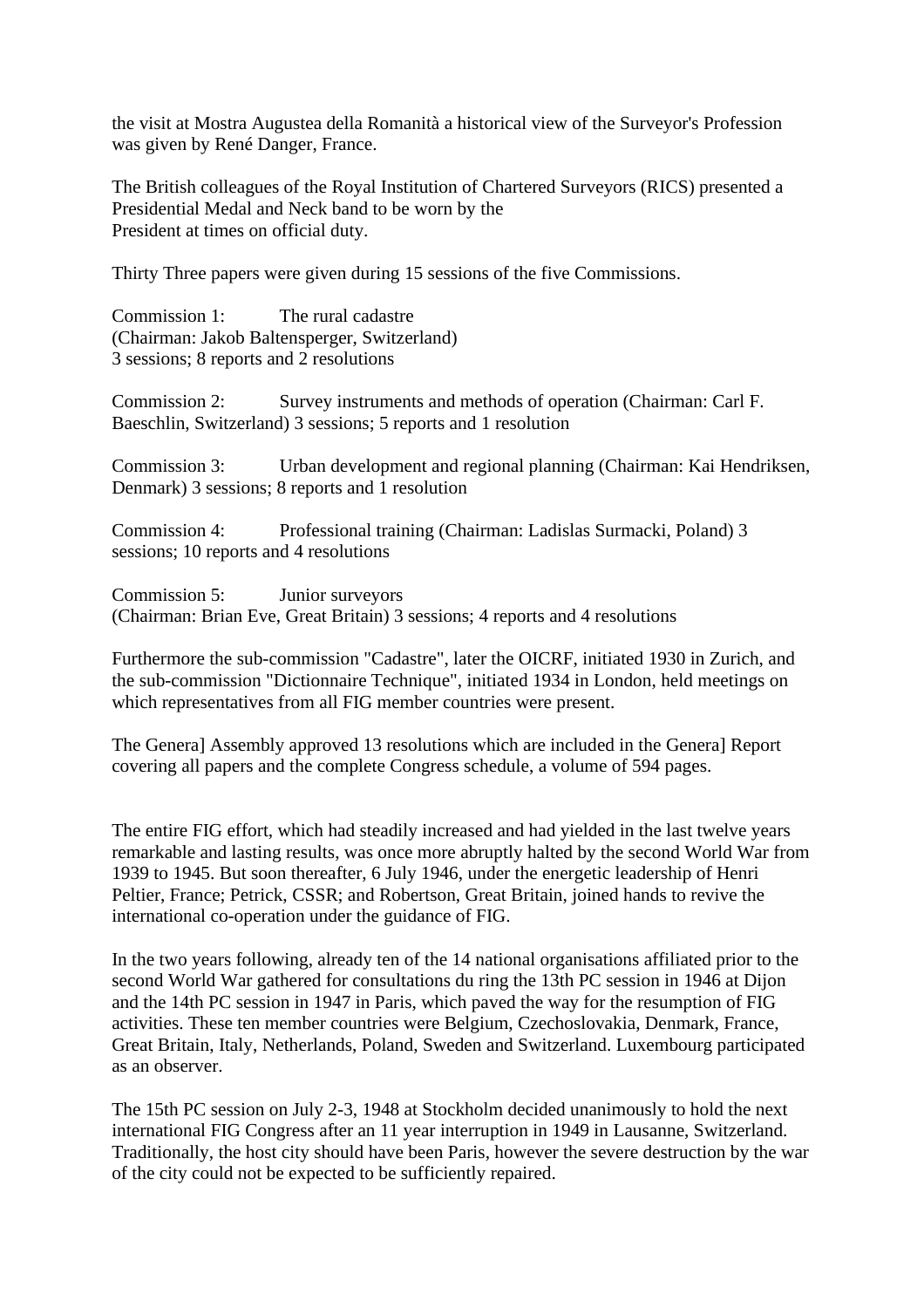The Swiss Society for surveying and rural engineering (SVVK) assumed the responsibility for the arduous task to prepare the VIl. FIG Congress 1949 at Lausanne in the Polytechnic School of the Federal University. It was encouraging that in addition to the then 12 FIG member countries, observers from B unaffiliated countries participated as observers. These were Algeria, Finland, Germany, Indonesia, Iran, Israel, Turkey and Tunisia. The first postwar Congress attracted 311 registrants. For the first time a representative from another international association, the IUGG, participated in a FIG Congress.

Three expert papers were presented during the plenary session: "The Surveyor in the Society, Techniques and Management" by Härry, Switzerland; "Educational proficiency", by Danger, France; "City Planning in Great Britain" by Wells, Great Britain. A few visits were programmed, but no technical excursions. The professional and industrial exhibition received exhibitors from 9 countries: Belgium, Czechoslovakia, France, Germany, Great Britain, Italy, Netherlands, Austria and Switzerland.

This time 10 technical commissions were seated, which, contrary to conventional invited papers, presented national reports which were discussed in 35 sessions. A total of 56 national reports were reviewed as well as 9 Chairman's reports and 9 Final reports. The deliberations of these Commissions produced 32 resolutions, which were approved by the General Assembly.

All resolutions and Commission reports, lectures, addresses, etc. are contained in the 714 page General Report, reproduced in French and partially in German and English.

The ten technical commissions were:

| Commission 1: | The technical dictionary                                       |
|---------------|----------------------------------------------------------------|
|               | (Chairman: H. de Schrijver, Belgium)                           |
|               | 3 sessions; 1 chairman's report, 1 final report; no resolution |

Commission 2: Real estate cadastre

(Chairman: Leonida Piazzi, Italy)

5 sessions; 6 national reports (CH, FR, GB, LU, NL and SE) as well as 1 final report; 3 resolutions

Commission 3: Survey instruments and methods, photogrammetry (Chairman: Bertil Hallert, Sweden) 4 sessions; 1 chairman's report, 10 national reports (AT, BE, CH, CS, OK, FR, GB, IT, PL and SE); 6 resolutions

Commission 4: City planning (Chairman: Henry W. Wells, Great Britain) 3 sessions; 1 chairman's report, 6 national reports (CH, FR 2, GB, LU and SE), 1 final report; no resolutions

Commission 5: Co-operation of the surveyor with legislature (Chairman: Alphonse Eyschen, Luxembourg) 4 sessions; I chairman 5 report, 8 national reports (BE,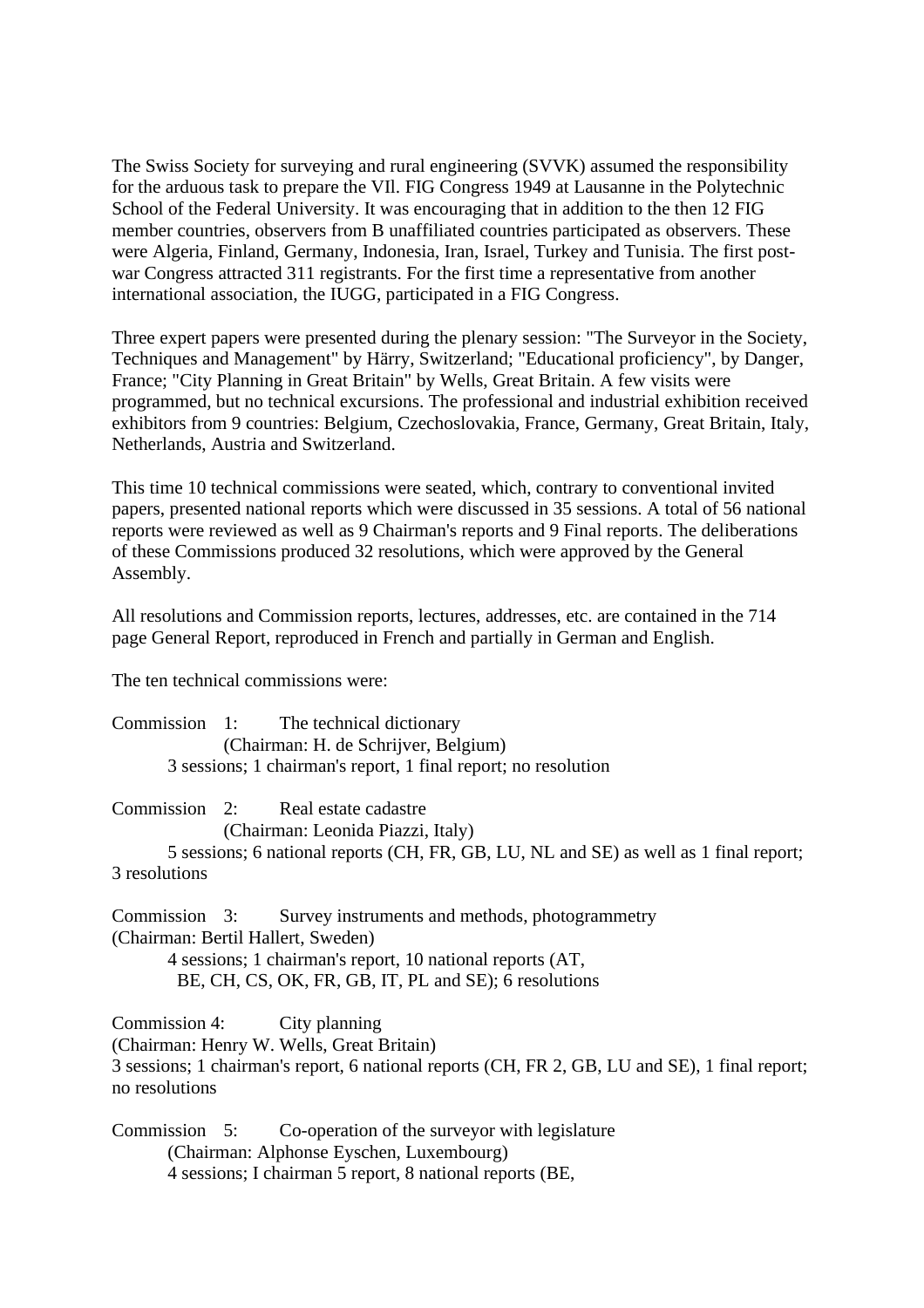CH, OK, FR 2, GB, LU and SE), 1 final report; no resolution

- Commission 6: The task of the surveyor in cartography (Chairman: Fritz Kobold, Switzerland) 3 sessions; 1 chairman 5 report and 1 final report; 3 resolutions
- Commission 7: Professional training (Chairman: René Danger, France) 2 sessions; 1 chairman's report, 6 national reports (BE, CH, CS, GB, IT and PL), 1 final report; 2 resolutions
- Commission 8: Junior surveyors (Chairman: Philip Griffith Jonas, Great Britain) 4 sessions; 1 chairman's report, 5 national reports (BE, CH, FR, GB and SE), 1 final report; 5 resolutions
- Commission 9: Professional activity and fees (Chairman: Henri Peltier, France) 4 sessions; 1 chairman's report, 11 national reports (AT, BE, CH, CS, OK, FR, GB, IT, LU, PL and SE), I final report; 3 resolutions

Commission 10: Bibliography (Chairman: Paul Potuzak, Czechoslovakia) 3 sessions; 1 chairman's report, 4 national reports (FR, GB, PL and SE), I final report; 10 resolutions

The extent of the Commission work during this Congress made it necessary to appoint a Vice-chairman and a Secretary for each Commission.

The FIG Statutes were revised to adapt to changed situations. FIG also established its first contact with UNESCO. The compilation of the multi-lingual technical dictionary was begun by Prof. Dr. Hegg (Switzerland), President of the Technical Dictionary Commission. The OICRF (ref. section 6) was re-established and Prof. Hegg (Switzerland) was put in charge of organising it according to his proposals.

A welcome innovation of the VII. Congress was a daily bulletin in three languages informing participants about the work progress of commissions.

The Order of the Géomètre-Experts of France extended for the third time in FIG's history an invitation to hold the VIII. Congress of 1953 in the Sorbonne University at Paris.

This Congress expanded its sessions beyond the one-week period, a measure which was adhered to in the future. The number of participants had risen to 334, who came from 21 countries, among them the 15 FIG member countries (with exception of Poland) and observers from Egypt, Finland, Indonesia, Mexico, Saar Province and Turkey.

The three-part exhibition was outstanding. The professional part was furnished by Austria, Belgium, Denmark, France, Germany, Great Britain, Israel, Netherlands, Switzerland and for the first time USA. An innovation was the French exhibit "5000 years of our profession"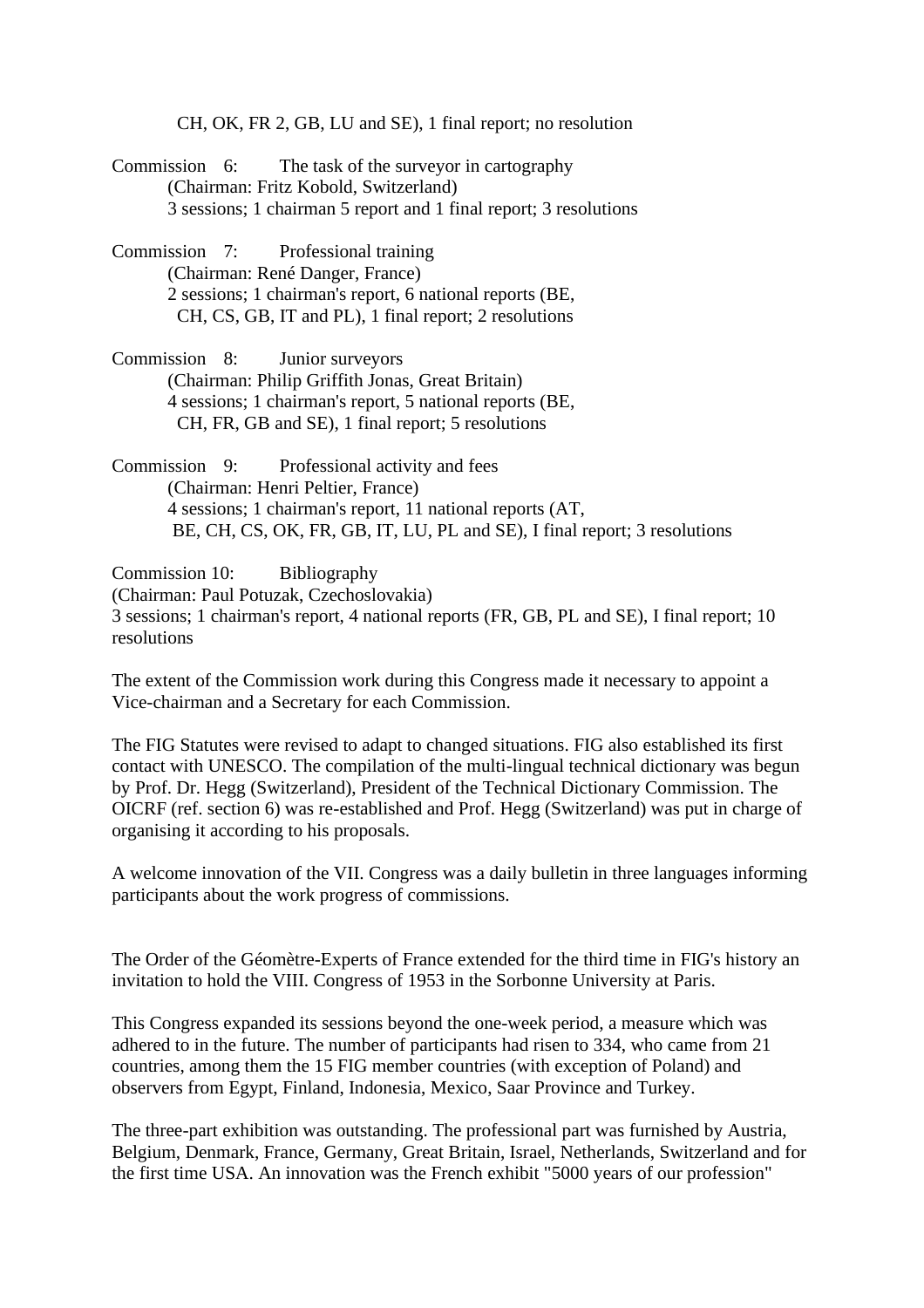which was prominently placed in the Sorbonne Auditorium. This outstanding exhibit had no successor in subsequent Congresses until this idea was taken up in London 1968 and came to a climactic height in Wiesbaden 1971.

54 industrial establishments exhibited their products in an impressive international show. Four technical excursions (the first ones of their kind) and 3 inspection tours were on the program.

The Commission work was intensified and carried out in 6 technical commissions (instead of 10 before). It was decided to add a commission 7 at the next congress to deal with "Professional education".

A total of 50 reports were discussed in 24 sessions. 16 resolutions were formulated by the Commissions and approved by the General Assembly. They are contained in the General Report of the Congress.

Commission 1: Technical dictionary (Chairman: Louis Hegg, Switzerland) 4 sessions; 1 chairman 5 report; no resolution

Commission 2: Land registry and land redistribution

(Chairman: René Perrin, France)

4 sessions; 1 chairman's report, 11 national reports (AT, BE, CH, DE, DK, FR, GB, IT, LU, NL and SE), 1 final report; 3 resolutions

Commission 3: Survey instruments and procedures, cartography and photogrammetry (Chairman: F. Rudolf Jung, Germany)

4 sessions; 1 chairman's report, 9 national reports (AT, BE, CH, DE, FR, GB, IT, NL and SE), 1 final report; 4 resolutions

Commission 4: Urban design and development

(Chairman: Henry W. Wells, Great Britain)

4 sessions; 9 national reports (AT, BE, CH, DE, FR, GB, IL, IT and SE), 1 Final report; 2 resolutions

Commission 5: Junior surveyors

(Chairman: Mario Calabro, Italy)

4 sessions; 1 chairman's report, 2 reports, 1 final report; 6 decisions as well as 4 resolutions concerning professional training

Commission 6: Fees and professional status

(Chairman: Joseph van der Linden, Belgium)

4 sessions; 1 chairman's report, 9 national reports (AT, BE, CH, DE, FR, GB, IT, LU and SE), 1 final report; 3 resolutions

Until 1953 the work of the technical commissions had only been carried out during the Congresses. But the 8. General Assembly decided, on proposal from some of the Commissions, that in the future the commission work should not be limited to the Congresses.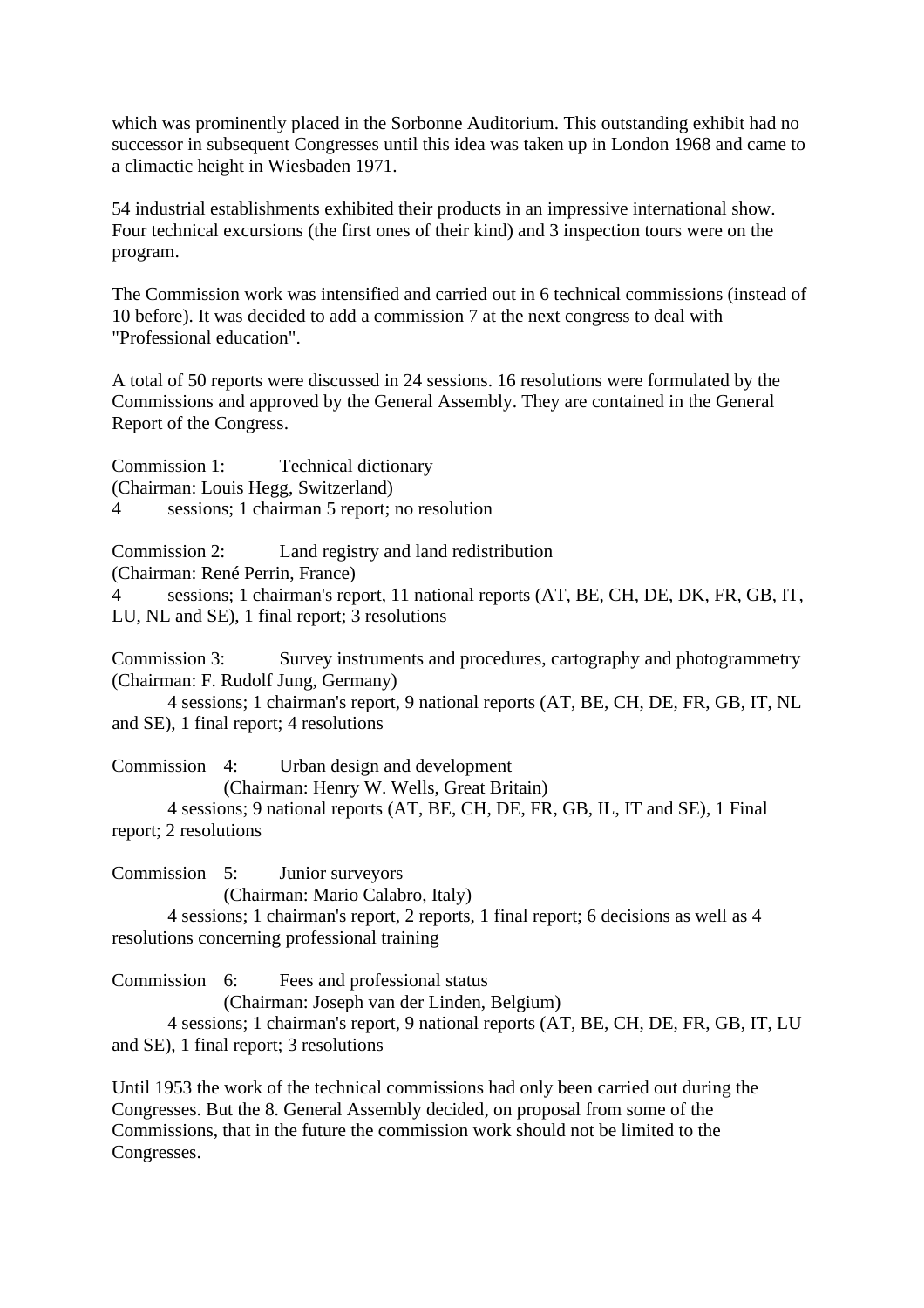The compilation of the technical dictionary under the supervision of Prof. Dr: Hegg (Switzerland) had progressed well with the help of three institutions: IfAG, the Institute for Applied Geodesy of Frankfurt/Main with the German part; RICS, the Royal Institution of Chartered Surveyors, London, with the English part; and IGN, Institut Geographic National, Paris, with the French part.

The General Assembly accepted the proposal to convene the FIG Congresses in the future at four year intervals, which would require a change in the Statutes. This was prepared in the subsequent PC sessions and ratified by the next congress.

The contacts with UNESCO were strengthened further and it was decided to acquire FIG membership in UATI, the International Union of Engineering Organisations, and UAI, Union des Associations Internationales.

A proposal was made to distribute a "Revue Internationale des Géomètres" but the idea could not be realised as a consequence of the financial situation. Not until April 1967 the first FIG Bulletin was released by the British FIG Bureau. So far 20 Bulletins have been released.

The IX. FIG Congress, originally scheduled for 1957 had to be postponed one year because of the X general convention of the International Union of Geodesy and Geophysics of 1957 in Toronto, Canada. It was therefore rescheduled for September 1958, hosted by "Netherlands Landmeetkundige Federation" (NLF), now renamed "Netherlands Vereeniging voor Geodesie" (NVG), and organised in the "Kurhaus of Schevenigen", where the Opening Session, the Plenary Session, the PC Session, the General Assembly and the social events took place, and in the Technical University of Delft, where all Commission Sessions and Exhibits were arranged.

The Congress attendance consisted of 351 representatives of all 20 FIG Member organisations and observers from 7 other countries: Canada, Hungary, Iran, South Africa, Sri Lanka, Venezuela and Vietnam. The international associations UN, UNESCO, UATI, UAI, lAG and ISP were also represented at the Congress.

The sprawling professional and industrial exhibits were shared by 12 member countries: Austria, Finland, France, Germany, Great Britain, Italy, Poland, Netherlands, Sweden, Switzerland, USA and Yugoslavia, and 26 industries. There were no technical excursions, but five inspection trips of professional attraction were programmed.

The opening ceremony and two plenary sessions were highlighted by addresses and a film show: "The fight of the Netherlands against force" and "The poison of the sea" by Volker, Netherlands; "Preparation and execution of modern land redistribution" by Herweijer, Netherlands.

The scientific-technical work of the 7 Commissions received a new and lasting impulse. Thirty four Commission sessions with attendance varying from 27 to 110 persons were conducted during the five day Convention. Each Commission delivered a report by the chairman and a closing report. In addition 11 special, 53 national and 18 individual reports, a total of 96 reports were submitted on subjects as follows:

Commission 1: Technical dictionary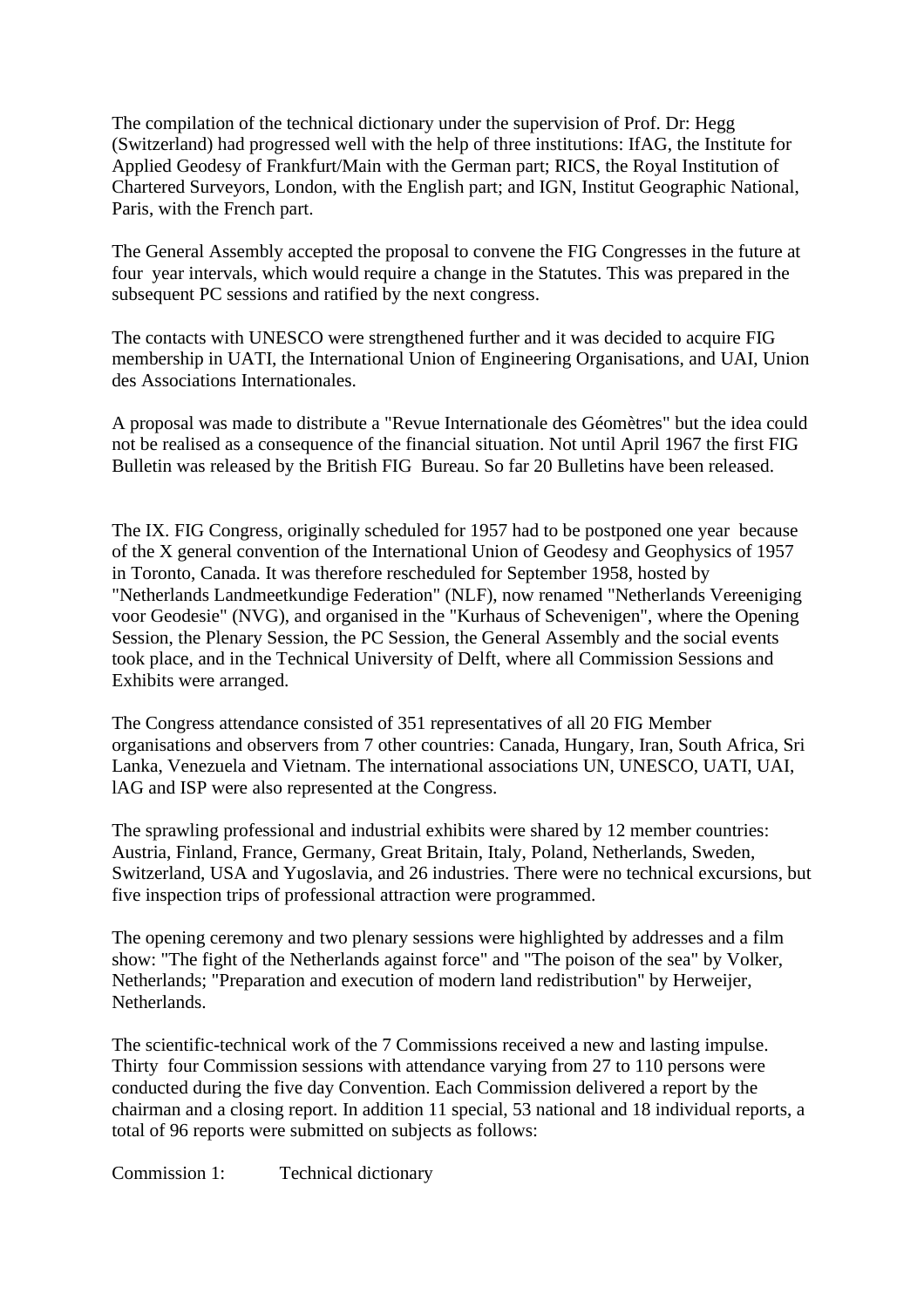(Chairman: Louis Hegg, Switzerland)

3 sessions; 1 chairman 5 report, 1 special report and 1 final report; 1 resolution

Commission 2: Land registry and land redistribution (Chairman: René Perrin, France)

8 sessions; 1 chairman S report, 1 special report and 1 final report as well as 3 individual reports and 11 national reports (AT 2, CH, CS, DE, DK, Fl, NL 2, PL and YU); 5 resolutions

Commission 3: Survey instruments and procedures, cartography and photogrammetry (Chairman: Fritz Hunger, Germany)

9 sessions; 1 chairman's report and 1 final report, 6 special reports as well as 12 personal and 16 national reports (AT, BE, CH 2, CS, DE, OK, Fl, FR, GB, IL, IT, NL, PL and SE 2); 4 resolutions

Commission 4: Urban design and development

(Chairman: Bernard John Collins, Great Britain)

4 sessions; 1 chairman S report and 1 final report, 6 special reports and 9 national reports (AT, BE, CH, DK, Fl, NL, PL, SE and US); 3 resolutions

Commission 5: Junior surveyors

(Chairman: Mario Calabro, Italy)

3 sessions; 1 chairman S report and I final report as well as 5 national reports (CH, DE, GB, PL and YU); 6 resolutions

Commission 6: Professional practice and fees

(Chairman: Lucien Lambert, Belgium)

3 sessions; I chairman's report and 1 final report as well as 5 national reports (AT, CH, Fl, FR and GB); 5 resolutions

Commission 7: Professional education

(Chairman: Marcel Gazeau, France)

4 sessions; 1 chairman's report, 1 special report and 1 final report as well as 3 personal and 7 national reports (BE, FI, FR 3, GB and NL); 4 resolutions

This time the 96 reports with 28 resolutions were published in the author's language, all Commission Reports appeared in the three Congress languages. The make up of the Genera] Report, a volume of 748 pages of large format bound and well illustrated, had received financial support by UNESCO and was a prominent milestone on the road to future FIG success.

The General Assembly acknowledged our membership in the UATI and UAI. The invigorating contact with UNESCO, FAO (Food and Agricultural Organisation) and IREP (International Real Estate Federation) should be cultivated. The Finance Commission proposed a revision of the membership fees to enable FIG to support more effectively the well functioning international professional studies within the Federation. The Swiss franc shall be used as monetary standard.

The "History Commission" was set up with Baarda, Netherlands; Bargellini, Italy; Baudet, Switzerland; Rutland, Great Britain, and Wantz, France. The reports of this Commission shall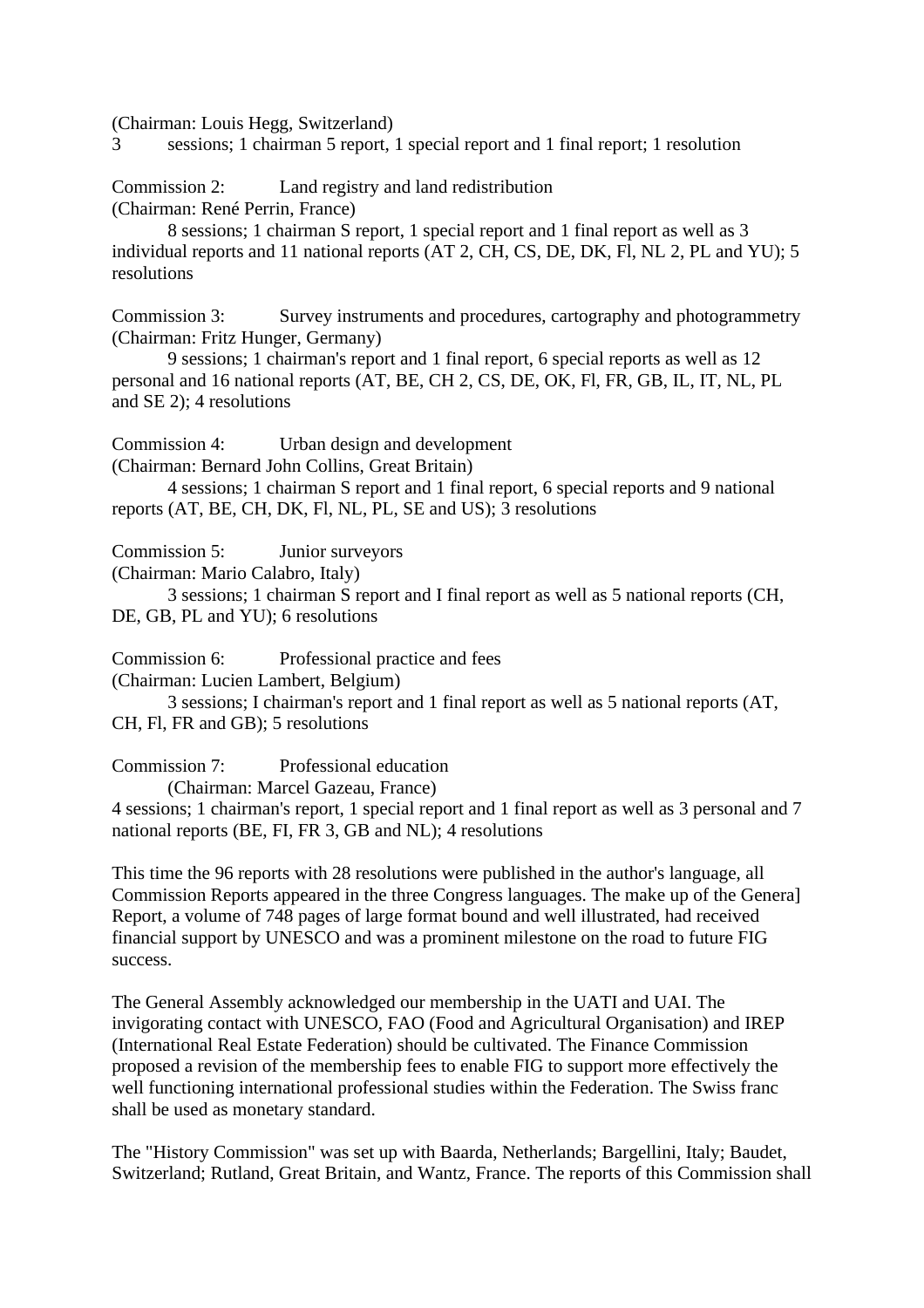be deposited in the FIG Archives to be organised in London. The proposal to strengthen the OICRF with a grant by the Finance Department of the Netherlands was applauded (ref. section 6). The FIG emblem was created.

The partially revised FIG Statutes (newly formulated Article 8) was approved and published with the General Report. This expansion of Article 8 made it possible to accept two member organisations from the same member country. This happened for the first time in Krakow (Poland) at the PC meeting 1959 when ACSM (American Congress on Surveying and Mapping) from USA applied for membership. Until now 5 member countries are represented by two organisations (AU, CA, IL, SE and US).

The X. FIG Congress of 1962 was conceived as a Jubilee Convention of the Host Organisation, the Austrian Society of Surveying (VW). It convened in the "Hofburg", the Royal Palace, and in the City Hall of Vienna. The number of participants exceeded the 1 000 mark for the first time; 625 were registrants from 41 different countries. Representatives from the international associations UNESCO and OECD were also present.

Of the 23 member organisations only Israel was absent. Numerous observers were registered from Angola, Australia, Egypt, Ethiopia, Ghana, Iceland, Indonesia, Japan, Mexico, New Zealand, Norway, Portugal, Rhodesia, South Africa, Taiwan, Tunisia, Turkey, USSR and Vietnam. A record number of over 40 attending countries was thereby established. The number of attending countries has since then increased with each Congress; today the number is about 60.

The professional exhibits were stocked by 12 member countries: Austria, CSSR, Finland, France, Germany, Great Britain, Hungary, Italy, Nether lands, Sweden, Switzerland and USA, and by Vietnam as a guest exhibitor. 52 industrial concerns from 12 countries participated in the industrial show. This, too, was a record number not previously achieved, requiring 1 700 m2 floor space.

The featured speaker of the Plenary Session was Mr. Lust, Austria, on the topic: "The professional tasks and the position of the consulting engineering in the Survey of Austria". There were capacity attendances at the four technical excursions and the numerous sightseeing tours.

The 7 Technical Commissions were the same as with the previous Congress in 1958. The commissions I and 7 had one subcommission each. The newly organized OICRF, which worked within Commission 2, called its first meeting during the Congress and presented its first activity report 1958-62.

46 commission sessions were held. There were also joined commission sessions for the first time. A total of 118 reports were presented: 11 chairman's reports, 68 special and individual reports and also 39 national reports (1 from CS, Fl and IT; 2 from AT, CH, DE, DK, FR and SE; 3 from AR and GB; 4 from NL and YU and 5 from CA and PL). For the first time all interested participants received advance copies of these reports. 35 resolutions emerged from the Commission work and were approved by the General Assembly.

Commission 1: Technical dictionary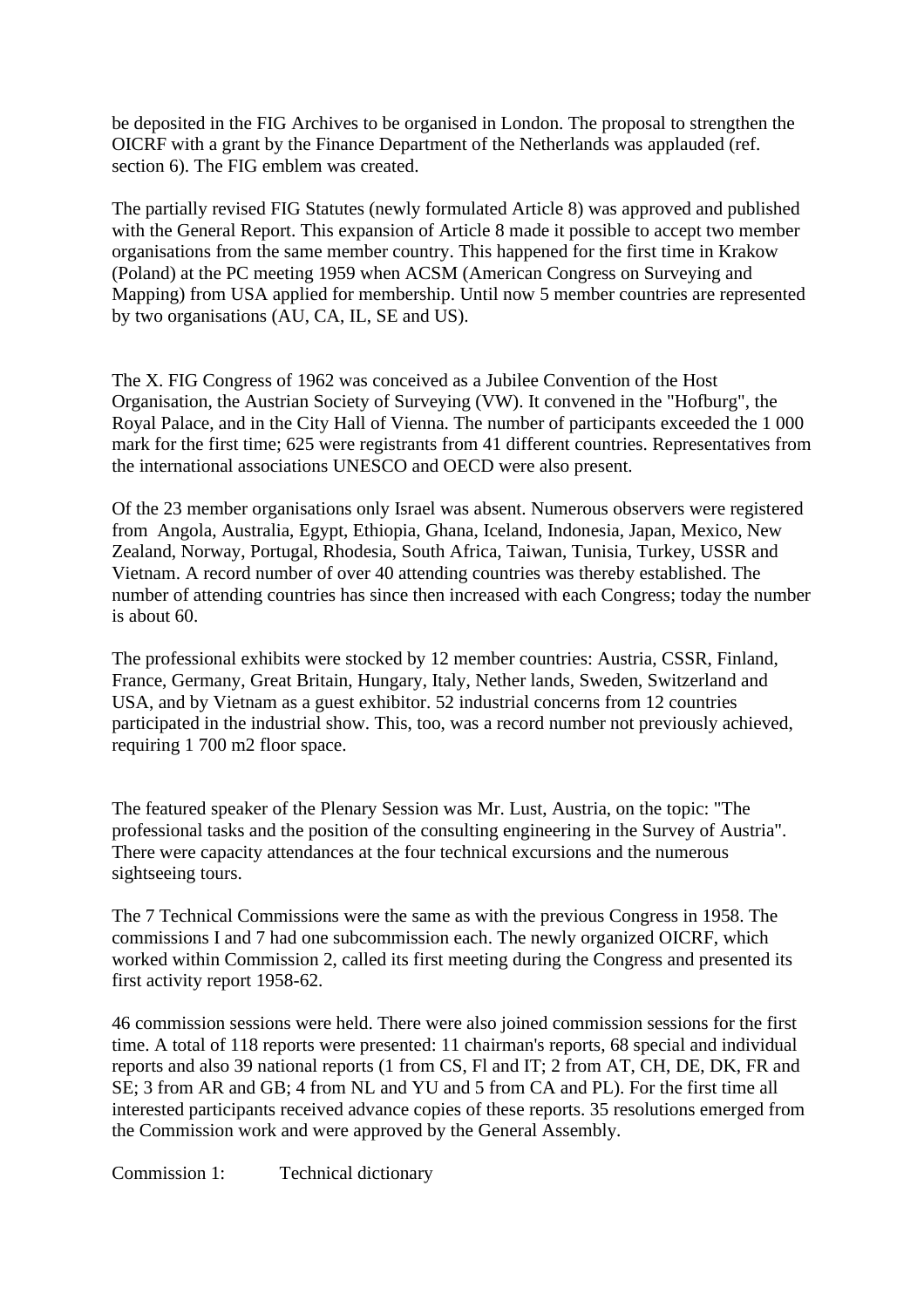(Chairman: Louis Hegg, Switzerland) and Subcommission 1 A: Professional literature and documentation (Chairman: Michal Odlanicki-Poczobutt, Poland) 4 sessions in all; 3 chairman's reports and 2 special reports; 4 resolutions

Commission 2: Land registry and land redistribution (Chairman: René Perrin, France) and Office International du Cadastre et du Régime Foncier (Chairman: Steven M. Meelker, Netherlands) 6 sessions in all; 3 chairman's reports and 15 special reports; 4 resolutions from OICRF

Commission 3: Survey instruments and procedures, cartography and photogrammetry (Chairman: Fritz Hunger, Germany) 11 sessions; 1 chairman's report and 35 special reports; 6 resolutions

Commission 4: Urban design and development (Chairman: Bernard John Collins, Great Britain) 6 sessions; 1 chairman's report and 2 special reports; 3 resolutions

Commission 5: Junior surveyors (Chairman: Mario Calabro, Italy) 3 sessions; 1 chairman's report and 1 special report; 4 resolutions

Commission 6: Professional practice and fees (Chairman: Lucien Eambert, Belgium) 3 sessions; 1 chairman's report and 2 special reports; 6 resolutions

Commission 7: Professional education (Chairman: Marcel Gazeau, France) and Subcommission 7 A: Studies and professional coordination in the EEC countries (Chairman: Léon Marstboom, Belgium) 13 sessions in all; 1 chairman's report and 1 special report; 8 resolutions

As financial means for the publication of the Congress Records were rather limited, only the titles or themes of the 118 reports and the names of the 113 authors were issued in print, however the text of the 35 resolutions were published in the three languages.

The work of Commission 1, Technical Dictionary, had advanced sufficiently to announce the first issue of 2 000 copies to appear during 1963.

Out of the experiences gathered in the four Congresses since the second World War arose the desire to settle the question of names for the technical commissions permanently to avoid reestablishing number, name and definition of purpose of commissions with each Congress, and to arrive, thereby, at a more formal structure of the organization. Accordingly, Messrs. Steel, Great Britain, and Baarda, Netherlands, drafted after consultation with several FIG member organizations a proposal which was unanimously accepted by the 30th Meeting of the Permanent Committee in Washington D.C. Guidelines were thereby established, which govern the activities in all Commissions and the organization of FIG Congresses, which are in force today.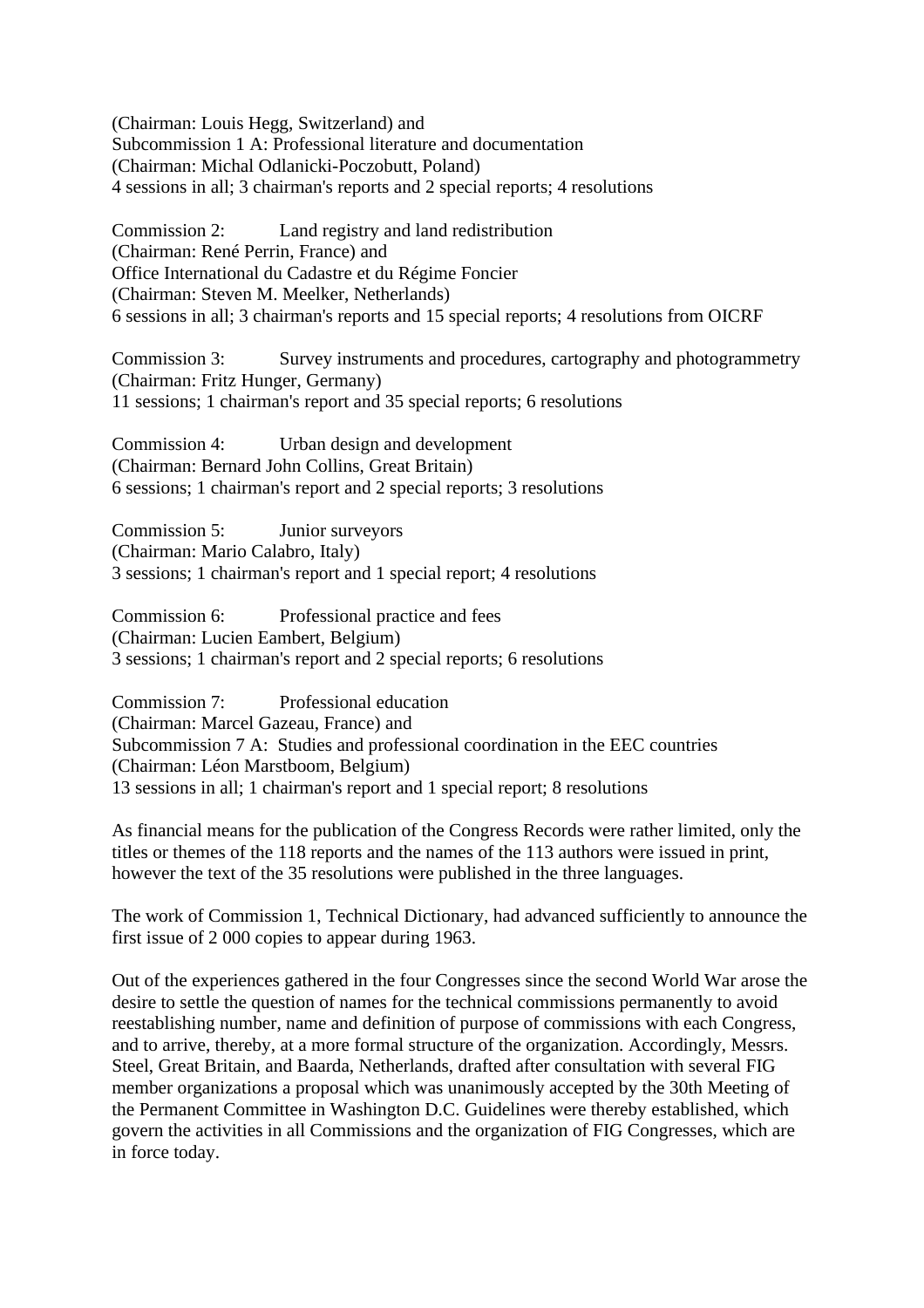The XI. Congress was staged in 1965 by the National Council of Geometers (CNG in Rome, Italy, for the second time in the Capitol (Opening Ceremony) and in the Congressional Palace of the EUR field. It convened under the guiding theme "Progress of modern techniques in the profession of the survey-engineer", and was organized in response to the guidelines established in 1963. Of the 26 FiG-affiliated member nations, Argentina and India sent no representatives. Twenty-one unaffiliated countries had sent professionals as observers: Brazil, Cambodia, Cameroon, Congo, Ghana, Greece, Ivory Coast, Nigeria, Norway, Philippines, Puerto Rico, Portugal, Romania, Spain, Syria, Taiwan, Tanzania, Thailand, Turkey, Tunisia and Vietnam. More than 1 200 persons participated, of these 914 were registrants, 483 from Italy.

The presentations at the Plenary Session wre tuned to the Congress theme with their topics "The role of the survey engineer in the highway administration" by Rinaldi, Italy; and "The Italian cadastre and the work of the surveyor" by Fodera, Italy.

The professional exhibits were supplied by 7 countries: CSSR, Finland, Germany, Great Britain, Italy, Sweden and Switzerland. 41 firms participated in the industrial exhibition, several from adjoining countries. All professional visits and excursions took place within the City of Rome.

The Congress Prize instituted by RICS for younger survey engineers of the member countries was awarded for the first time. The recipient was Dr. Ing. Lubimor Kubacek of CSSR.

The General Assembly resolved to establish a FIG Archive in London. The FIG fees were changed. The dates for future Congresses and PC Sessions were agreed upon for several years ahead. The guidelines from the PC

Session 1963 for organizing Congresses, the names, tasks, and mode of operation of the technical Commissions were ratified. This included the introduction of the three-year cycle of FIG Congresses.

Nine technical Commissions were organized, three commissions forming a group presided over by a Vice President, i.e. one group by a Vice President of the past Congress, one by a Vice President of the host country, one by a Vice President of the following Congress.

Thirty-seven commission sessions produced 121 reports; 10 chairman 5 reports, 54 national and 57 special reports. OICRF presented its second report, covering the period 1963-65, within Commission 4. The 54 national reports were presented by: OK, HU, PL, SE and VN (1 each); CH and FI (2 each); BE and NL (3 each); CA, CS and IT (4 each); DE, FR and GB (9 each). For Group C "Land utilization and land administration" a special chairman's report and a special report was given.

Commission Group A: Professional organization and activities (Headed by: FIG Vice-President Domenico Chiaramello, Italy); 9 sessions

Commission 1: Professional practice (Chairman: Léon Marstboom, Belgium) 4 sessions; 1 chairman's report, 2 national and 3 special reports; 5 resolutions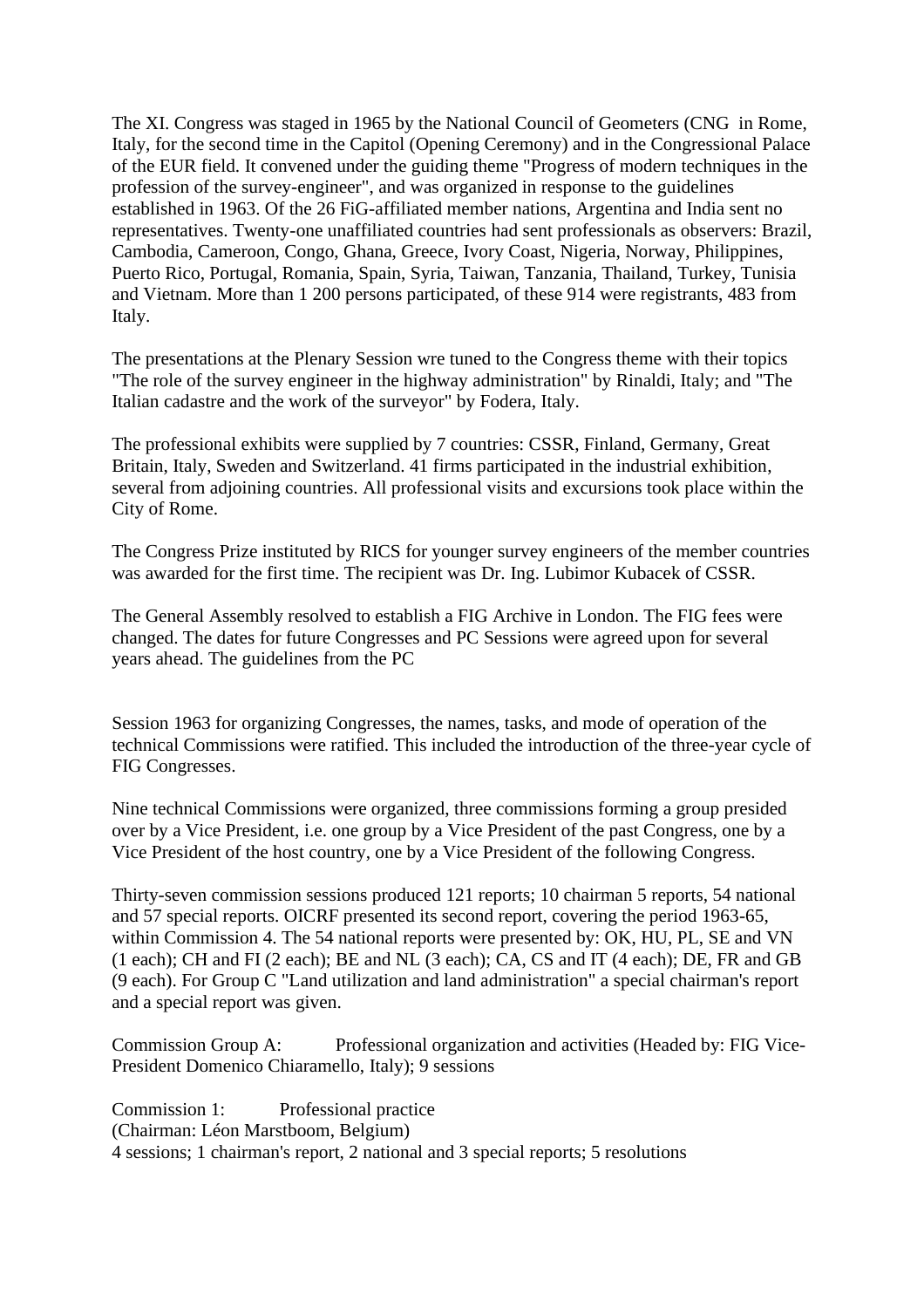Commission 2: Professional education

(Chairman: Vassil Peevski, Bulgaria) 2 sessions; 1 chairman's report and 4 national reports; 3 resolutions

Commission 3: Professional literature (Chairman: Michal Odlanicki-Poczobutt, Poland) 3 sessions; 1 chairman's report and 5 national reports; 6 resolutions

Commission Group B: Surveying, photogrammetry and cartography (Headed by: FIG Vice-President Alois Barvir, Austria); 13 sessions

Commission 4: Land registry and land redistribution (Chairman: René Perrin, France) 5 sessions; 1 chairman's report, 1 OICRF report, 6 national and 11 special reports; no resolution

Commission 5: Survey instruments and methods (Chairman: Heinz Draheim, Germany) 4 sessions; 1 chairman's report, 15 national and 25 special reports; 3 resolutions

Commission 6: Engineering surveys (Chairman: Herbert Matthias, Switzerland) 4 sessions; 1 chairman's report, 6 national and 12 special reports; 3 resolutions

Commission Group C: Land utilization and land administration (Headed by: FIG Vice-President Bernard John Collins, Great Britain); 14 sessions as well as 1 joined session for group C with 1 chairman's report and 1 special report; no resolution

Commission 7: Urban land systems (Chairman: Charlie D. Pilcher, Great Britain) 3 sessions; 1 chairman's report and 6 national reports; no resolution

Commission 8: Town planning and development (Chairman: Ake Smith, Sweden) 8 sessions; 1 chairman's report, 5 national and 2 special reports; no resolution

Commission 9: Valuation and management of real estate (Chairman: Boyd T. Barnard, USA) 3 sessions; 1 chairman's report, 5 national and 2 special reports; no resolution

The deliberations of these Commissions produced 20 resolutions which were approved by the General Assembly. The presiding vice presidents of the Commission Groups A, B and C, and the chairmen of the 9 technical commissions gave their resumes on the accomplishments of the commissions. The new guidelines successfully passed the test. It was resolved that they should be adhered to in the future.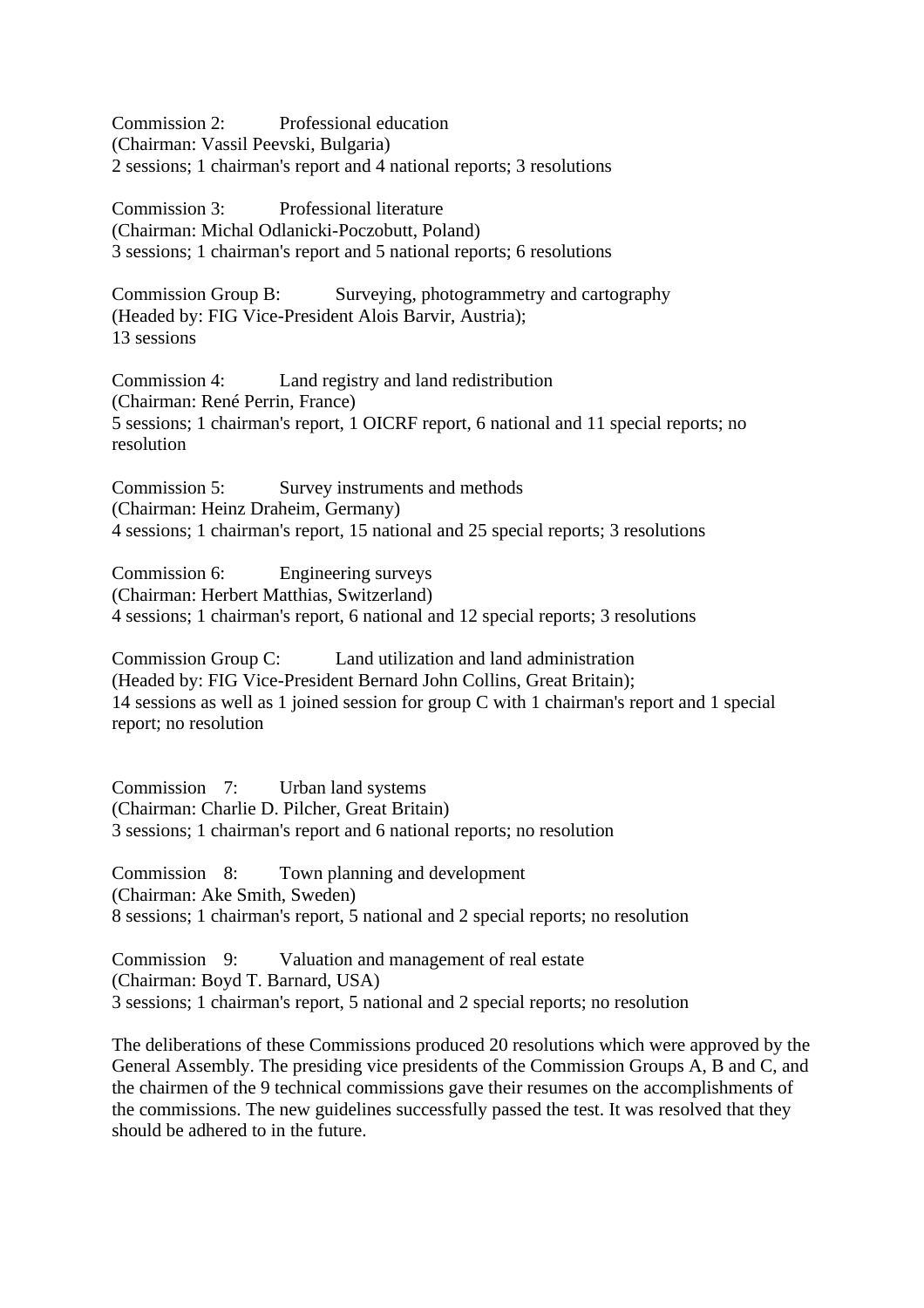The General Report, published mainly in French, contains on 518 pages a series of photographs and two maps relating to both exhibitions. Its third section comprises the presidential and national reports. It contains neither the invited and personal papers, nor special reports, however the text of the 20 resolutions were published in the language of each Commission-Chairman.

The XII. Congress of 1968 convened in London under the theme "The contribution of the surveyor to human progress", and was called to order in the Royal Festival Hall for the opening ceremony and the Plenary Session, for all other functions in the Congress Center, the Church House and Westminster School. It was hosted for the second time by the Royal Institution of Chartered Surveyors (RICS) which celebrated that year its 100th Anniversary.

Eight hundred and eight registrants, among them 238 of Great Britain, many in company of their ladies attended. Sixty countries were represented this time. Of the 34 member countries only Greece and India remained absent. The British FIG Bureau had installed "Correspondents" in many countries. They represented: Bahama Islands, Cyprus, Ghana, Guyana and Malta. Additional 23 countries had delegated observers: Afghanistan, Botswana, Cambodia,FijiIslands, Iceland, Iran, Japan, Kenya, Madagascar, Mauritius, Monaco, Nepal, New Zealand, Norway, Pakistan, Portugal, Romania, Singapore, Spain, Thailand, Turkey, Uganda and Vietnam. Representatives from the international associations UATI, FAO, lAG, IHB, ISP and lUC were also present.

Three general papers were presented at the Plenary Session: "The future of the geometer" by Baarda, Netherlands; "Developing world resources" by Saouma, Italy (FAO); and "The crisis in urban living" by James, Great Britain.

Participation in both exhibits fell slightly behind earlier shows. The professional exhibition housed 9 member countries: Australia, Canada, Germany, Great Britain, Netherlands, Sweden, Switzerland, South Africa and USA. The industrial section listed 42 exhibitors occupying a net area of about 1 000 m2, most of them came from London. In addition, RICS had a historical show in its own building commemorating its 100th anniversary. It offered comprehensive cross section of British surveying activities in the past and present. And the British Museum offered an impressive show on the theme: "The Surveyor's Craft", carefully composed from the rich collection of this Museum. Finally, an exhibit of historical survey instruments was offered in the Science Museum. A number of excursions and inspections supplemented the technical program.

The Congress Prize instituted in 1965 was not awarded due to an insufficient number of candidates.

Tri-lingual reports were available at the PC session and the General Assembly which efficiently expedited the parliamentary process.

The close cooperation with UNESCO would be expanded by further consultations. UNESCO had requested information in consideration of its possibility to further professional matters of all categories of surveyors. The question of supporting professional education in developing countries was raised.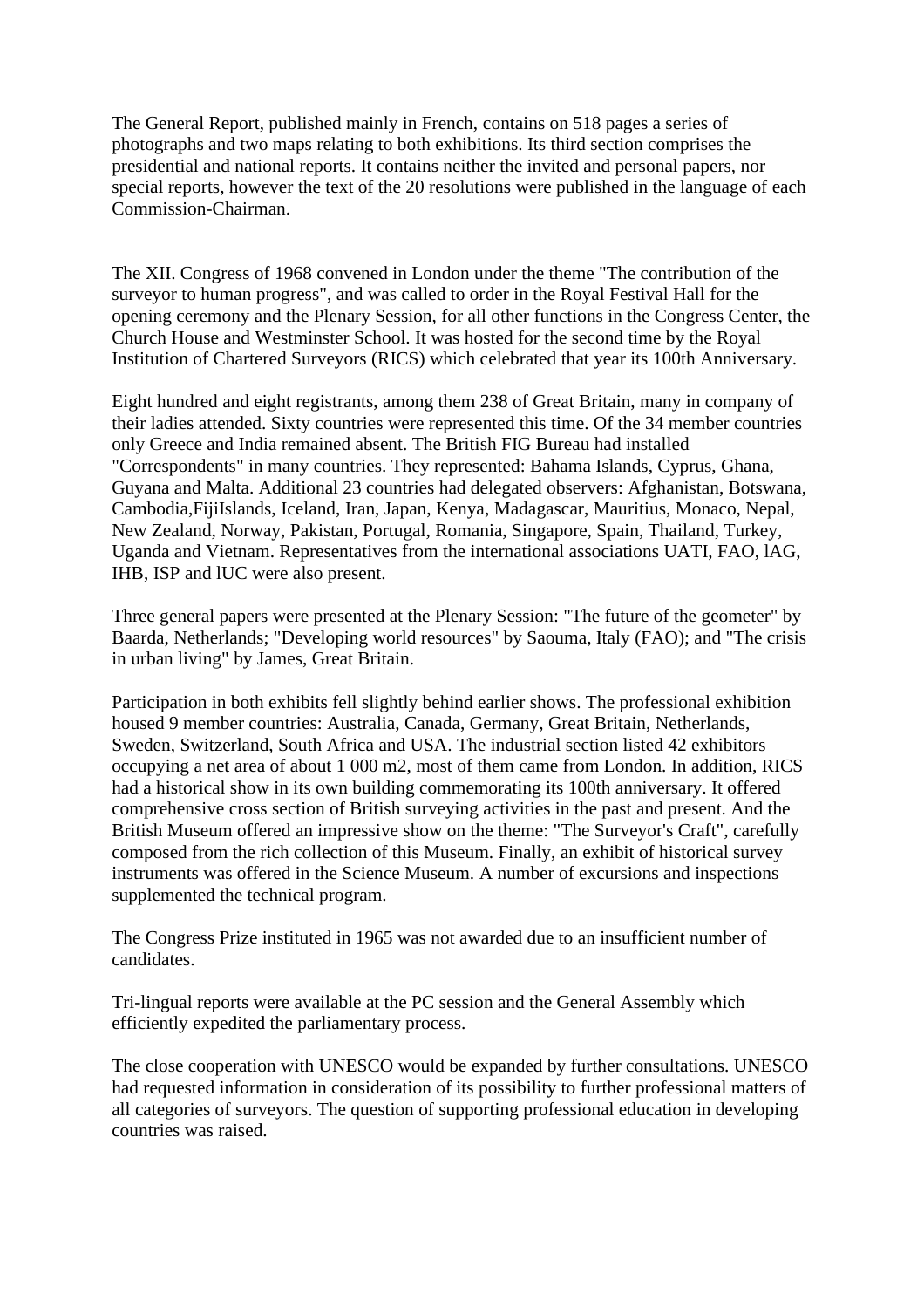The General Assembly resolved that the election of chairmen and vice chairmen of the nine commissions should be governed by new rules. Vice chairmen may, after serving a period of three years, become chairmen during the next business period without further election procedure. This would open the possibility of participation of an increased number of member countries to partake in FIG acti vi ties.

The question of a future 4-year succession of FIG Congresses, which had been introduced at the 34th PC Session in Ottawa 1967, and would permit to arrive at an alternating two-year succession of FIG and ISP Congresses did not find the necessary support. It was feared that this would lead to a set back to the advancing development of FIG similar to that in its founding years.

The proposed changes of the FIG statutes introduced 1958 were approved. Articles 4, 8, 16, 22, 26, 39, 44, 45, 49 and 50 were reviewed accordingly. All member organizations received copies of the revised issue.

From this Congress and onwards no more chairman 5 reports or special reports were presented. Instead the Commission Chairmen invited authors from different countries to present "Invited paper5". In addition "Personal papers" and "Presented papers" have also been presented by the Commissions. The 0ICRF presented its third activity report of the period 1965-68.

151 Invited papers were presented in 70 sessions. All papers received 3-digit numbers, identifying the Commissions and sequence of their sessions. This system proved to be quite practical and would be retained in the future. 17 resolutions emerged from the commission sessions and were published in the General Report.

Commission Group A: Professional organization and activities (Headed by: FIG Vice-President Robert T. L. Rogers, Great Britain); 20 sessions

Commission 1: Professional Practice (Chairman: Léon Marstboom, Belgium) 8 sessions; 13 invited papers and 3 personal papers; 2 resolutions

Commission 2: Professional education (Chairman: Vassil Peevsky, Bulgaria) 6 sessions; 13 invited and 9 personal papers; 4 resolutions

Commission 3: Professional literature (Chairman: Michal Odlanicki-Poczobutt, Poland) 6 sessions; 8 invited and 3 personal papers; 4 resolutions

Commission Group B: Surveying, photogrammetry and cartography (Headed by: FIG Vice-President Georg Ewald, Germany); 27 sessions

Commission 4: Land registry and land redistribution (Chairman: René Perrin, France)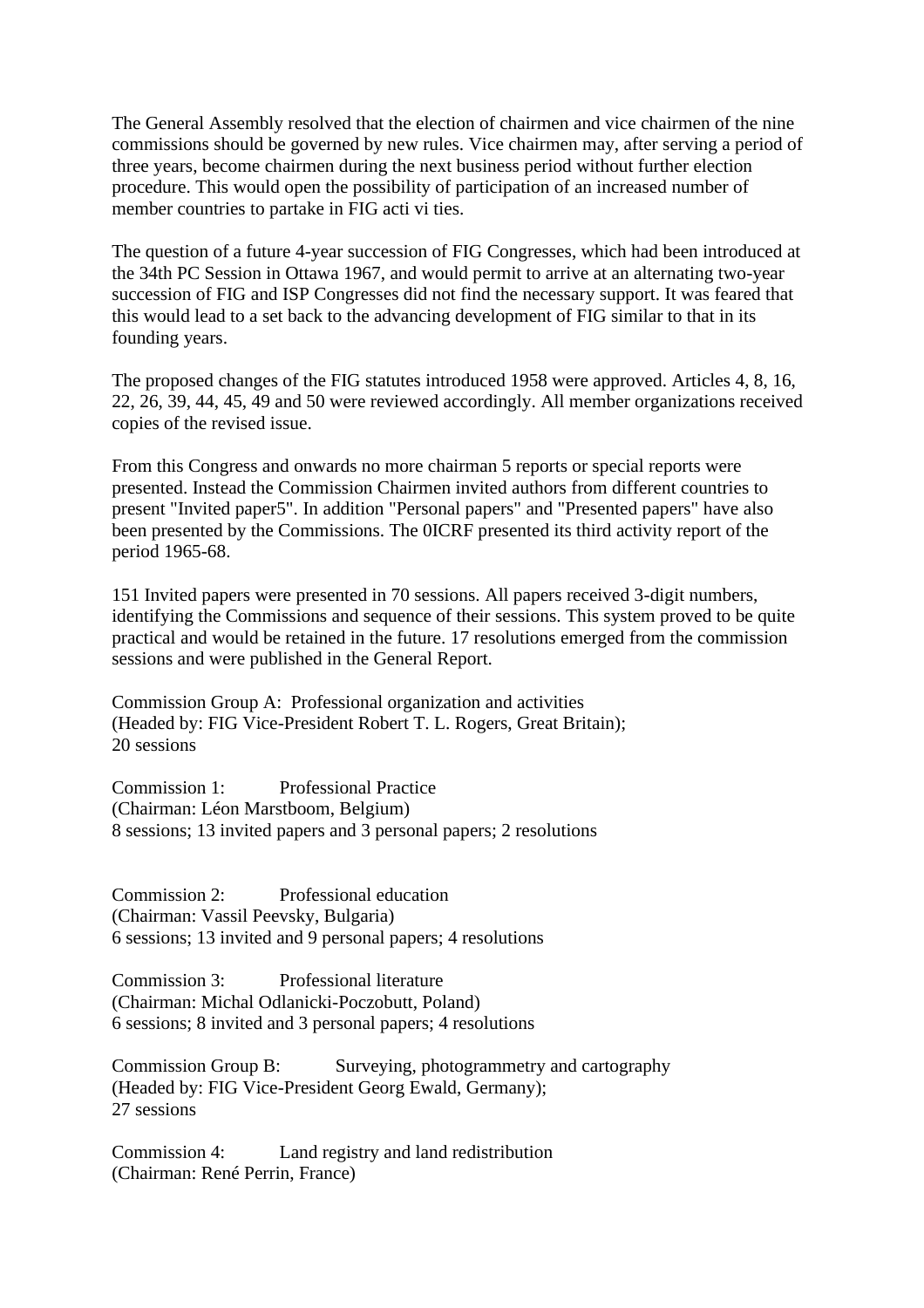8 sessions; 16 invited and 3 personal papers; 3 resolutions

Commission 5: Survey instruments and methods (Chairman: Heinz Draheim, Germany) 9 sessions; 25 invited papers and 20 personal papers as well as 10 national reports (CA, CH, CS, DE, DK, FR, IT, NL, PL and US); no resolution

Commission 6: Engineering surveys (Chairman: Herbert Matthias, Switzerland) 6 sessions; 11 invited and 8 personal papers as well as 3 national reports (CS, DE and NL); 2 resolutions

Commission 10: Hydrographic Surveying (Chairman: George-Stephan Ritchie, Great Britain) 4 sessions; 11 invited papers; no resolution

Commission Group C: Land utilisation and land administration (Headed by: FIG Vice-President Ennio de Biagi, Italy); 23 sessions

Commission 7: Urban land systems (Chairman: Charlie D. Pilcher, Great Britain) 7 sessions; 13 invited and 1 personal paper; 2 resolutions, also for Commissions 8 and 9

Commission 8: Town planning and development (Chairman: Åke Smith, Sweden) 8 sessions; 22 invited and 3 personal papers; no resolution

Commission 9: Valuation and management of real estate (Chairman: Boyd T. Barnard, USA) 7 sessions; 18 invited papers; no resolution

OICRF (Office International du Cadastre et du Régime Foncier) (Chairman: Johan Leonard Gerard Henssen, Netherlands); 1 session; 1 activity report; no resolution

The technical commission "Hydrographic Surveys" was incorporated as FIG Commission 4, the former Commission 4 became number 7, and Commissions 7 and 8 were combined to form Commission 8 "Urban Real Estate, Urban Planning and Development". OICRF joined Commission 7. This move did not require a change in the Commission structure erected in 1963.

The General Report appeared for the first time in three Volumes A, B, C corresponding with the three Commission groups. Volume A also contained the various official information and statistics, the publication of which is required by the statutes. The excellent General Report of nearly 1 000 pages, of large format, in a special container, presents, arranged according to the Commission group, 141 of the 151 invited papers debated in 70 commission sessions. Summaries in the second and third languages were added to that of the author's presentation. These authors came from 21 countries. The General Report includes the Presidential Address and the three papers given at the Plenary Session.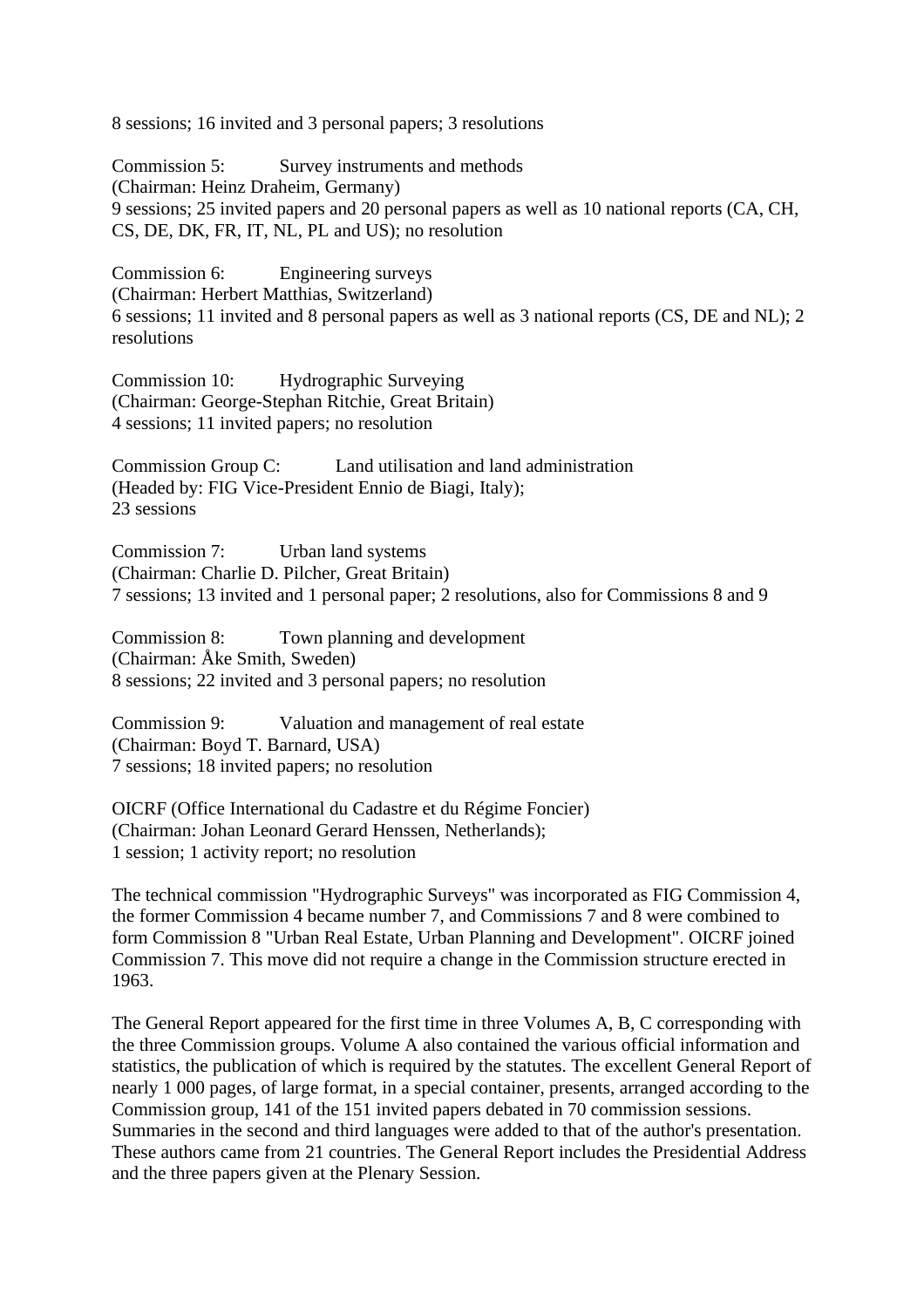At the 36th PC Session in Copenhagen (Denmark) in 1969 Mr.ir. Johan Leonard Gerard Henssen, Netherlands, was elected new President of OICRF. The first President (since 1958), Mr.ir. Steven Marchinus Meelker, Netherlands, died on Jan 23, 1968.

At the 37th PC Session in Budapest (Hungary) in 1970 was decided that the annual PC Sessions between the Congresses should be combined with technical symposia.

Between the FIG Congresses and apart from the PC Sessions some technical commissions arranged technical symposia.

The XIII Congress of 1971 was hosted by the German Association of Surveyors (DVW) and arranged in the Congress Centre, Rhein-Main-Hall at Wiesbaden, the year of the 100th anniversary of its existence. The theme of the Congress read "Surveying in the Space Age". The number of participants exceeded 1 000 for the first time; 1 152 came with accompanying family members from 57 countries, 339 from the Federal Republic of Germany.

Of the 39 FIG member countries Rhodesia, Sri Lanka and Zambia were not represented and the correspondents of the Bahamas Islands, Botswana, Guyana and Honduras were missing; 15 countries were represented by observers: Brunei, Indonesia, Iran, Japan, Kenya, Monaco, Nepal, Portugal, Romania, Singapore, Tanzania, Thailand, Tunisia, Uganda and Venezuela. The international associations UNESCO, FAO, UATI, IUGG, ISP, IHG and FIABCI were represented.

The Minister of Science and Education, Prof. Dr. Ing. Hans Leussink made the opening address: "The role of science in the human society". The Plenary Session featured for the first time theme papers of the three Commission groups, Group A: "The Evolution of the Organisations of the Profession" by Jean Dingler, France; Group B: "The Influence of the Technological Progress Upon Surveying" by Karl Rinner, Austria; Group C: "The Surveyor's Part in Shaping the Environment" by B. J. Collins, Great Britain.

The Congress Prize, the Statutes of which had been revamped by the German FIG Bureau, was awarded out of the 18 contestants to Dipl. Eng. Lukas Antonie Koen, Den Haag, Netherlands, for his paper: "Pipeline alleys".

The international exhibit on surveying "GEO 71" was an outstanding success. It had four sections:

- a) The International Industrial Exhibition;
- b) The International Professional Exhibition;
- c) A Historical Maps and Instruments Show;
- d) The International Philatelic Exhibition.

95 industries of many countries had shown their products on 6 000 m2 of all space and 1 000 m of open area. These comprised: 1. Geodetic and photogrammetric instruments; 2. Desk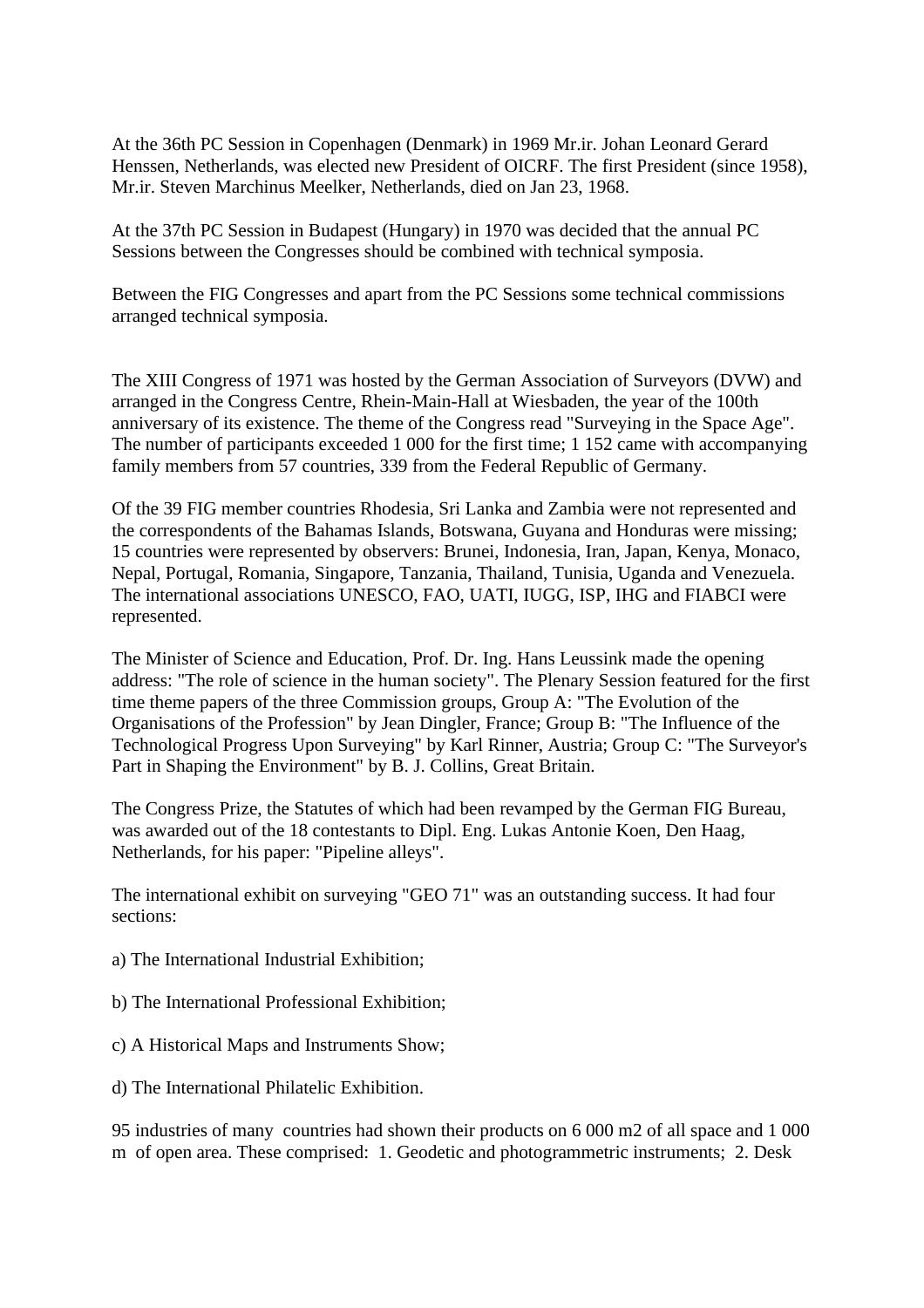calculators, mini-computers and recorders; 3. Reproduction techniques; 4. Survey apparatus and field accessories; 5. Technical literature and services.

Twenty-six exhibitors from 13 member countries participated in the industrial exhibition: Argentina, Australia, Canada, Finland, France, Germany, Great Britain, Hungary, Israel, Netherlands, Sweden, Switzerland and USA.

The Historical Map and Instrument Show " 5000 years of surveying" had about 400 displays, among these about 200 originals. It was subdivided in six sections: 1. The heritage of the antique; 2. The world of the Middle Ages; 3. The age of discoveries; 4. Description of landscapes; 5. Geometrical practices; 6. The dawn of modern times. The time table of surveying spread from 3800 BC to 1893 AD. Thirty-seven lenders, German and foreign museums, libraries and private collectors had supported this unique exhibit.

The international philatelic exhibition comprised 13 sections which extended over motifs of space and satellite geodesy, geo-sciences, national surveys, cartography, photogrammetry, electronic data processing to leading authorities and Johannes Kepler. Thirty display frames, l m2 each, showed 650 specimens of motive stamps, two other were related to 150 years of Austrian land cadastre.

The general attendance was the largest so far recorded and was estimated at 10 000 including the visitors to the exhibits.

Numerous excursions, visitations, film shows etc. supplemented the technical program.

Congress News informing on progress, events etc. were issued throughout the 10-day convention period.

The first of 17 sections of the preliminary issue of a "Technical Dictionary, Terms and Definitions in German Surveying" with references to about 6 000 equivalent English and French terms were published at this Congress. The-last two sections and an alphabetic register should be presented at the 43rd PC Session 1976 in Ibadan (Nigeria).

The PC Session and the General Assembly were conducted in a strictly parliamentary manner facilitated by three language reports being available for the individual points of the agenda. Article 21 of the FIG Statutes was amended by the words: "and the Chairmen of the technical commissions" with the result that from now on the nine Commission Chairmen are members of the Permanent Committee (PC). The new vice chairmen for the Commissions as of the first of January 1973 were installed. These new vice chairmen were chosen from nine member countries by the PC instead of the FIG Bureau. This eliminates the possibility that any member country will be charged with double functions and offers to the large number of member countries the opportunity of increased responsible participation in the conduct of FIG offices. The installation of Special Commissions was abolished. Instead, subcommissions or study groups may be formed temporarily within the framework of the nine established Commissions, if the need or special tasks are encountered. Hence, the subcommission la. was reorganised to deal with the expansion of the EEC (the European Economic Community).

The three FIG vice presidents gave their detailed reports on their Commission Groups as did the chairmen of the nine technical commissions.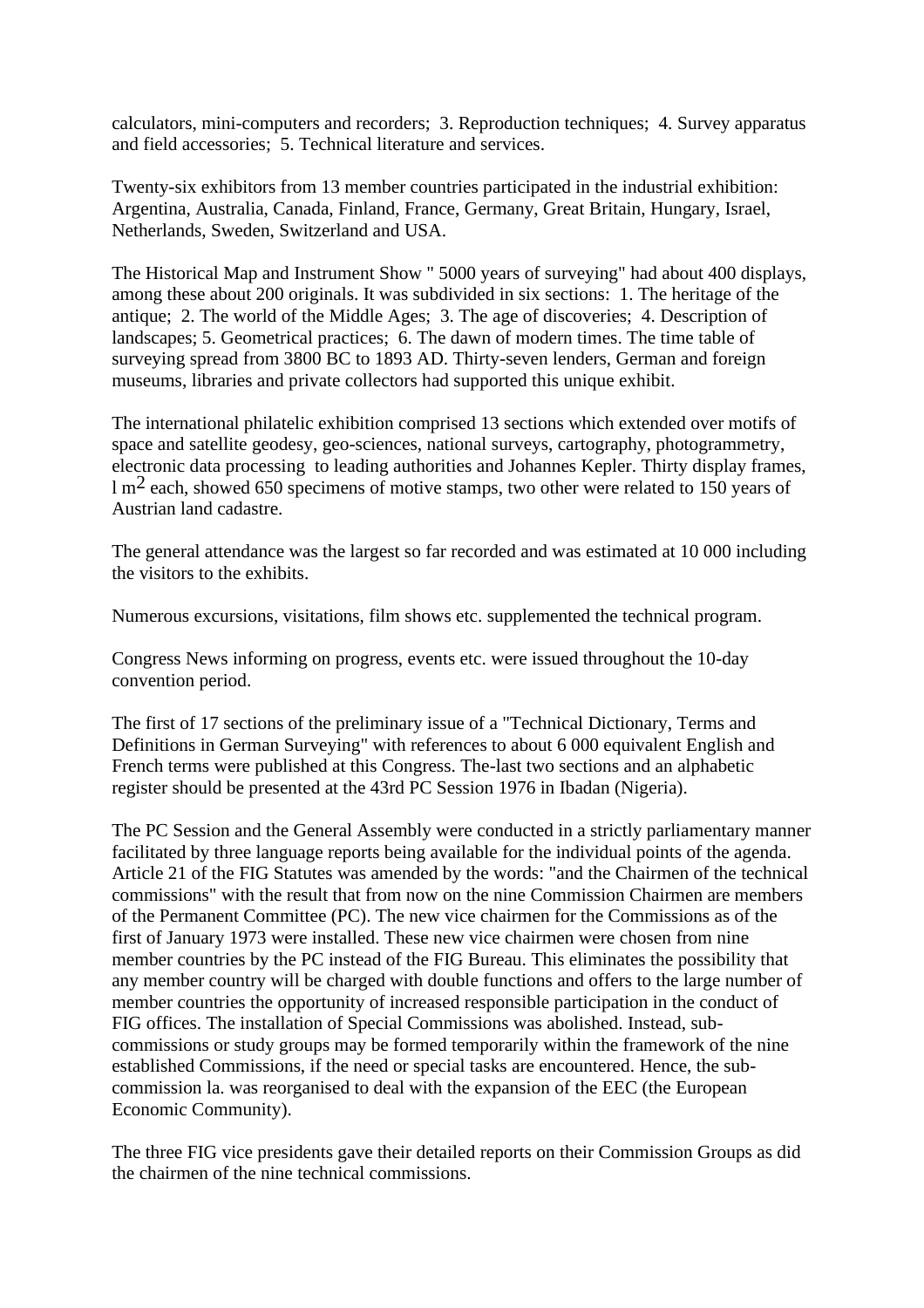58 commission sessions were held. A total of 168 invited papers were presented. These were printed and distributed to the interested participants in advance. The OICRF presented its fourth activity report for the period 1968-71.

Commission Group A: Professional organisation and activities (Headed by: FIG Vice-President Robert Steel, Great Britain); 15 sessions

Commission 1: Professional Practice (Chairman: René Perrin, France) 5 sessions; 10 invited and 1 personal papers; 3 resolutions

Commission 2: Professional education (Chairman: Hans Schmidt, Austria) 5 sessions; 11 invited and 1 personal papers; 3 resolutions

Commission 3: Professional literature (Chairman: Herman Lynst Rogge, Netherlands) 5 sessions; 13 invited papers; 2 resolutions

Commission Group B: Surveying, photogrammetry and cartography (Headed by: FIG Vice-President Georg Ewald, Germany); 22 sessions

Commission 4: Hydrographic surveying (Chairman: George-Stephan Ritchie, Great Britain) 6 sessions; 17 invited papers; 4 resolutions

Commission 5: Survey instruments and methods (Chairman: William A. Radlinski, USA) 9 sessions; 26 invited and 25 personal papers; 6 resolutions

Commission 6: Engineering surveys (Chairman: Vaclav Krumphanzl, Czechoslovakia) 7 sessions; 38 invited and 3 personal papers; 7 resolutions

Commission Group C: Land utilisation and land administration (Headed by: FIG Vice-President Boyd T. Barnard, USA); 21 sessions

Commission 7: Cadastre and rural land management (Chairman: Mirko Tomic, Yugoslavia) 7 sessions; 17 invited and 3 personal papers; 6 resolutions

Commission 8: Urban land systems; town planning and development (Chairman: Siegfried Stahnke, Germany) 7 sessions, one of them joint with Commission 9; 20 invited and 3 personal papers; 3 resolutions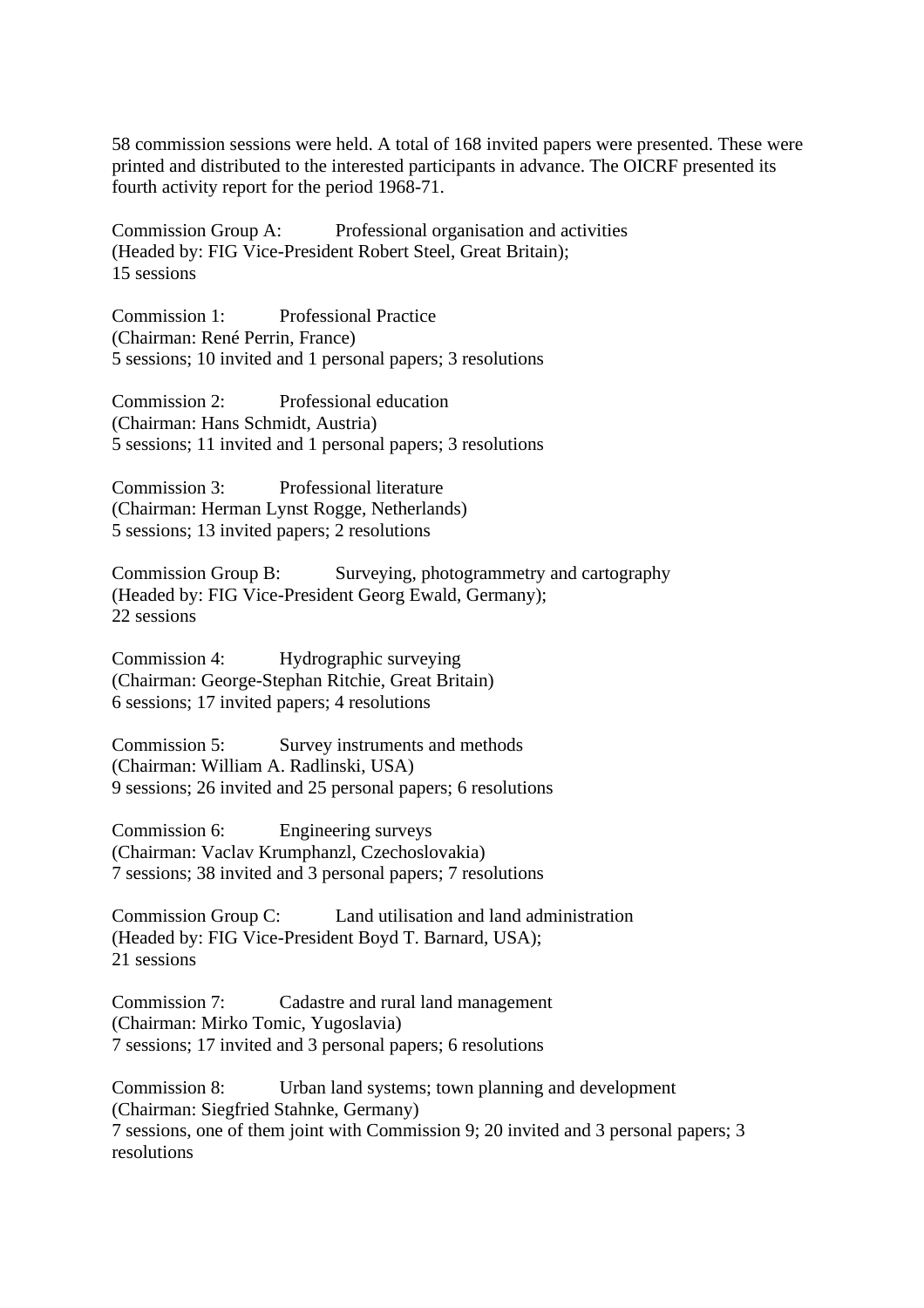Commission 9: Valuation and management of real estate (Chairman: Erik Carlegrim, Sweden) 7 sessions, one of them joint with Commission 8; 16 invited papers; 3 resolutions

The General Report was in the conventional form of bound volumes A, B, C, but required an extra Volume 0. It contains the official announcements, addresses, the keynote presentation, the three invited papers of the Plenary Session, the winning paper of the Congress Prize 1971 with translations. The Volume 0 also covers the final reports of the nine Technical Commissions and the 37 resolutions, all in three languages. Added are also the 12 invited papers which had been received in print after the Congress, a collection of reports on the XIII Congress which had appeared in German and foreign journals, a listing of 168 papers invited by the XIII Congress from authors of 30 countries, a listing of topics and their authors of 18 papers submitted to the 1971 Congress Prize, and finally the FIG Statutes now in force. The total of 1 478 pages of large format of this General Report represents the most comprehensive documentation of a FIG Congress so far. Also available were numerous personal and presented papers.

The XIV FIG Congress 1974 was arranged by the two American member associations "American Congress on Surveying and Mapping" (ACSM) and "American Institute of Real Estate Appraisers" (AIREA) in Washington, D.C., at the Hilton Hotel, under the theme "FIG responds to environmental problems". 1 228 registrants, among them 523 from the US, attended the Congress. By that, this FIG Congress, which was the first outside Europe, reached the largest number of congress participants up to now, and certainly also the largest number of congress participants from the host country. In all 1 537 participants from 56 countries all over the world attended the congress.

At the same time at the Hilton Hotel the "American Society of Photogrammetry" (ASP) had a meeting, to which an international symposium of the ISP Commission V was connected. Because of this there were some 800 persons present, which means that more than 2 300 persons in all were participating. All the arrangements took place at the Hilton Hotel, also the professional and industrial exhibitions.

Of the 41 member countries of that time, the following were missing: Hong Kong, Liberia, Luxembourg, Rhodesia and Sri Lanka. Of the 13 correspondents only Algeria and Kenya were represented. Another 18 countries participated: Barbados, Brunei, the Democratic Republic of Germany (DOR), Gabun, Guam, Indonesia, Iran, Iceland, Colombia, Monaco, Peru, the Philippines, Portugal, Puerto Rico, Senegal, Tanzania, Tunisia and Uganda.

At the Plenary Session two main speeches were given. The US Secretary of the Interior Rogers B. Morton, gave a speech on "Eternal triangle: Resources, Environment, Economy" and the rocket scientist and satellite-constructor Dr. Wernher von Braun, USA, spoke about "Measuring the Earth from afar".

In the competition for the XIV FIG Congress Prize 6 papers related to matters of concern to FIG Commission Group C "Land Administration" were submitted. The winner was Ing. (grad.) Horst Neumann, Germany, with the paper "City Planning and Land Management Problems of our Time".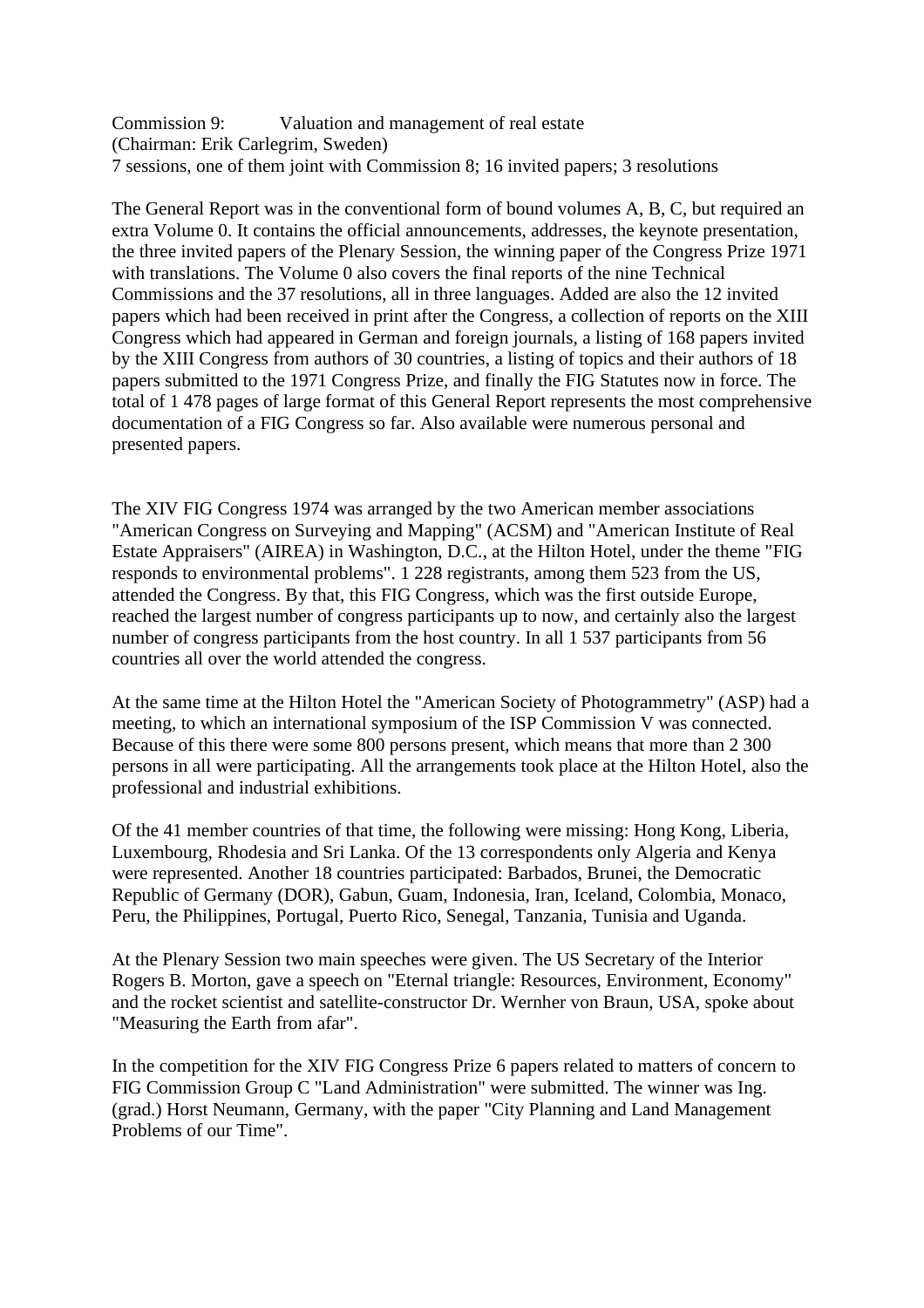Considering the fact that the Congress was held outside Europe, there was a good participation in the professional exhibition as 12 FIG-member countries participated: Australia, Germany, Great Britain, Israel, Japan, Canada, Norway, Poland, Sweden, Switzerland, South Africa and USA.

The industrial exhibition in the Exhibition Hall on the ground floor of the Hilton Hotel, occupied a space of 4 000 m2. Here 69 exhibitors (firms, organisations and others, mostly American) had their products and services exposed. 14 firms came from 9 countries outside America: Australia, DDR, Germany, France, Japan, Canada, Austria, Switzerland and Hungary. Since you up to now hardly ever saw any American firms at this kind of exhibitions in Europe, the 55 American exhibition stands in particular could note the most visitors.

In a special film room films were shown during the Congress, where UN, NASA and the US ministries occasionally participated with several films.

Numerous excursions (28), among them particularly one to an automated sea survey ship and another to some remote sensing aerial platforms (aircraft), many visits, a gala concert, a concluding banquet with dancing and a varied ladies programme and some receptions supplemented the whole technical programme in the best way.

By reports written in three languages and available in advance, the 41st PC-meeting and the 14th General Assembly were also well prepared for each item on the agenda. Furthermore the contacts with UN, UNESCO, UATI and CIB were activated. The Vice-Chairmen for the 1976-1978 period, who later will work as Chairmen of the nine Commissions during the 1979-1981 period, were elected on the suggestion of the FIG Bureau. For this the new rules adopted at the 40th PC-meeting 1973 in Canberra (Australia) were valid for the first time. From 1976 the fees to FIG were increased. In this connection it was also decided that the PC each time should test the fees from congress to congress. The already often discussed question of congress cycles once again turned in favour of the 3-year cycle. When by that a FIG Congress and an ISP Congress coincide every twelve years one must come to an agreement in order to separate the two international congresses in time and place.

For the first time "Certificates of Appreciation" were awarded colleagues who had served with distinction in the realisation of the previous XIII. FIG Congress in Wiesbaden (Germany) in 1971 (cp. section 3).

Once again at the General Assembly the three FIG Vice-Presidents gave their reports on the commission work in the three groups A, B and C. Also the chairmen of the 9 FIG Commissions gave for each commission a short report on their activities during the Congress that resulted in 33 resolutions all of which were accepted by the General Assembly more exactly with the purpose that the FIG Bureau should start and follow up the works and proposals for the next Congress or implement it in the meantime.

During 6 meeting days (September 9, 10, 11, 12, 13 and 14) in all 178 invited papers and some personal papers were discussed and debated during 71 sessions, among them 8 joint for two or more commissions. Authors from 27 FIG Member countries took part in this. Once again the invited papers, collected into booklets for each commission, were available to the Congress participants at the beginning of the Congress. This step that was taken at the XIII. FIG Congress 1971 had shown to be as reliable as the figuring of the single invited papers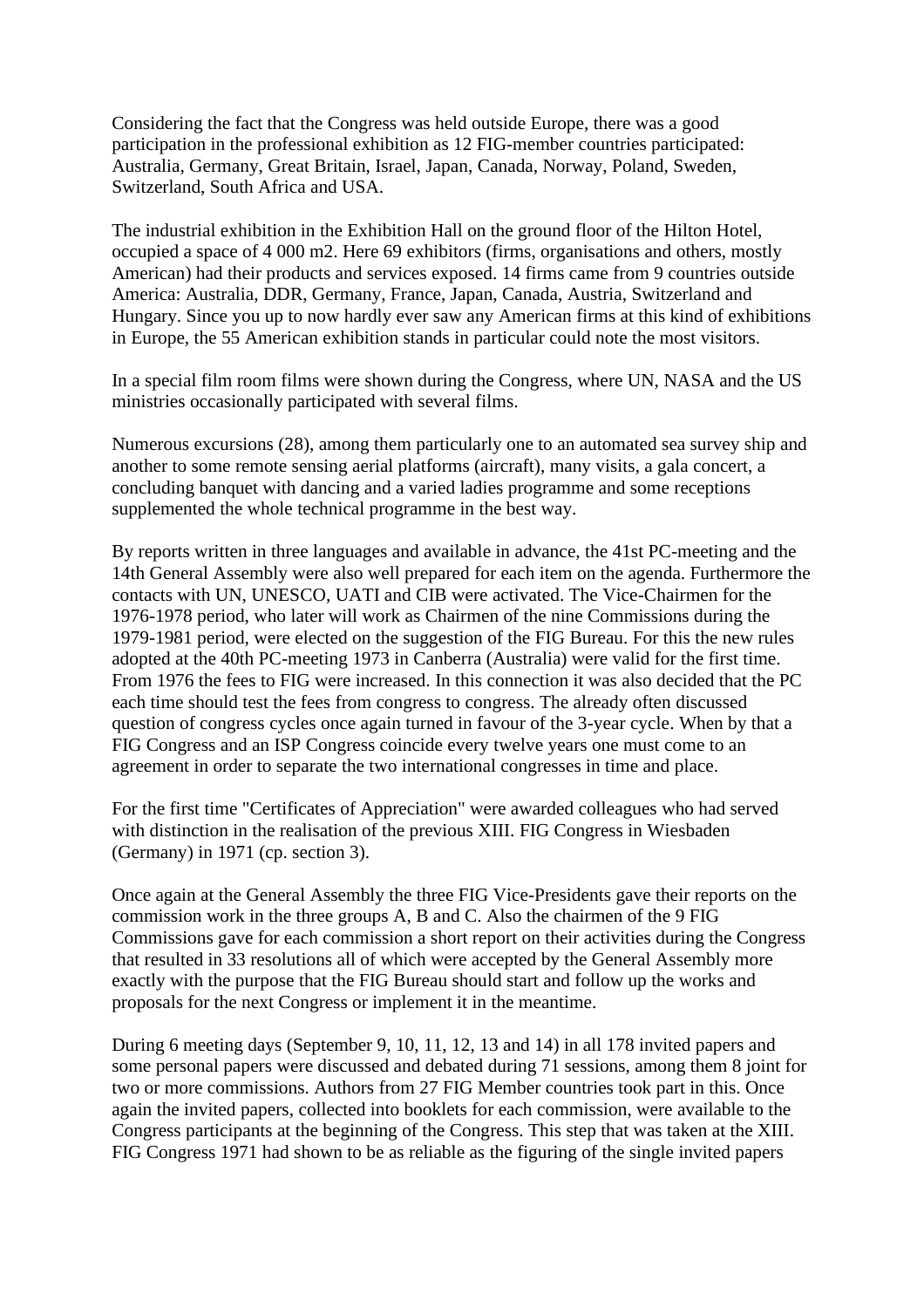after commissions and sessions (e.g. 302.1). Everyone agreed that this should be the rule also for the future.

The Commission 6 study groups A, B, C, D and E were kept. Most of the personal papers were presented to these study groups. Some national reports were the basis of the Chairman 's report of activities since 1971 which opened the first sessions.

The paper that won the FIG Congress Prize was delivered to a large audience in a joint session (705.0) of the FIG-Commissions 2, 7, 8 and 9. At the same time a German film "Flurbereinigung; Ordnungsaufgabe im ländlichen Raum" was shown. The OICRF submitted their 5th report on the activities 1971-1974 for the first time as invited paper 702.2. Of the 178 invited papers 22% were written in German, 71% in English and 7% in French.

The following summary gives a good reference concerning the total work of the nine technical-scientific commissions of FIG:

Commission Group A: Professional organisation and activities (Headed by: FIG Vice-President Richard Meyer, Germany); 17 sessions

Commission 1: Professional practice (Chairman: Martin Oldenstädt, Germany) 7 sessions, one of them joint with Commission 2, one with Commission 2 and 3; 8 invited papers; 4 resolutions

Commission 2: Professional education (Chairman: Hans Klinkenberg, Canada +) 5 sessions, one of them joint with Commission 1 and 3, one with Commission 7, 8 and 9 (the leader of these sessions was Lajos Hornorodi, Hungary); 17 invited papers and some national reports; 4 resolutions

Commission 3: Professional literature (Chairman: Frigyes Raum, Hungary) 5 sessions, one of them joint with Commission 1 and 2 (the sessions were lead by Richard B. Caws, Great Britain); 18 invited papers; 5 resolutions

Commission Group B: Surveying, photogrammetry and cartography (Headed by: FIG Vice-President Carl-Olof Ternryd, Sweden); 31 sessions

Commission 4: Hydrographic surveying (Chairman: Marc-Marie Eyries, France) 9 sessions, one of them joint with Commission 2, 5 and 6, and one with Commission 5 and 6; 22 invited papers; 5 resolutions

Commission 5: Survey instruments and methods (Chairman: Hendrikus L. van Gent, Netherlands) 11 sessions, one of them joint with Commission 2, 4 and 6, one with Commission 4 and 6, and one with Commission 6; 31 invited papers; 2 resolutions

Commission 6: Engineering surveys (Chairman: Henryk Lesniok, Poland) with the five study groups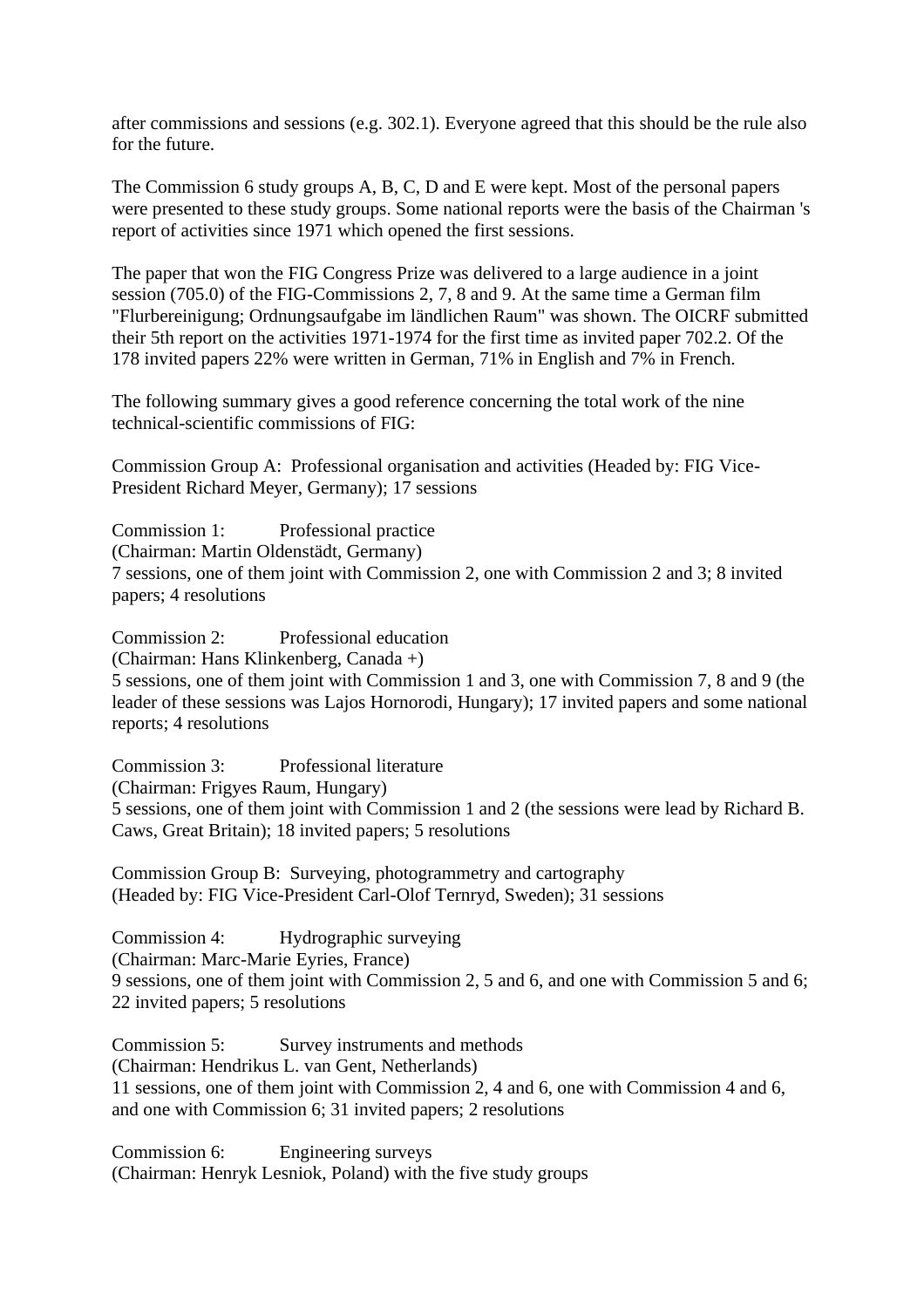A. Tolerances in construction work and accuracy in setting out (John van den Berg, Sweden)

B. Computation of volumes (Klaus Linkwitz, Germany)

C. Measurements of deformations and the automation of the measurement process (A. Platek, Poland)

D. Documentation of underground services (Karel Kollar, Czechoslovakia)<br>E. Gyro-theodolite and its annication (Karl Heinrich Stier, Germany)

E. Gyro-theodolite and its application (Karl Heinrich Stier, Germany)

11 sessions, one of them joint with Commission 2, 4 and 5, one with Commission 4 and 5, and one with Commission 5; 34 invited papers and some national reports; 7 resolutions

Commission Group C: Land utilisation and land administration (Headed by: FIG Vice-President C. Francis Solomon, USA); 23 sessions

Commission 7: Cadastre and rural land management (Chairman: Renato Solari, Switzerland) 7 sessions, one of them joint with Commission 2, 8 and 9; 14 invited and 3 personal papers; 3 resolutions

Commission 8: Urban land systems; town planning and development (Chairman: Clifford Dann, Great Britain) 8 sessions, one of them joint with Commission 9, and one with Commission 2, 7 and 9; 15 invited papers; 1 resolution

Commission 9: Valuation and management of real estate (Chairman: Laurence Sando, USA) 8 sessions, one of them joint with Commission 2, 7 and 8, and one with Commission 8; 19 invited papers; 2 resolutions

The General Report (1 382 pages, large-sized paper-back) was once again published in a cassette in four volumes 0, A, B and C. The 0 volume written in the three official FIG languages (German, English and French) contained all information prescribed by the Statutes, and also reports from the Opening of the Congress, from the PC-meeting, from the General Assembly and from the Commissions with the text of the 33 resolutions, and also reports concerning the whole general program. The texts of the two main speeches, that were given at the Plenary Session (Morton and von Braun), and the FIG Congress Prize awarded paper of 1974 are also included like the history of FIG since 1878. A listing of the authors and the titles of the 178 invited papers, divided into commissions, concludes this volume. In the three other volumes of the General Report all the invited papers are published in the languages of the authors, with summaries in German (Zusammenfassungen), English and French (resumes).

At the 42nd PC-meeting 1975 in Helsinki (Finland) the American FIG Bureau submitted a proposal outlining the parts, duties and responsibilities of the FIG Correspondents. After some changes the proposal was definitively approved.

Based on the experiences gathered by the American, German and British colleagues, the American FIG Bureau submitted a draft "Operating Procedures for Hosting a Congress" and Operating Procedures for Hosting a Permanent Committee Meeting held in Non-Congress years". These were generally well received and after some adjustments they were approved by the 15th General Assembly 1977 in Stockholm (Sweden).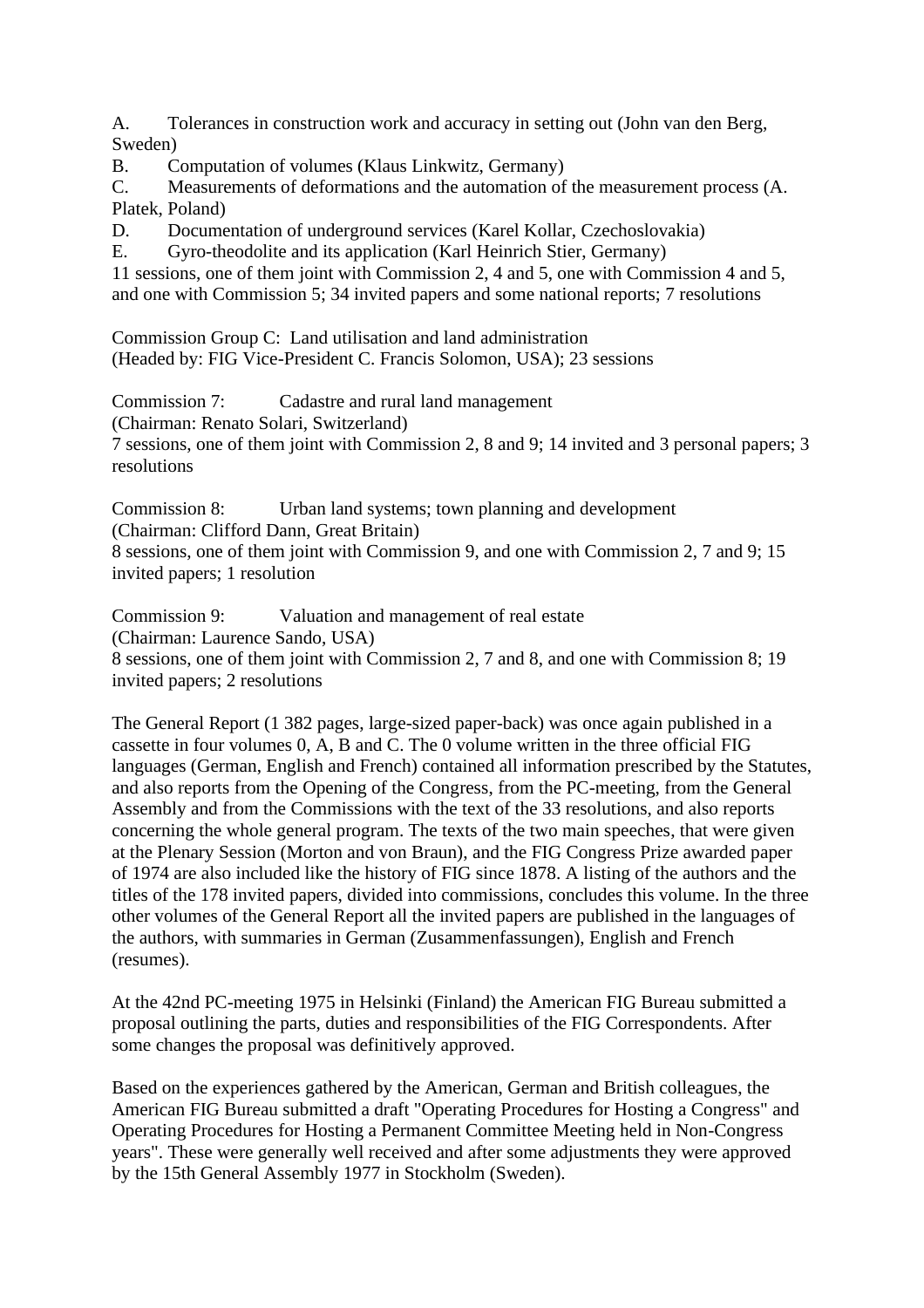In Helsinki (Finland) "Certificates of Appreciation" were presented the second time, now to another 10 colleagues who had served with distinction in the realisation of the XIV Congress (cp. section 3).

At the end of its working periods in December 1975 the American FIG Bureau published an off-print (78 pages in large-size and in three languages) with the supplemented FIG Statutes (1974), "The Manual of Procedure for Commissions" (1973) and also with a contribution "The historical development of FIG".

The retiring American FIG President William A. Radlinski presented in the last FIG Bulletin (Nr 16) from the American FIG Bureau a proposal to extend Article 4 a of the FIG Statutes due to the resolution 2 of Commission 9 (XIV Congress 1974) by supplementing the activity field of the Vermessungsingenieur, Surveyor and Géomètre with respect to the Appraisers and the Valuers that are now represented in FIG by the 5 Member Associations (AU, CA, IL, SE and US) and so that these professional designations will be defined carefully in German and French as well. The Swedish FIG Bureau took charge of the proposal at the 43rd PCmeeting 1976 in Ibadan (Nigeria). Work is going on at present.

At the 43rd PC-meeting 1976 in Ibadan (Nigeria) the question of including the Mining surveyor in FIG, owing to the foundation of the "International Society for Mine Surveying" (ISM) that had taken place shortly before on June 30th 1976 in Leoben (Austria), was still left open. On account of the XV. FIG Congress 1977 in Stockholm, it was agreed on this matter that the ISM will be independent, keeping, however, a close connection to FIG.

In Ibadan the initiative was taken to appoint an ad hoc committee to examine how you by a special re-organisation could reduce the overweight of the technical FIG Commissions 5 and 6 and by that draw up their work in a better way. The 44th PC-meeting in Stockholm (Sweden) decided on the proposal of the FIG Bureau to appoint such a committee, consisting of the FIG Secretary General and the three Vice-Presidents. They will present a proposal to a possible general re-organisation of the commissions at the 45th PC-meeting in Paris.

A wish was expressed to add as soon as possible to the German edition of a preliminary multilingual technical dictionary, a production of an English (American) and a French edition as well. The definitions and terms that were established in German in the German edition with reference to equivalent English and French terms, should from now on be followed internationally due to a decision of the 43rd PC-meeting.

The XV. FIG Congress 1977 was arranged by the two Swedish Member Associations 'Sveriges lantmätareförening" (SLF) and "Samfundet för fastighetsvärdering" (SFV) in Stockholm, at the trade fair in Älvsjö and at the Town City Hall of Stockholm. The Congress' theme was "Earth - limited resources of man". 1 129 registrants, among them 294 from Sweden, attended the Congress. With its 835 foreign registrants this FIG Congress was the largest so far regarding the number of foreign participants. In all almost 1 500 participants from 58 countries were attending the Congress. Of the 44 member countries of FIG at this time 6 were missing: Bahamas, Brazil, Liberia, Rhodesia, Zambia and Sri Lanka. Of FIG's 13 correspondents only Algeria, Kenya and Madagascar were present. Another 17 countries had sent observers as guests: the Democratic Republic of Germany (DDR), Ivory Coast, Gabun, Iran, Jordan, Kuwait, Morocco, Monaco, Namibia, Peru, Portugal, Saudi Arabia, Singapore,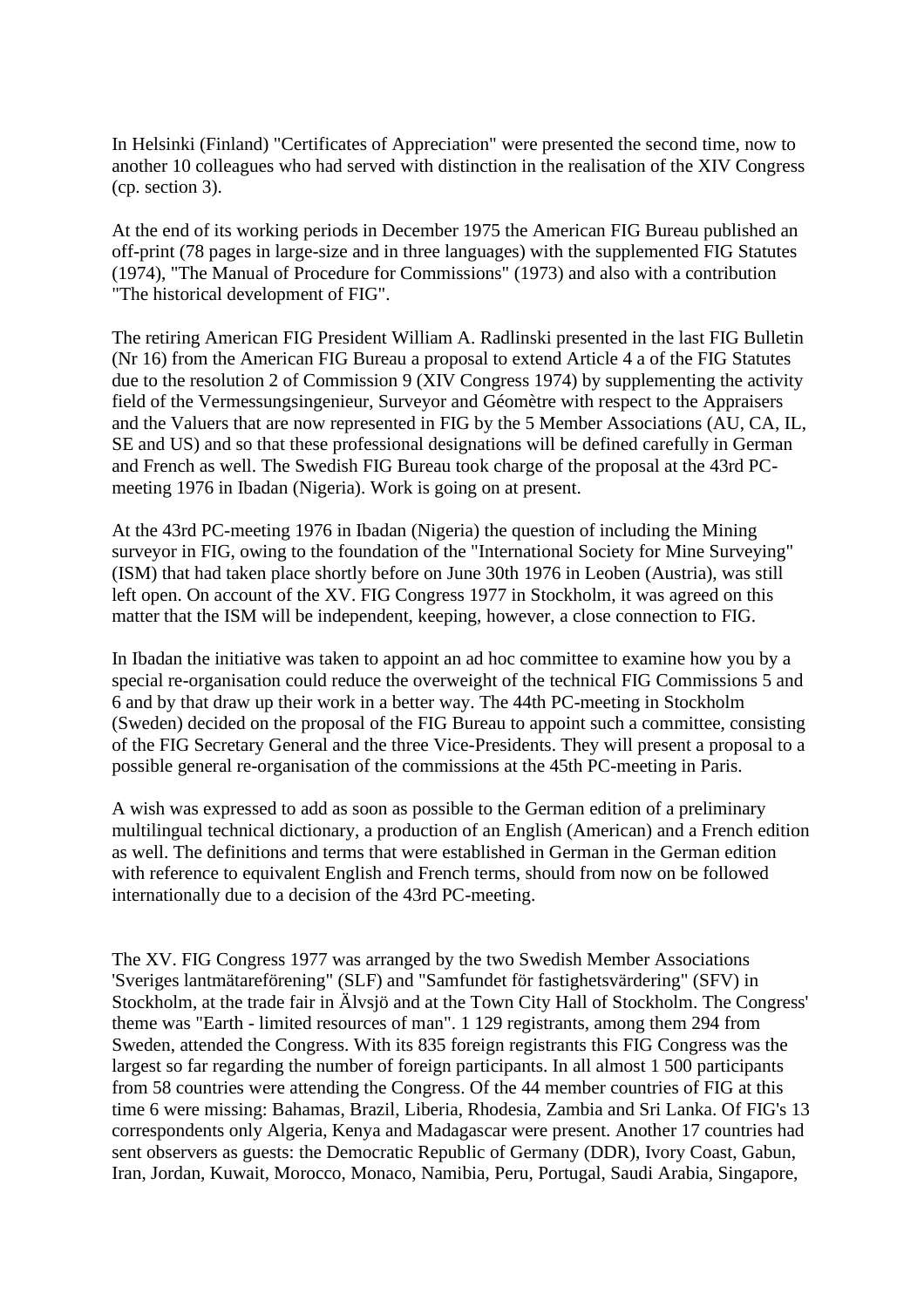Surinam, Tanzania, Tunisia and Uganda. Of these Kuwait, Namibia, Saudi Arabia and Surinam were represented for the first time at a FIG Congress.

At the Plenary Session that followed immediately after the Opening Ceremony two main speeches were given. Mrs Elvy Olsson, head of the Swedish Ministry of Housing, spoke on her special field of activity, of which the survey administration is a part. She stressed the necessity of international co-operation. Furthermore professor Gunnar Hambraeus, head of the Royal Swedish Academy of Engineering Sciences spoke on the subject "The Conflicts of Land".

His Majesty the King Carl XVI Gustaf of Sweden, who opened the XV FIG Congress, also presented the FIG Congress Prize of 1977 to the prize winner, John Bradford, Great Britain. The announcement was suited to the theme of the Congress. 8 papers were submitted. The prize winner had an opportunity to present his work "The Land Surveyor in a Changing Environment" to a larger audience on June 9 at the start of the 4th session of FIG Commission 3.

In the professional exhibition this time 18 member countries took part, the largest number since 1953: Australia, Belgium, Denmark, Germany, Finland, France, Great Britain, Israel, Yugoslavia, Japan, Canada, New Zealand, Netherlands, Norway, Poland, Sweden, Czechoslovakia and USA. The industrial exhibition which filled en entire exhibition hall was used by 79 firms from 17 countries, including Japan (3 firms) and USA (17 firms). 13 Swedish firms participated.

Several excursions and technical tours were planned (19 in all), among them to the National Land Survey of Sweden and to the Central Board for Real Estate Data in Gävle 180 km north of Stockholm (2 all day tours), to the National Swedish Road Administration, the National Administration of Shipping and Navigation and to the Royal Institute of Technology. A common church service (only for participants of the Congress) and several social events (opera, receptions, a banquet with dancing) as well as a full and varied general program for accompanying family members and a three day post Congress tour to northern Sweden (Kiruna) accomplished the whole program which was well organised.

The 44th PC-meeting and the 15th General Assembly of FIG were once again well prepared by (tri-lingual) reports - issued in advance - for each item on the agenda, and the two meetings could be carried through in a row and in a very short time. The contacts with UN, UNESCO, FAO, EG, IAG, IUC, ISP, ISM and FIABCI were handled and extended further. The Vice-Chairmen for the 1978-1981 period who will work as Chairmen of the 9 technical commissions of FIG during the period 1982-1984, were elected by the PC on the following suggestion of the Swedish FIG Bureau: Commission 1. Tassou (France); 2. Allan (Great Britain); 3. Andersson (Sweden); 4. Nagatani (Japan); 5. Weir (Canada); 6. Feldman (USA); 7. de Leeuw (Belgium); 8. Rak (Poland) and 9. Seele (Germany).

New subscription fees (fee per capita) were decided for the next years, according to Article 50 (b) in the FIG Statutes, precisely according to a proposal to the 14th General Assembly in Washington D.C. 1974, i.e. 1975 = 100% (1 Swiss Franc), 1976 and 1977 = 115%, 1978 = 120%, 1979 = 125%, 1980 = 130% and 1981 = 135%. With this there is a wish to meet the yearly depreciation of money. This means that for the year 1978 a FIG Member Association with a maximum number of 4 000 members will pay 4 800 Swiss Francs.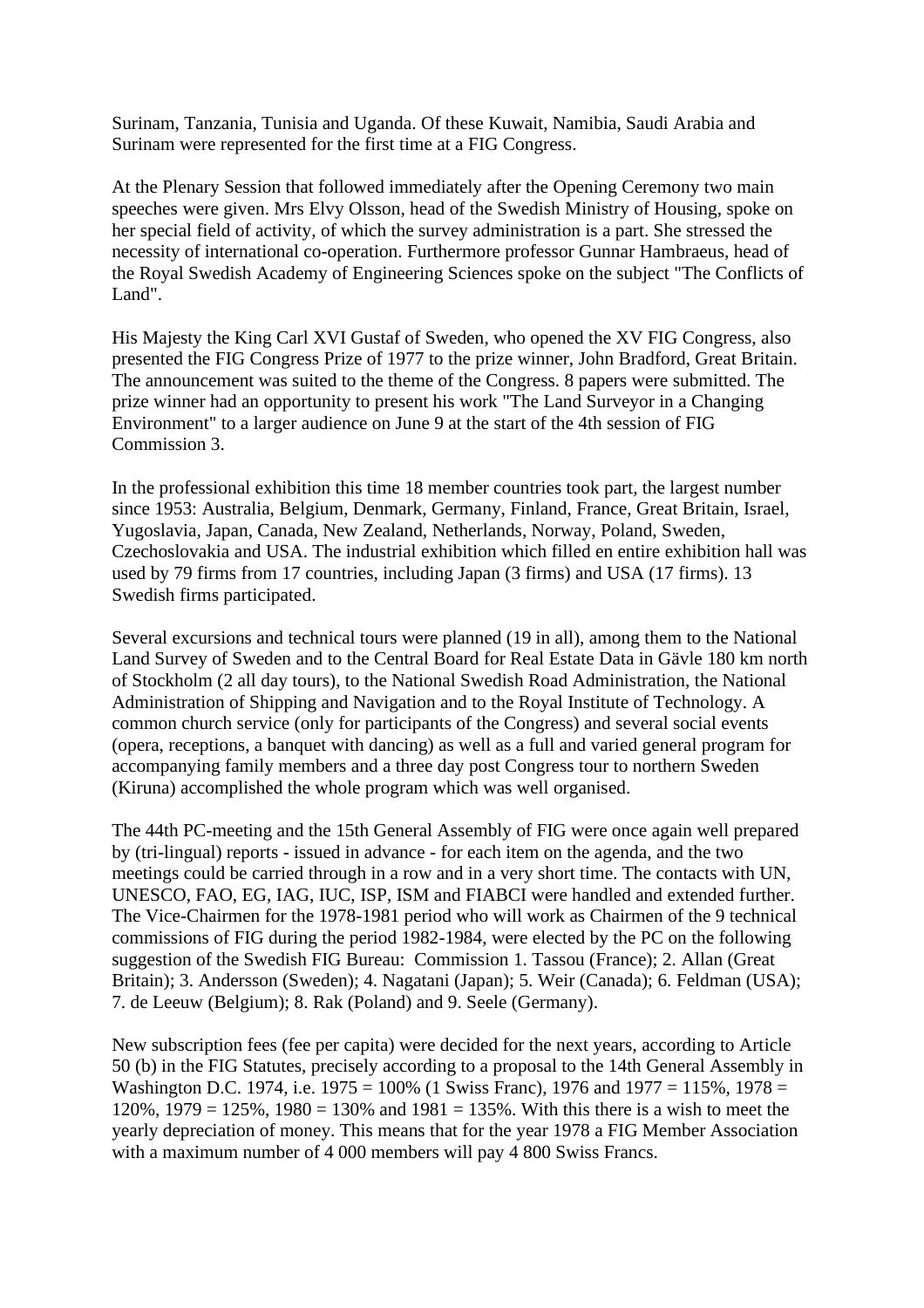The FIG Statutes (1974) were supplemented again, this time Article 26, according to which the FIG Bureau in the future will consist of the FIG President, the three Vice-Presidents, the Secretary General, the Treasurer and from now on also the Congress Director. According to this Article 15 (b) was supplemented as well.

Owing to the fact that the XIV. ISP Congress will take place in Hamburg (Germany) in 1980, it was decided not to arrange the XVI. FIG Congress until 1981, without a change, however, of the three year term of office of the Swiss FIG Bureau. From 1982 to 1984 follows the Bulgarian term of office and then from 1985 to 1987 the Canadian one. Also the following PC-meetings were decided (cp. section 5). With this the difficulties that occur every 12 years owing to the fact that the FIG Congress takes place every 3 years and the ISP Congress every 4 years have been removed till 1992 to start with. Because of this it was decided that the question of a 3 or 4 year cycle for FIG Congresses should be deferred, since FIG Congresses have already been decided to 1983 and 1986.

On account of the 43rd PC-meeting in Ibadan (Nigeria) in 1976 a proposal was made to amend the two FIG guiding principles in question, with regard to the difficulties that still occur, due to political reasons, by the fact that visas are denied participants of PC-meetings of FIG Congresses. After a thorough discussion the FIG Bureau now made the following proposal: "The Host Member must make every effort, to guarantee that any member of a member association of the FIG will have the full possibilities of participating in the work of the Federation and in all FIG meetings". In this connection special reference is given to Article 2 and 52 in the FIG Statutes. The 15th General Assembly accepted this proposal.

According to inquiries made by the Swedish FIG Bureau there was no possibility to find a uniform and acceptable definition of the term "Surveyor", which for instance occurs in translation of FIG as the "International Federation of Surveyors", and the terms "Vermessungsingenieur", "Géomètre", "Appraiser" and "Valuer", especially as these terms are very wide. In some countries these terms are also known as cadastre engineer, land economist, assessor and hydrographers. Therefore it was proposed that Article 4 (a) should be amended thus: "The surveyor also called: ...". To give suitable translations the FIG Bureau was asked to constitute an ad hoc group which can make a final proposal at the 45th PCmeeting in Paris in 1978.

The FIG Bureau was asked to make proposals concerning two further questions at the next PC-meeting in Paris 1978: a) Spanish as an official FIG-language and b) FIG membership of ICSU (International Council of Scientific Unions, Paris).

At the request of FIG, RICS (The Royal Institution of Chartered Surveyors, London) submitted a "Directory of Member Societies" to Commission 3, both in a loose-leaf system and as paper-backs. This collection contains a uniform, short information about all Member Associations of FIG (History, Administration, Education, Professional Scope of Members, Membership, Discipline/Code of Ethics, Licence, Publications). Information concerning AR, AT, BG, BR, GR, LR, LV, MX, RO and TR is still missing however.

The following colleagues were nominated to the FIG Bureau for the 1979-1981 period; as FIG President: Prof. Dr.-Ing. Herbert Matthias, Switzerland; as Vice-Presidents: Lennart Linder-Aronson, Sweden; Alain Bourcy, France and Vassil Peevsky, Bulgaria; as Secretary General: Hans Rudolf Dütschler, Switzerland; as FIG Treasurer: Walter Bregenzer, Switzerland; and as Congress Director: Albert Jaquet, Switzerland. The XVI. FIG Congress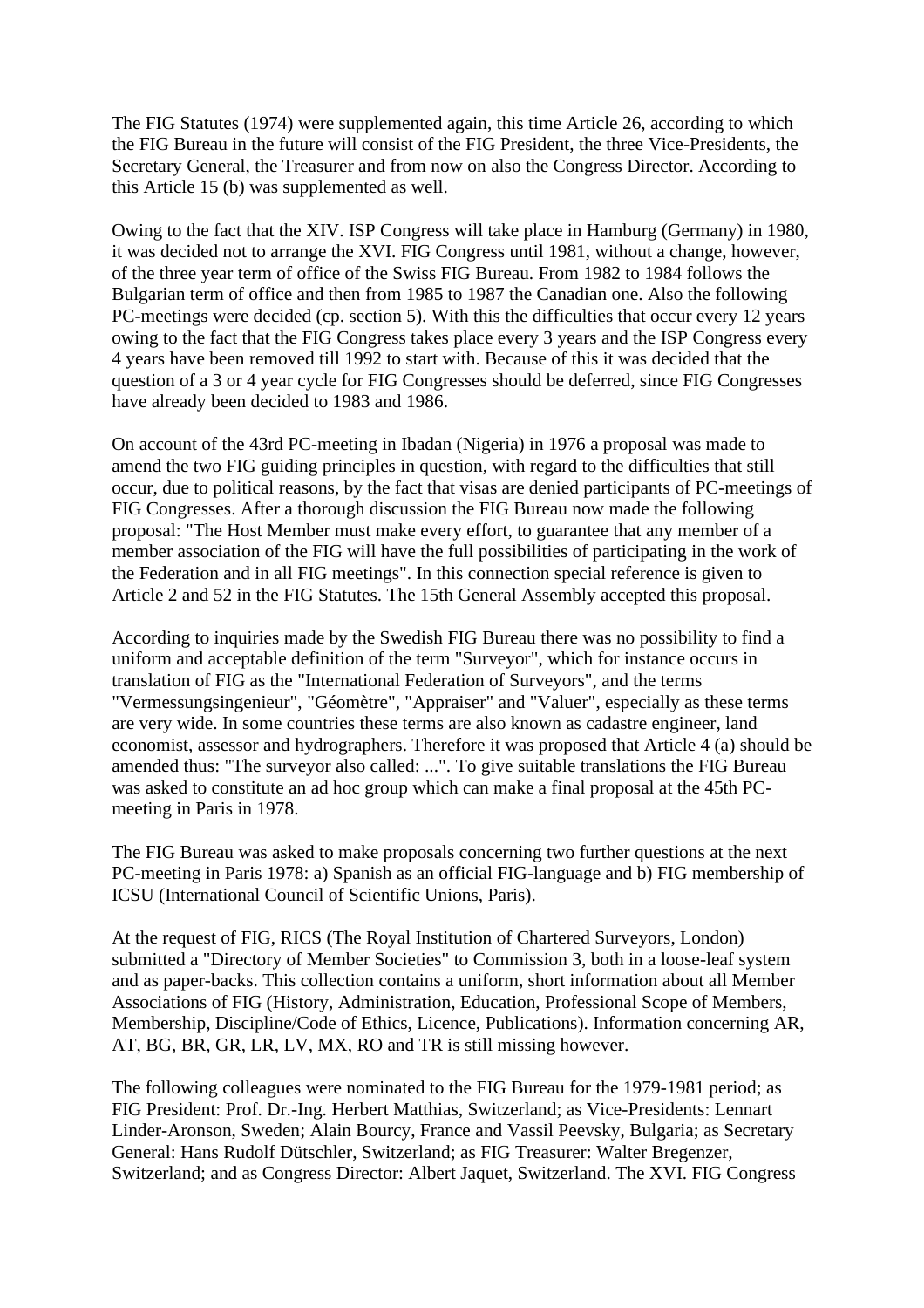will take place from August 9 to 18 in 1981 in Montreux (Switzerland) and the 45th PCmeeting as the centenary of FIG from July 3 to 7 in 1978 in Paris (France).

During 6 meeting days (June, 7, 8, 9, 10, 11 and 13) 74 sessions were carried through, 18 of them as sessions joint with other commissions. 219 invited papers in total were discussed, the authors of which came from 34 countries. In addition to this there were 53 personal papers, more exactly 32 for Commission 5 and 21 for Commission 6. These authors came from 16 countries. For each of the Commission Groups A, B and C a Keynote address was given on June 7. The Chairmen of Commission 5 and Commission 6 gave a Chairman's Report each, and for Commission 5 also a report of a study group was given. OICRF presented its 6th trilingual report for 1974-1977 once again as an invited paper (701.2). On June 11 an appraisal symposium was arranged.

Of the 219 invited papers 27% were written in German, 62% in English and 11% in French. The technical and scientific work of the 9 commissions during the XV. FIG Congress is shown by the following summary:

Commission Group A: Professional organisation and activities (Headed by: FIG Vice-President William B. Overstreet, USA, with a Keynote address on June 7 by Jens Wolthers, DK, on "The surveyors as an employed person and as a free practitioner"); 16 sessions

Commission 1: Professional practice (Chairman: Jens Bo, Denmark) 6 sessions, one of them joint with Commission 2; 10 invited papers; 4 resolutions

Commission 2: Professional education (Chairman: Lajos Homorodi, Hungary) 5 sessions, one of them joint with Commission 1, one with Commission 9, and one with Commission 4, 5 and 6; 18 invited papers; 6 resolutions

Commission 3: Professional literature (Chairman: Richard B. Caws, Great Britain) 5 sessions; 14 invited papers; 4 resolutions

Commission Group B: Surveying, photogrammetry and cartography (Headed by: FIG Vice-President Herbert Matthias, Switzerland, with a Keynote address on June 7 on "FIG-Group B, a retrospective view, its actual mission and activities"); 34 sessions

Commission 4: Hydrographic surveying (Chairman: Marc-Marie Eyries, France) 7 sessions, one of them joint with Commission 2, 5 and 6; 15 invited papers; 4 resolutions

Commission 5: Survey instruments and methods (Chairman: Ron Adler, Israel)

15 sessions, one of them joint with Commission 2, 4 and 6; 58 invited and 32 personal papers and a report of a study group; 3 resolutions

Commission 6: Engineering surveys (Chairman: Ludger Hallermann, Germany) with the five study groups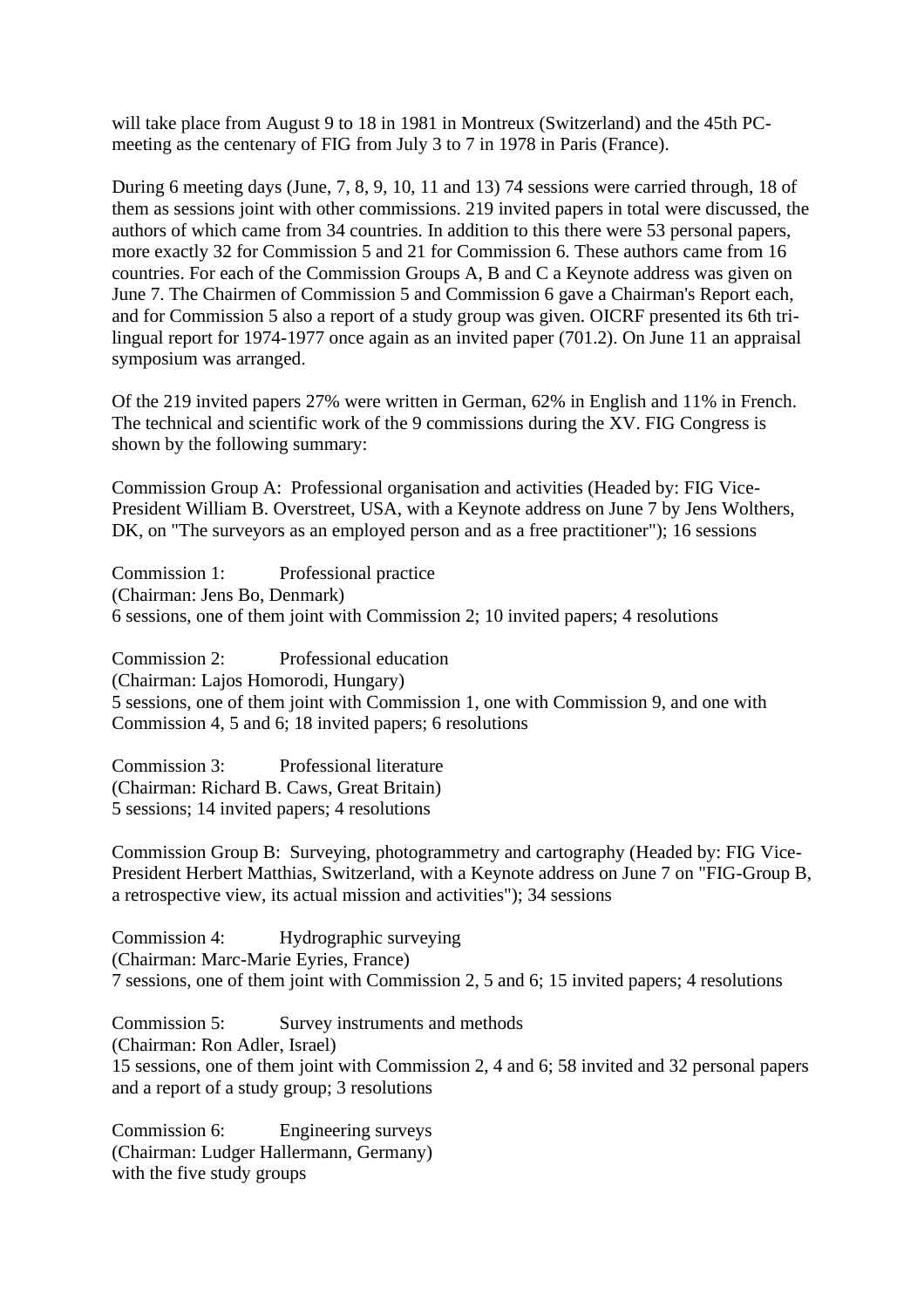A. Tolerances in construction work and accuracy in setting out (John van den Berg, Sweden)

B. Computation of Volumes (Klaus Kochen, Germany)

C. Measurements of deformations and the automation of the measurement process (A. Platek, Poland)

D. Documentation of underground services (Karel Kollar, Czechoslovakia)<br>E. Gyro-theodolite and its application (Ferenc Halmos Hungary)

E. Gyro-theodolite and its application (Ferenc Halmos, Hungary)

12 sessions, one of them joint with Commission 5, one with Commission 7, and one joint with Commission 2, 4 and 5; 45 invited and 21 personal papers as well as a Chairman's report; 5 resolutions

Commission Group C: Land utilisation and land administration

(Headed by: FIG Vice-President Erik Carlegrim, Sweden, with a Keynote address by Gerhard Larsson, SE, on "Land information systems, basis for planning and valuation"); 24 sessions

Commission 7: Cadastre and rural land management

(Chairman: Dien A. Aniyom, Nigeria)

7 sessions, two of them joint with Commission 5, and one joint with Commission 6; 12 invited papers and a OICRF report in three languages; 2 resolutions

Commission 8: Urban land systems; town planning and development (Chairman: George C. Bestor, USA)

9 sessions, one of them joint with Commission 9; 25 invited papers and a Chairman's report; 1 resolution

Commission 9: Valuation and management of real estate

(Chairman: Bryan D. Mickle, Australia)

8 sessions, one of them joint with Commission 8, and one joint with Commission 2; 19 invited papers; 3 resolutions

The General Report of the XV. FIG Congress will appear in the middle of 1978. This time it will consist of 10 volumes; a Volume 0 with information according to the FIG Statutes (program, schedule, list of members, speeches and addresses, records of PC meetings and of the General Assembly) and nine more volumes containing the 219 invited papers divided up into commissions. Here a "Zusammenfassung", a "Summary" and a "Résumé" have been added to all invited papers. For the first time the addresses of all the authors are given too. The three Keynote addresses of the Commission Groups A, B and C will be published in volumes 1, 4 and 7. The General Report contains also the 32 resolutions.

**Statistics** 

A.

Since 1938 (VI. Congress in Rome) the Congress convened on a thematic issue.

1938 in Rome: "The significance of the surveying profession in the social organisation of modern civilisation"

1949 in Lausanne: "The surveyor in the Society, Technique and Management"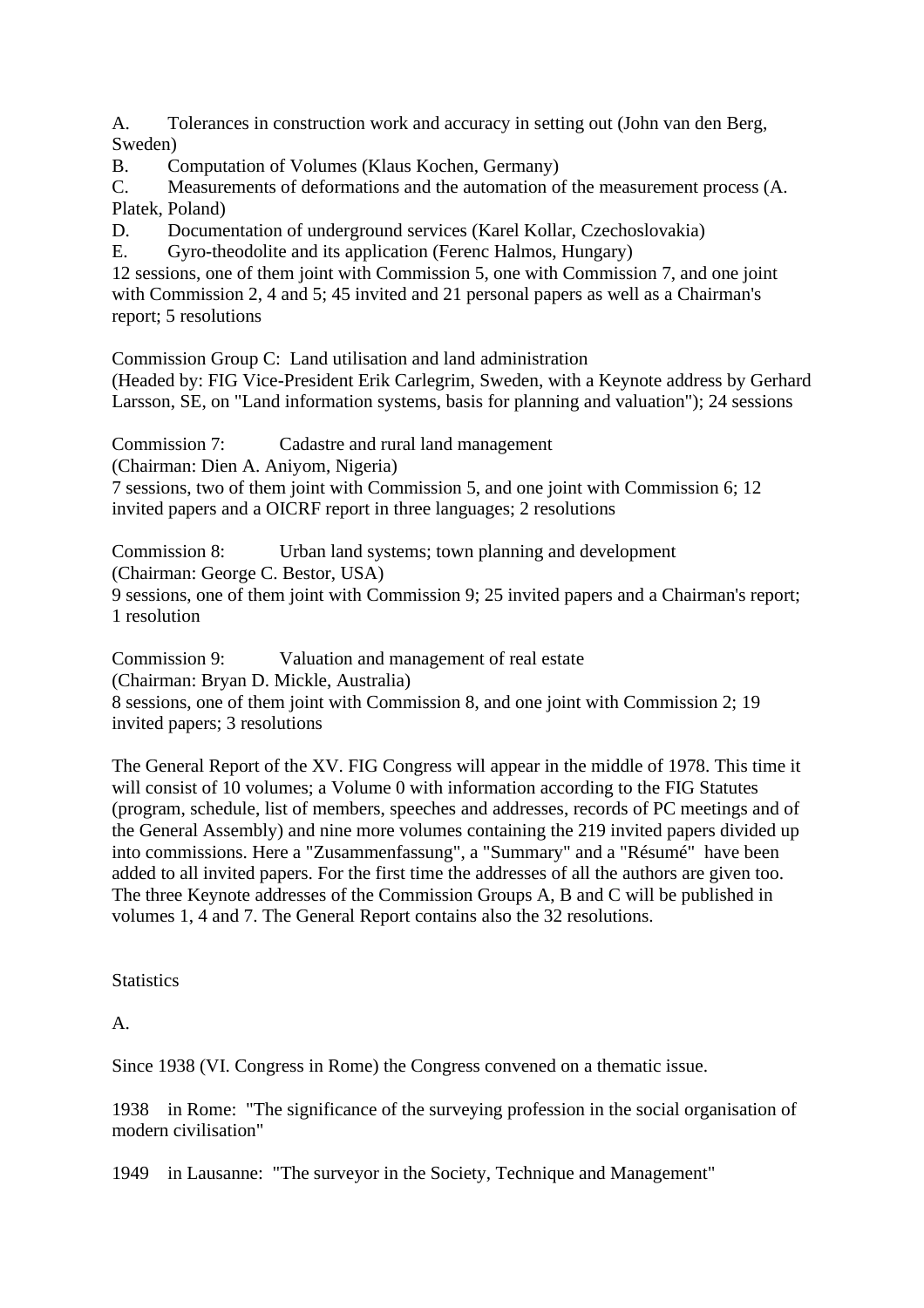in Paris: "5000 years of our profession"

- in Scheveningen/Delft: no Congress theme
- in Vienna: no Congress theme

in Rome: "Progress of modern techniques in the profession of the survey-engineer"

- in London: "The contribution of the surveyor to human progress"
- in Wiesbaden: "Surveying in the Space Age"
- in Washington D.C.: "FIG responds to environmental problems"
- in Stockholm: "Earth limited resources of man"

#### B.

The so far highest number of registrants was reached at the XIV Congress in Washington, 1 228 registrants among them 523 from USA.

The highest number of foreign registrants (835) attended the XV Congress in Stockholm.

The last four Congresses 1968, 1971, 1974 and 1977 had each more than one thousand participants (including accompanying family members):

|  | 1968 XII. FIG Congress in London          | $= 1040$  | participants |
|--|-------------------------------------------|-----------|--------------|
|  | 1971 XIII. FIG Congress in Wiesbaden      | $= 1.553$ | participants |
|  | 1974 XIV. FIG Congress in Washington D.C. | $= 1.537$ | participants |
|  | 1977 XV. FIG Congress in Stockholm        | $= 1468$  | participants |

In the table below the number of registrants at the 15 Congresses is given with the number of registrants from the host country in brackets ( ). Furthermore is given the number of attending countries with a slanting line to show how many of these who are FIG-members.

| Year Host city |                 | Country |     | Registrants | (Host country) / FIG members | Attending countries |  |  |  |  |
|----------------|-----------------|---------|-----|-------------|------------------------------|---------------------|--|--|--|--|
|                |                 |         |     |             |                              |                     |  |  |  |  |
| 1878           | Paris           | (FR)    | 87  | (45)        |                              | $^{\prime}$ 7       |  |  |  |  |
| 1910           | <b>Brussels</b> | (BE)    | 303 | (227)       | 20                           | $\frac{1}{5}$       |  |  |  |  |
| 1926           | Paris           | (FR)    | 390 | (170)       | 23                           | $\overline{7}$      |  |  |  |  |
| 1930           | Zurich          | (CH)    | 432 | (230)       | 31                           | / 11                |  |  |  |  |
| 1934           | London          | (GB)    | 352 | (199)       | 34                           | / 11                |  |  |  |  |
| 1938           | Rome            | (TT)    | 435 | (256)       | 25                           | I 14                |  |  |  |  |
|                |                 |         |     |             |                              |                     |  |  |  |  |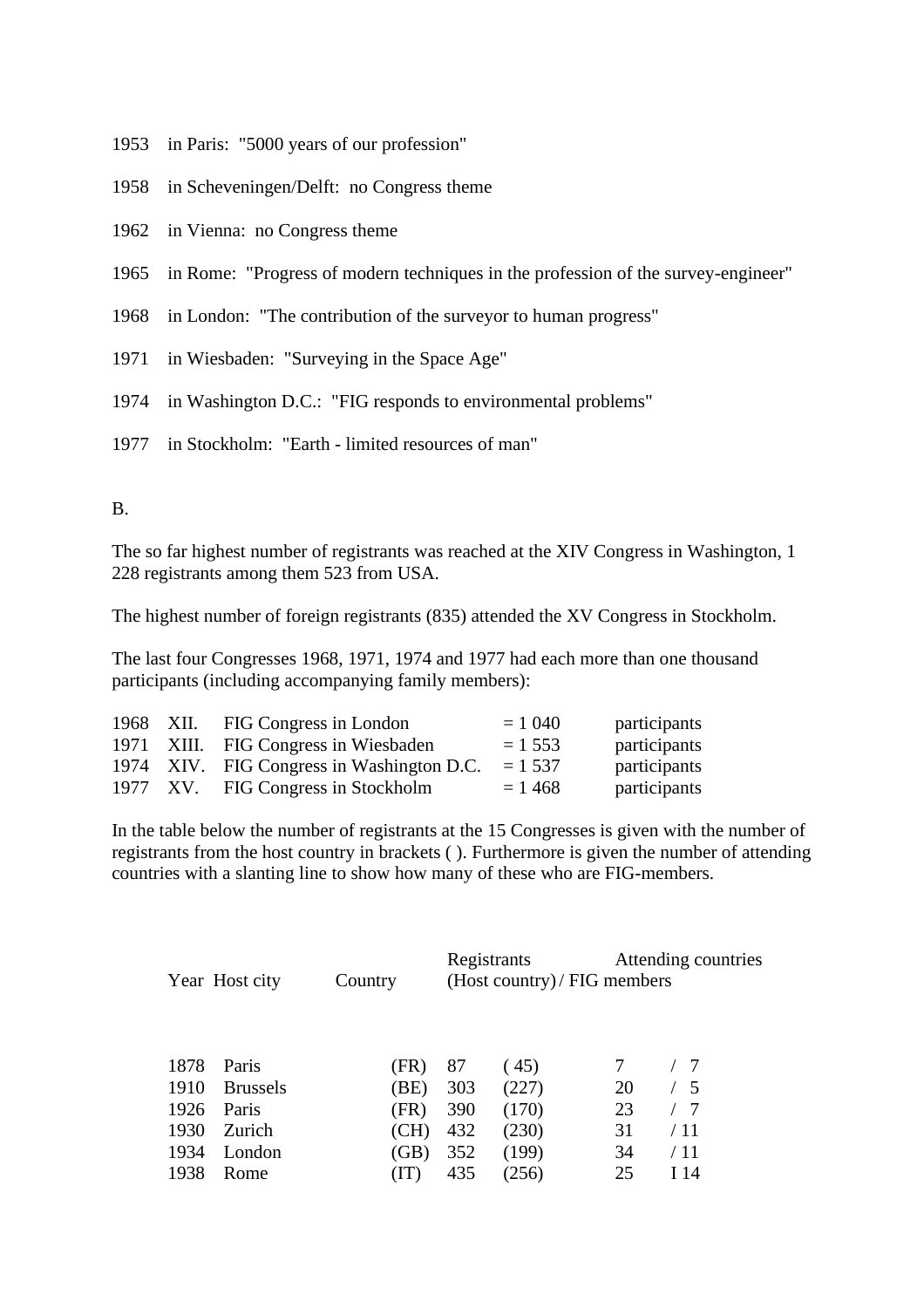| 1949 | Lausanne                | (CH) | 311     | (157) |    | 20  | / 12 |
|------|-------------------------|------|---------|-------|----|-----|------|
| 1953 | Paris                   | (FR) | 334     | (141) |    | 21  | /15  |
|      | 1958 Scheveningen/Delft | (NL) | 351     | (91)  |    | 27  | /20  |
| 1962 | Vienna<br>(AT)          | 625  | (202)   |       | 41 | /22 |      |
| 1965 | Rome                    | (TT) | 914     | (483) |    | 45  | / 24 |
| 1968 | London                  | (GB) | 808     | (238) |    | 60  | /32  |
| 1971 | Wiesbaden               | (DE) | 1 1 5 2 | (339) |    | 57  | /36  |
| 1974 | Washington D.C.         | (US) | 1 2 2 8 | (523) |    | 56  | /36  |
| 1977 | Stockholm               | (SE) | 1 1 2 9 | (294) |    | 58  | /37  |

## C.

Attending FIG member countries at the 15 Congresses.

## FIG Member Country Attendance at Congresses

| Code Name      |                                 |                      |              |              |                             |                   |                  |                |                  |                          |                |                  |                          |                     |                |                                              |                          |              |       |
|----------------|---------------------------------|----------------------|--------------|--------------|-----------------------------|-------------------|------------------|----------------|------------------|--------------------------|----------------|------------------|--------------------------|---------------------|----------------|----------------------------------------------|--------------------------|--------------|-------|
| times          |                                 |                      |              |              |                             |                   |                  |                |                  |                          |                |                  |                          |                     |                | 78 10 26 30 34 38 49 53 58 62 65 68 71 74 77 |                          |              |       |
| $\mathbf{1}$   | AR                              | Argentina            | 1958         |              |                             |                   |                  | $\overline{0}$ |                  |                          |                |                  |                          |                     |                | $X$ $X$ - $X$ $X$ $X$ $X$                    |                          |              | $= 7$ |
| $\mathfrak{2}$ | AT                              | Austria 1949         | $\mathbf{0}$ | $0\quad 0$   |                             |                   |                  |                |                  |                          |                |                  |                          | X X X X X X X X X X |                |                                              |                          | $=12$        |       |
| 3              | AU                              | Australia            | 1965         |              |                             |                   |                  |                |                  |                          |                |                  | $\overline{0}$           |                     |                | X X X                                        |                          | X X          | $= 6$ |
| $\overline{4}$ | BE                              | Belgium              | 1878         |              |                             |                   |                  |                |                  |                          |                |                  |                          |                     |                | X X X X X X X X X X X X X X X X              |                          |              | $=15$ |
| 5              | <b>BG</b>                       | Bulgaria             | 1960         |              |                             |                   |                  |                |                  |                          |                |                  | X                        |                     |                | X X X X X                                    |                          |              | $= 6$ |
| 6              | <b>BR</b>                       | <b>Brazil</b>        | 1974         |              |                             |                   |                  |                |                  |                          |                |                  |                          | $\theta$            |                |                                              |                          | $X -$        | $= 2$ |
| 7              | <b>BS</b>                       | <b>Bahamas</b>       | 1976         |              |                             |                   |                  |                |                  |                          |                |                  |                          |                     | $\theta$       |                                              |                          |              | $= 1$ |
| 8              | CA                              | Canada1961           |              |              | $0\quad 0$                  |                   |                  |                |                  |                          |                |                  |                          | 0 x x x x x x       |                |                                              |                          | $= 9$        |       |
| 9              | <b>CII</b>                      | Switzerland          | 1878         |              | $X -$                       |                   |                  |                |                  |                          |                |                  |                          |                     |                | X X X X X X X X X X X X X X                  |                          |              | $=14$ |
| 10             | CS                              | Czechoslovakia1927   |              |              |                             | $\boldsymbol{0}$  | $\mathbf X$      | X              | $\mathbf{X}$     | $\mathbf{X}$             |                | $X \ X$          | $\mathbf{X}$             | $\mathbf{X}$        | $\mathbf{X}$   | $\mathbf{X}$                                 | $\mathbf{x}$             | $\mathbf{X}$ | $=13$ |
| 11             | DE                              | Germany              | 1878         |              |                             |                   |                  |                |                  |                          |                |                  |                          |                     |                | X X X X X X X X X X X X X X X X              |                          |              | $=15$ |
| 12             | OK                              | Dennark              | 1928         |              | $\theta$                    | $\overline{0}$    | $\mathbf{x}$     |                |                  |                          |                |                  |                          | X X X X X X X X X   |                |                                              | X X                      | $\mathbf{X}$ | $=14$ |
| 13             | ES                              | Spain                | 1878         | $\mathbf{X}$ | $\overline{\phantom{a}}$    |                   | $X -$            |                |                  | $\overline{\phantom{a}}$ |                |                  | $\overline{\phantom{a}}$ |                     | $X \tX$        | $\mathbf{X}$                                 | $\mathbf{X}$             | $\mathbf{X}$ | $= 7$ |
| 14             | F1                              | Finland              | 1956         |              | $\theta$                    |                   |                  |                |                  | $\overline{0}$           | $\overline{0}$ | $\mathbf{X}$     |                          |                     |                | X X X X X X                                  |                          |              | $=10$ |
| 15             | <b>FR</b>                       | France 1878          | $X \tX$      |              | X X X X X X X X X X X X X X |                   |                  |                |                  |                          |                |                  |                          |                     |                |                                              |                          | $=15$        |       |
| 16             | <b>GB</b>                       | <b>Great Britain</b> | 1878         |              |                             |                   |                  |                |                  |                          |                |                  |                          |                     |                | X X X X X X X X X X X X X X X X              |                          |              | $=15$ |
| 17             | <b>GR</b>                       | Greece 1968          |              |              | $0\quad 0$                  |                   |                  |                |                  |                          |                | $\overline{0}$   |                          | X X                 |                |                                              |                          | $= 5$        |       |
| 18             | HK                              | Hongkong             | 1968         |              |                             |                   |                  | $\theta$       |                  |                          |                |                  |                          |                     |                | X X                                          | $\overline{\phantom{a}}$ | $\mathbf{X}$ | $=4$  |
| 19             | HU                              | Hungary              | 1961         |              |                             | $0\quad 0$        | $\overline{0}$   |                | $\boldsymbol{0}$ |                          |                | $\boldsymbol{0}$ |                          |                     |                | X X X X X X                                  |                          |              | $=11$ |
| 20             | <b>IO</b>                       | Indonesia            | 1976         |              |                             |                   |                  |                | $\overline{0}$   | $\mathbf{0}$             | $\overline{0}$ |                  | $\overline{0}$           |                     |                | $\overline{0}$                               | $\boldsymbol{0}$         | $\mathbf X$  | $= 7$ |
| 21             | lE                              | Ireland 1967         |              |              |                             |                   |                  |                |                  |                          |                |                  |                          | X X X X             |                |                                              |                          | $= 4$        |       |
| 22             | $\mathop{\mathrm{IL}}\nolimits$ | <b>Israel</b>        | 1953         |              |                             |                   |                  |                |                  |                          | $\mathbf{X}$   |                  |                          |                     |                | $X - X X X$                                  |                          | $X \times X$ | $= 8$ |
| 23             | IT                              | Italy                | 1878         |              | X X X X X X X X X X X X     |                   |                  |                |                  |                          |                |                  |                          |                     | $\mathbf{X}$   | $\mathbf{X}$                                 | $\mathbf{x}$             | $\mathbf{x}$ | $=15$ |
| 24             | <b>JM</b>                       | Jamaica              | 1967         |              |                             |                   |                  |                |                  |                          |                |                  |                          |                     | $\mathbf{X}$   | $\mathbf{X}$                                 |                          | $X \times X$ | $= 4$ |
| 25             | JP                              | Japan                | 1973         |              | $\boldsymbol{0}$            |                   | $\boldsymbol{0}$ |                |                  |                          |                |                  | $\overline{0}$           |                     | $\overline{0}$ | $\overline{0}$                               |                          | $X \times X$ | $= 7$ |
| 26             | LK                              | Sri Lanka            | 1970         |              |                             |                   |                  | $\overline{0}$ |                  |                          |                | $\overline{0}$   |                          |                     |                |                                              |                          |              | $= 2$ |
| 27             | LR                              | Liberia 1958         |              |              |                             |                   |                  |                |                  |                          |                |                  |                          | X X X X X           |                |                                              |                          | $= 5$        |       |
| 28             | LU                              | Luxembourg           | 19149        |              |                             | $0\quad 0\quad 0$ |                  |                |                  |                          |                |                  |                          |                     |                | X X X X X X X -                              |                          | $\mathbf{X}$ | $=11$ |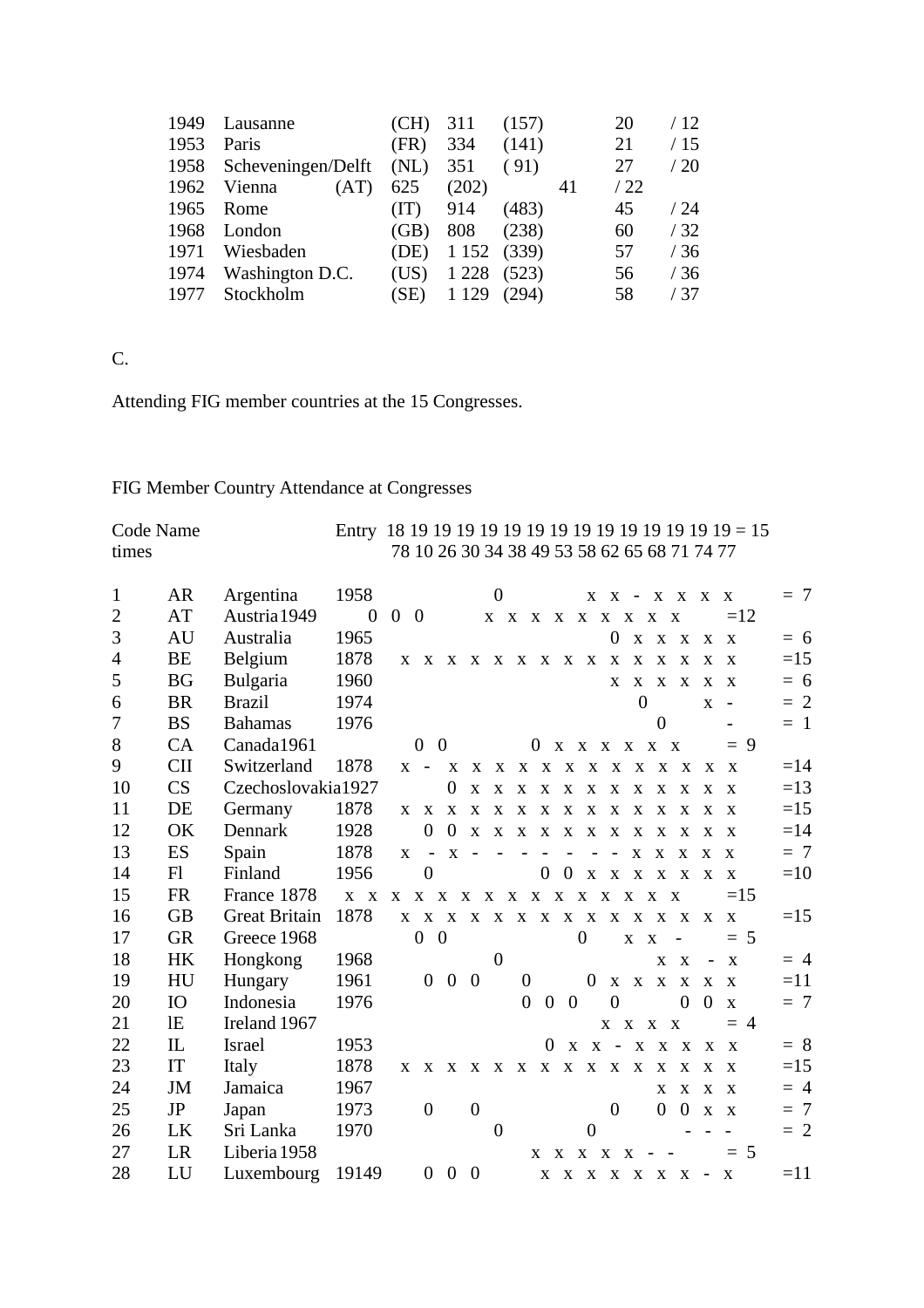| 29        | <b>MX</b>        | Mexico                         | 1974        | $\theta$                                     | $\overline{0}$                                                                              | $\mathbf{0}$   |                | $\theta$       | $\theta$                                                                  |                  |                                          | X            | $\mathbf{X}$                 | $= 7$ |
|-----------|------------------|--------------------------------|-------------|----------------------------------------------|---------------------------------------------------------------------------------------------|----------------|----------------|----------------|---------------------------------------------------------------------------|------------------|------------------------------------------|--------------|------------------------------|-------|
| 30        | MY               | Malaysia                       | 1968        |                                              |                                                                                             | $\overline{0}$ |                |                |                                                                           |                  | $X$ $X$ $X$ $X$                          |              |                              | $= 5$ |
| 31        | NG               | Nigeria1968                    |             |                                              | $\mathbf{0}$                                                                                |                |                | $\theta$       | $X$ $X$ $X$ $X$                                                           |                  |                                          |              | $= 6$                        |       |
| 32        | NL               | Netherlands                    | 1927        |                                              | $0\quad 0$                                                                                  |                |                |                | X X X X X X X X X X X                                                     |                  |                                          | $X \times X$ |                              | $=14$ |
| 33        | N <sub>O</sub>   | Norway                         | 1969        | $\theta$                                     | $\overline{0}$                                                                              |                | $\theta$       |                | $\overline{0}$                                                            | $\overline{0}$   | 0 x                                      | $X \times X$ |                              | $= 9$ |
| 34        | NZ               | New Zealand                    | 1969        |                                              |                                                                                             | $\overline{0}$ | $\overline{0}$ |                | $\boldsymbol{0}$                                                          | $\overline{0}$   | $\mathbf{X}$                             | $X \times X$ |                              | $= 7$ |
| 35        | PL               | Poland 1927                    |             | $\mathbf{0}$                                 | $X \quad X \quad X \quad X \quad - \quad X \quad X \quad X \quad X \quad X \quad X \quad X$ |                |                |                |                                                                           |                  |                                          |              | $=12$                        |       |
| 36        | <b>RH</b>        | Rhodesia                       | 1971        |                                              |                                                                                             |                |                |                | 0                                                                         |                  |                                          |              |                              | $=$ 1 |
| 37        | <b>RO</b>        | Romania                        | 1930        |                                              | $\overline{0}$                                                                              | $0 -$          |                |                | $\sim$ 10 $\sim$                                                          | $X \times X - X$ |                                          |              |                              | $= 6$ |
| 38        | <b>SE</b>        | Sweden                         | 1933        | $\theta$                                     | $\overline{0}$                                                                              |                |                |                | $0\quad x\quad x\quad x\quad x\quad x\quad x\quad x\quad x\quad x\quad x$ |                  |                                          | $X \times X$ |                              | $=14$ |
| 39        | IR               | Turkey 1969                    | $\theta$    | $\overline{0}$                               |                                                                                             | $0\quad 0$     |                |                | $0$ 0 0 x x x                                                             |                  |                                          |              | $=10$                        |       |
| 40        | IT               | Trinidad and Tobago 1967       |             |                                              |                                                                                             |                |                |                |                                                                           |                  | X X                                      | X X          |                              | $= 4$ |
| 41        | <b>US</b>        | <b>USA</b>                     | 1935        | $\mathbf{0}$                                 |                                                                                             | $0\quad 0$     | $\mathbf{X}$   |                | - X X X X X X X X X                                                       |                  |                                          |              |                              | $=12$ |
| 42        | YU               | Yugoslavia                     | 1927        |                                              | $\theta$<br>$\mathbf{X}$                                                                    | $X$ $X$        |                |                | - X X X X X X X X X                                                       |                  |                                          |              |                              | $=12$ |
| 43        | ZA               | South Africa                   | 1963        |                                              | $\overline{0}$<br>$\overline{0}$                                                            | $\overline{0}$ |                | $\overline{0}$ |                                                                           | $0$ x x x x x    |                                          |              |                              | $=10$ |
| 44        | ZM               | Zambia                         | 1967        |                                              |                                                                                             | $\overline{0}$ |                |                |                                                                           |                  | $\mathbf{X}$<br>$\overline{\phantom{a}}$ | $X -$        |                              | $=$ 3 |
|           |                  |                                |             |                                              |                                                                                             |                |                |                |                                                                           |                  |                                          |              |                              |       |
|           |                  |                                |             |                                              |                                                                                             |                |                |                |                                                                           |                  |                                          |              |                              |       |
|           |                  | <b>FIG Member Country</b>      |             |                                              |                                                                                             |                |                |                | <b>Attendance at Congresses</b>                                           |                  |                                          |              |                              |       |
| Code      | Name             |                                |             |                                              |                                                                                             |                |                |                |                                                                           |                  |                                          |              |                              |       |
|           |                  |                                |             | 78 10 26 30 31 43 49 53 58 62 65 68 71 74 77 |                                                                                             |                |                |                |                                                                           |                  |                                          |              |                              | $=15$ |
|           |                  | Formerly FIG Member Countries: |             |                                              |                                                                                             |                |                |                |                                                                           |                  |                                          |              |                              |       |
|           | IN               | India                          | 1965-1969   |                                              |                                                                                             |                |                |                |                                                                           | (a)              |                                          |              | $= 0$                        |       |
|           | <b>MA</b>        | Morocco                        | 1960-1974   |                                              |                                                                                             |                |                |                | $\mathbf{0}$                                                              |                  |                                          |              | $x \times x \times x - x(b)$ | $= 6$ |
|           |                  | Latvia                         | 1927.1940   |                                              | $\mathbf{0}$                                                                                | $X - X(c)$     |                |                |                                                                           |                  |                                          |              | $=$ 3                        |       |
|           |                  |                                |             |                                              |                                                                                             |                |                |                |                                                                           |                  |                                          |              |                              |       |
|           |                  | Number of FIG Member countries |             | 7 7 7 13 15 16 17 18 21 25 28 40 40 43 44    |                                                                                             |                |                |                |                                                                           |                  |                                          |              |                              |       |
|           | at each Congress |                                |             |                                              |                                                                                             |                |                |                |                                                                           |                  |                                          |              |                              |       |
|           |                  |                                |             |                                              |                                                                                             |                |                |                |                                                                           |                  |                                          |              |                              |       |
|           |                  | Attending member countries at  |             |                                              |                                                                                             |                |                |                |                                                                           |                  |                                          |              |                              |       |
|           | the congresses   |                                | $\tau$<br>5 | 7 12 12 14 13 15 19 22 26 34 37 36 38        |                                                                                             |                |                |                |                                                                           |                  |                                          |              |                              |       |
|           |                  |                                |             |                                              |                                                                                             |                |                |                |                                                                           |                  |                                          |              |                              |       |
|           |                  | Countries which later became   |             |                                              |                                                                                             |                |                |                |                                                                           |                  |                                          |              |                              |       |
|           |                  | FIG members represented by     |             |                                              |                                                                                             |                |                |                |                                                                           |                  |                                          |              |                              |       |
| observers |                  |                                |             |                                              | $-12121312$ 4 4 4 5 9 5 5 2 1 -                                                             |                |                |                |                                                                           |                  |                                          |              |                              |       |
|           |                  |                                |             |                                              |                                                                                             |                |                |                |                                                                           |                  |                                          |              |                              |       |
|           |                  | Other countries represented by |             |                                              |                                                                                             |                |                |                |                                                                           |                  |                                          |              |                              |       |
| observers |                  |                                |             |                                              | $-3$ 4 6 10 7 3 2 3 10 14 21 18 19 20                                                       |                |                |                |                                                                           |                  |                                          |              |                              |       |
|           |                  |                                |             |                                              |                                                                                             |                |                |                |                                                                           |                  |                                          |              |                              |       |
|           |                  | In total - countries were      |             |                                              |                                                                                             |                |                |                |                                                                           |                  |                                          |              |                              |       |
|           |                  | represented at the congresses  |             | 7 20 23 31 34 25 20 21 27 41 45 60 57 56 58  |                                                                                             |                |                |                |                                                                           |                  |                                          |              |                              |       |
|           |                  |                                |             |                                              |                                                                                             |                |                |                |                                                                           |                  |                                          |              |                              |       |

Key to the signs:

 $x = FIG$  member country attending the Congress

-  $=$  FIG member country not attending the Congress

 $0 = FIG$  member country which before the entry in FIG was represented at the Congress by observers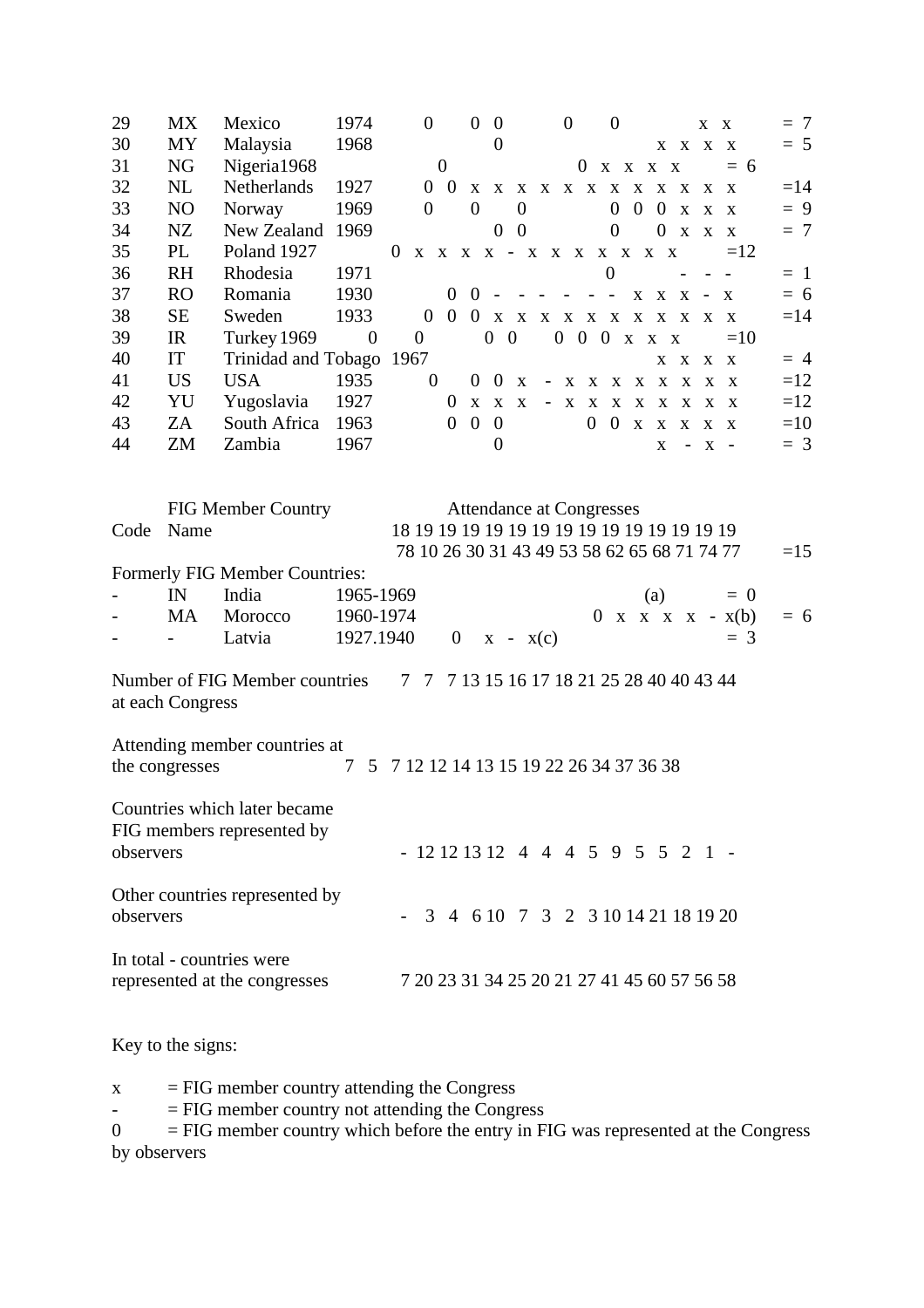Notes:

a) India did not attend any Congress

b) Morocco withdrew from FIG in 1974 but was still represented at the XV Congress by observers<br>c) La

Latvia belonged since 1940 to USSR

D.

Attendance of countries on the 15 FIG Congresses

a) by the present 44 and the formerly 3 FIG Member countries

| 15 times: | 1.<br>$\overline{2}$ .<br>3.<br>4.<br>5. | Belgium<br>France<br>Germany<br><b>Great Britain</b><br>Italy     | (i.e. on every FIG Congress) |
|-----------|------------------------------------------|-------------------------------------------------------------------|------------------------------|
| 14 times: | 6.<br>7.<br>8.<br>9.                     | Denmark<br>Netherlands<br>Sweden<br>Switzerland                   |                              |
| 13 times: | 10.                                      | Czechoslovakia                                                    |                              |
| 12 times: | 11.<br>12.<br>13.<br>14.                 | Austria<br>Poland<br><b>USA</b><br>Yugoslavia                     |                              |
| 11 times: | 15.<br>16.                               | Hungary<br>Luxembourg                                             |                              |
| 10 times: | 17.<br>18.<br>19.                        | Finland<br>South Africa<br>Turkey                                 |                              |
| 9 times:  | 20.<br>21.                               | Canada<br>Norway                                                  |                              |
| 8 times:  | 22.                                      | Israel                                                            |                              |
| 7 times:  | 23.<br>24.<br>25.<br>26.<br>27.<br>28.   | Argentina<br>Indonesia<br>Japan<br>Mexico<br>New Zealand<br>Spain |                              |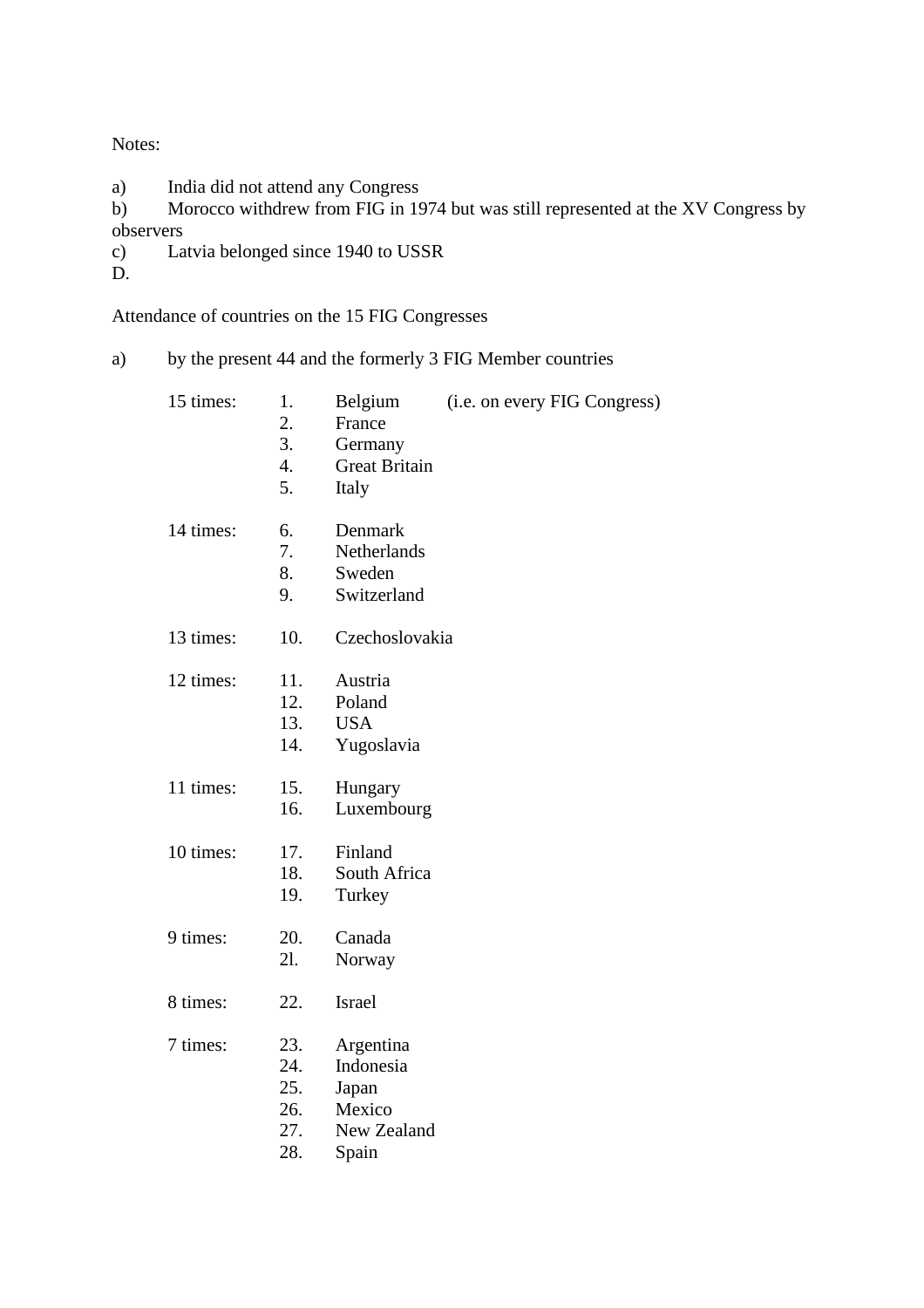|    | 6 times:    | 29.<br>30.<br>$--$<br>31.<br>32. | Australia<br>Bulgaria<br>(Morocco)<br>Nigeria<br>Romania |                                                                  |
|----|-------------|----------------------------------|----------------------------------------------------------|------------------------------------------------------------------|
|    | 5 times:    | 33.<br>34.<br>35.                | Greece<br>Liberia<br>Malaysia                            |                                                                  |
|    | 4 times:    | 36.<br>7.<br>38.<br>39.          | Hongkong<br>Ireland<br>Jamaica<br>Trinidad and Tobago    |                                                                  |
|    | 3 times:    | $-$<br>40.                       | (Latvia)<br>Zambia                                       |                                                                  |
|    | 2 times:    | 41.<br>42.                       | <b>Brazil</b><br>Sri Lanka                               |                                                                  |
|    | 1 time: 43. | <b>Bahamas</b><br>44.            | Rhodesia                                                 |                                                                  |
|    | O times:    |                                  | (India)                                                  |                                                                  |
| b) |             |                                  | by the present 13 FIG Correspondents                     |                                                                  |
|    | 5 times:    | 1.<br>2.                         | Ghana<br>Kenya                                           | (1934, 1962, 1965, 1968, 1971)<br>(1934, 1968, 1971, 1974, 1977) |
|    | 4 times:    | 3.<br>4.                         | Madagascar                                               | Algeria(1949, 1971, 1974, 1977)<br>(1926, 1968, 1971, 1977)      |
|    | 3 times:    | 5.<br>6.                         | Egypt<br>Thailand                                        | (1934, 1953, 1962)<br>(1965, 1968, 1971)                         |
|    | 2 times:    | 7.<br>8.<br>9.                   | Cyprus (]968, 1971)<br>Fiji Islands<br>Malta             | (1968, 1971)<br>(1968, 1971)                                     |
|    | 1 time: 10. | <b>Botswana</b><br>11.<br>12.    | (1968)<br>Guyana<br>Mauritius                            | (1968)<br>(1968)                                                 |
|    | 0 times:    | 13.                              | <b>Belize</b>                                            |                                                                  |
|    |             |                                  |                                                          |                                                                  |

c) by 44 others and 4 no longer existing countries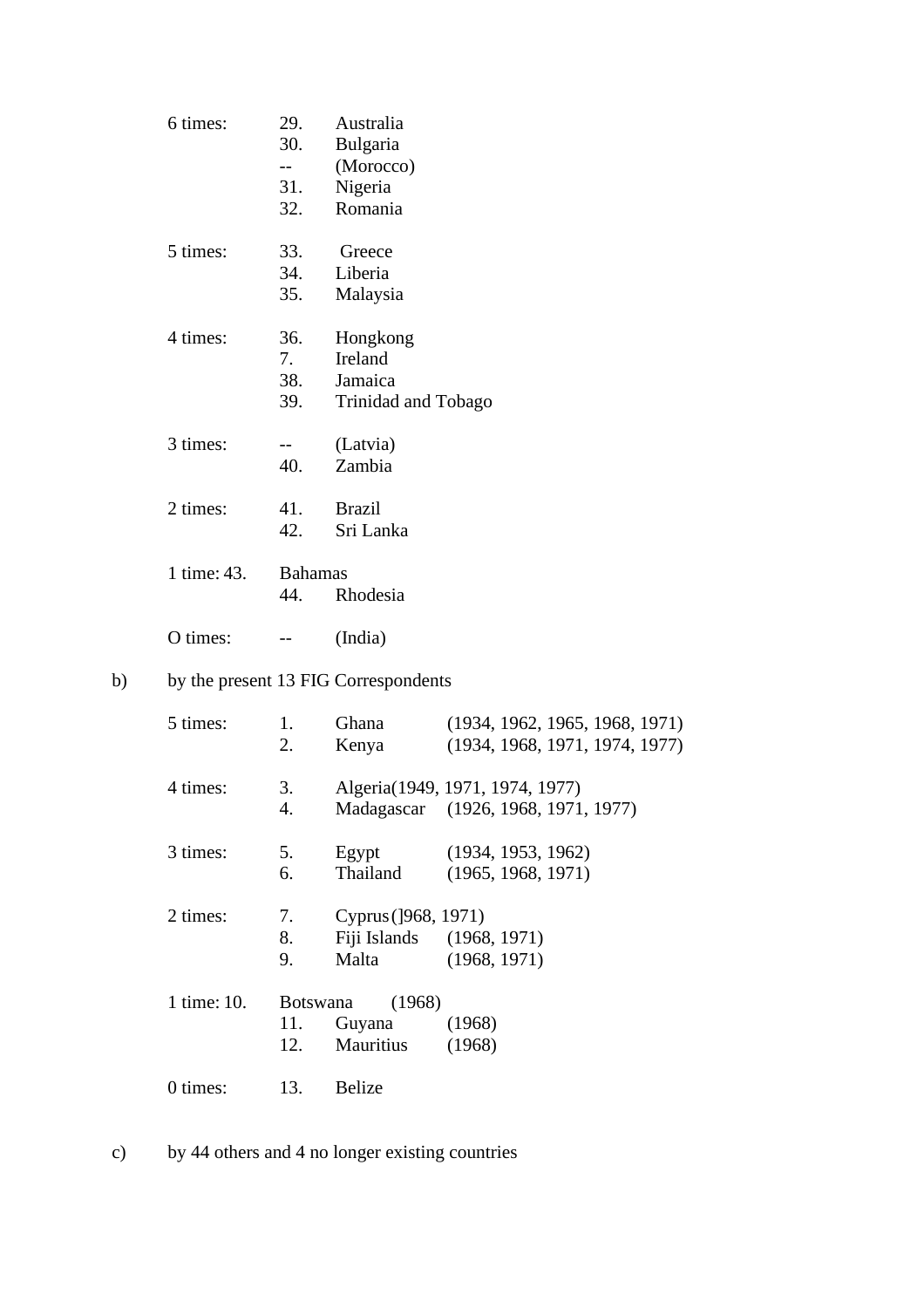| 8 times:    | 1.                                                                                                    | (1910, 1938, 1962, 1965, 1968, 1971, 1974, 1977)<br>Portugal                                                                                                                                                                                                                                                                                                                                                            |
|-------------|-------------------------------------------------------------------------------------------------------|-------------------------------------------------------------------------------------------------------------------------------------------------------------------------------------------------------------------------------------------------------------------------------------------------------------------------------------------------------------------------------------------------------------------------|
| 7 times:    | 2.<br>3.                                                                                              | (1910, 1949, 1958, 1968, 1971, 1974, 1977)<br>Iran<br>Tunisia(1926, 1949, 1962, 1965, 1971, 1974, 1977)                                                                                                                                                                                                                                                                                                                 |
| 5 times:    | 4.<br>5.                                                                                              | Monaco<br>(1938, 1968, 1971, 1974, 1977)<br>Tanzania<br>(1934, 1965, 1971, 1974, 1977)                                                                                                                                                                                                                                                                                                                                  |
| 4 times:    | 6.<br>7.                                                                                              | Uganda<br>(1968, 1971, 1974, 1977)<br>Vietnam<br>(1958, 1962, 1965, 1968)                                                                                                                                                                                                                                                                                                                                               |
| 3 times:    | 8.<br>$\overline{\phantom{0}}$<br>9.<br>10.<br>11.                                                    | Iceland(1962, 1968, 1974)<br>Lithuania<br>(1930, 1934, 1938)<br>Peru<br>(1938, 1974, 1977)<br>Singapore<br>(1968, 1971, 1977)<br>Venezuela<br>(1930, 1958, 1971)                                                                                                                                                                                                                                                        |
| 2 times:    | 12.<br>13.<br>14.<br>15.<br>16.<br>17.<br>18.<br>19.<br>20.<br>21.<br>22.<br>23.<br>24.<br>25.<br>26. | Brunei (1971, 1974)<br>Cambodia<br>(1965, 1968)<br>China<br>(1930, 1934)<br>Colombia<br>(1938, 1974)<br><b>DDR</b><br>(1974, 1977)<br>Gabon (1974, 1977)<br>Guatemala<br>(1930, 1938)<br><b>Ivory Coast</b><br>(1965, 1977)<br>Jordan (1934, 1977)<br>Nepal<br>(1968, 1971)<br>Philippines<br>(1965, 1974)<br>Puerto Rico<br>(1965, 1974)<br>Syria<br>(1926, 1965)<br>Taiwan(1962, 1965)<br><b>USSR</b><br>(1926, 1962) |
| 1 time: 27. | 28.<br>29.<br>30.<br>31.<br>32.<br>33.<br>34.<br>35.<br>36.<br>37.<br>38.<br>39.<br>40.               | Afghanistan<br>(1968)<br>Angola $(1962)$<br><b>Barbados</b><br>(1974)<br>Cameroon<br>(1965)<br>Congo (1965)<br>Cuba<br>(1930)<br>El Salvador<br>(1934)<br>Estonia(1930)<br>Ethiopia<br>(1962)<br>Guam<br>(1974)<br>Kuwait(1977)<br>Namibia<br>(1977)<br>Pakistan<br>(1968)<br>(1938)<br>Panama<br>Saar Province (1953)<br>Sarawak<br>(1934)<br>Saudi-Arabia (1977)                                                      |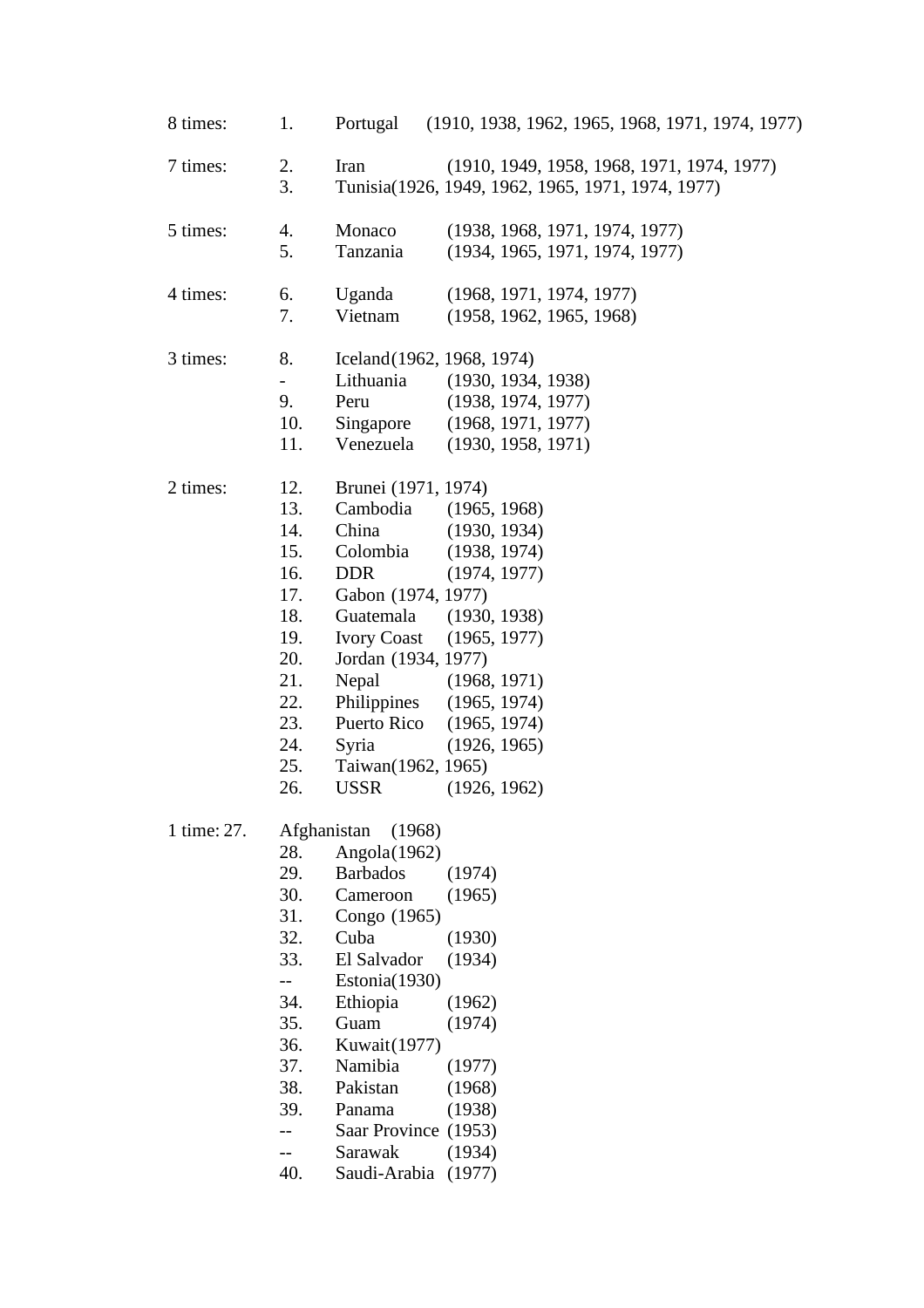| 41. | Senegal | (1974) |
|-----|---------|--------|
| 42. | Sudan   | (1934) |
| 43. | Surinam | (1977) |
| 44. | Uruguay | (1910) |

Hereby FIG has been and are maintaining professional contacts during the century 1878 to 1978

- a) with 44 present member countries with 2 formerly member countries and 1 no longer existing country
- b) with 13 Correspondents
- c) with 44 others and 4 no longer existing countries

totally with 103 countries

## E.

Invited papers (by countries)

At the last four Congresses the following numbers of invited papers were presented in the nine technical commissions.

|                | Congress Year 1968   |    |                | 1971<br>1974   |                | 1977<br>$=$ totally |                |              | $+1977$             |  |  |
|----------------|----------------------|----|----------------|----------------|----------------|---------------------|----------------|--------------|---------------------|--|--|
|                |                      |    |                |                |                |                     |                |              | personal<br>papers) |  |  |
|                | Author's country     |    | (21)           | (29)           | (27)           | (34)                |                |              |                     |  |  |
| $\mathbf{1}$   | Afghanistan          |    | $\mathbf{1}$   |                |                |                     | $=$            | 1            |                     |  |  |
| $\overline{2}$ | Algeria              |    |                | $\mathbf{1}$   | $\mathbf{1}$   | $=$                 | $\overline{2}$ |              |                     |  |  |
| 3              | Argentina            |    |                | 1              |                |                     | $=$            | 1            |                     |  |  |
| 4              | Australia            |    | $\overline{2}$ | $\overline{2}$ | 5              | 9                   | $=$            | 18           |                     |  |  |
| 5              | Austria              | 3  | 6              | $\mathbf{1}$   | 5              | $=$                 | 15             | $+2$         |                     |  |  |
| 6              | Belgium              |    | 7              | $\overline{2}$ | $\mathbf{1}$   | $\overline{2}$      | $=$            | 12           |                     |  |  |
| $\overline{7}$ | Bulgaria             |    | $\mathbf{1}$   |                | $\mathbf{1}$   | 5                   | $=$ .          | $\tau$       |                     |  |  |
| 8              | Canada               | 10 | 9              | 16             | 12             | $=$                 | 47             | $+2$         |                     |  |  |
| 9              | Czechoslovakia       |    | 7              | 11             | 6              | 12                  | $=$            | 36           | $+1$                |  |  |
| 10             | Denmark              |    | 3              |                | $\overline{2}$ | $\overline{2}$      | $=$            | 7            | $+1$                |  |  |
| 11             | Finland              |    | 1              |                | $\mathbf{1}$   | 5                   | $=$            | 7            |                     |  |  |
| 12             | France               | 5  | 6              | 5              | 10             | $=$                 | 26             | $+1$         |                     |  |  |
| 13             | Germany              |    | 20             | 32             | 34             | 27                  | $=$            | 113          | $+8$                |  |  |
| 14             | Ghana -              |    |                | $\mathbf{1}$   |                | -                   | $=$            | 1            |                     |  |  |
| 15             | <b>Great Britain</b> |    | 32             | 18             | 22             | 25                  | $=$            | 97           | $+3$                |  |  |
| 16             | Greece               |    |                |                | $\overline{2}$ | $\equiv$            | $\overline{2}$ |              |                     |  |  |
| 17             | Guyana               |    |                | 1              | -              | -                   | $=$            | $\mathbf{1}$ |                     |  |  |
| 18             | Hungary              |    | 1              | $\overline{4}$ | 6              | 7                   | $=$            | 18           | $+4$                |  |  |
| 19             | Ireland              |    | $\overline{2}$ | 4              | 2              | $=$                 | 8              |              |                     |  |  |
| 20             | Israel               |    | -              | 3              | 5              | 6                   | $=$            | 14           | $+1$                |  |  |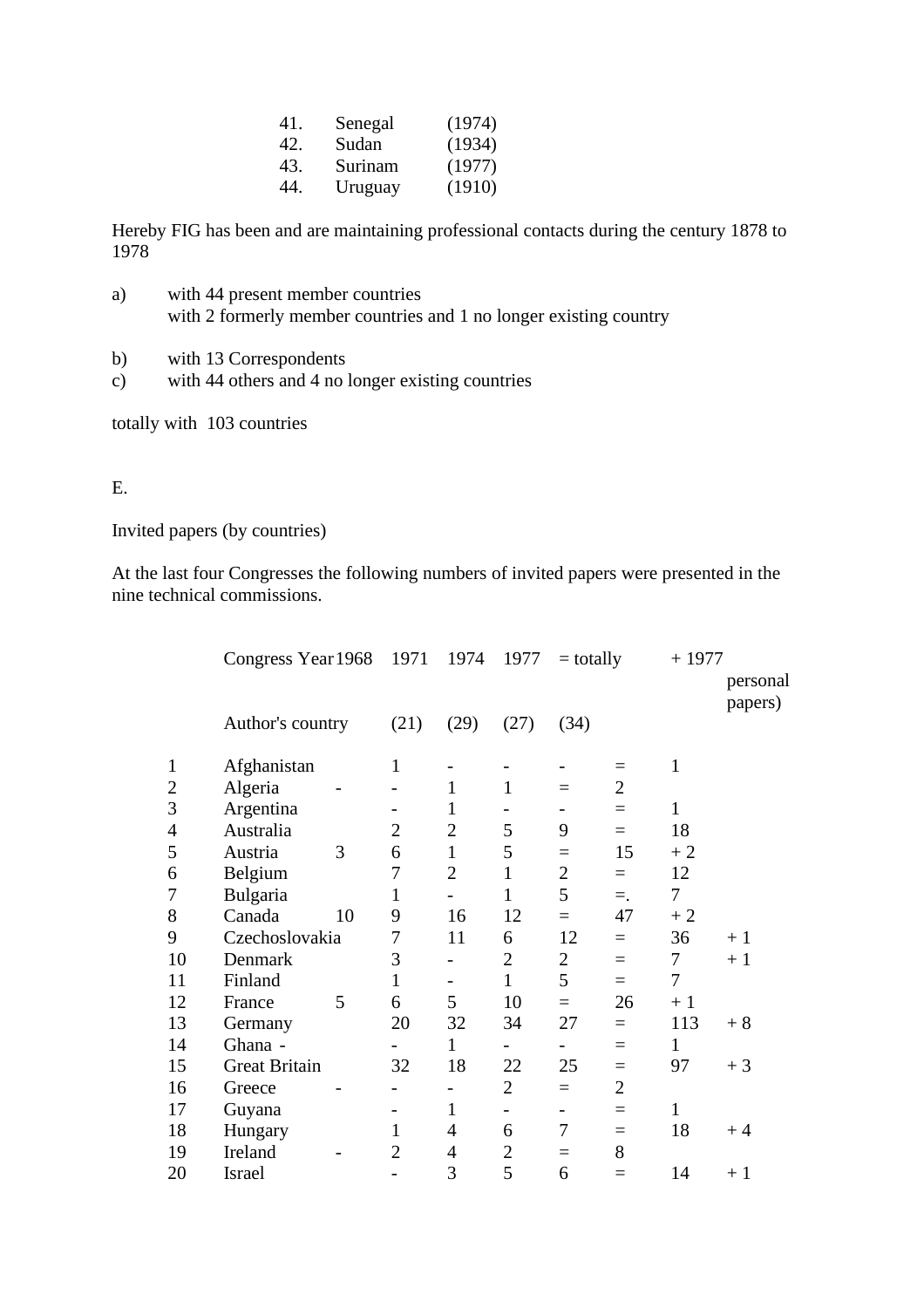| 21                           | Italy          |           |                | $\overline{2}$           | $\mathbf{1}$             | 3                        | $\overline{4}$               | $=$               | 10               |                         |
|------------------------------|----------------|-----------|----------------|--------------------------|--------------------------|--------------------------|------------------------------|-------------------|------------------|-------------------------|
| 22                           | Jamaica        |           |                |                          | $\mathbf{1}$             | $\overline{\phantom{0}}$ | -                            | $=$               | $\mathbf{1}$     |                         |
| 23                           | Japan          |           |                | $\mathbf{1}$             | $\mathbf{1}$             | 3                        | 5                            | $=$               | 10               | $+4$                    |
| 24                           | Kenya -        |           |                |                          | -                        |                          | $\mathbf{1}$                 | $=$               | $\mathbf{1}$     |                         |
| 25                           | Madagascar     |           |                |                          | $\mathbf{1}$             | $\qquad \qquad -$        |                              | $=$               | $\mathbf{1}$     |                         |
| 26                           | Malaysia       |           |                |                          | $\mathbf{1}$             | $\mathbf{1}$             | $\overline{\phantom{0}}$     | $=$               | $\overline{2}$   |                         |
| 27                           | Monaco         |           |                |                          | $\overline{a}$           | $\overline{\phantom{0}}$ | $\mathbf{1}$                 | $=$               | $\mathbf{1}$     |                         |
| 28                           | Netherlands    |           |                | 9                        | 10                       | 6                        | $\overline{4}$               | $=$               | 29               | $+1$                    |
| 29                           | New Zealand    |           |                |                          | $\mathbf{1}$             | $\mathbf{2}$             | $\overline{2}$               | $=$               | 5                |                         |
| 30                           | Nigeria        |           |                | $\overline{2}$           | $\overline{a}$           | 3                        | $=$                          | 5                 |                  |                         |
| 31                           | Norway         |           |                | $\overline{\phantom{0}}$ | $\overline{\phantom{0}}$ | $\overline{2}$           | $\overline{2}$               | $=$               | $\overline{4}$   |                         |
| 32                           | Poland         |           | $\overline{2}$ | 11                       | 12                       | 16                       | $=$                          | 41                | $+4$             |                         |
| 33                           | Romania        |           |                |                          | $\mathbf{1}$             | $\overline{\phantom{0}}$ | $\overline{\phantom{0}}$     | $=$               | $\mathbf{1}$     |                         |
| 34                           | Saudi-Arabia   |           |                |                          |                          |                          | $\mathbf{1}$                 | $=$               | 1                |                         |
| 35                           | Singapore      |           |                |                          | $\overline{\phantom{0}}$ | $\overline{\phantom{0}}$ | $\overline{2}$               | $=$               | $\boldsymbol{2}$ |                         |
| 36                           | South Africa   |           |                |                          | $\mathbf{1}$             | $\mathbf{1}$             | $\mathbf{1}$                 | $=$               | 3                |                         |
| 37                           | Sri Lanka      |           |                |                          | $\overline{\phantom{0}}$ | $\overline{2}$           | $\overline{\phantom{0}}$     | $=$               | $\overline{2}$   |                         |
| 38                           | Sweden         |           |                | 8                        | 10                       | 8                        | 13                           | $=$               | 39               | $+3$                    |
| 39                           | Switzerland    |           |                | 3                        | 3                        | 5                        | 10                           | $=$               | 21               | $+2$                    |
| 40                           | Turkey         |           |                | $\overline{\phantom{0}}$ | $\overline{\phantom{0}}$ | $\mathbf{1}$             | $\equiv$                     | $\mathbf{1}$      |                  |                         |
| 41                           | Uganda         |           |                | $\overline{\phantom{0}}$ | $\overline{\phantom{0}}$ | $\overline{\phantom{a}}$ | $\mathbf{1}$                 | $=$               | $\mathbf{1}$     |                         |
| 42                           | <b>USA</b>     |           |                | 31                       | 23                       | 21                       | 16                           | $=$               | 91               | $+13$                   |
| 43                           | Yugoslavia     |           |                | $\overline{2}$           | $\mathbf{1}$             |                          | 1                            | $=$               | $\overline{4}$   | $+3$                    |
|                              | Invited papers |           |                | 151                      | 166                      | 176                      | 216                          | $=$               | 709              | $+57$                   |
|                              |                |           |                |                          |                          |                          |                              |                   |                  | personal<br>papers 1977 |
| UN-report                    |                |           |                |                          | $\mathbf{1}$             |                          |                              | $=$               | $\mathbf{1}$     |                         |
| GB/SE joint report           |                |           |                |                          | $\mathbf{1}$             | $\overline{\phantom{0}}$ |                              | $=$               | 1                |                         |
| CA/GB/NL joint report        |                |           |                |                          |                          | $\mathbf{1}$             | $\qquad \qquad \blacksquare$ |                   | 1                |                         |
| <b>OICRF</b> activity report |                |           |                |                          |                          | $\mathbf{1}$             | $\mathbf{1}$                 | $\qquad \qquad =$ | $\overline{2}$   |                         |
| DE-, US-Chairman's report    |                |           |                |                          | -                        | $\overline{\phantom{a}}$ | $\overline{2}$               |                   | $\overline{2}$   |                         |
| Total number of papers       |                |           |                | 151                      | 168                      | 178                      | 219                          | $\equiv$          | 716              |                         |
| % of papers composed         |                |           |                |                          |                          |                          |                              |                   |                  |                         |
|                              |                | German    |                | 22%                      | 39%                      | 22%                      | 27%                          |                   |                  | on an average $= 28\%$  |
|                              |                | English   |                | 69%                      | 53%                      | 71%                      | 62%                          |                   |                  | on an average $= 63\%$  |
|                              |                | French 9% |                | 8%                       | 7%                       | 11%                      |                              | on an average $=$ | 9%'              |                         |
|                              |                |           |                |                          |                          | 100% 100% 100% 100%      |                              |                   |                  | $= 100\%$               |
|                              |                |           |                |                          |                          |                          |                              |                   |                  |                         |

F.

| Invited papers (by Commissions) |  |                             |                         |
|---------------------------------|--|-----------------------------|-------------------------|
| Commission 1 to 9               |  | 1968 1971 1974 1977 totally | on average<br>for the 4 |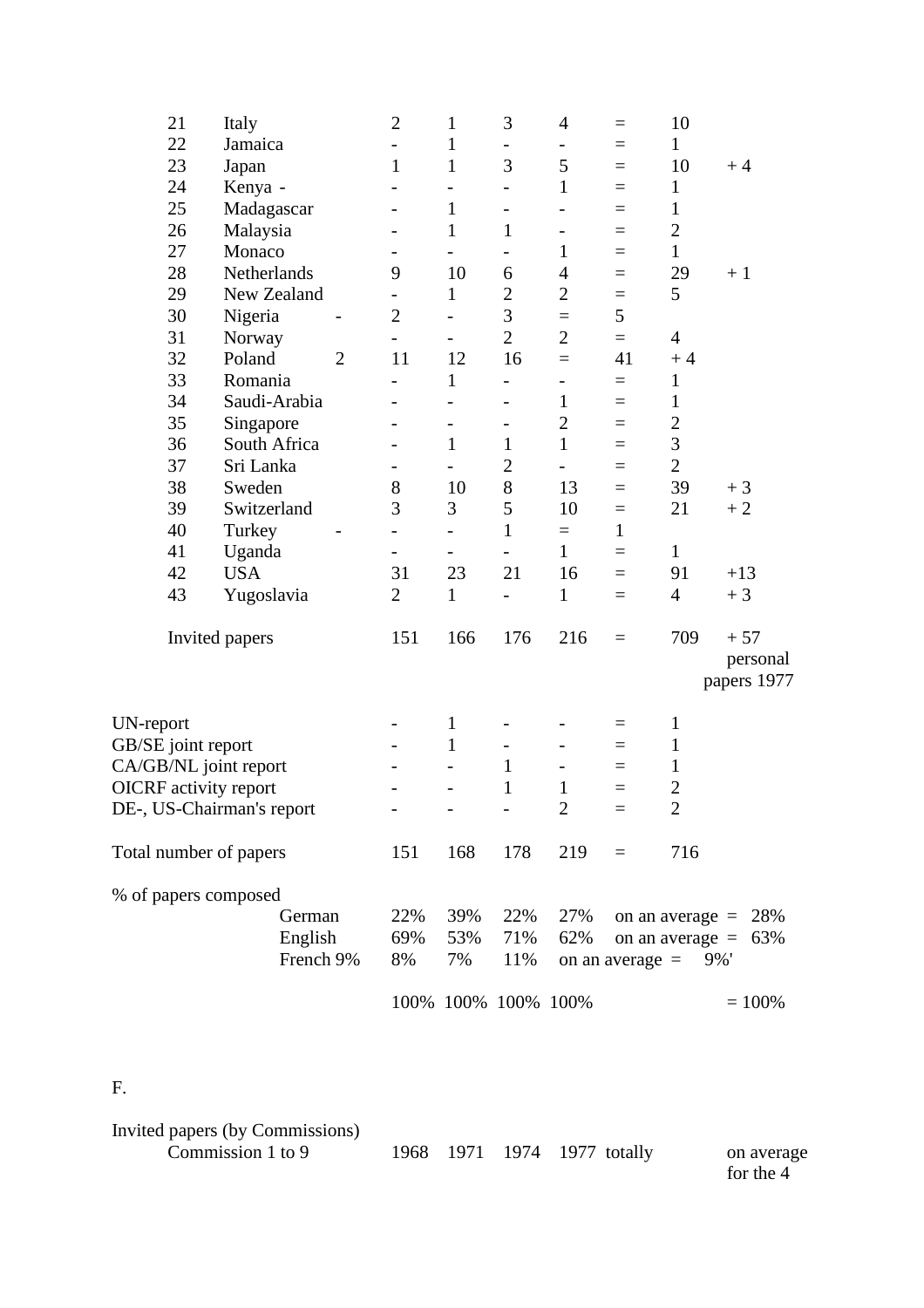#### Commission Group A, B, C

| Commission 1<br>Commission 2<br>Commission 3 | 13<br>13<br>8      | 10<br>11<br>13 | 8<br>17<br>18    | 10<br>18<br>14   | $= 41$<br>$= 59$<br>$= 53$   |         | 10<br>15<br>13 |    |
|----------------------------------------------|--------------------|----------------|------------------|------------------|------------------------------|---------|----------------|----|
| Commission Group A                           |                    | 34             | 34               | 43               | 42                           | $= 153$ |                | 38 |
| Commission 4<br>Commission 5<br>Commission 6 | 11a)<br>25<br>11   | 17<br>26<br>38 | 22<br>31<br>34   | 15<br>58<br>46   | $= 65$<br>$= 140$<br>$= 129$ |         | 16<br>35<br>32 |    |
| Commission Group B                           |                    | 47             | 81               | 87               | 119                          | $= 334$ |                | 83 |
| Commission 7<br>Commission 8<br>Commission 9 | 17b)<br>35c)<br>18 | 17<br>20<br>16 | 14d)<br>15<br>19 | 13d)<br>26<br>19 | $= 61$<br>$= 96$<br>$= 72$   |         | 15<br>24<br>18 |    |
| Commission Group C 70                        |                    | 53             | 48               | 58               | $= 229$                      |         | 57             |    |
| Totally                                      | 151                | 168            | 178              | 219              | $= 716$                      |         | 179            |    |

a) 1968 still Commission 10

b) 1968 still Commission 4

c) 1968 still separated as Commission 7 and 8

d) 1974 and 1977 including an OICRF activity report

## G.

Since 1965 (XI. FIG Congress in Rome) there are 9 technical commissions each of which is run by a Chairman. In the next two tables is shown which of the 44 FIG member countries have been in charge of the Chairmanship of the Commissions since 1965. The responsibility for the next two Congresses 1981 and 1983 is already decided and is therefore also shown.

Chairmen (for Commissions) from 1965 to 1983 (= 7 congresses)

| Commission 1 - 9         | 1965       |           | 1968 1971 1974 1977 |           |     | -1981           | 1983 |
|--------------------------|------------|-----------|---------------------|-----------|-----|-----------------|------|
| Commission Group A, B, C |            |           |                     |           |     |                 |      |
|                          |            |           |                     |           |     |                 |      |
| Commission 1 BE          | <b>BE</b>  | <b>FR</b> | DE                  | DK        | IТ  | FR.             |      |
| Commission 2 BG          | <b>BG</b>  | AT        | CA <sup>.</sup>     | HU        | ZA  | <b>GB</b>       |      |
| Commission 3 PL          | PI.        | NL        | HU                  | <b>GB</b> | AT  | <b>SE</b>       |      |
| Commission Group AIT     | <b>GB</b>  | <b>GB</b> | DE                  | US        | (1) | (1)             |      |
| Commission $4(2)$        | $GB(3)$ GB |           | <b>FR</b>           | <b>FR</b> | CА  | JP              |      |
| Commission 5 OE          | DE         | US        | NL                  | П.        | BG  | CA <sup>.</sup> |      |
| Commission 6 CH          | CН         | CS        |                     | DE        | SЕ  | US              |      |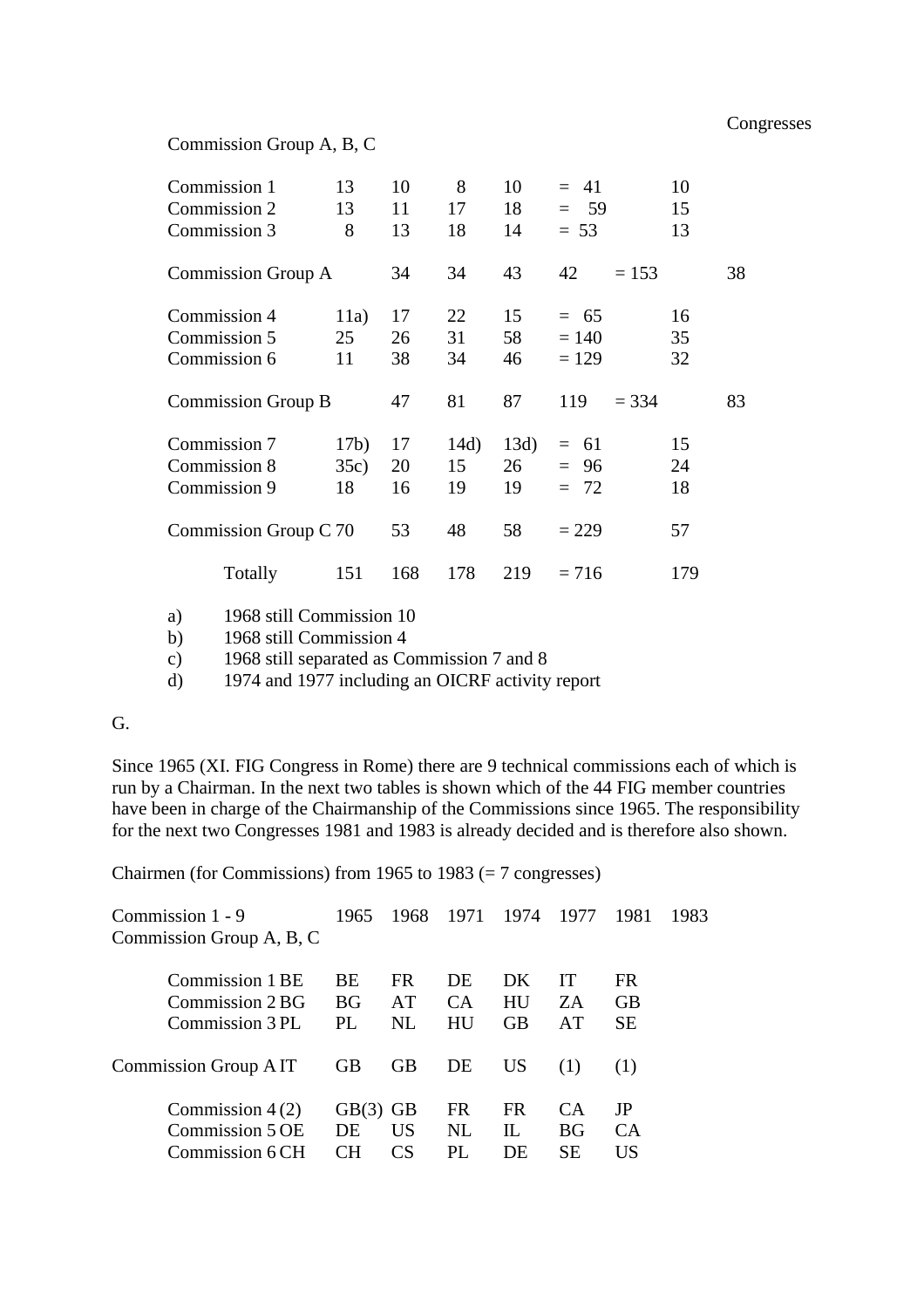| Commission Group $BAT$ DE DE SE CH (1)                                                                                     |  |  |                 |
|----------------------------------------------------------------------------------------------------------------------------|--|--|-----------------|
| Commission $7FR(4) FR(4) YU CH NG NL$<br>Commission 8 GB, $SE(5)GB$ , $SE(5)DE$ GB US FI<br>Commission 9 US US SE US AU IE |  |  | BE<br>PL.<br>DE |
| Commission Group C GB IT US US SE                                                                                          |  |  |                 |

(1) for 1981 and 83 the Chairmen of the three Commission Groups A, B and C have not yet been decided<br>(2) in 1965 th

in 1965 the present Commission 4 did not yet exist

(3) in 1968 the present Commission 4 was called Commission 10

(4) in 1965 and 1968 the present Commission 7 was called Commission 4

(5) in 1965 and 68 the present Commission 8 was divided into Commission 7 and 8

## H.

Chairmen (from FIG member countries) from 1965 to 1983 (= 7 congresses)

| Number |                  | Country                |                 | Times 1965 1968 |             | 1971 | 1974 | 1977 | 1981 | 1983 |
|--------|------------------|------------------------|-----------------|-----------------|-------------|------|------|------|------|------|
|        | $\mathbf{1}$     | AT                     | 2x              |                 |             | 1971 |      |      | 1981 |      |
|        | $\overline{c}$   | AU                     | 1 x             |                 |             |      |      | 1977 |      |      |
|        | 3                | BE                     | 3x              | 1965            | 1968        |      |      |      |      | 1983 |
|        | $\overline{4}$   | <b>BG</b>              | 3x              | 1965            | 1968        |      |      |      | 1981 |      |
|        | 5                | CA                     | 3x              |                 |             |      | 1974 |      | 1981 | 1983 |
|        | 6                | CH                     | 3x              | 1965            | 1968        |      | 1974 |      |      |      |
|        | $\boldsymbol{7}$ | CS                     | 1 x             |                 |             | 1971 |      |      |      |      |
|        | 8                | DE                     | 6 x             | 1965            | 1968        | 1971 | 1974 | 1977 |      | 1983 |
|        | 9                | DK                     | 1 x             |                 |             |      |      | 1977 |      |      |
|        | 10               | FI                     | 1 x             |                 |             |      |      |      | 1981 |      |
|        | 11               | <b>FR</b>              | 6 x             | 1965            | 1968        | 1971 | 1974 | 1977 |      | 1983 |
|        | 12               | GB                     | 7x              | 1965            | 1968a) 1971 |      | 1974 | 1977 |      | 1983 |
|        | 13               | HU                     | 2x              |                 |             |      | 1974 | 1977 |      |      |
|        | 14               | IE                     | 1 x             |                 |             |      |      |      | 1981 |      |
|        | 15               | ${\rm IL}$             | $1\ \mathrm{x}$ |                 |             |      |      | 1977 |      |      |
|        | 16               | $\mathop{\mathrm{IT}}$ | 1 x             |                 |             |      |      |      | 1981 |      |
|        | 17               | <b>JP</b>              | 1 x             |                 |             |      |      |      |      | 1983 |
|        | 18               | NG                     | 1 x             |                 |             |      |      | 1977 |      |      |
|        | 19               | NL                     | 3x              |                 |             | 1971 | 1974 | 1981 |      |      |
|        | 20               | PL                     | 4x              | 1965            | 1968        |      | 1974 |      |      | 1983 |
|        | 21               | SE                     | $5x$            | 1965            | 1968        | 1971 |      |      | 1981 | 1983 |
|        | 22               | <b>US</b>              | 6x              | 1965            | 1968        | 1971 | 1974 | 1977 |      | 1983 |
|        | 23               | YU                     | 1 x             |                 |             | 1971 |      |      |      |      |
|        | 24               | ZA                     | 1 x             |                 |             |      |      |      | 1981 |      |
| Total  |                  | 24 countries           | 64 x            | 9               | 10a)        | 9    | 9    | 9    | 9    | 9    |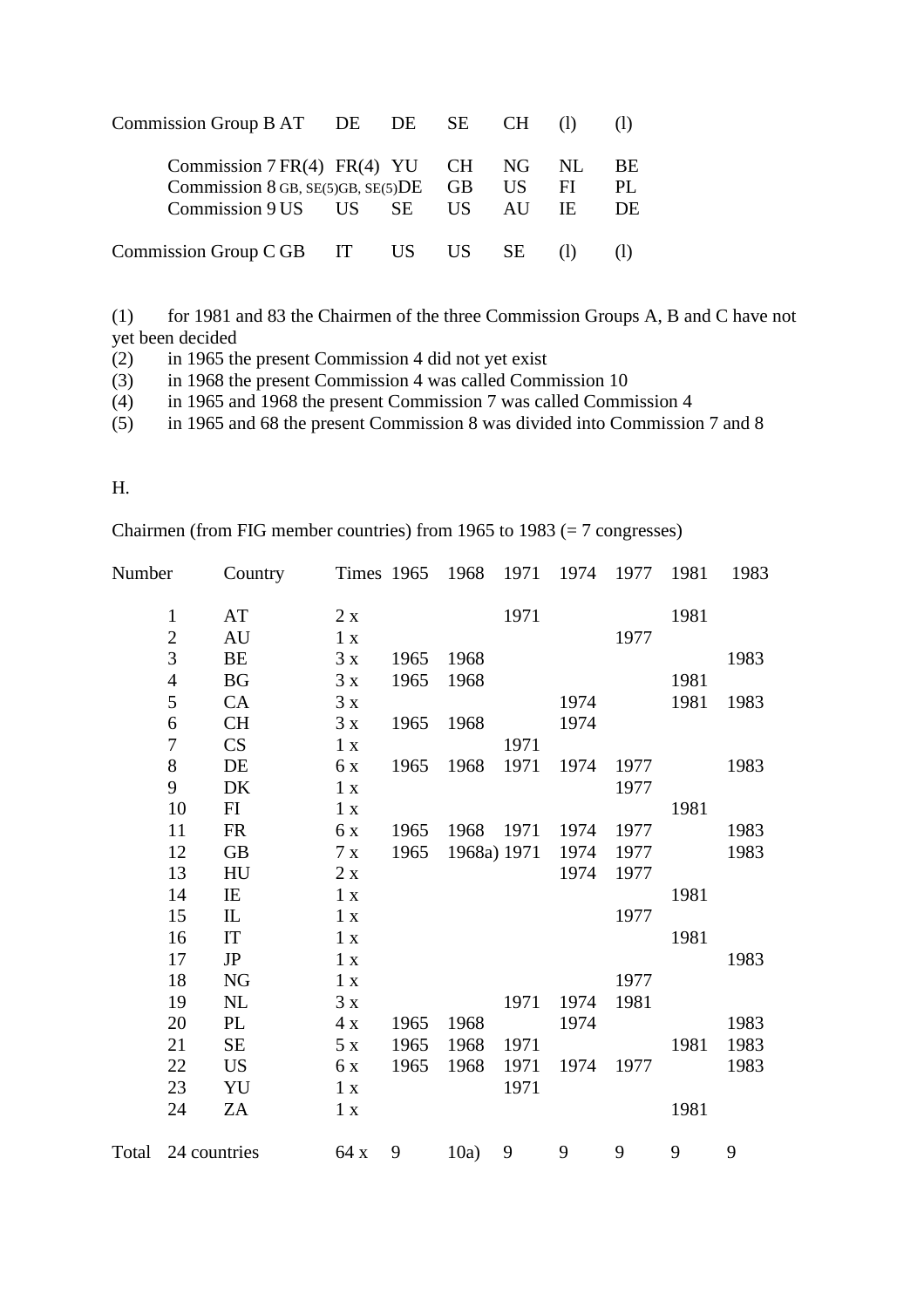a) GB 1968 = 2 times, i.e. for the formerly Commissions 8 and 10

Hereby 20 FIG member countries have not yet been responsible for the Chairmanship of a technical commission. These are: AR, BR, BS, ES, GR, HK, ID, JM, LK, LR, LU, MX, MY, NO, NZ, RH, RO, TR, TT and ZM.

#### I.

#### Exhibitions

a) Industrial exhibitions:

On all of the 15 congresses the host organisation has arranged Industrial exhibitions. 1878 the exhibition was on a quite small scale, but since 1930 (IV. Congress in Zurich) more impressive.

|      |           |                                                   | Number of exhibitors |    |                          |  |  |  |
|------|-----------|---------------------------------------------------|----------------------|----|--------------------------|--|--|--|
| Year |           | Country and Place of<br>the industrial exhibition | totally              |    | host country from abroad |  |  |  |
| 1930 | <b>CH</b> | Zurich                                            | 42                   | 15 | 27                       |  |  |  |
| 1934 | <b>GB</b> | London                                            |                      |    |                          |  |  |  |
| 1938 | IT        | Rome                                              |                      |    |                          |  |  |  |
| 1949 | <b>CH</b> | Lausanne                                          | 14                   | 11 | 3                        |  |  |  |
| 1953 | <b>FR</b> | Paris                                             | 54                   | 35 | 19                       |  |  |  |
| 1958 | NL.       | Scheveningen/Delft                                | 26                   | 4  | 22                       |  |  |  |
| 1962 | AT        | Vienna<br>52                                      |                      | 14 | 38                       |  |  |  |
| 1965 | IT        | Rome                                              | 41                   | 15 | 26                       |  |  |  |
| 1968 | <b>GB</b> | London                                            | 42                   | 28 | 14                       |  |  |  |
| 1971 | DE        | Wiesbaden                                         | 95                   | 73 | 22                       |  |  |  |
| 1974 | <b>US</b> | Washington D.C.                                   | 69                   | 55 | 14                       |  |  |  |
| 1977 | <b>SE</b> | Stockholm                                         | 79                   | 13 | 66                       |  |  |  |

On the 10 congresses since 1930 an average of about 50 industries have been participating, among these an average of 25 from the host country and 25 from abroad. On the congresses 1934 in London and 1938 in Rome only smaller exhibitions were arranged which only had internal importance.

#### b) Professional exhibitions:

The first professional exhibition was arranged 1930 at the IV Congress in Zurich; the next not until 1949 at the VII Congress in Lausanne, also in Switzerland. 1934 in London and 1938 in Rome only internal professional exhibits were arranged. The professional exhibits in Switzerland (1930 and 1949) were not represented by the member associations but by national departments.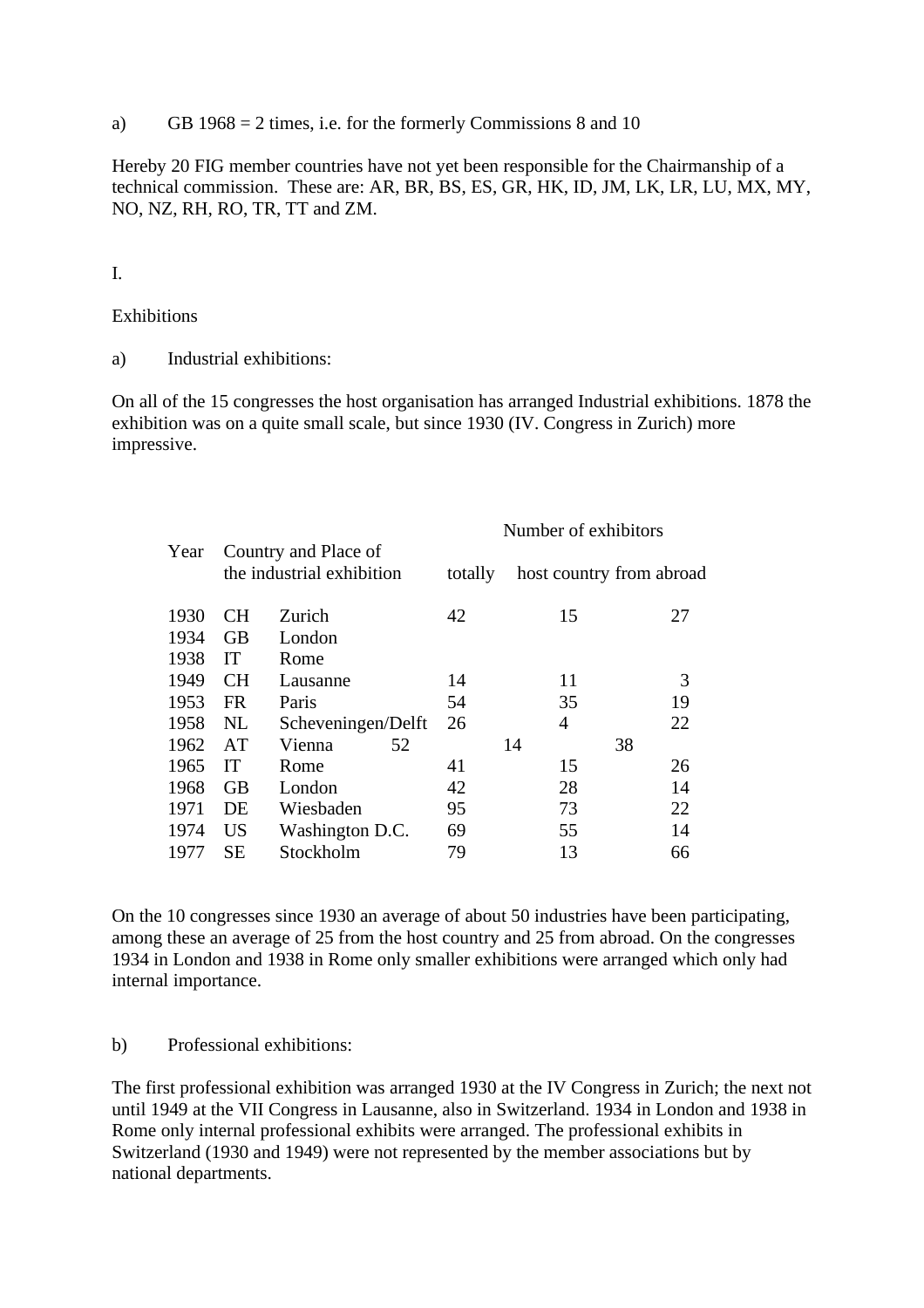| 1              | Austria              | 1930/1949 |           |
|----------------|----------------------|-----------|-----------|
| $\overline{2}$ | Belgium              |           | $-1949$   |
| 3              | Colombia             |           | 1930/-    |
| $\overline{4}$ | Czechoslovakia       |           | 1930/1949 |
| 5              | France               | 1930/1949 |           |
| 6              | Germany              |           | 1930/1949 |
| 7              | <b>Great Britain</b> |           | $-1949$   |
| 8              | Greece               | 1930/-    |           |
| 9              | Hungary              |           | 1930/-    |
| 10             | Italy                |           | 1930/1949 |
| 11             | Japan                |           | 1930/-    |
| 12             | <b>Netherlands</b>   |           | 1930/1949 |
| 13             | Norway               |           | 1930/-    |
| 14             | Poland               | 1930/-    |           |
| 15             | Romania              |           | 1930/-    |
| 16             | Spain                |           | 1930/-    |
| 17             | Switzerland          |           | 1930/1949 |
| 18             | <b>USSR</b>          |           | 1930/-    |
| 19             | Yugoslavia           |           | 1930/-    |

totally 17 and 9 countries

## c) Other professional exhibitions:

1953 (FR): Historical exhibition

1968 (GB): Historical RICS exhibition on historical survey instruments "The Surveyor's Craft"

1971 (DE): Historical Map and Instrument Show International Philatelic Exhibition

d) Professional exhibitions, attended by member organisations, on the congresses from 1953 to 1977

|                        | Hosting member<br>country          | <b>FR</b> | NL   | AT             | IT | <b>GB</b> | DE     | <b>US</b> | <b>SE</b>        | Entry                      |
|------------------------|------------------------------------|-----------|------|----------------|----|-----------|--------|-----------|------------------|----------------------------|
|                        | Member country                     | 1953      | 1958 | 1962 1965 1968 |    |           | 1971   | 1974      | 1977             | $=$ times<br>from $(1953)$ |
| $\mathbf{1}$<br>2<br>3 | Argentina<br>Australia<br>Austriax | X         | X    |                |    | X         | X<br>X | X         | X<br>$=$ 3       | $= 1(1958)$<br>$= 4(1965)$ |
| $\overline{4}$<br>5    | Belgium<br>Canada                  | X         |      |                | X  | X         | X      | X         | X<br>$= 4(1961)$ | $=2$                       |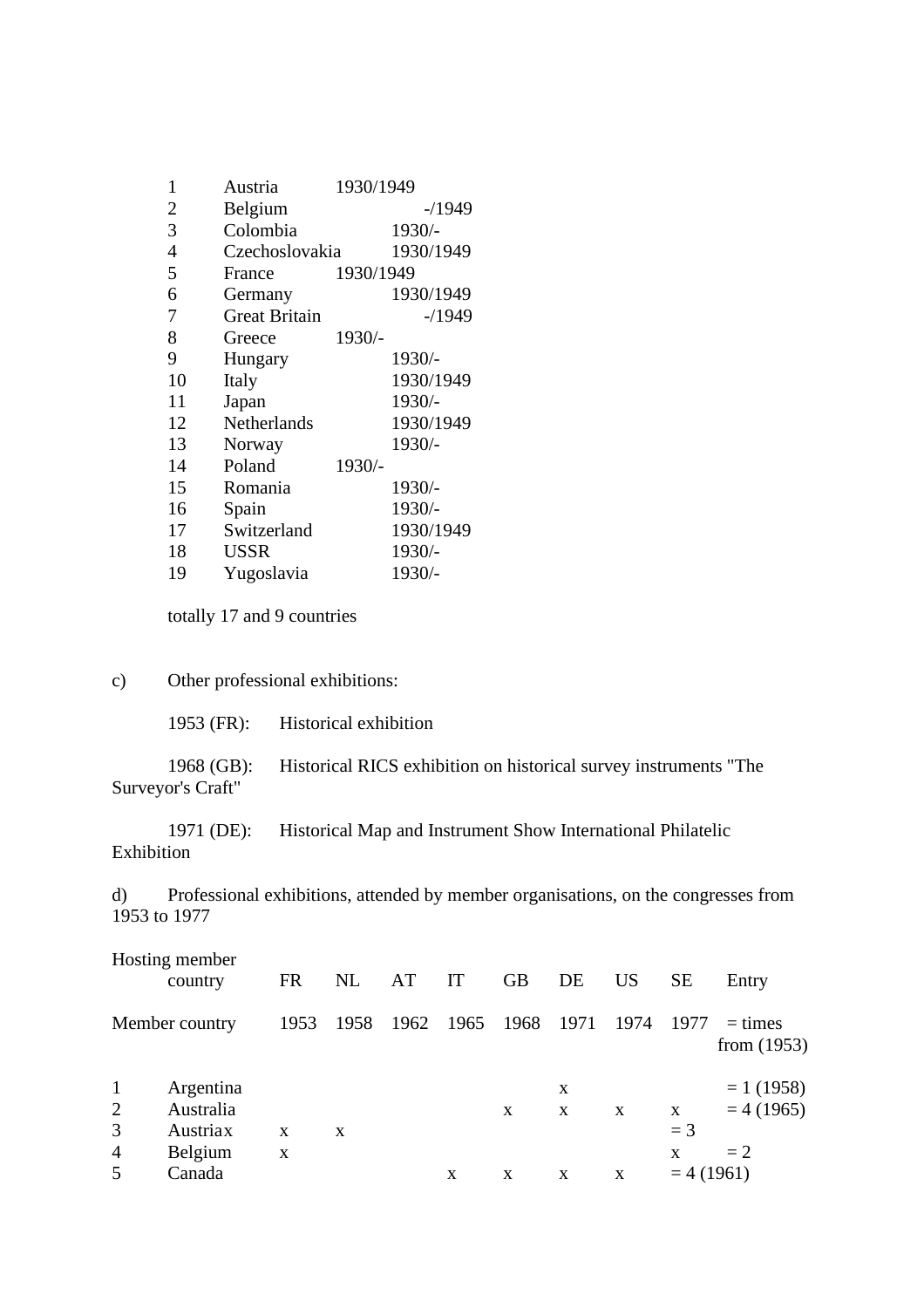| 6         | Czechoslovakia       |              |              | $\mathbf X$ | $\mathbf X$ |   |             |              | $\mathbf{X}$ | $=$ 3        |
|-----------|----------------------|--------------|--------------|-------------|-------------|---|-------------|--------------|--------------|--------------|
| 7         | Denmark              | $\mathbf{x}$ |              |             |             |   |             |              | $\mathbf{X}$ | $=2$         |
| 8         | Finland              |              | $\mathbf{X}$ | X           | $\mathbf X$ |   | $\mathbf X$ |              | $\mathbf X$  | $= 5(1956)$  |
| 9         | France x             | X            | X            |             |             | X |             | $\mathbf{X}$ | $= 5$        |              |
| 10        | Germany              | $\mathbf X$  | X            | X           | X           | X | X           | X            | $\mathbf X$  | $= 8$        |
| 11        | <b>Great Britain</b> | $\mathbf{X}$ | X            | X           | X           | X | X           | $\mathbf X$  | $\mathbf{X}$ | $= 8$        |
| 12        | Hungary              |              |              | X           |             |   | X           |              |              | $= 2(1961)$  |
| 13        | Israel               | $\mathbf{x}$ |              |             |             |   | X           | X            | $\mathbf{X}$ | $=4$         |
| 14        | Italy                |              | $\mathbf{X}$ | X           | X           |   |             |              |              | $=$ 3        |
| 15        | Japan                |              |              |             |             |   |             | $\mathbf{X}$ | $\mathbf{X}$ | $= 2(1973)$  |
| 16        | Netherlands          | $\mathbf{x}$ | $\mathbf{X}$ | X           |             | X | X           |              | X            | $= 6$        |
| 17        | New Zealand          |              |              |             |             |   |             |              | $\mathbf{X}$ | $= 1 (1969)$ |
| 18        | Norway               |              |              |             |             |   |             | X            | $\mathbf X$  | $= 2(1969)$  |
| 19        | Poland               | $\mathbf{x}$ |              |             |             |   | $\mathbf X$ | $\mathbf{X}$ | $=$ 3        |              |
| 20        | South Africa         |              |              |             |             | X |             | X            |              | $= 2(1963)$  |
| 21        | Sweden               |              | X            | X           | $\mathbf X$ | X | $\mathbf X$ | $\mathbf X$  | $\mathbf{X}$ | $=7$         |
| 22        | Switzerland          | $\mathbf{X}$ | $\mathbf{X}$ | X           | X           | X | X           | X            |              | $=7$         |
| 23        | <b>USA</b>           | $\mathbf{X}$ | $\mathbf{x}$ | X           |             | X | X           | X            | $\mathbf{X}$ | $=7$         |
| 24        | Yugoslavia           |              | X            |             |             |   |             |              | $\mathbf X$  | $=2$         |
|           | (Vietnam as guest)   |              |              | (x)         |             |   |             |              |              | $= (1)$      |
|           | Total attendance by  |              |              |             |             |   |             |              |              |              |
| countries | the 24 FIG member    | 10           | 12           | 12          | $\tau$      | 9 | 13          | 12           | 18           | $= 93$       |

At the last 8 congresses since 1953 an average of 12 member countries attended the professional exhibitions. Germany and Great Britain attended everyone of the 8 exhibitions; Sweden, Switzerland and USA were only absent once.

### 5. PC MEETINGS

The Permanent Committee (PC) had been founded by decision of the III. Congress on 16 December 1926 at Paris. It meets each year, or at least prior to each Congress. Each of the affiliated countries is represented in PC with one delegate per 100 members, i.e. by a minimum of two and a maximum of five. The same voting rules apply as with the General Assembly. Observers are admitted to all PC sessions. Since 1972 the nine Commission chairmen and the OICRF President are also PC members.

The responsibilities of PC according to articles 21-25 of the FIG Statutes are:

a) to submit suggestions to the General Assembly concerning the administration of FIG operations, for the nominations to the FIG Bureau, nominations of Honorary Members, and members of the Finance Committee;

b) to submit for ratification by the General Assembly applications for membership, request for resignations and exclusions of new, or affiliated member organisations;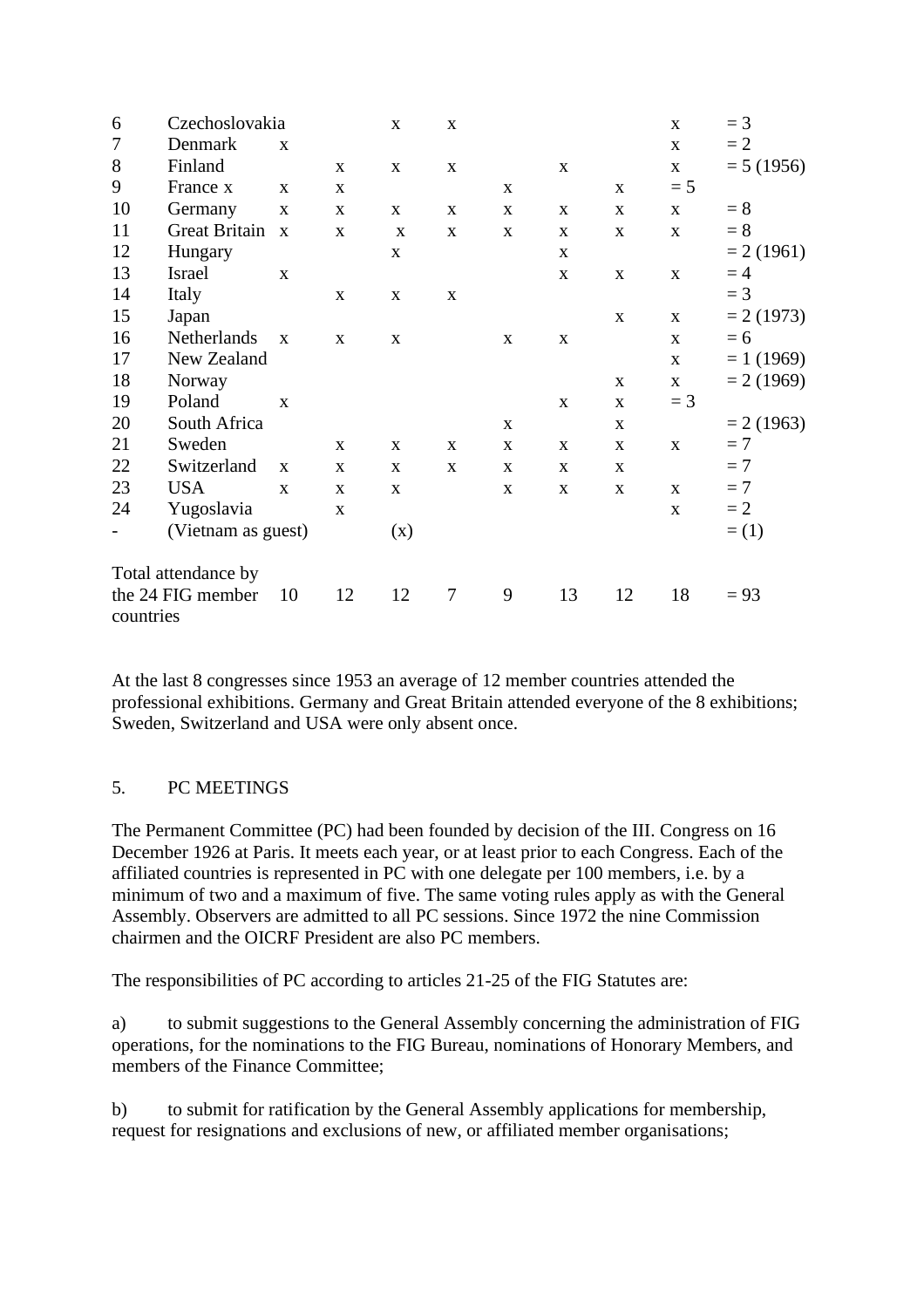c) to decide upon place, date and agenda of Congresses, and the PC sessions as proposed by the Bureau;

d) to prepare annually the budget and work plans for the next period of its term of office;

e) to fix the annual subscriptions to be paid by the member organisations;

f) to examine problems to be remitted to the FIG Bureau or technical commissions for investigations;

g) to nominate chairmen, vice-chairmen and members of the technical commissions as proposed by the Member Organisations;

h) to find ways and means to put in effect suggestions and resolutions brought forth by FIG Congresses;

i) to entrust proposals to the General Assembly for modifications of the FIG Statutes or its internal rules.

The President of the Federation or in his absence one of the Vice Presidents shall preside over the PC Meeting.

Since 1970 (37th PC Meeting in Budapest) the PC Meetings between the Congresses are combined with a technical symposium.

45 PC Meetings have taken place during the 52 years of its existence and five more are already scheduled:

|    |      | Country Year from/to       |        | In              |           | Member    |
|----|------|----------------------------|--------|-----------------|-----------|-----------|
|    |      |                            |        |                 |           |           |
|    | 1927 | 27 June                    |        | Paris           |           | FR        |
| 2  | 1928 | 12 May                     |        | <b>Brussels</b> |           | BE        |
| 3  | 1929 | 27 July                    | Zurich |                 | <b>CH</b> |           |
| 4  | 1930 | 11 and 13 September Zurich |        |                 |           | CН        |
| 5  | 1931 | $17/18$ July               |        | Geneva          |           | <b>CH</b> |
| 6  | 1932 | 02/03 September            |        | Warsaw          |           | PL        |
| 7  | 1933 | 16-18 September            |        | Rome            |           | IT        |
| 8  | 1934 | 18 July                    | London |                 | GВ        |           |
| 9  | 1935 | 01 September               |        | <b>Brussels</b> |           | BE        |
| 10 | 1936 | 04/05 September            |        | Belgrade        |           | YU        |
| 11 | 1937 | $16/17$ June               |        | Paris           |           | <b>FR</b> |
| 12 | 1938 | 05/06 October              |        | Rome            |           | IT        |
|    |      |                            |        |                 |           |           |

1939-1945 no meetings

| 13 | 1946 18/19 October   | Dijon     | FR. |
|----|----------------------|-----------|-----|
| 14 | 1947 18/19 April     | Paris     | FR. |
| 15 | 1948 $\,$ 02/03 July | Stockholm | SE. |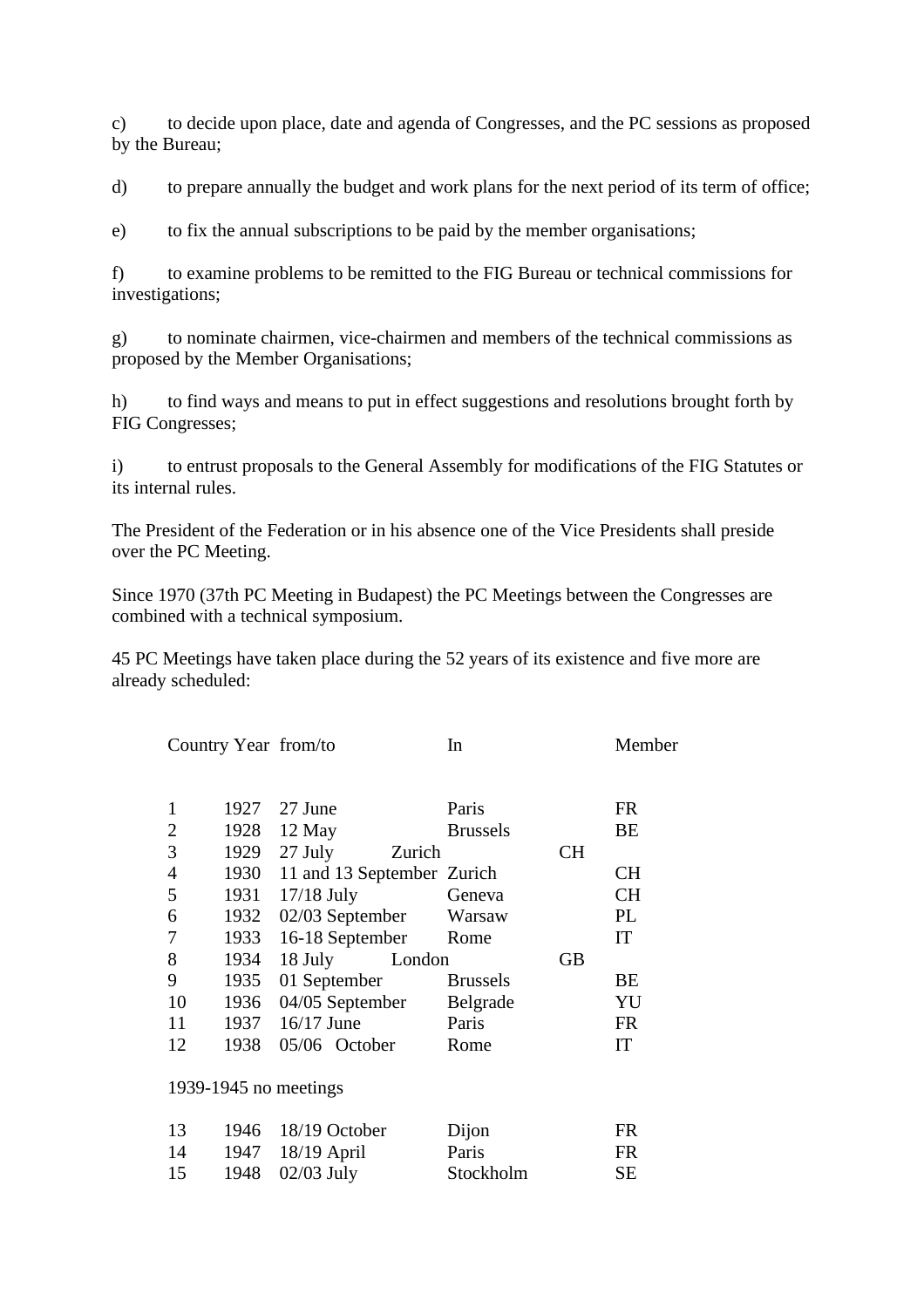| 16 | 1949 | 22-27 August         | Lausanne                 | <b>CH</b>    |
|----|------|----------------------|--------------------------|--------------|
| 17 | 1950 | 11-15 April          | Paris                    | <b>FR</b>    |
| 18 | 1951 | 16-18 August         | Luxembourg               | LU           |
| 19 | 1952 | 16-18 July           | Lyon                     | <b>FR</b>    |
| 20 | 1953 | 31 August - 03 Sept. | Paris                    | <b>FR</b>    |
| 21 | 1954 | 10-12 August         | Vienna<br>AT             |              |
| 22 | 1955 | 05-08 September      | Florence                 | IT           |
| 23 | 1956 | 03-07 September      | London                   | <b>GB</b>    |
| 24 | 1957 | 03-07 June           | Wiesbaden                | DE           |
| 25 | 1958 | 27 August - 04 Sept. | Scheveningen             | NL           |
| 26 | 1959 | 04-07 September      | Krakow                   | PL           |
| 27 | 1960 | 24-27 June           | <b>Brussels</b>          | <b>BE</b>    |
| 28 | 1961 | 08-14 June           | Berne                    | <b>CH</b>    |
| 29 | 1962 | 24, 28, 29 August    |                          |              |
|    |      | -01 September Vienna | AT                       |              |
| 30 | 1963 | 06-13 September      | Washington D.C.          | <b>US</b>    |
| 31 | 1964 | 22-29 August         | Sofia                    | <b>BG</b>    |
| 32 | 1965 | 26 May - 01 June     | Rome                     | IT           |
| 33 | 1966 | 07-10 September      | Belgrade                 | YU           |
| 34 | 1967 | 18-21 September      | CA<br>Ottawa             |              |
| 35 | 1968 | 02-12 September      | London                   | <b>GB</b>    |
| 36 | 1969 | 01-04 June           | Copenhagen               | DK           |
| 37 | 1970 | 17-22 August         | <b>Budapest</b>          | HU           |
| 38 | 1971 | 31 August - 10 Sept. | Wiesbaden                | DE           |
| 39 | 1972 | 29 May - 02 June     | Tel Aviv                 | $\mathbf{I}$ |
| 40 | 1973 | 03-05 April          | Canberra                 | AU           |
| 4] | 1974 | 07-16 September      | Washington D.C.          | <b>US</b>    |
| 42 | 1975 | 16-18 June           | Helsinki                 | F1           |
| 43 | 1976 | 23-26 August         | Ibadan<br><b>NG</b>      |              |
| 44 | 1977 | 05-14 June           | Stockholm                | <b>SE</b>    |
| 45 | 1978 | 03-07 July           | (100 Anniversary of FIG) |              |
|    |      |                      | Paris                    | <b>FR</b>    |
| 46 | 1979 | 04-07 July           | <b>Brno</b>              | CS           |
| 47 | 1980 |                      | Edinburgh                | GB           |
| 48 | 1981 |                      | Montreux                 | <b>CH</b>    |
| 49 | 1982 |                      | Kuala Lumpur MY          |              |
| 50 | 1983 |                      | Sofia                    | <b>BG</b>    |

Similar to Congress locations of the past, most PC Meetings have taken place in European cities. Participants have been totally 23 of the 44 member countries, in 32 places, mostly the capital of the hosting member country.

Below is given, in chronological order, the hosting member countries for the 50 PC Meetings.

| France               | (1927, 1937, 1946, 1947, 1950, 1952, 1953 and 1978) |
|----------------------|-----------------------------------------------------|
| Belgium              | (1928, 1935, and 1960)                              |
| Switzerland          | (1929, 1930, 1931, 1949, 1961, 1981)                |
| Poland               | $(1932 \text{ and } 1959)$                          |
| Italy                | (1933, 1938, 1955, 1965)                            |
| <b>Great Britain</b> | (1934, 1956, 1968, and 1980)                        |
|                      |                                                     |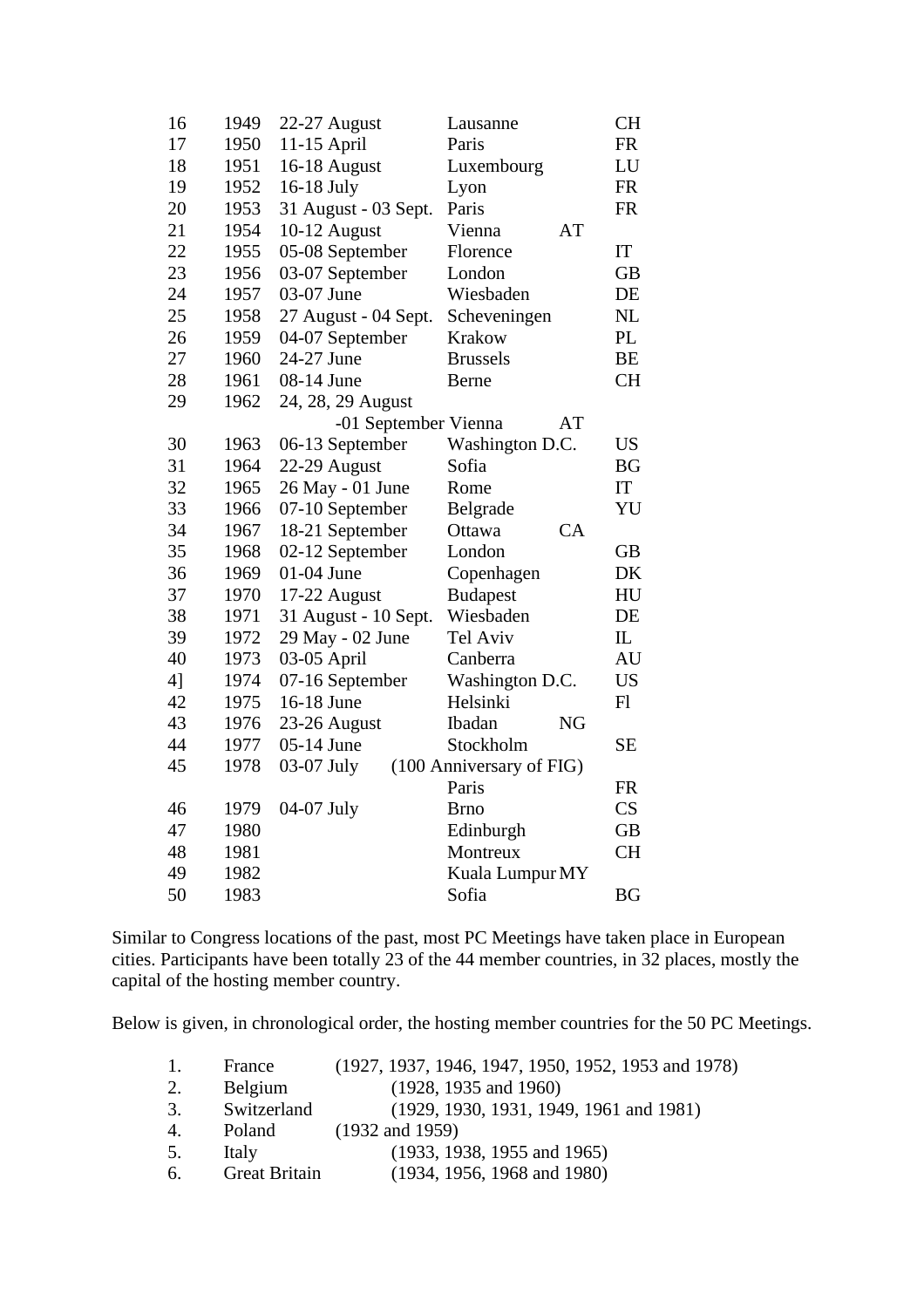| Yugoslavia         | $(1936$ and $1966)$        |
|--------------------|----------------------------|
| Sweden             | $(1948$ and $1977)$        |
| Luxembourg         | (1951)                     |
| Austria            | $(1954 \text{ and } 1962)$ |
| Germany            | $(1957 \text{ and } 1971)$ |
| <b>Netherlands</b> | (1958)                     |
| <b>USA</b>         | $(1963 \text{ and } 1974)$ |
| Bulgaria           | $(1964$ and $1983)$        |
| Canada             | (1967)                     |
| Denmark            | (1969)                     |
| Hungary            | (1970)                     |
| Israel             | (1972)                     |
| Australia          | (1973)                     |
| Finland            | (1975)                     |
| Nigeria            | (1976)                     |
| Czechoslovakia     | (1979)                     |
| Malaysia           | (1982)                     |
|                    |                            |

The number of times each country has arranged PC Meetings until 1983 is following:

| 8 times: | France (in Paris, Dijon and Lyon)                                                                                                                                                                                                                                                                          |
|----------|------------------------------------------------------------------------------------------------------------------------------------------------------------------------------------------------------------------------------------------------------------------------------------------------------------|
| 6 times: | Switzerland (in Zurich, Geneva, Lausanne, Berne and Montreux)                                                                                                                                                                                                                                              |
| 4 times: | Great Britain (in London and Edinburgh)<br>Italy (in Rome and Florence)                                                                                                                                                                                                                                    |
| 3 times: | Belgium (in Brussels)                                                                                                                                                                                                                                                                                      |
| 2 times: | Austria (in Vienna)<br>Bulgaria (in Sofia)<br>Germany (in Wiesbaden)<br>Poland (in Warsaw and Krakow)<br>Sweden (in Stockholm)<br>USA (in Washington D.C.)<br>Yugoslavia (in Belgrade)                                                                                                                     |
|          | 1 time: Australia (in Canberra)<br>Canada (in Ottawa)<br>Czechoslovakia (in Brno)<br>Denmark (in Copenhagen)<br>Finland (in Helsinki)<br>Hungary (in Budapest)<br>Israel (in Tel Aviv)<br>Luxembourg (in Luxembourg)<br>Malaysia (in Kuala Lumpur)<br>Netherlands (in Scheveningen)<br>Nigeria (in Ibadan) |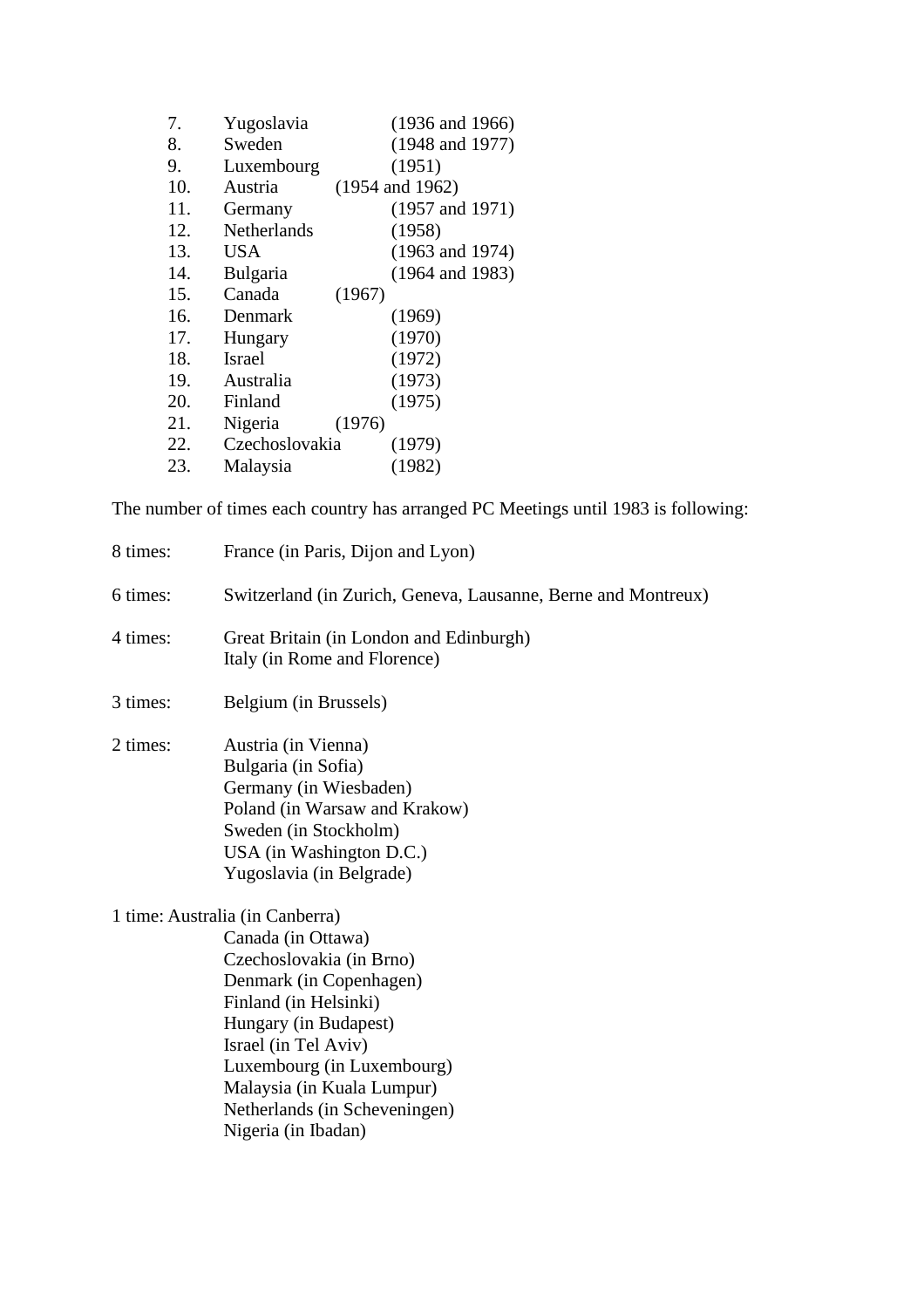It is expected in the future that other FIG Member Organisations will become interested in hosting PC Meetings, particularly those member countries, which for any reason were not able or willing to support a FIG Congress.

Until 1983 (50th PC Meeting) the following 21 member countries have not yet been hosting a PC Meeting: AR, BR, BS, ES, GR, HK, ID, IE, JM, JP, LK, LR, MX, NO, NZ, RH, RO, TR, TT, ZA and ZM.

#### 6. OICRF

The International Office of the Cadastre and Land Registry as a functional part of FIG observes the following task:

a) To collect documentary material on existing cadastral and land registry systems; to categorise and store them.

b) To make comparative studies of the material collected and to publish its results.

c) To furnish information and advice on the diverse cadastre and registry systems for the purposes of study and for countries who intend to establish such systems or may improve them.

These and similar problems had already been debated in 1878 in Paris. The IV. Congress 1930 at Zurich had resolved to organise an international centre for information and scientific consultation on matters of the cadastre. The 5th PC Meeting established on July 18, 1931 in Geneva, a permanent commission under the direction of Prof. Dr. Louis Hegg, Lausanne, Switzerland, which was named: "Office International du Regime Foncier" (OIRF). Two information centres were created at: a) The Cadastral Survey and Land Records Office of the Royal Geographical Society in London; b) The Secretariat of the Cadastre Committee of FIG in Paris. Both institutions began to collect documentation within the range of their language. The results of their work have been reported at PC Meetings and FIG Congresses.

The second World War interrupted these efforts. They were resumed at moderate pace after the war. A the IX. Congress in 1958, the work of the committee gained new energy. The head of OIRF resigned from his post because of a new heavy work load that fell upon him with the compilation of the multi-lingual technical dictionary. The director of the Netherlands Cadastre, Dr.h.c. Steven Marchinus Meelker, Den Haag, offered in the 25th PC Session at Scheveningen to lend OIRF the support of his office. In grateful recognition Dr. Meelker was named President of this organisation, which now includes the letter C for Cadastre in its abbreviation.

The work of OICRF began in 1959. The OICRF President Dr. Meelker died on January 23, 1968, at the age of 54. Since then OICRF Secretary, Johan Leonard Gerard Henssen, Den Haag, replaced him temporarily until he was elected to head the office at the 36th PC Meeting 1969 in Copenhagen. By a decision at the 37th PC Meeting 1970 in Budapest, Hungary, the OICRF-President since 1971 belongs permanently to the Permanent Committee. The address reads: OICRF, c/o Directie van het Kadaster en de Openbare Registers, Waltersingel 1, NL-73l4 Apeldoorn, Netherlands.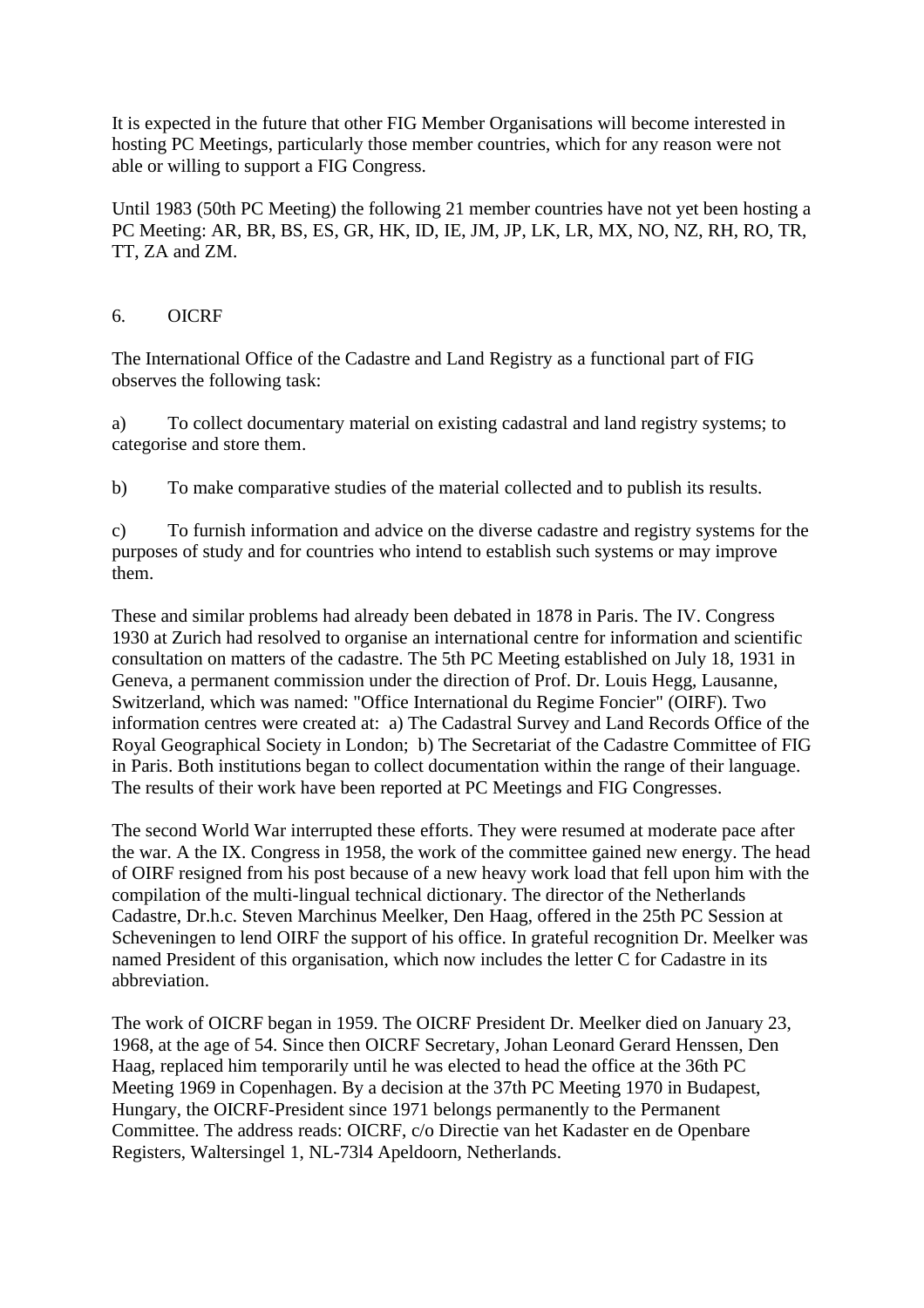Since the X. Congress 1962 in Vienna the OICRF issues a tri-lingual report to each Congress. Each report covers three years: a) from 1959 to 1962, b) from 1962 to 1965, c) from 1965 to 1968, d) from 1968 to 1971, e) from 1971 to 1974 and f) from 1974 to 1977.

Since 1974 this report is delivered as an invited paper within Commission 7. The earlier oneyear reports to each PC Meeting were dropped in 1975.

The President of OICRF belongs to some technical UN-organisations and as such participates in many international and UN-conferences.

After 20 years of document collecting the documentation centre now stores more than 3 000 books, reports, photocopies of technical papers which contain information from 150 countries. The library has about 220 large-scale maps and cadastral plots from 25 countries, 1 250 printed forms used in survey operations in 15 countries. The documents are arranged by countries of origin and entered in card files.

The attempt is being made to compile a complete bibliography of articles published in journals which are related to OICRF's field of activity. Collaborators of about 100 countries contribute to perfect this important documentation centre.

From this extensive documentation on land registration and Real Estate Cadastre more than 10 000 pages, photographs, diagrams etc. are annually copied and distributed to numerous interested parties (governments, ministries, institutes, organisations, associations, students etc.).

### 7. BIBLIOGRAPHY

The following list of publications, which cannot claim to be complete, may serve as supplement and for more detailed study.

#### A. General Reports

I. FIG Congress, Paris 1878 (issued by Ministère de 1'Agriculture et du Commerce as number 6 of a series "Comptes Rendus Sténographiques de l'Exposition Universelle de 1878 à Paris"; published 1879; Imprimerie Nationale, Paris, 284 pages with some tables, French).

II. FIG Congress, Brussels 1910 (issued by l'Union Fédérale des Sociétés Belges des Géomètres, Brussels; published 1911; Imprimerie v. Feron, Brussels, 61 Rue Verboekhaven, in two volumes, totally 454 pages, French).

III. FIG Congress, Paris 1926 (issued by Edgar Harvich, AdministratDélegué, Saint-Quentin, 75 Rue d'Isle; published 1927;.596 pages with some photographs, reproductions and tables, French).

IV. FIG Congress, Zurich 1930 (FIG publication, Zurich, 270 pages, tri-lingual).

V. FIG Congress, London 1934 (RICS-publication, London, 448 pages, English).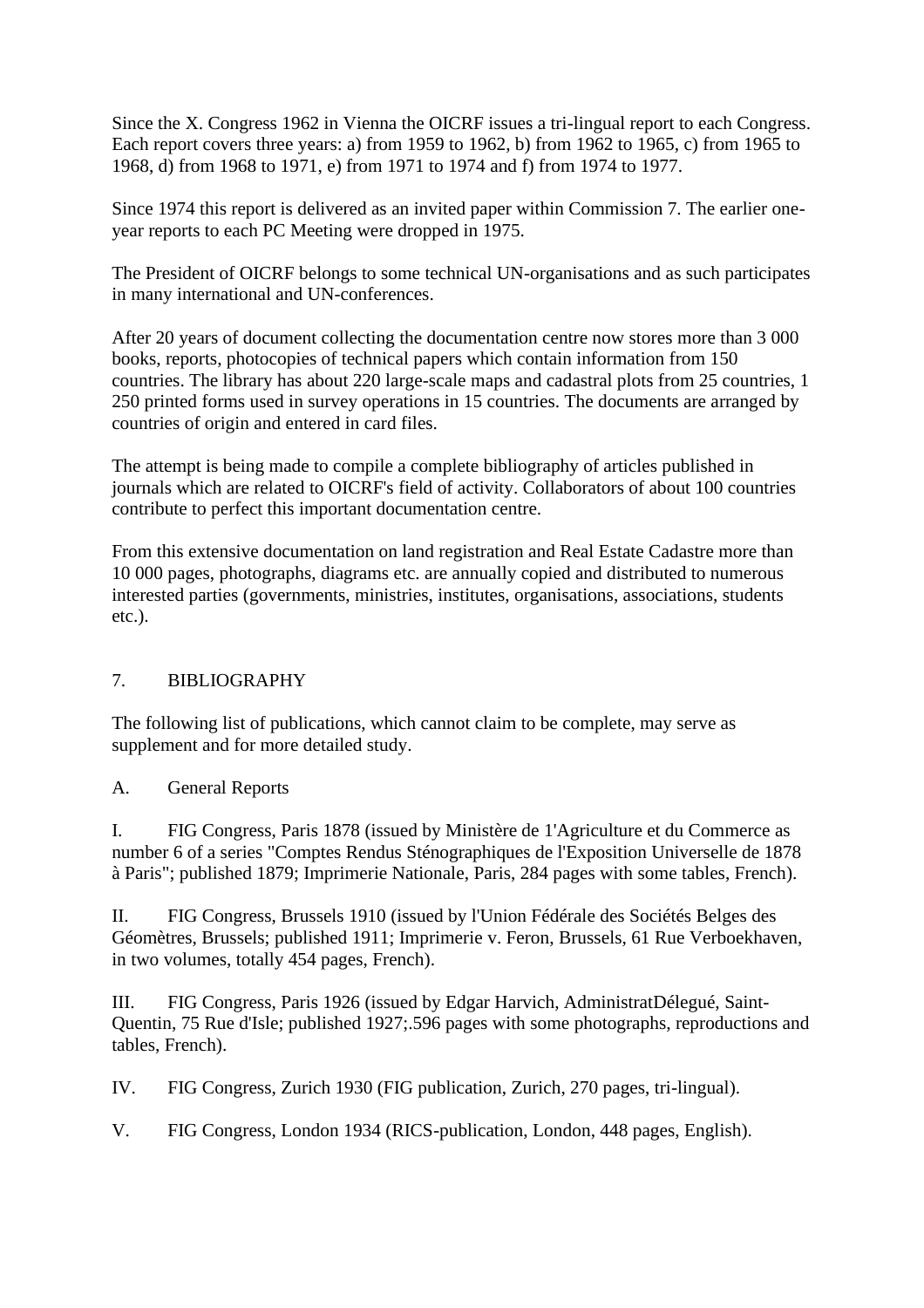VI. FIG Congress, Rome 1938 (publisher Soc. Tip. Castaldi, Rome, 594 pages, trilingual, with a special edition in Italian).

VII. FIG Congress, Lausanne 1949 (Imprimerie La Concorde, Lausanne, 714 pages, German and French).

VIII. FIG Congress, Paris 1953 (Imprimerie Centrale Commerciale, Paris, 214 pages, French with some German and English contributions and some translations).

IX. FIG Congress, Scheveningen/Delft 1958 (Uitgeverij Waltmann, Delft, cloth-binding, 748 pages of large format, tri-lingual).

X. FIG Congress, Vienna 1962 (Druckerei Rudolf M. Rohrer, Baden bei Wien, 188 pages, German with some translations in English and French).

XI. FIG Congress, Rome 1965 (Arti Grafiche Tris, Rome, 518 pages, paper-back, French with some translations in German and English).

XII. FIG Congress, London 1968 (RICS-publication, London, printed by Westerham Press, Westerham, England, 972 pages of large format, cloth-binding, 3 volumes A, B and C in a container, tri-lingual).

XIII. FIG Congress, Wiesbaden 1971 (FIG-publication, Wiesbaden, Gesamtherstellung K.G. Lohse, Graphischer Betrieb, Frankfurt/Main, 1478 pages of large format, cloth-binding, 4 volumes 0, A, B and C in a container, tri-lingual).

XIV. FIG Congress, Washington D.C. 1974 (FIG-publication, Silver Spring, Maryland, 1382 pages of large format, cloth-binding, 4 volumes 0, A, B and C in a container, trilingual).

XV. FIG Congress, Stockholm 1977 (FIG-publication, Stockholm, in 10 volumes 0, 1 to 9, tri-lingual).

## B. PC Meetings

Sessions between Congresses have not published reports, except the 18th, 19th and 21st session reports which can be found in the General Report of the VII I. Congress.

Technical journals of Member Organisations have reported on PC Sessions. Starting with 34th PC Meeting 1967 reports have been published in FIG Bulletins.

### C. Commission Sessions

Technical journals of Member Organisations have reported on results. Reports of FIG Commission "Land registry and reorganisation in rural regions" have been published.

D. OICRF publications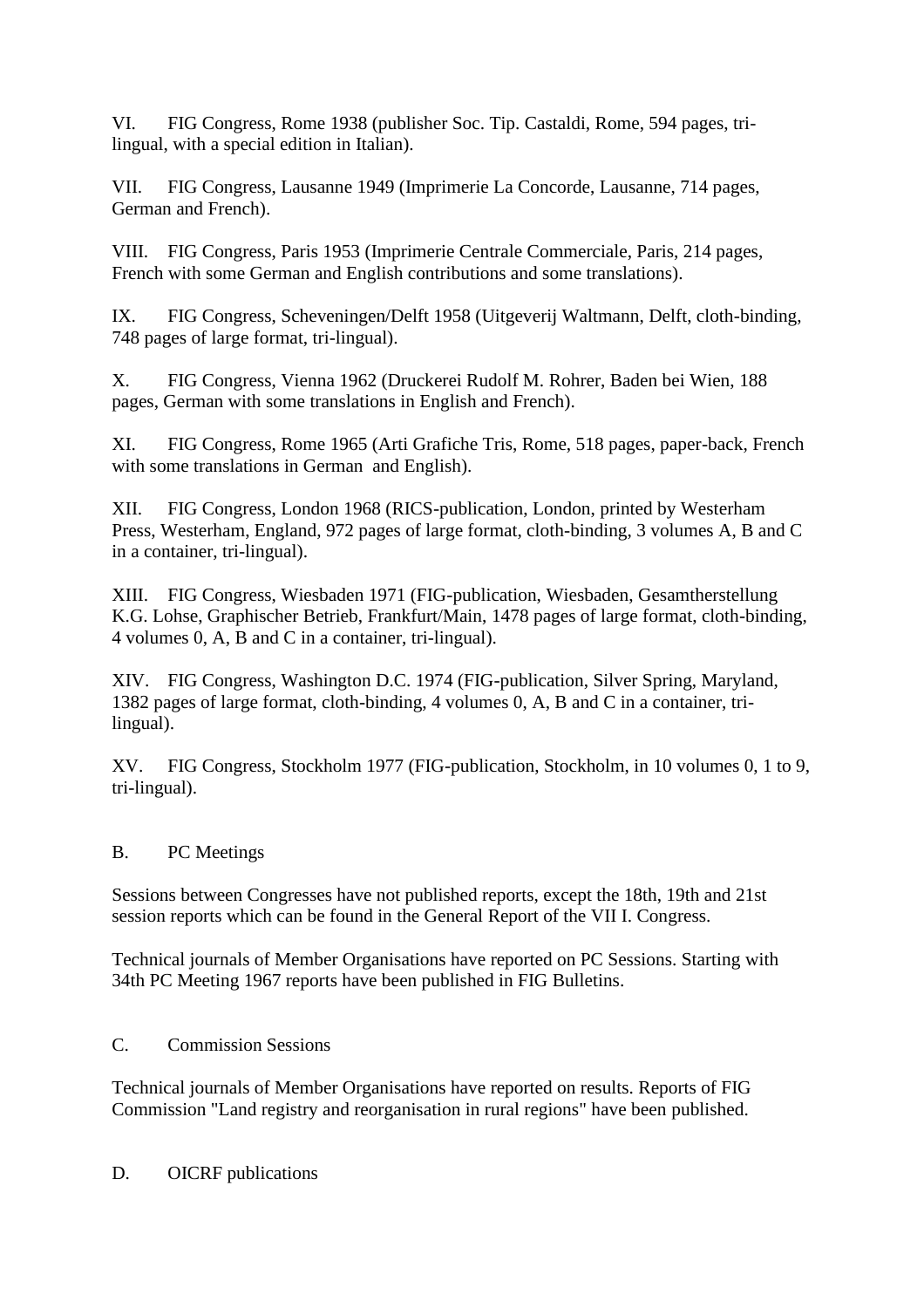Since 1962 the OICRF issues three-year reports in English, German and French to FIG Congresses, so far 6 reports; since 1974 as an invited paper for FIG Commission 7 (1974 as 702.2 and 1977 as 701.2). These reports are published by OICRF-publications in Apeldoorn, Waltersingel 1, Netherlands.

## E. FIG Bulletin

Numbers 1 to 6 issued by the British FIG Bureau in London, 1967-69.

Numbers 7 to 12 issued by the German FIG Bureau in Wiesbaden, 1970-72;

Numbers 13 to 16 issued by the American FIG Bureau in Washington D.C., 1973-75;

Numbers 17 to .. issued by the Swedish FIG Bureau in Stockholm, 1976-78 (the last FIG Bulletin will be number 20).

## F. Dictionaries

a) Geodetic Dictionary, 1955, published by the Scientific-technical Association of Poland, multi-lingual (Polish, Russian, German, English, French).

b) Geodetic Dictionary, 1958, published by Hrabyna, Prague (Russian, Czech).

c) Dictionary of Cartography, Geodesy, Photogrammetry, 1958, published by Gal' Perin and Cospodinon, Moscow (English, Russian).

d) Geodetic Dictionary 1961 and 1965, published by Piskunova, Moscow (German, Russian).

e) Multi-lingual Dictionary (DMG), 1963, Argus Publishing House, Amsterdam (French with English and German definition of terms).

f) Index (Dutch) for item e) above, of terms, published by Nederlandse Landmeetkundige Federatie in Delft, 1966.

g) Index (English) for above item e) in preparation by RICS in London.

h) Index for above item e) (Finnish, Italian, Serbo-Croatian, Polish and Hungarian) in preparation by member organisations.

i) Technical Dictionary, Terms and Definitions in German Surveying, 1971, published by the Institute for Applied Geodesy (IfAG) in Frankfurt/Main; Advance Issue in 17 sections with 1 alphabetic register (German with equivalent English and French terms or equivalents).

Section 1: Theory of errors. Adjustment calculation

2: Surveying

3: Land surveying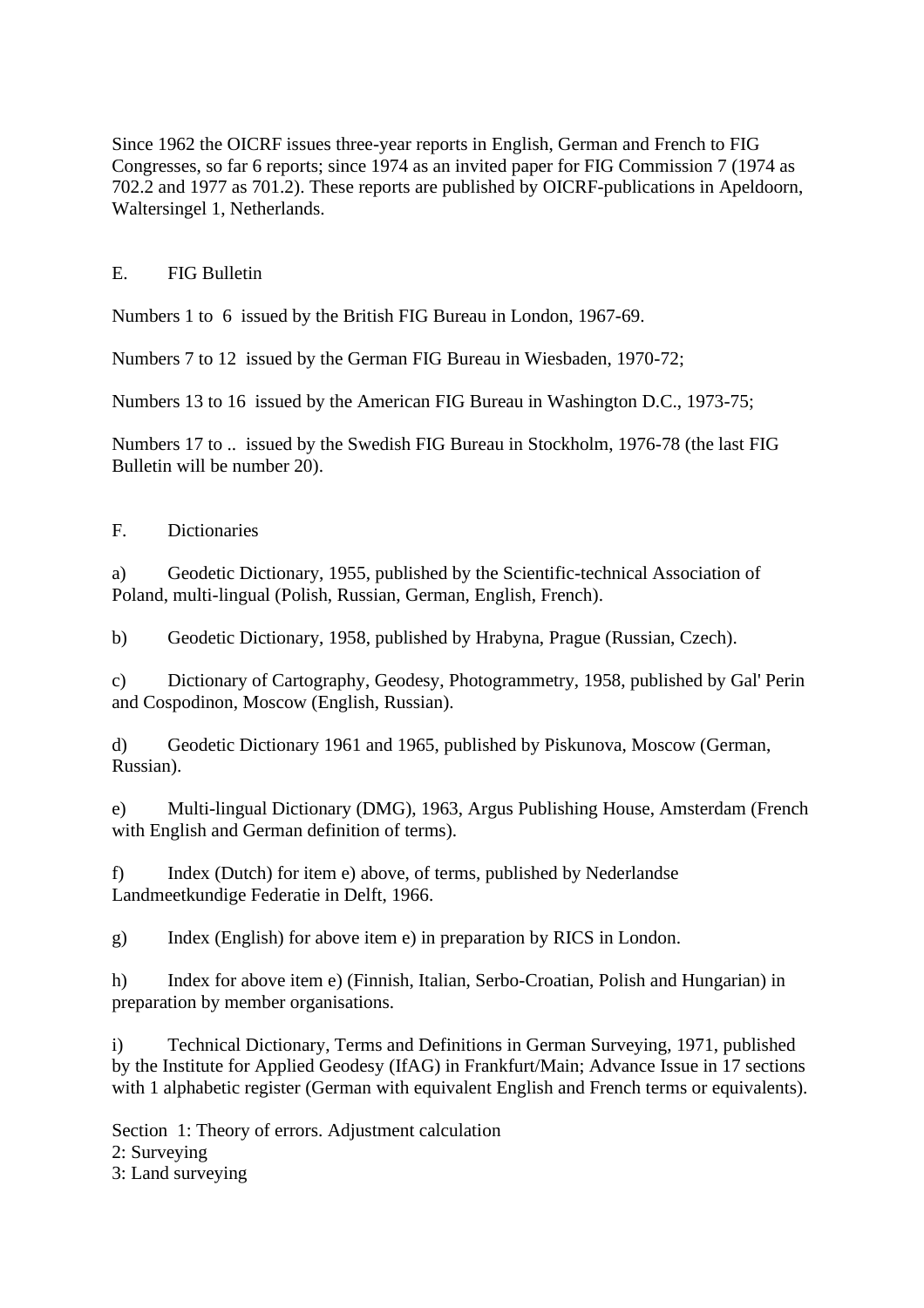- 4: Cadastral surveying
- 5: Geodetic equipment
- 6: Topography
- 7: Photogrammetry. Photo interpretation
- 8: Cartography. Copying
- 9: Photography
- 10: Engineering surveying
- 11: See surveying
- 12: Mineral surveying
- 13: Surveying for valuation of real estates
- 14: Boundary defining
- 15: Town planning
- 16: Data processing. Automation
- 17: Miscellaneous items
- R: Alphabetical register

#### G. Various

a) Statutes, Manual of Procedures and History of FIG (published in December 1975 by the American FIG-Bureau, Silver Spring, Maryland, 78 pages of large format, paper-back, tri-lingual).

b) Directory of Member Societies (published in June 1977 by RICS, on behalf of the Swedish FIG-Bureau, Stockholm. About 50 pages of large format, issued both as a loose-leaf book and paper-back).

### 8. REGISTER OF COUNTRIES WITH THEIR CODES OF NAMES

Below is given in Alpha-2 country code, the codes of names of the 119 countries which in some way maintain professional contacts with FIG. These codes are taken from the International Standard ISO 3166 "Code for the representation of names of countries

| AF        | $=$      | Afghanistan              |           | <b>GR</b> |          | Greece        |
|-----------|----------|--------------------------|-----------|-----------|----------|---------------|
| AO        | $=$      | Angola                   | <b>GT</b> | $=$       |          | Guatemala     |
| <b>AR</b> | $=$      | Argentina                |           | GU        | $=$      | Guam          |
| AT        | $=$      | Austria                  | <b>GY</b> | $=$       | Guyana   |               |
| AU        | $=$      | Australia                |           | HK        | $=$      | Hongkong      |
| <b>BB</b> | $=$      | <b>Barbados</b>          |           | HN        | $=$      | Honduras      |
| <b>BE</b> | $\equiv$ | Belgium                  |           | HU        | $\equiv$ | Hungary       |
| <b>BG</b> | $=$      | Bulgaria                 |           | ID        | $=$      | Indonesia     |
| <b>BN</b> | $=$      | <b>Brunei</b>            | IE        | $=$       | Ireland  |               |
| <b>BR</b> | $=$      | <b>Brazil</b>            |           | IL        | $=$      | <b>Israel</b> |
| <b>BS</b> | $=$      | <b>Bahamas</b>           |           | IN        | $=$      | India         |
| <b>BW</b> | $=$      | <b>Botswana</b>          |           | IQ        | $\equiv$ | Iraq          |
| <b>BZ</b> | $=$      | <b>Belize</b>            |           | IR        | $=$      | Iran          |
| CA        | $=$      | Canada                   | <b>IS</b> | $=$       | Iceland  |               |
| <b>CF</b> | $=$      | Central African Republic |           | IT        | $=$      | Italy         |
| CG        |          | Congo                    | JM        |           | Jamaica  |               |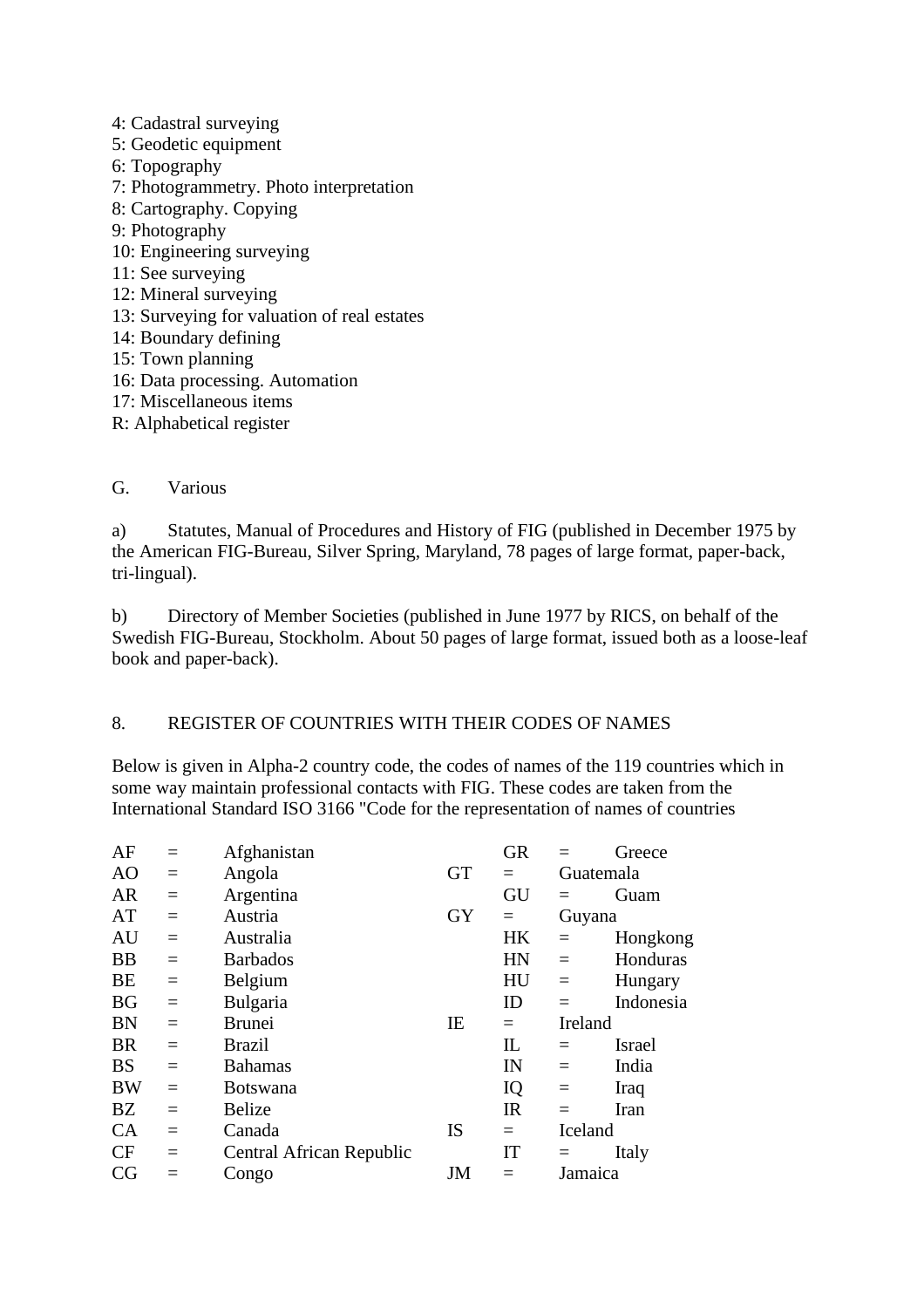| <b>CH</b>      | $=$      | Switzerland                    |           | <b>JO</b> | $=$      | Jordan              |
|----------------|----------|--------------------------------|-----------|-----------|----------|---------------------|
| CI             | $=$      | <b>Ivory Coast</b>             |           | JP        | $=$      | Japan               |
| CL             | $=$      | Chile                          |           | KE        | $=$      | Kenya               |
| CM             | $=$      | Cameroon                       |           | KH        | $=$      | Cambodia            |
| <b>CN</b>      | $=$      | China                          |           | KW        | $=$      | Kuwait              |
| CO             | $=$      | Colombia                       |           | LI        | $=$      | Liechtenstein       |
| <b>CR</b>      | $=$      | Costa Rica                     |           | LK        | $=$      | Sri Lanka           |
| CS             | $=$      | Czechoslovakia                 |           | <b>LR</b> | $=$      | Liberia             |
| <b>CU</b>      | $=$      | Cuba                           |           | LS        | $=$      | Lesotho             |
| <b>CV</b>      | $=$      | Cyprus                         | LU        | $=$       |          | Luxembourg          |
| DO             | $\equiv$ | German Democratic Republic     |           | <b>MA</b> | $=$      | Morocco             |
| DE             | $\equiv$ | Federal Republic of Germany MC |           | $=$       | Monaco   |                     |
| OK             | $=$      | Denmark                        |           | MG        | $=$      | Madagascar          |
| D <sub>O</sub> | $=$      | Dominican Republic             |           | <b>MN</b> | $=$      | Mongolia            |
| <b>DZ</b>      | $=$      | Algeria                        | MT        | $=$       | Malta    |                     |
| EC             | $=$      | Ecuador                        |           | MU        | $=$      | Mauritius           |
| EG             | $\equiv$ | Egypt                          |           | <b>MW</b> | $=$      | Malawi              |
| ES             | $=$      | Spain                          |           | <b>MX</b> | $=$      | Mexico              |
| ET             | $=$      | Ethiopia                       |           | <b>MY</b> | $=$      | Malaysia            |
| FI             | $=$      | Finland                        |           | NA        | $=$      | Namibia             |
| FJ             | $\equiv$ | Fiji                           |           | NG        | $=$      | Nigeria             |
| FO             | $\equiv$ | Faeroe Islands                 | NL        | $=$       |          | Netherlands         |
| <b>FR</b>      | $=$      | France                         | NO        | $=$       | Norway   |                     |
| <b>GA</b>      | $=$      | Gabon                          | <b>NP</b> | $=$       | Nepal    |                     |
| <b>GB</b>      | $=$      | <b>Great Britain</b>           |           | NZ        | $=$      | New Zealand         |
| <b>GH</b>      | $=$      | Ghana                          |           | PA        | $=$      | Panama              |
|                |          |                                |           |           |          |                     |
| PE             | $=$      | Peru                           |           | SZ        | $=$      | Swaziland           |
| PH             | $=$      | Philippines                    |           | TG        | $=$      | <b>Togo</b>         |
| PK             | $=$      | Pakistan                       |           | TH        | $=$      | Thailand            |
| PL             | $=$      | Poland                         | <b>TN</b> | $=$       | Tunisia  |                     |
| PR             | $=$      | Puerto Rico                    |           | <b>TR</b> | $=$      | Turkey              |
| PT             | $\equiv$ | Portugal                       |           | <b>TT</b> | ᆖ        | Trinidad and Tobago |
| RH             | $=$      | Rhodesia                       |           | TW        | $=$      | Taiwan              |
| <b>RO</b>      | $=$      | Romania                        |           | TZ        | $=$      | Tanzania            |
| SA             | $=$      | Saudi Arabia                   |           | UG        | $=$      | Uganda              |
| SO             | $=$      | Sudan                          |           | <b>US</b> | $=$      | <b>USA</b>          |
| SE             | $\equiv$ | Sweden                         |           | <b>UY</b> | $=$      | Uruguay             |
| SG             | $=$      | Singapore                      |           | VE        | $=$      | Venezuela           |
| SL             | $=$      | Sierra Leone                   |           | VN        | $=$      | Vietnam             |
| SN             | $\equiv$ | Senegal                        |           | YU        | $=$      | Yugoslavia          |
| <b>SR</b>      | $\equiv$ | Surinam                        |           | ZA        | $\equiv$ | South Africa        |
| SU             | $=$      | <b>USSR</b>                    |           | ZM        | $=$      | Zambia              |
| SV             | $=$      | El Salvador                    |           | ZA        | $=$      | Zaire               |
| SY             | $=$      | Syria                          |           |           |          |                     |
|                |          |                                |           |           |          |                     |

## 9. REGISTER OF ABBREVIATIONS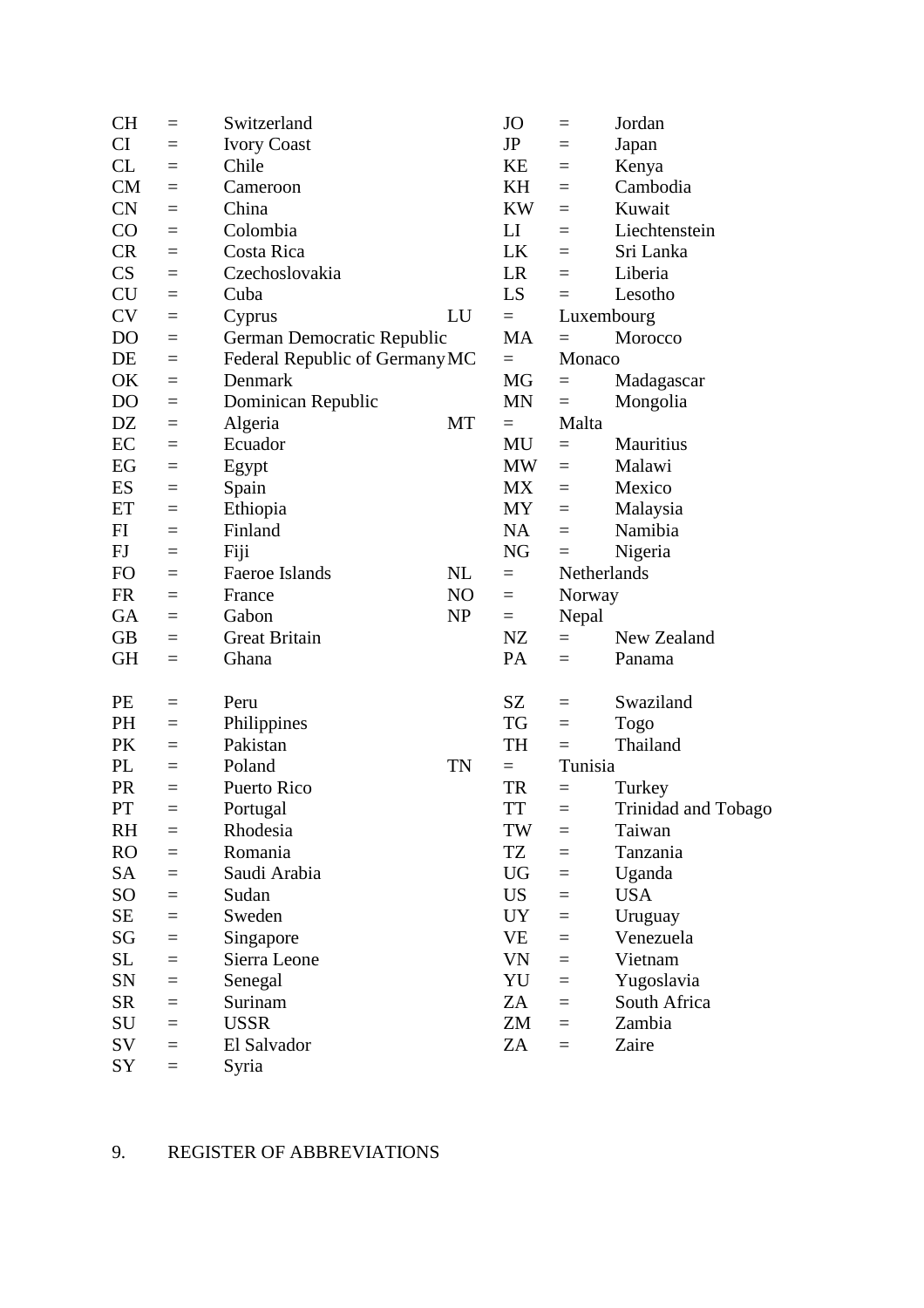Below are given the explanations of the abbreviations used in previous sections. The abbreviations are mainly used for FIG Member Associations and for technical organisations and institutions.

| $ACSM =$               |          | American Congress on Surveying and Mapping                             |
|------------------------|----------|------------------------------------------------------------------------|
| <b>AIREA</b>           | $=$      | American Institute of Real Estate Appraisers                           |
| <b>ALSI</b>            | $=$      | Association of Licensed Surveyors in Israel                            |
| AIC                    | $\equiv$ | Appraisal Institute of Canada                                          |
| <b>CIB</b>             | $=$      | <b>International Council for Building Research</b>                     |
| <b>CIGR</b>            | $=$      | Commission Internationale du Génie Rural                               |
| <b>CIS</b>             | $=$      | Canadian Institute of Surveying                                        |
| <b>CIVI</b>            | $=$      | Commonwealth Institute of Valuers Incorporated, Australia              |
| <b>CNG</b>             | $=$      | Consiglio Nazionale dei Geometri                                       |
| CP                     | $=$      | Comité Permanent                                                       |
| <b>CSVTS</b>           | $=$      | Ceskoslovenska Vedeckotechnicka Splecnost pro Geodezii a               |
| Kartografii            |          |                                                                        |
| <b>DMG</b>             | $\equiv$ | Dictionnaire Multilingue de la FIG                                     |
| <b>DPLG</b>            | $=$      | Diplomé par le Gouvernement                                            |
| <b>DVW</b>             | $=$      | Deutscher Verein für Vermessungswesen                                  |
| <b>ECOSOC</b>          | $\equiv$ | <b>Economic and Social Council</b>                                     |
| <b>EEC</b>             | $\equiv$ | <b>European Economic Community</b>                                     |
| <b>FADA</b>            | $=$      | Federación Argentina Agrimensores                                      |
| <b>FAO</b>             | $=$      | Food and Agriculture Organisation of the UN                            |
| FEANI=                 |          | Fédération Européenne Associations Nationales                          |
| <b>FIABCI</b>          | $=$      | Fédération Internationale des Géomètres                                |
| <b>GA</b>              | $=$      | General Assembly of FIG                                                |
| <b>IAESTE</b>          | $\equiv$ | International Association for the Exchange of Students                 |
|                        |          | for Technical Experience                                               |
| <b>IfAG</b>            | $\equiv$ | Institut für Angewandte Geodäsie, Frankfurt (Main)                     |
| <b>IAG</b>             | $=$      | <b>Internationale Assoziation für Geodasie</b>                         |
| <b>ICSU</b>            | $=$      | International Council of Scientific Unions                             |
| <b>IGN</b>             | $=$      | Institut Géographique National, Paris                                  |
| IGU                    | $=$      | Internationale Geographische Union                                     |
| <b>IHB</b>             | $=$      | International Hydrographic Bureau, Monaco                              |
| <b>IHO</b>             | $=$      | International Hydrographic Organisation                                |
| <b>ILVA</b>            | $\equiv$ | The Israel Land Valuers Association                                    |
| <b>IREF</b>            |          | <b>International Real Estate Federation</b>                            |
| <b>ISA</b><br>$\equiv$ |          | Institution of Surveyors, Australia                                    |
| <b>ISM</b><br>$\equiv$ |          | <b>International Society for Mine Surveying</b>                        |
| <b>ISO</b>             | $=$      | <b>International Organisation for Standardisation</b>                  |
| <b>ISP</b>             | $=$      | <b>International Society for Photogrammetry</b>                        |
| <b>ITC</b>             | Ξ        | International Institute for Aerial Survey and Earth Sciences, Enschede |
| <b>IUC</b>             | $=$      | International Union of Cartography                                     |
| <b>IUGG</b>            | $=$      | Internationale Union für Geodäsie und Geophysik                        |
| $NASA =$               |          | National Aeronautics and Space Administration                          |
| <b>NIS</b>             | $\equiv$ | Nigerian Institution of Surveyors                                      |
| <b>NJLS</b>            | $=$      | Norges Jordskiftedommer og Landmalersamband                            |
| <b>NVG</b>             | $=$      | Nederlandse Vereniging voor Geodesie                                   |
| <b>OECO</b>            |          | Organisation for Economic Co-operation and Development                 |
| <b>OEEPE</b>           | $=$      |                                                                        |
|                        | $\equiv$ | Organisation Europeenne d'Etude Photogrammétriques Expérimentales      |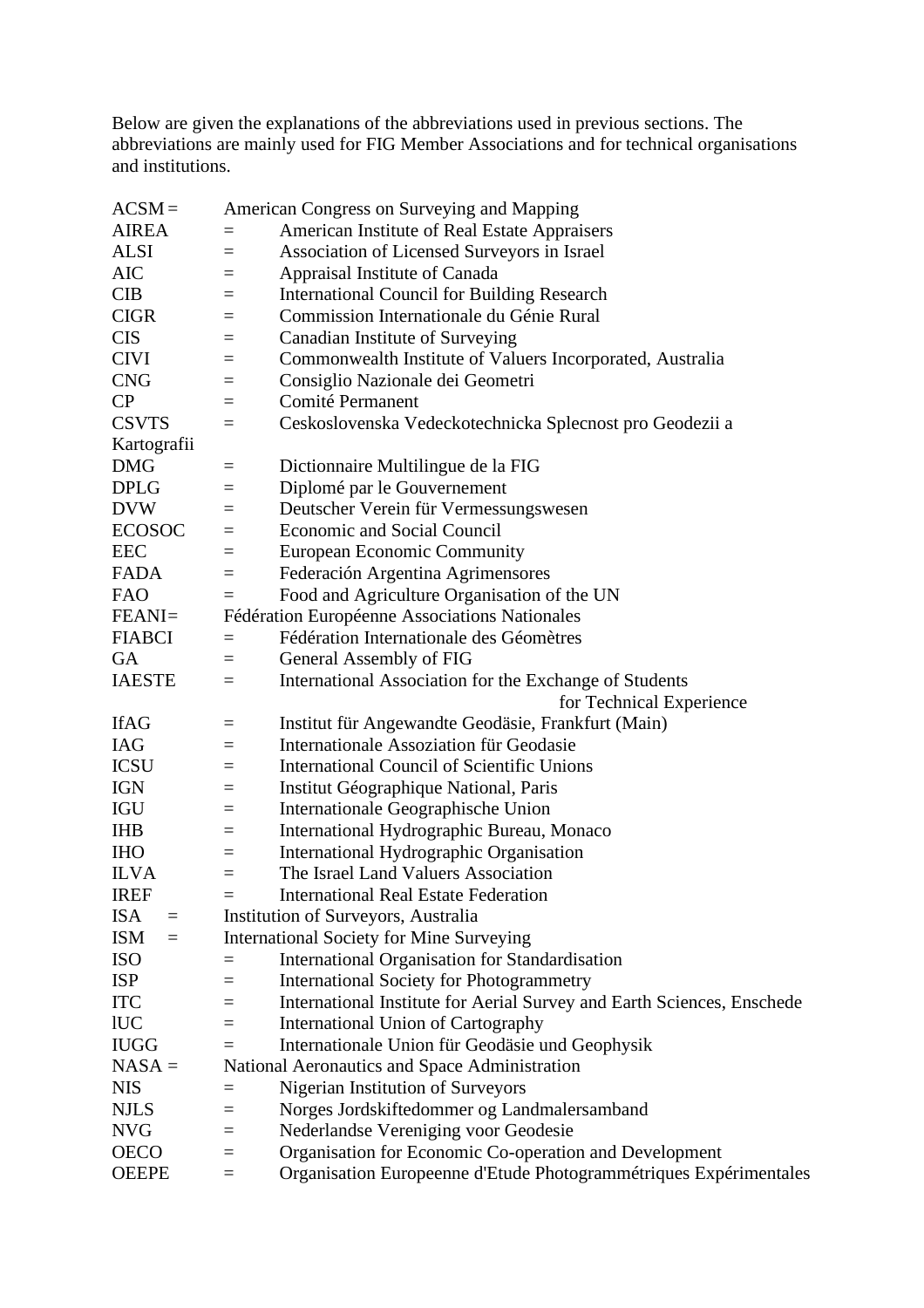| ÖVfVuP        |                                                               | Österreichischer Verein für Vermessungswesen und Photogrammetrie |
|---------------|---------------------------------------------------------------|------------------------------------------------------------------|
| $OICRF=$      |                                                               | Office International du Cadastre et du Régime Foncier            |
| <b>ONG</b>    | $=$                                                           | Organisations non governments                                    |
| <b>RICS</b>   | $=$                                                           | The Royal Institution of Chartered Surveyors, London             |
| <b>SFV</b>    | $=$                                                           | Samfundet för Fastighetsvärdering, Sweden                        |
| SI            | $\equiv$                                                      | <b>System International, International Standards</b>             |
| <b>SLF</b>    | $=$                                                           | Sveriges Lantmätareförening, Sweden                              |
| $SVVK =$      | Schweizerischer Verein für Vermessungswesen und Kulturtechnik |                                                                  |
| <b>UAI</b>    |                                                               | Union des Associations Internationales                           |
| <b>UATI</b>   | $=$                                                           | Union des Associations Techniques Internationales                |
| <b>UBG</b>    | $=$                                                           | Union Belge des Géomètres-Experts Immobiliers                    |
| UK.           | $=$                                                           | United Kingdom of Great Britain and Northern Ireland             |
| <b>UN</b>     | $=$                                                           | <b>United Nations</b>                                            |
| $UNEP =$      | <b>UN Environment Programme</b>                               |                                                                  |
| <b>UNESCO</b> |                                                               | UN Educational Scientific and Cultural Organization              |
| $WFEO =$      |                                                               | World Federation of Engineering Organisations                    |
|               |                                                               |                                                                  |

## CLOSING NOTE

This report on history and development of FIG since its inception 100 years ago cannot claim to be complete. Many early documents are missing and others have been destroyed during the World Wars. Therefore, every FIG member association and all colleagues should be observant of errors so these can be corrected. (Address, se page 147.)

This short report on the international union of Surveyors, Vermessungsingenieure, Géomètres, Appraisers and Valuers in the FIG should serve the understanding between colleagues and also support the human relations within FIG.

### SUMMARY

The Federation Internationale des Géomètres (FIG) was founded on July 18, 1878 at Paris by surveyors from Belgium, Germany, France, Great Britain, Italy, Switzerland and Spain. Its goal was to create an organisation of Ingenieur-Géomètres, i.e. certified, accredited surveyors, which should attempt to unify the requirements for a diploma in all member organisations and to elaborate proposals for rudiments of better cadastral surveys, better topographic and geologic maps.

Today's aims are spelled out in the FIG Statutes, Articles 1-3. A permanent committee had been set up to draft the future structure of FIG. It met in 1878 and 1879 and proposed to call for the next Congress to be held in 1881. This first appeal for international professional cooperation failed for reasons of national prestige and general lack of interest. The Committee was dissolved in 1880, but the once established contact among European professional organisations did not come to an end.

The second attempt led to the FIG Congress of 1910 in Brussels. This promising reunion fell victim to the first World War.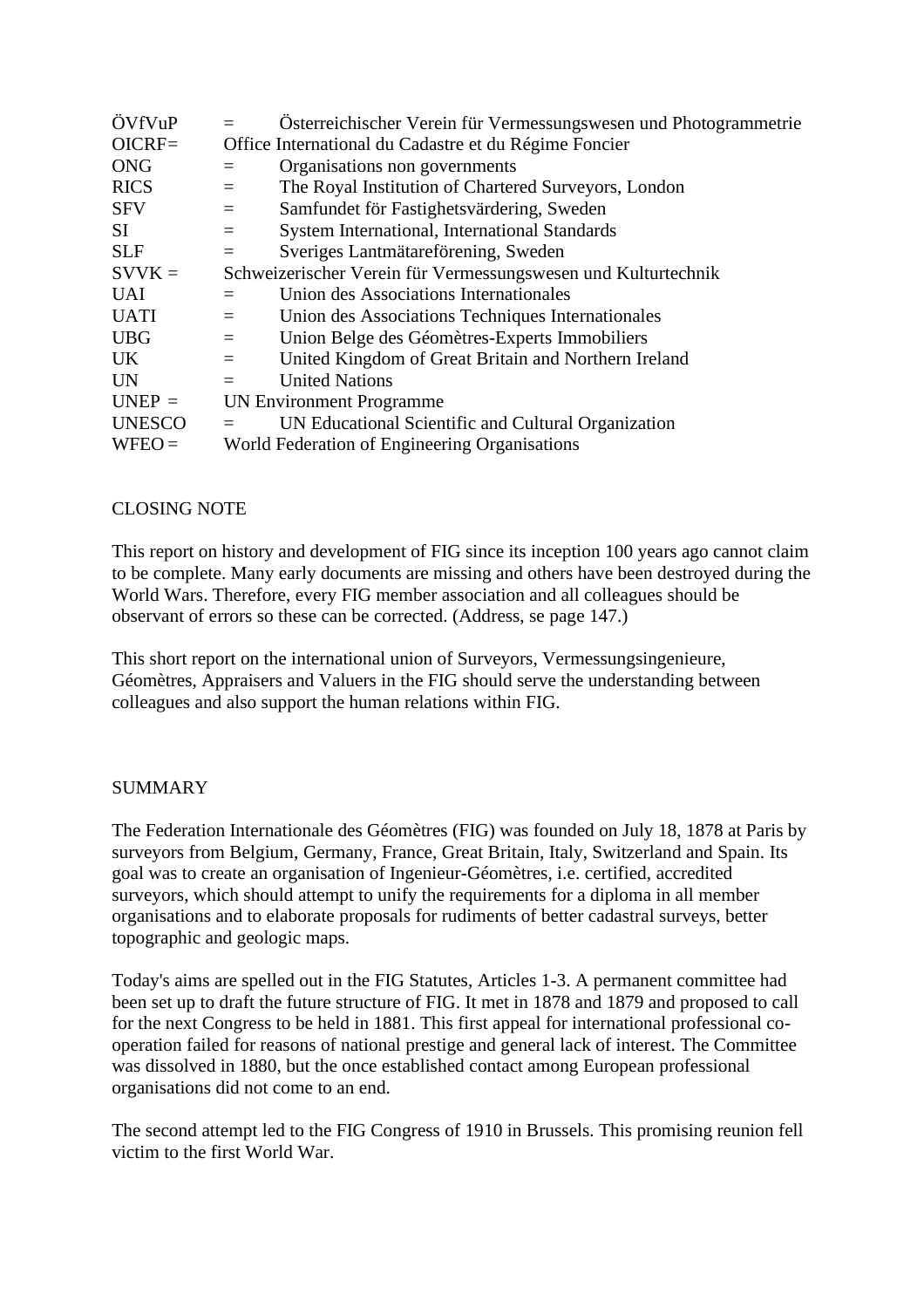For 1925/1926 the interest in the FIG idea awakened. The III. Congress convened at Paris in 1926. The first statutes for the Federation were drafted. Ten national organisations formed the nucleus of FIG. A distinct uphill development followed. Hereby, after two attempts 1878 and 1910, this third attempt to create a lasting international organisation for Surveyors, Géomètres and Vermessungsingenieure was at last successful.

On December 16, 1926 the PC was constituted in Paris. The first annual PC Session opened July 27, 1927 in Paris, followed until now by 45 PC Meetings, one per year with exception of 1939-45.

The IV. Congress of 1930 was organised in Zurich, the V. in 1934 in London, the VI. in 1938 in Rome. 34 countries participated there. The second World War disrupted the so far successful development for a full decade. The VII. Congress followed in Lausanne in 1949; 20 countries were represented, 12 of which were members of FIG.

The now following Congresses, 1953 the VI II. in Paris, 1958 the IX. in Scheveningen and Delft, 1962 the X. in Vienna, 1965 the XI. in Rome, 1968 the XII. in London, 1971 the XIII. in Wiesbaden, 1974 the XIV. in Washington D.C. and 1977 the XV. in Stockholm clearly marked an encouraging development of international co-operation.

Today FIG lists 44 countries with 49 professional organisations. Five countries are represented by two member organisations each: AU, CA, IL, SE and US. 13 countries maintain contact by correspondents: BW, BZ, CY, DZ, ET, FJ, GH, GY, KE, MG, MT, MU and TH. Several other countries have shown their interest in FIG by participation at FIG Congresses since 1910 and especially since 1958. This totals up to 119 countries with which FIG maintains professional contacts, i.e. more than two thirds of all UN-member countries.

At the last four Congresses 56-60 countries from all over the world were represented. Since 1949 other international associations have also been represented at FIG-Congresses.

The technical and scientific studies in all provinces of applied geodesy are performed in technical commissions, already envisioned in 1878. Their number has differed at several Congresses. As a result of a reorganisation in 1963 at the 30th Meeting of PC in Washington, nine Commissions were formed, subdivided in three groups A, B and C. Their chairmen preside during a three-year tenure, after having served as Vice-Chairman during the preceding three-year tenure. This three-year period covers the same period as the FIG-Bureau tenure. Governed by their particular interests, the Member Organisations are represented by their national members in these Commissions. The tasks to be pursued by the Commissions are determined by the resolutions that have been approved from one Congress to another.

Another permanent institution is the "Office International du Cadastre et du Régime Foncier" (OICRF), which is a documentation Centre for existing cadastre and land registry systems. Colleagues of over 100 countries are successfully co-operating. A special section is devoted to the bibliography, books and papers, reports and miscellaneous information including dictionaries.

As early as 1932 (6th PC Meeting in Warsaw) the thought of creating a multi-lingual Technical Dictionary was raised. Not until after 1949 was this realised by a special commission which issued two FIG Technical Dictionaries, consisting of equivalent editions in many languages. However, a homogenous FIG Technical Dictionary does not yet exist.